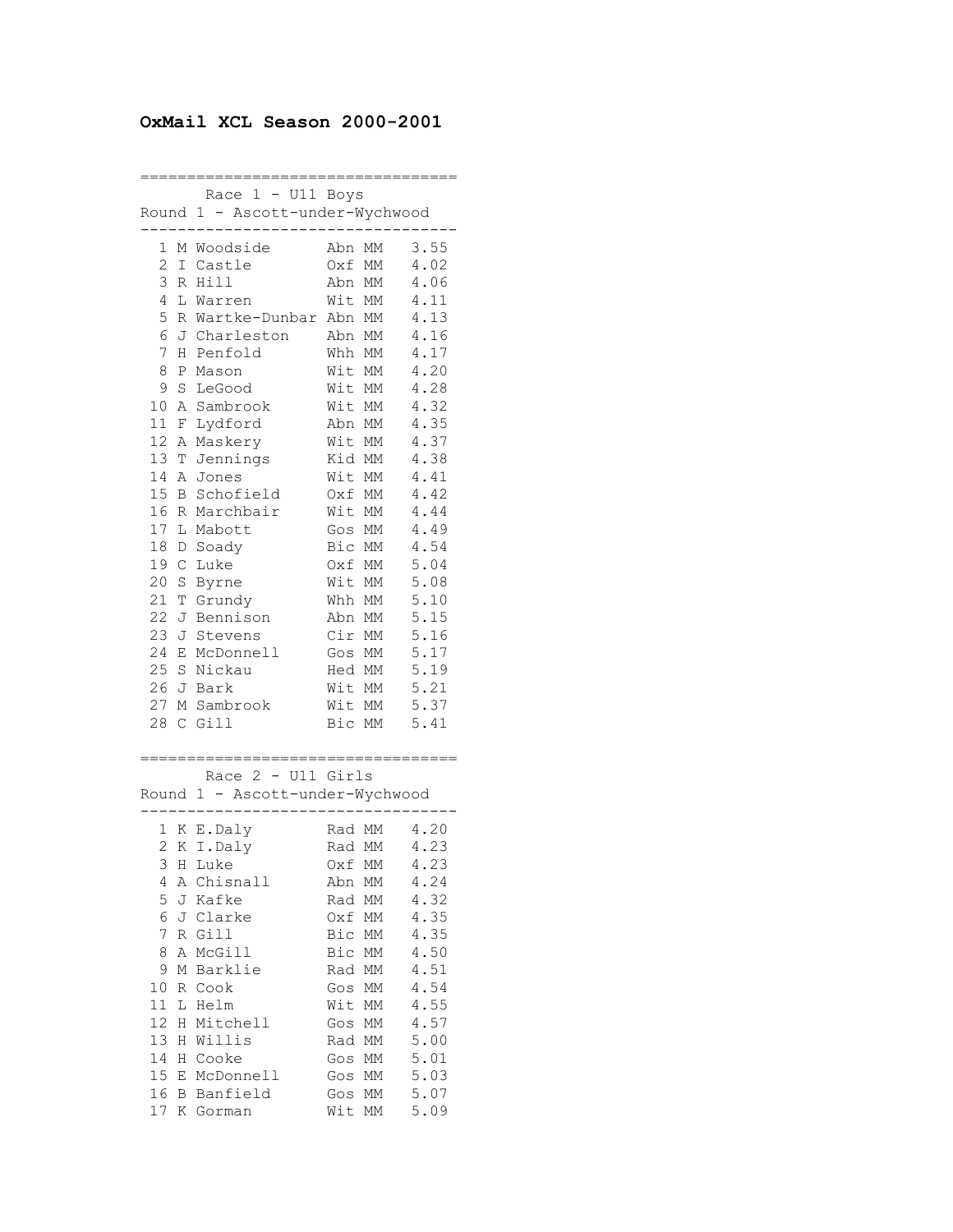| 18<br>Thomas<br>D<br>19<br>Woods<br>H<br>20<br>V Richards<br>21<br>R<br>Davies<br>22<br>S<br>Kennan<br>23<br>Ε<br>Gorman<br>24<br>Т<br>Ashton<br>25<br>L<br>Mott<br>26<br>Prince<br>C<br>27<br>Trigger<br>Ν<br>28<br>Glanville<br>L<br>29<br>B<br>Corbett<br>30<br>Caine<br>C<br>31<br>Ponting<br>R<br>32<br>Knight<br>S<br>33<br>L Gorman<br>34<br>A Goodwin<br>35<br>Holloway<br>N<br>36<br>Wysocki-Jones Whh MM<br>K<br>37<br>Wysocki-Jones<br>Е<br>:=================================== | 5.10<br>Wit MM<br>5.13<br>Rad MM<br>5.17<br>Abn MM<br>5.21<br>Rad MM<br>5.32<br>Wit MM<br>5.34<br>Wit MM<br>5.36<br>Wit MM<br>5.36<br>Wit MM<br>5.38<br>Gos MM<br>5.40<br>Ban MM<br>Eyn MM<br>5.43<br>Wit MM<br>5.46<br>5.47<br>Kid MM<br>5.50<br>Whh MM<br>5.59<br>Hkn MM<br>Wit MM<br>6.08<br>Bic MM<br>6.14<br>6.19<br>Bic MM<br>6.29<br>Whh MM<br>6.38 |  |
|---------------------------------------------------------------------------------------------------------------------------------------------------------------------------------------------------------------------------------------------------------------------------------------------------------------------------------------------------------------------------------------------------------------------------------------------------------------------------------------------|------------------------------------------------------------------------------------------------------------------------------------------------------------------------------------------------------------------------------------------------------------------------------------------------------------------------------------------------------------|--|
| Race 3 - U13 Boys                                                                                                                                                                                                                                                                                                                                                                                                                                                                           |                                                                                                                                                                                                                                                                                                                                                            |  |
| Round 1 - Ascott-under-Wychwood                                                                                                                                                                                                                                                                                                                                                                                                                                                             |                                                                                                                                                                                                                                                                                                                                                            |  |
| Team Results<br>--------                                                                                                                                                                                                                                                                                                                                                                                                                                                                    |                                                                                                                                                                                                                                                                                                                                                            |  |
| 1 Exel Gosford                                                                                                                                                                                                                                                                                                                                                                                                                                                                              | 22                                                                                                                                                                                                                                                                                                                                                         |  |
| 2 Oxford City                                                                                                                                                                                                                                                                                                                                                                                                                                                                               | 23                                                                                                                                                                                                                                                                                                                                                         |  |
| 3 Abingdon                                                                                                                                                                                                                                                                                                                                                                                                                                                                                  | 25                                                                                                                                                                                                                                                                                                                                                         |  |
| 4<br>Witney                                                                                                                                                                                                                                                                                                                                                                                                                                                                                 | 45                                                                                                                                                                                                                                                                                                                                                         |  |
|                                                                                                                                                                                                                                                                                                                                                                                                                                                                                             |                                                                                                                                                                                                                                                                                                                                                            |  |
| ;==================================<br>Race 3 - U13 Boys                                                                                                                                                                                                                                                                                                                                                                                                                                    |                                                                                                                                                                                                                                                                                                                                                            |  |
| Round 1 - Ascott-under-Wychwood                                                                                                                                                                                                                                                                                                                                                                                                                                                             |                                                                                                                                                                                                                                                                                                                                                            |  |
| Individual Results                                                                                                                                                                                                                                                                                                                                                                                                                                                                          |                                                                                                                                                                                                                                                                                                                                                            |  |
|                                                                                                                                                                                                                                                                                                                                                                                                                                                                                             |                                                                                                                                                                                                                                                                                                                                                            |  |
| 1 D Luke                                                                                                                                                                                                                                                                                                                                                                                                                                                                                    | Oxf U13 15.30                                                                                                                                                                                                                                                                                                                                              |  |
| 2 J Hill                                                                                                                                                                                                                                                                                                                                                                                                                                                                                    | Abn U13 16.04                                                                                                                                                                                                                                                                                                                                              |  |
| 3<br>S Mitchell                                                                                                                                                                                                                                                                                                                                                                                                                                                                             | Gos U13 16.25                                                                                                                                                                                                                                                                                                                                              |  |
| 4 I Timms                                                                                                                                                                                                                                                                                                                                                                                                                                                                                   | Ban U13 16.26                                                                                                                                                                                                                                                                                                                                              |  |
| 5<br>C Tucker                                                                                                                                                                                                                                                                                                                                                                                                                                                                               |                                                                                                                                                                                                                                                                                                                                                            |  |
|                                                                                                                                                                                                                                                                                                                                                                                                                                                                                             | Chw U13 16.52                                                                                                                                                                                                                                                                                                                                              |  |
| 6<br>J Wilson                                                                                                                                                                                                                                                                                                                                                                                                                                                                               | Oxf U13 16.56                                                                                                                                                                                                                                                                                                                                              |  |
| 7<br>A Woodruff                                                                                                                                                                                                                                                                                                                                                                                                                                                                             | Abn U13 17.00                                                                                                                                                                                                                                                                                                                                              |  |
| M Smith<br>8<br>9<br>J Griffiths                                                                                                                                                                                                                                                                                                                                                                                                                                                            | Gos U13 17.25<br>Hed U13 17.46                                                                                                                                                                                                                                                                                                                             |  |
| 10<br>N<br>Flynn                                                                                                                                                                                                                                                                                                                                                                                                                                                                            | Bic U13 17.52                                                                                                                                                                                                                                                                                                                                              |  |
| 11<br>L Tomkins                                                                                                                                                                                                                                                                                                                                                                                                                                                                             | Gos U13 17.55                                                                                                                                                                                                                                                                                                                                              |  |
| 12<br>Hall<br>М                                                                                                                                                                                                                                                                                                                                                                                                                                                                             | Gos U13 18.37                                                                                                                                                                                                                                                                                                                                              |  |
| 13 C Prentice                                                                                                                                                                                                                                                                                                                                                                                                                                                                               | Bor U13 19.25                                                                                                                                                                                                                                                                                                                                              |  |
| 14 S Lawna                                                                                                                                                                                                                                                                                                                                                                                                                                                                                  | Wit U13 19.52                                                                                                                                                                                                                                                                                                                                              |  |
| 15 T Timms                                                                                                                                                                                                                                                                                                                                                                                                                                                                                  | Wit U13 20.55                                                                                                                                                                                                                                                                                                                                              |  |
|                                                                                                                                                                                                                                                                                                                                                                                                                                                                                             |                                                                                                                                                                                                                                                                                                                                                            |  |
| Race $4 - U13/U15$ Girls                                                                                                                                                                                                                                                                                                                                                                                                                                                                    |                                                                                                                                                                                                                                                                                                                                                            |  |
| Round 1 - Ascott-under-Wychwood                                                                                                                                                                                                                                                                                                                                                                                                                                                             |                                                                                                                                                                                                                                                                                                                                                            |  |
| Team Results                                                                                                                                                                                                                                                                                                                                                                                                                                                                                |                                                                                                                                                                                                                                                                                                                                                            |  |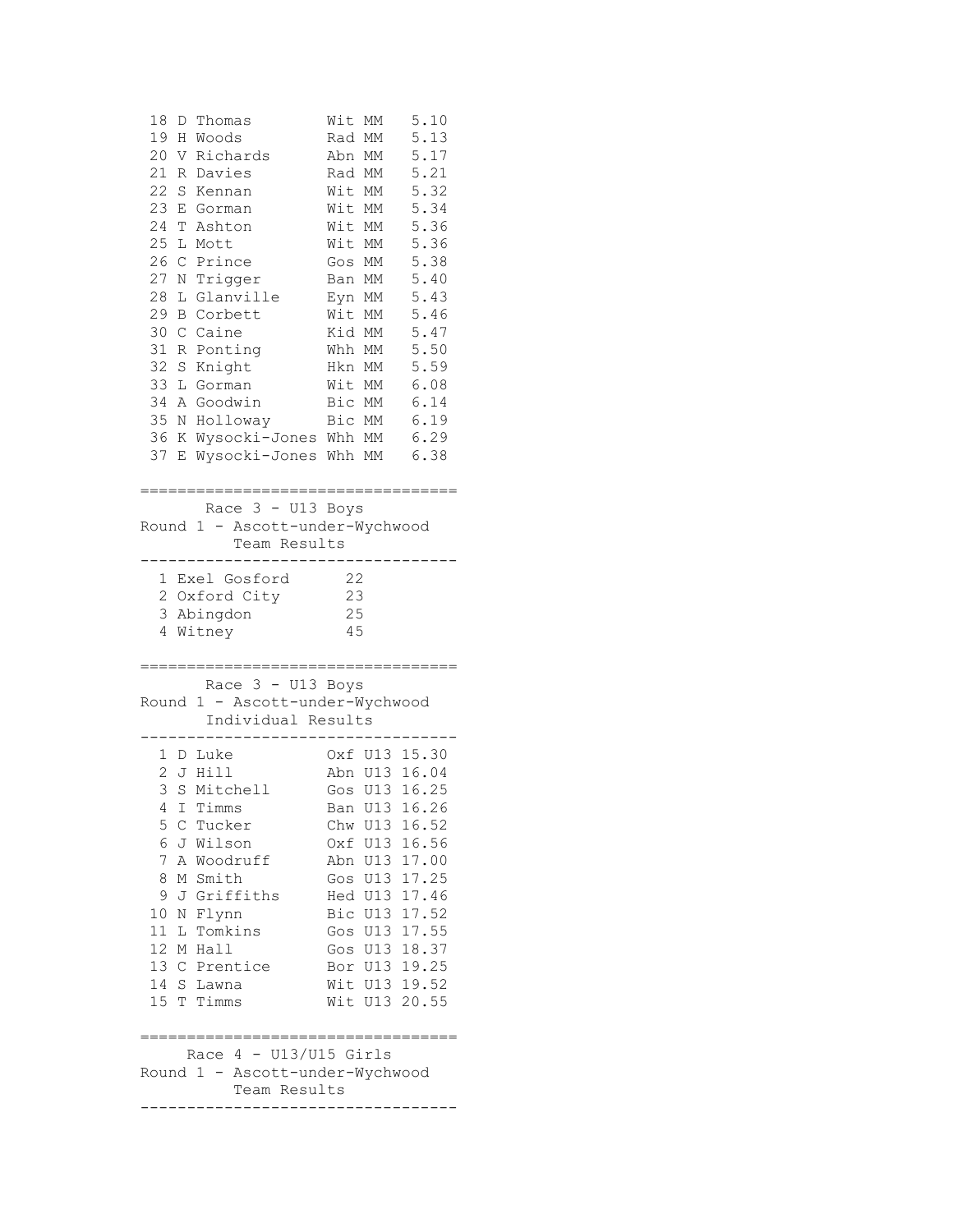1 Radley Ladies 12 2 Witney 24 3 Radley Ladies B 30 4 Banbury 50 5 Abingdon 54  $6$  Oxford City  $57 =$ 6 Radley Ladies C  $57 =$  8 Witney B 74 9 Bicester 80 10 Radley Ladies D 95 11 Witney C 100 12 Abingdon B 101 13 Bicester B 112 ================================== Race  $4 - U13/U15$  Girls Round 1 - Ascott-under-Wychwood Individual Results ---------------------------------- 1 J Rhodes Whh U15 15.16 2 C Plateau Rad U13 16.05 3 E Ridley Wit U15 16.37 4 R Cormack-Loyd Rad U15 16.42 5 M Williams Oxf U15 16.54 6 H Chaundy Rad U13 17.12 7 N Galbraith Rad U13 17.32 8 H Thorne Rad U15 17.40 9 A Peacock Ban U13 17.44 10 S LeGood Wit U15 18.26 11 G Byrne Wit U15 18.47 12 L Chisnall Abn U15 18.59 13 J England Oxf U13 19.00 14 K Filshie Ban U15 19.04 15 J Roberts Rad U15 19.16 16 S Daly Rad U13 19.22 17 L Sweeney Bic U13 19.30 18 N Davies Rad U13 19.44 19 L Witts Hed U13 20.10 20 S Lackman Abn U15 20.18 21 F Snare Wit U13 20.21 22 C Parfitt Abn U15 20.26 23 C Orman Rad U13 20.27 24 B Hampson Abn U13 20.33 25 H Nixon Wit U13 20.34 26 H Roberts Rad U13 20.36 27 S Morrell Ban U13 20.37 28 E Corbett Wit U13 20.43 29 C Goodwin Bic U15 21.32 30 K Wilkinson Rad U13 21.44 31 A Davies Gos U15 21.46 32 L Evans Wit U13 22.23 33 L Chick Wit U15 22.46<br>34 L Prior Bic U13 23.12 34 L Prior Bic U13 23.12 35 C Milward Wit U13 23.28 36 S Wiley Bic U13 23.50 37 R McGill Bic U13 25.35 38 M O'Brian Abn U13 26.13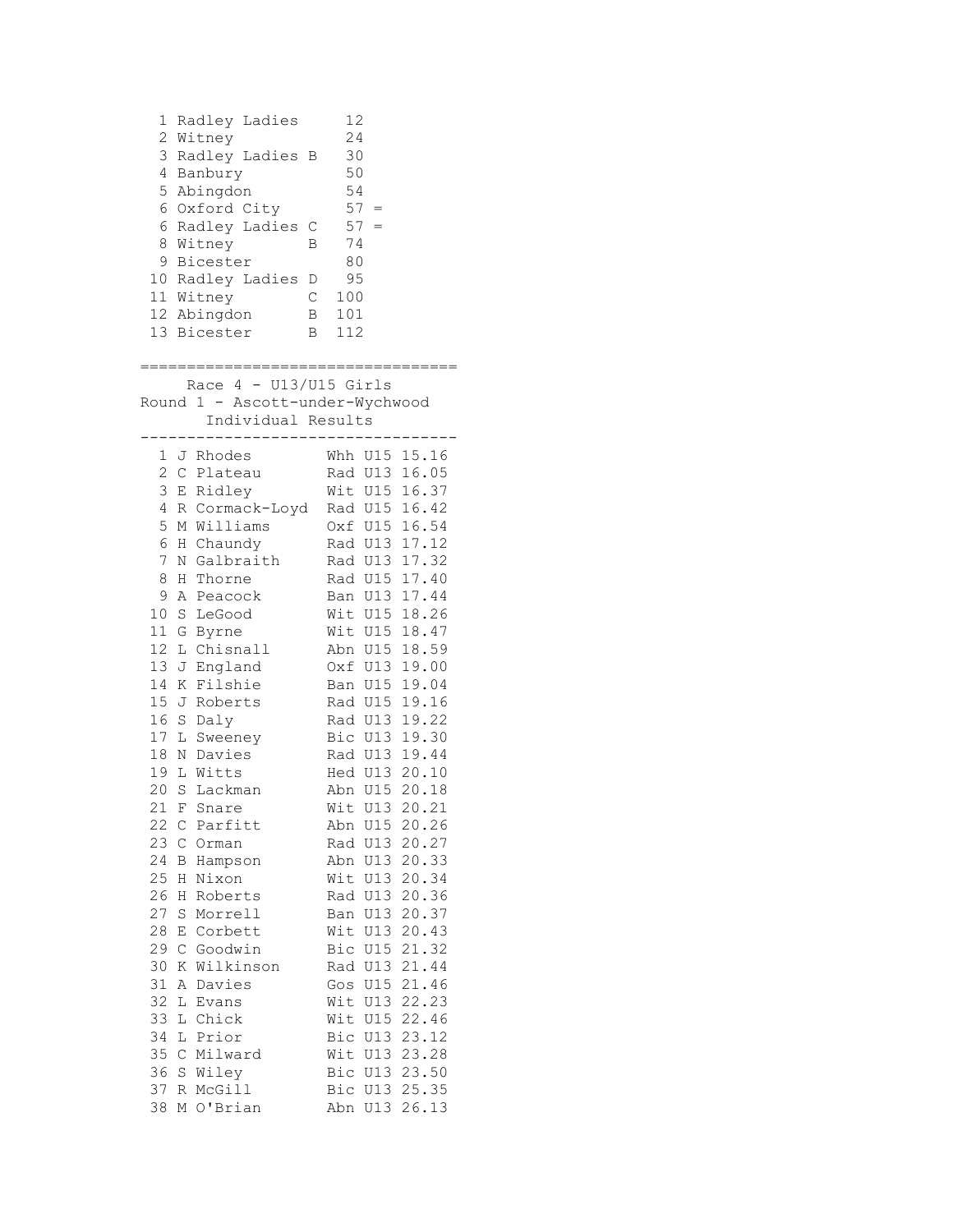```
==================================
    Race 5 - U15/U17 Boys
Round 1 - Ascott-under-Wychwood
         Team Results
----------------------------------
  1 Witney 10
  2 White Horse 11
  3 Witney B 33
  4 Abingdon 37
   5 Banbury 44
==================================
    Race 5 - U15/U17 Boys
Round 1 - Ascott-under-Wychwood
    Individual Results
----------------------------------
 1 M Ashton Wit U17 21.01
 2 T Penfold Whh U17 21.27
 3 L Haines Wit U17 22.39
 4 C Gillespie Whh U15 22.40
 5 O Bristow Whh U15 23.48
 6 C Miles Wit U17 24.33
 7 J Mackinnon Abn U17 24.44
 8 A Osment Wit U17 25.18
 9 P Castle Oxf U15 25.54
 10 J Stachowiak Bic U15 25.56
 11 E Hickman Wit U15 26.55
 12 T Wright Ban U17 26.58
 13 M Woodruff Abn U15 27.16
 14 D Carpenter Wit U17 27.17
 15 J Williams Ban U15 28.48
 16 G Petts Wit U15 29.57
==================================
        Race 6 - Women
Round 1 - Ascott-under-Wychwood
         Team Results
-----------------------------------<br>1 Headington 29<br>2 Cirencester 35 =<br>2 Radley Ladies 35 =
 1 Headington
 2 Cirencester
 2 Radley Ladies 35<br>4 Witney 41
 4 Witney 41<br>5 White Horse 48
 5 White Horse
 6 Abingdon 60<br>
7 Cherwell 72 =
 7 Cherwell
  7 Hook Norton 72 =
  9 Headington B 73
10 Banbury 79
11 Witney B 105
11 m_1...m_r<br>12 Headington C 117
13 Exel Gosford 127
14 Eynsham 132
15 Hook Norton B 134
16 Abingdon B 140
17 Radley Ladies B 152
18 Headington D 166
```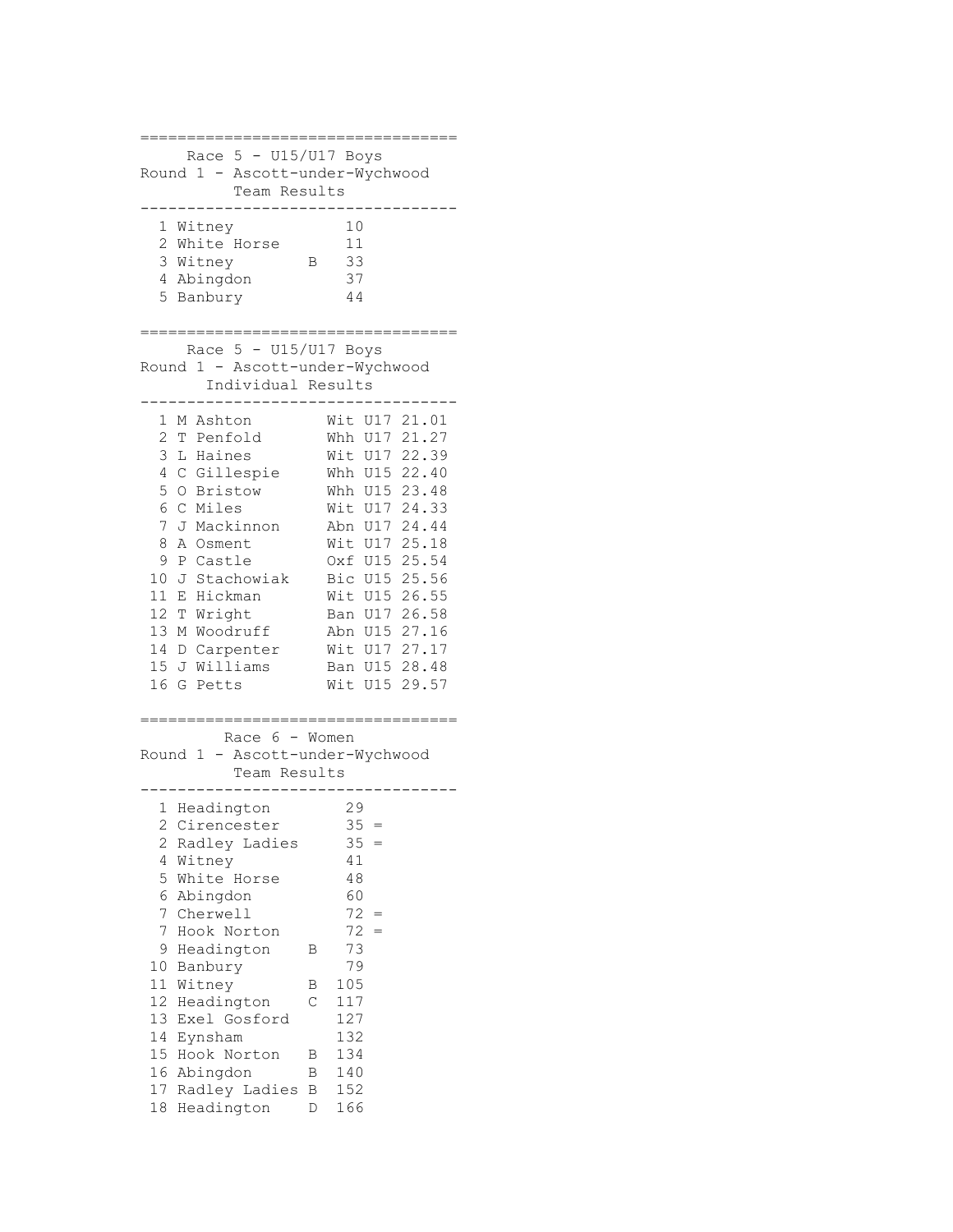19 Oxf Uni Press 172 20 Witney C 174 21 White Horse B 181 22 Cirencester B 182 23 Hook Norton C 190 24 Abingdon C 195 ================================== Race 6 - Women Round 1 - Ascott-under-Wychwood Individual Results ---------------------------------- 1 E Leggate Cir S 22.49 2 F Briscoe Whh J 23.29 3 T Galbraith Rad S 24.14 4 G Dean Rad V2 24.32 5 J Craft Hed S 24.40 6 I Robertson Gos S 25.20 7 S Pitts Wit V1 26.08 8 C Peterson Hkn V1 26.18 9 S Howard Hed S 26.24 10 K Shaw Chw V1 26.36 11 E Gottwald Abn U17 26.53 12 A Fallows Cir S 27.02 13 M Buzzard Ban S 27.11 14 P Mason Wit S 27.15 15 P Jones Hed S 27.19 16 A Richmond Hed J 28.06 17 V Lears Ban S 28.10 18 K Harvey Chw S 28.22 19 S Bailey Whh V2 28.26 20 S Helm Wit V1 28.38 21 R Allen Kid S 28.54 22 M Campbell Cir V3 29.00 23 H Turley Hed V2 29.20 24 E Wearn Abn S 29.25 25 H O'Shea Abn V2 29.32 26 A Foster Hkn V1 29.40 27 M Roberts Whh V1 29.42 28 E Hussey Rad V1 30.00 29 M Jones Wit S 30.20 30 A Green Abn S 30.30 31 K Williamson Eyn V2 30.31 32 R Knopp Whh V1 30.39 33 J Smith Rad U17 30.40 34 J Meredith Hed V2 30.41 35 L Graham Hed S 30.45 36 K Chick Wit U17 31.10 37 J Pinnock<br>
37 J Pinnock<br>
38 B Taylor<br>
39 H Higgs Hed V1 32.01 38 B Taylor Hkn S 31.49 39 H Higgs Hed V1 32.01 40 R Thomas Wit V2 32.05 41 R Fulford Cir V2 32.07 42 S Rees Hkn S 32.28 43 L Palmer Hed V2 32.33 44 V Thomas Chw V1 32.36 45 D Hailey Hkn V2 32.38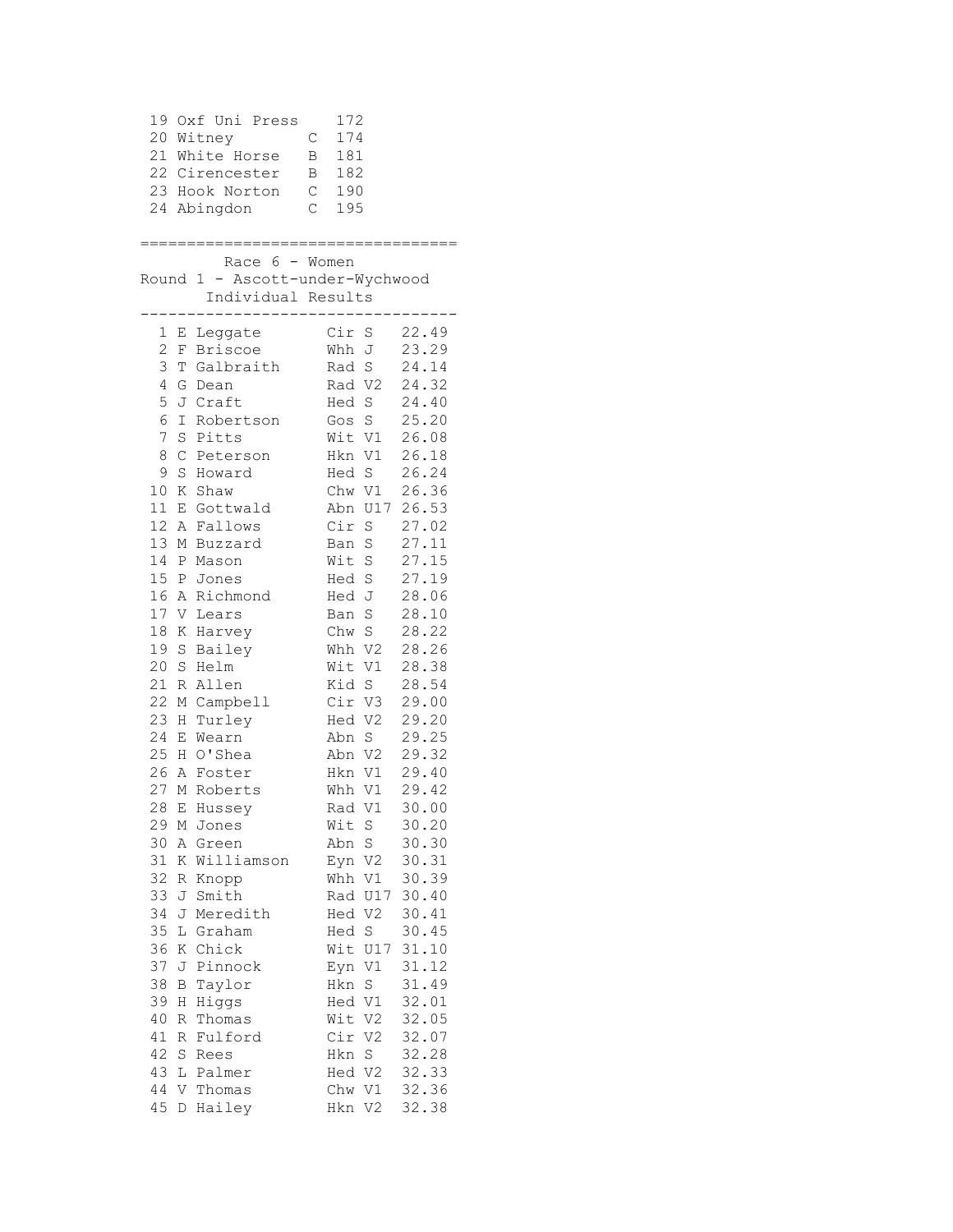| 46             | Μ           | Pank                                  | Gos     | 32.39<br>U17            |
|----------------|-------------|---------------------------------------|---------|-------------------------|
| 47             |             | J Pargeter                            | Hkn     | 32.42<br>V1             |
| 48             | G           | Partridge                             | Hed V3  | 32.44                   |
| 49             | $\mathbf S$ | Smith                                 | Ban V2  | 32.55                   |
| 50             | Α           | Harris                                | Oup S   | 32.59                   |
| 51             | Κ           | Gorman                                | Wit V1  | 33.29                   |
| 52             | Κ           | Fotheringham                          | Oup S   | 33.35                   |
| 53             | L           | Carpenter                             | Hkn V3  | 33.38                   |
| 54             | P           | Adams                                 | Abn V2  | 33.45                   |
| 55             | Μ           | McIver                                | Hed V2  | 33.47                   |
| 56             | Κ           | Parfitt                               | Abn U17 | 34.02                   |
| 57             | T           | Powell-Jones                          | Abn S   | 34.06                   |
| 58             | С           | Freneh                                | Chw V1  | 34.07                   |
| 59             | B           | Brown                                 | Rad V2  | 34.21                   |
| 60             | R           | Webb                                  | Rad V2  | 34.43                   |
| 61             | Μ           | Tinson                                | Wit V3  | 35.01                   |
| 62             | J           | LeGood                                | Wit V2  | 35.04                   |
| 63             | М           | Fischer                               | Hed V1  | 35.05                   |
| 64             | L           | Morgan                                | Eyn V1  | 35.30                   |
| 65             | J           | Edwards                               | Eyn     | 35.37<br>S              |
| 66             | J           | Stevens                               | Cir V1  | 36.45                   |
| 67             | Κ           | Pulford                               | Abn V2  | 36.50                   |
| 68             | S           | McCabe                                | Hkn     | V <sub>2</sub><br>37.35 |
| 69             | L           | Risato                                | Hkn S   | 37.48                   |
| 70             | Ν           | Jenkin                                | Oup S   | 38.03                   |
| 71             | Ν           | Blatchford                            | Abn V2  | 38.15                   |
| 72             | Κ           | Sole                                  | Hkn V3  | 39.13                   |
| 73             |             | S Parish                              | Hed V2  | 39.23                   |
| 74             |             | M Jones                               | Whh     | V3<br>40.59             |
|                |             |                                       |         |                         |
|                |             | ;===================================  |         |                         |
|                |             | Race $7 - Men$                        |         |                         |
| Round          |             | Ascott-under-Wychwood<br>$\mathbf{1}$ |         |                         |
|                |             | Team Results                          |         |                         |
|                |             | First Division                        |         |                         |
|                |             |                                       |         |                         |
|                |             | 1 White Horse                         | 142     |                         |
|                |             | 2 Headington                          | 234     |                         |
| 3              |             | Oxford City                           | 235     |                         |
|                |             | 4 Woodstock                           | 292     |                         |
| 5              |             | Witney                                | 372     |                         |
| 6              |             | Bourton                               | 412     |                         |
| 7              |             | Headington<br>Β                       | 541     |                         |
| 8              |             |                                       |         |                         |
| 9              |             | Banbury                               | 601     |                         |
|                |             | Hook Norton                           | 612     |                         |
|                |             |                                       |         |                         |
|                |             | Second Division                       |         |                         |
| 1              |             | Cirencester                           | 221     |                         |
| $\overline{2}$ |             | Cherwell                              | 347     |                         |
| 3              |             | Abingdon                              | 539     |                         |
| 4              |             | Eynsham                               | 578     |                         |
| 5              |             | White Horse<br>Β                      | 600     |                         |
| 6              |             | Alchester                             | 677     |                         |
| 7              |             | Headington<br>С                       | 750     |                         |
| 8              |             | Bicester<br>Oxf Uni Press             | 818     |                         |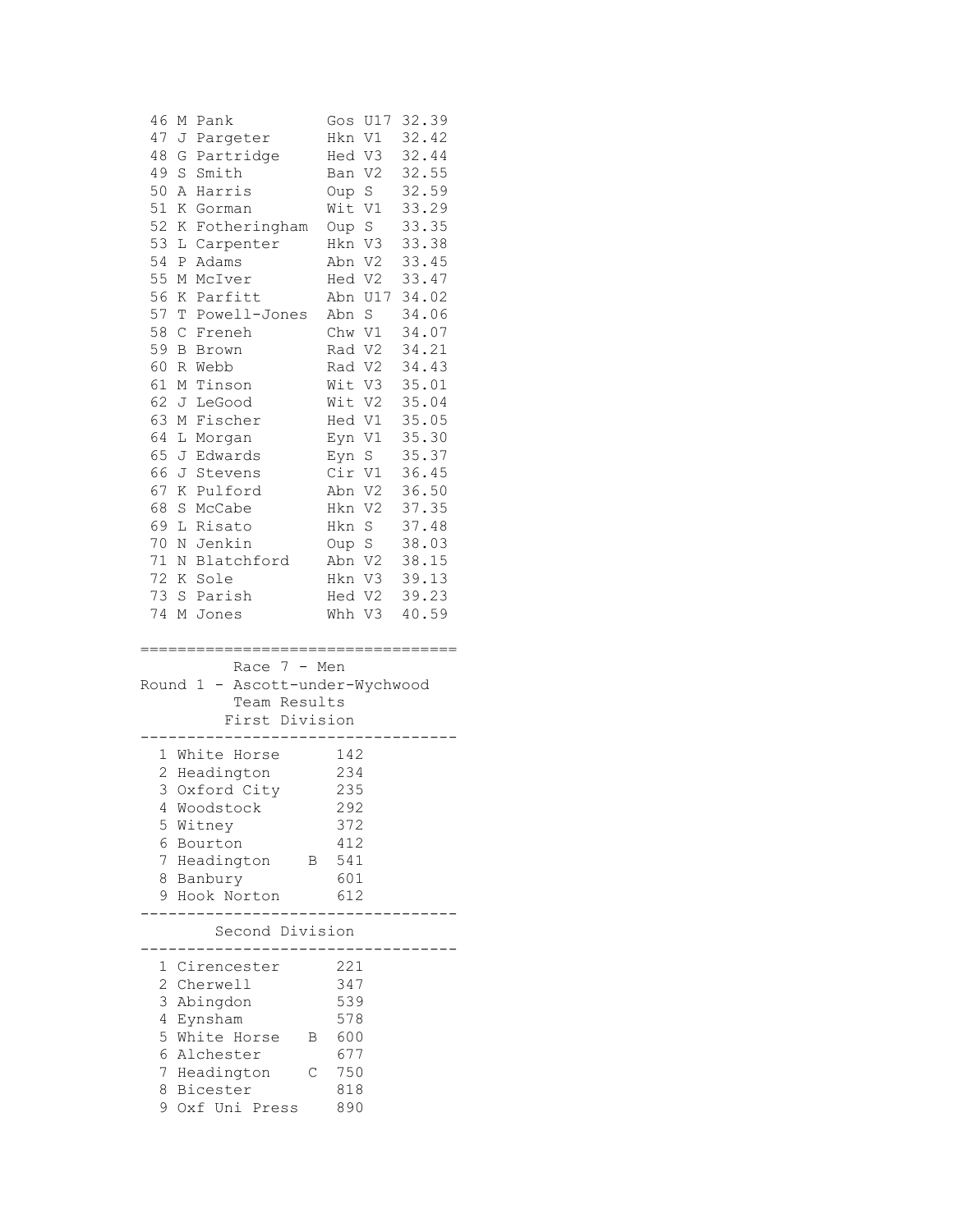|                                                                      |                                                                    | 10 Kidlington<br>11 Woodstock<br>12 Abingdon<br>13 Cherwell<br>14 Witney<br>15 Headington<br>16 Cirencester<br>17 Eynsham                | 950<br>958<br>В<br>B 967<br>B 974<br>B 1004<br>D 1007<br>B 1143<br>B 1212                                                                                                                                                                                   |  |
|----------------------------------------------------------------------|--------------------------------------------------------------------|------------------------------------------------------------------------------------------------------------------------------------------|-------------------------------------------------------------------------------------------------------------------------------------------------------------------------------------------------------------------------------------------------------------|--|
|                                                                      |                                                                    | Race $7 - Men$<br>Individual Results                                                                                                     | Round 1 - Ascott-under-Wychwood                                                                                                                                                                                                                             |  |
| 2<br>3<br>4<br>5<br>6<br>7<br>8<br>9<br>10<br>11                     |                                                                    | 1 P Wilson<br>S Pritchard<br>J Starrett<br>M Smith<br>D Walmsley<br>G Harris<br>S Kimber<br>T Hughes<br>T Glare<br>D Wright<br>B Vaughan | 40.40<br>Whh S<br>41.29<br>Ban<br>S<br>41.34<br>Bic S<br>Cir S<br>41.38<br>41.51<br>Bor S<br>42.30<br>Hed S<br>42.52<br>Oxf S<br>Whh V1<br>43.16<br>Wds V1 43.20<br>Whh S<br>43.54<br>44.06<br>Wds V1                                                       |  |
| 12<br>13<br>14<br>15<br>16<br>17<br>18<br>19<br>20<br>21             | Ρ                                                                  | R Grant<br>A Glover<br>I Bath<br>M Baillie<br>J Griffiths<br>D Greenway<br>P Vallance<br>P George<br>Jegou<br>D Wheeler                  | 44.10<br>Oxf V1<br>Cir S<br>44.12<br>44.20<br>Cir S<br>44.28<br>Wit S<br>Hed V1<br>44.34<br>Chw V1<br>44.37<br>Alc S<br>44.41<br>44.46<br>Ban S<br>Whh S<br>44.55<br>Oxf V1<br>45.00                                                                        |  |
| 22<br>23<br>24<br>25<br>27<br>28<br>29<br>30<br>31                   | S<br>G<br>Κ                                                        | N Jackson<br>J O'Brien<br>N Baimbridge<br>M Smith<br>26 J Cooke<br>R Schofield<br>Wheeler<br>D Wright<br>Joyner<br>Read                  | Cir S<br>45.06<br>Hed S<br>45.09<br>Hkn S<br>45.12<br>$\rm S$<br>45.15<br>Eyn<br>Whh S<br>45.21<br>Oxf V1<br>45.26<br>Bor<br>$\rm S$<br>45.27<br>Cir V1<br>45.31<br>Chw S<br>45.34<br>Wit S<br>45.39                                                        |  |
| 32<br>33<br>34<br>35<br>36<br>37<br>38<br>39<br>40<br>41<br>42<br>43 | R<br>R<br>J<br>Α<br>Ν<br>Т<br>Τ<br>М<br>$\mathsf C$<br>С<br>I<br>G | Parsons<br>Bufton<br>Horton<br>Tilsley<br>Shilvock<br>Taylor<br>Hunn<br>Creasey<br>James<br>Hobday<br>Duncan<br>Tucker                   | 45.41<br>Wit V1<br>$\mathbf S$<br>45.43<br>Bor<br>Hed S<br>45.48<br>45.53<br>$\rm S$<br>Hkn<br>Cir S<br>45.54<br>Whh V1<br>46.00<br>$\mathbb S$<br>46.10<br>Wds<br>Eyn V1<br>46.20<br>Whh S<br>46.34<br>Chw S<br>46.40<br>46.41<br>Oxf J<br>46.43<br>Chw V1 |  |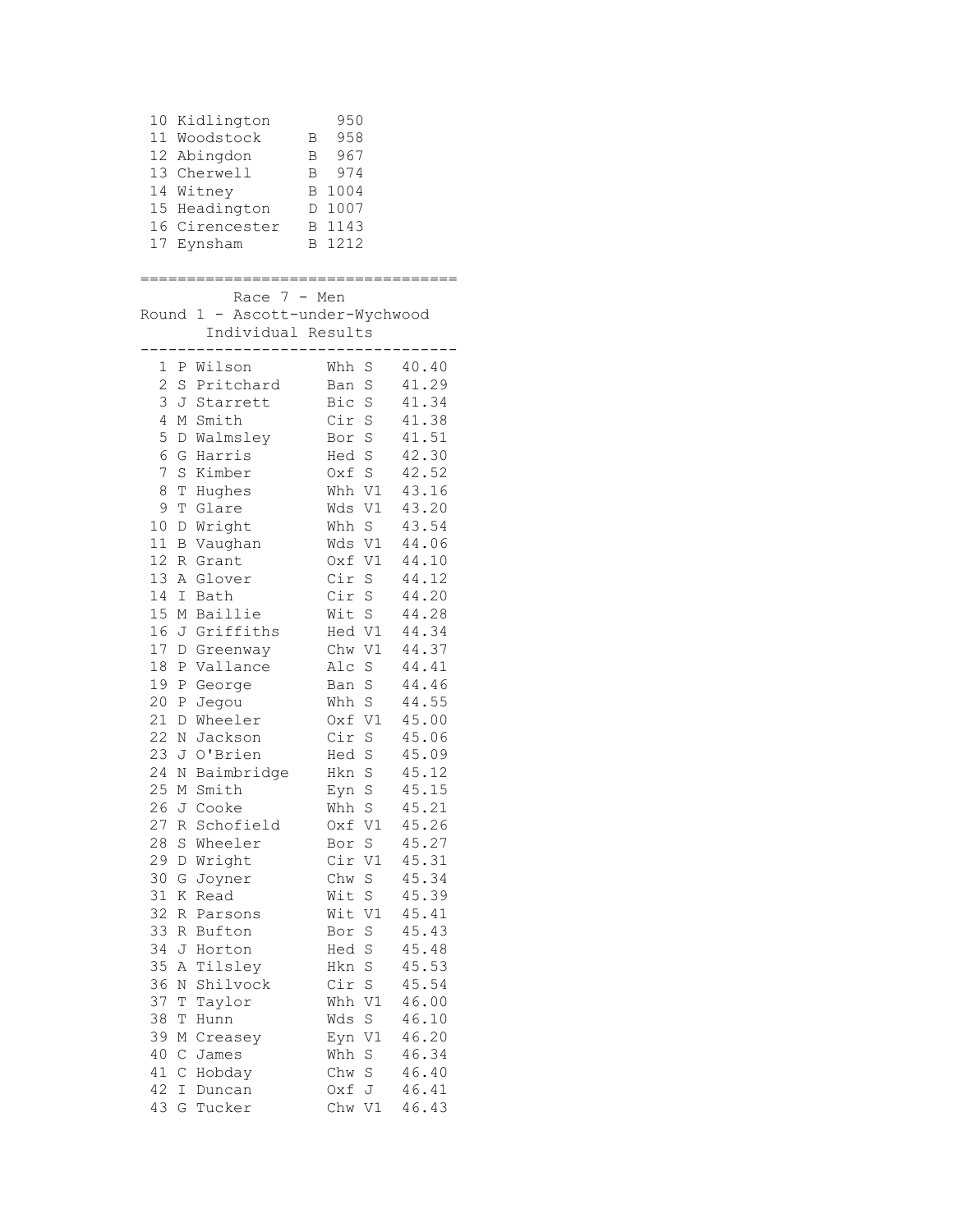| 44       | Α            | Grove             | Eyn<br>S              | 46.49          |
|----------|--------------|-------------------|-----------------------|----------------|
| 45       | D            | Murfin            | S<br>Whh              | 46.52          |
| 46       | J            | Schutterlin       | Whh<br>V <sub>2</sub> | 47.05          |
| 47       | D            | Green             | Whh<br>V1             | 47.09          |
| 48       | G            | Richards          | V1<br>Abn             | 47.13          |
| 49       | $\mathbb R$  | Linnell           | Wds<br>$\rm S$        | 47.16          |
| 50       | М            | Bayer             | Hed<br>V1             | 47.19          |
| 51       | Α            | Thorpe            | $\mathbf S$<br>Hed    | 47.29          |
| 52       | $\, {\bf P}$ | Hawkins           | Wit V1                | 47.32          |
| 53       | $\, {\bf P}$ | Coy               | $\mathtt{V1}$<br>Ban  | 47.34          |
| 54       | G            | Chapman           | $\mathtt{V1}$<br>Hed  | 47.39          |
| 55       | Α            | Simpson           | S<br>Wit              | 47.44          |
| 56       | R            | Tredwell          | V <sub>2</sub><br>Oxf | 47.47          |
| 57       | S            | Humphries         | V1<br>Bor             | 47.51          |
| 58       | S            | Cresswell         | Hkn<br>$\mathbf S$    | 47.52          |
| 59       | J            | Stanners          | Chw<br>V1             | 47.55          |
| 60       | $\, {\bf P}$ | Taylor            | Wds<br>V1             | 47.56          |
| 61       | J            | Moss              | $\rm S$<br>Hed        | 48.00          |
| 62       | М            | Townsend          | $\mathtt{V1}$<br>Wds  | 48.12          |
| 63       | $\mathbb N$  | Crutch            | $\mathtt{V1}$<br>Wds  | 48.17          |
| 64       | Т            | Brown             | Hed<br>$\rm S$        | 48.22          |
| 65       | V            | Davies            | Alc<br>S              | 48.30          |
| 66       | G            | Cox               | Kid<br>$\rm S$        | 48.43          |
| 67       | Ρ            | Gilkes            | V1<br>Chw             | 48.44          |
| 68       | L            | Newell            | Abn<br>S              | 48.45          |
| 69       | J            | Nash              | Oup S                 | 48.46          |
| 70       | J            | Exley             | Oxf<br>V <sub>2</sub> | 48.49          |
| 71       | R            | Gill              | Bic<br>V1             | 48.55          |
| 72       | G            | Mort              | $\mathtt{V1}$<br>Oup  | 49.01          |
| 73       | Α            | Branson           | S<br>Bor              | 49.02          |
| 74       | W            | Atkinson          | V1<br>Hed             | 49.03          |
| 75       | J            | Backley           | Abn<br>S              | 49.05          |
| 76       | Α            | Garner            | Abn<br>V1             | 49.06          |
| 77       | J            | Hanson            | Oup<br>$\rm S$        | 49.07          |
| 78       | $\mathsf C$  | Nellins           | Hed<br>V1             | 49.09          |
| 79       | М            | Hailey            | V1<br>Hkn             | 49.32          |
| 80       | V            | Walker            | Wds<br>V1             | 49.42          |
| 81       | $\rm S$      | McKenzie          | V1<br>Bor             | 49.46          |
| 82       | Α            | Adey              | S<br>Eyn              | 49.48          |
| 83       | T            | Greenland         | Abn V2                | 49.49          |
| 84       | Η            | Nickau            | Hed S                 | 49.52          |
| 85       | G            | Clench            | Alc V1                | 49.56          |
| 86       |              | J Marshall        | Hed<br>$S_{-}$        | 49.57          |
| 87       |              | J Ashton          | Wit<br>V1             | 49.58          |
| 88       | Ρ            | Mestecky          | S<br>Ban              | 49.59<br>50.05 |
| 89       | Ρ            | Chivers           | V <sub>2</sub><br>Alc |                |
| 90       | V            | Archer            | Chw<br>S              | 50.12<br>50.18 |
| 91<br>92 | Ι            | Avery<br>Clarke   | Bic<br>V1             |                |
| 93       | Ρ            |                   | Wds<br>S<br>Abn V1    | 50.28<br>50.36 |
| 94       | Ρ<br>L       | Stepney<br>Hurman | Hed V1                | 51.03          |
| 95       | F            | Howard            | Hed S                 | 51.15          |
| 96       | D            |                   | Abn                   | 51.24          |
| 97       | D            | Adams<br>Prickett | V1<br>Bic<br>J        | 51.34          |
| 98       | R            | Langton           | Oxf V2                | 51.36          |
| 99       | S            | Williamson        | Whh V1                | 51.38          |
| 100      | G            | LeGood            | Wit<br>V1             | 51.40          |
|          |              |                   |                       |                |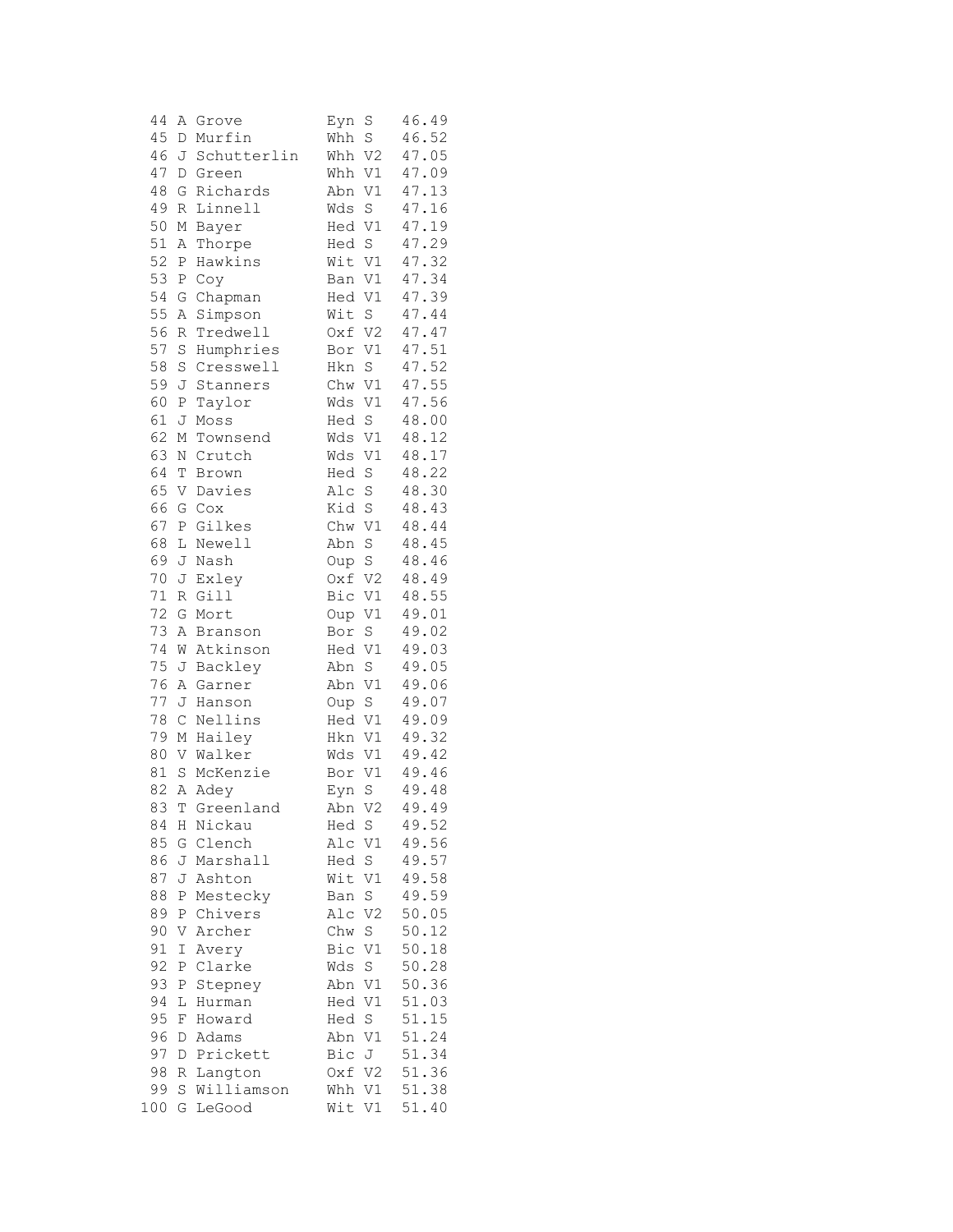| 101 | F            | Burtenshaw  | Hed V1                   | 51.46 |
|-----|--------------|-------------|--------------------------|-------|
| 102 | Ε            | Shoesmith   | Hed V2                   | 51.55 |
| 103 | T            | Stevens     | Cir V1                   | 52.02 |
| 104 | G            | Smith       | V <sub>2</sub><br>Ban    | 52.04 |
| 105 | S            | Ward        | V <sub>2</sub><br>Wds    | 52.05 |
| 106 | Ν            | Brown       | Kid V1                   | 52.15 |
| 107 | Ρ            | Grimsdale   | Oxf V1                   | 52.25 |
| 108 | Η            | Grundy      | $\mathtt{V1}$<br>Whh     | 52.32 |
| 109 | $\mathsf C$  | Jones       | $\mathbf S$<br>Whh       | 52.33 |
| 110 | В            | Burlingham  | Hed V2                   | 52.39 |
| 111 | J            | Ross        | Chw V1                   | 52.42 |
| 112 | Ρ            | Read        | Hed V1                   | 52.46 |
| 113 | Α            | Duncan      | Abn V1                   | 52.49 |
| 114 | F            |             | Hed S                    | 52.50 |
|     |              | Bailey      |                          |       |
| 115 | $\mathbb M$  | Vallance    | Alc S                    | 52.59 |
| 116 | М            | Rasgauski   | Hed V2                   | 53.00 |
| 117 | $\mathbb D$  | Candlin     | Wit<br>V1                | 53.02 |
| 118 | Α            | Reeves      | Hkn<br>J                 | 53.02 |
| 119 | J            | Shaw        | Chw V1                   | 53.07 |
| 120 | $\, {\bf P}$ | Thomas      | Wit V1                   | 53.10 |
| 121 | T            | Witts       | Hed V1                   | 53.29 |
| 122 | М            | Gascoigne   | Eyn J                    | 53.43 |
| 123 | J            | Christopher | Wds<br>V1                | 53.48 |
| 124 | Α            | Dawkins     | Abn V1                   | 53.55 |
| 125 | R            | Cox         | Hed V1                   | 54.01 |
| 126 | J            | Oliver      | Abn V1                   | 54.05 |
| 127 | Η            | Morris      | Eyn V1                   | 54.09 |
| 128 | $\mathsf C$  | Jones       | $\rm S$<br>Wit           | 54.14 |
| 129 | S            | Twinn       | Abn V1                   | 54.16 |
| 130 | T            | O'Keefe     | Oup V1                   | 54.33 |
| 131 | М            | Davies      | Hed V1                   | 54.35 |
| 132 | Α            | Caine       | Kid S                    | 54.45 |
| 133 | Α            | Sleight     | Chw V1                   | 54.50 |
| 134 | $\mathsf C$  | Brough      | Cir<br>S                 | 54.55 |
| 135 | I            | Prentice    | Bor V1                   | 55.13 |
| 136 | R            | Pilling     | S<br>Abn                 | 55.18 |
| 137 | G            | Taylor      | Hed V1                   | 55.20 |
| 138 | Т            | Willson     | Cir V1                   | 55.21 |
| 139 | Т            | Whitlock    | Eyn V1                   | 55.26 |
| 140 |              | R Macdonald | V2<br>Bor                | 55.29 |
| 141 | Т            | Curry       | Cir V2                   | 55.30 |
| 142 | G            | Thomas      | Chw<br>V1                | 55.46 |
| 143 |              | Loker       |                          | 55.56 |
|     | Α            |             | Bor<br>V1<br>$\mathbf S$ |       |
| 144 | R            | Blencowe    | Hkn                      | 56.05 |
| 145 | $\rm S$      | Taylor      | Eyn V2                   | 56.24 |
| 146 | Ν            | Ponting     | Whh<br>V1                | 56.32 |
| 147 | Κ            | Morgan      | Wit<br>V2                | 56.38 |
| 148 | J            | Galuszka    | V1<br>Alc                | 56.40 |
| 149 | Ρ            | Bevis       | V <sub>2</sub><br>Ban    | 56.46 |
| 150 | Μ            | Winston     | Chw<br>S                 | 56.48 |
| 151 | G            | Walker      | Hed V1                   | 56.52 |
| 152 | Ρ            | Jennings    | Kid V2                   | 56.56 |
| 153 | C            | Sawyers     | Abn<br>V1                | 56.58 |
| 154 | В            | Price       | Hkn V2                   | 57.01 |
| 155 | Μ            | Kale        | Wit V1                   | 57.02 |
| 156 | Μ            | Search      | Kid V2                   | 57.13 |
| 157 | $\, {\bf B}$ | Page        | Alc V2                   | 57.20 |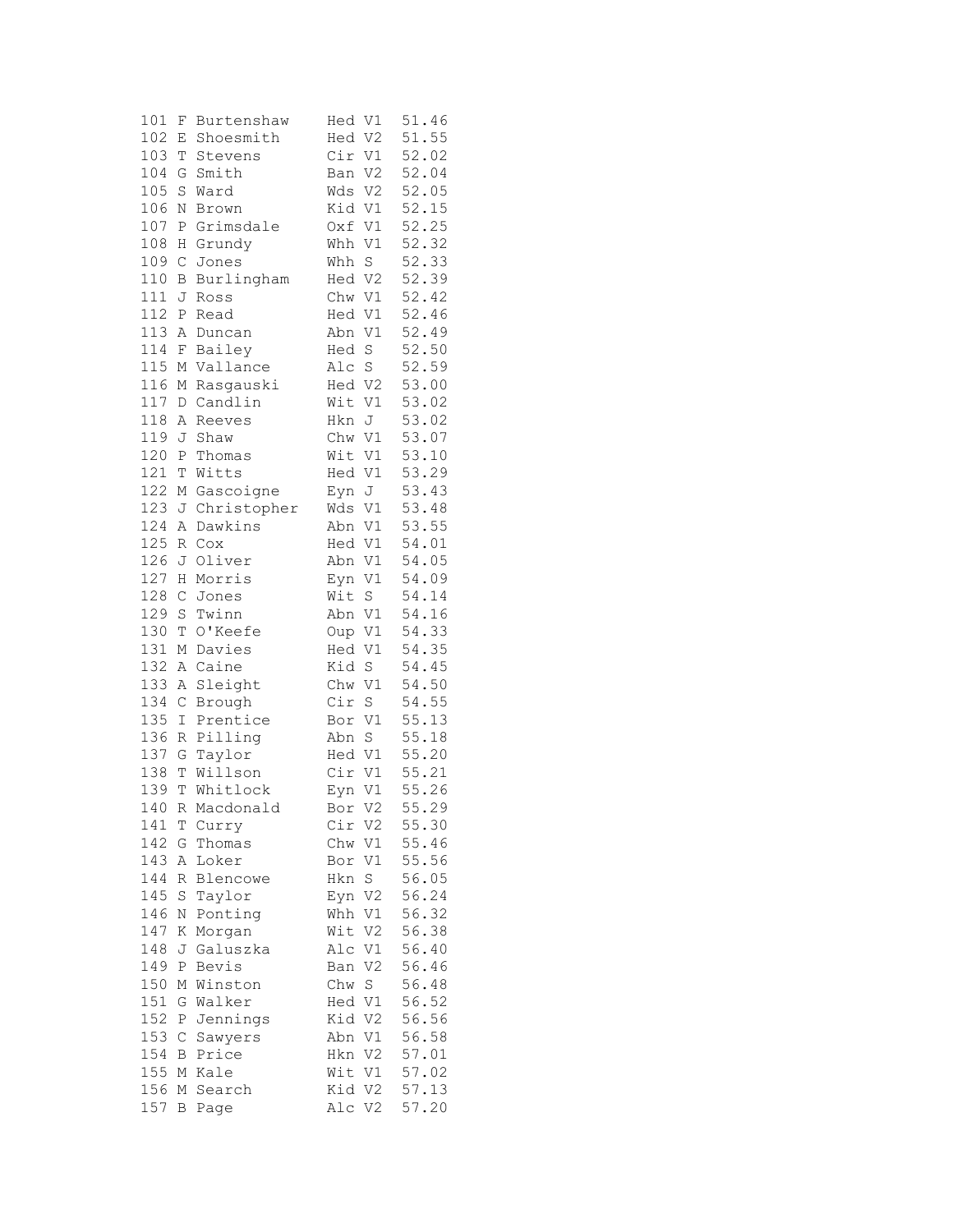| 158 | D | Nixon         | Wit    | V1     | 57.34 |
|-----|---|---------------|--------|--------|-------|
| 159 | L | Parkes        | Chw V1 |        | 57.42 |
| 160 | J | Roulstone     | Chw V1 |        | 57.43 |
| 161 | М | Reynolds      | Oxf V2 |        | 57.48 |
| 162 | Α | Roche         | Hkn V2 |        | 57.59 |
| 163 | Μ | Glanville     | Eyn V1 |        | 58.08 |
| 164 | Α | Thomas        | Chw    | V1     | 58.11 |
| 165 | G | Fogg          | Kid V1 |        | 58.21 |
| 166 | D | Wise          | Bor V3 |        | 58.29 |
| 167 | Κ | Baker         |        | Eyn V1 | 59.45 |
| 168 | J | Maxted        | Hed V1 |        | 60.10 |
| 169 | R | Harrison      | Whh V2 |        | 60.59 |
| 170 | Ι | Heptonstall   | Oup S  |        | 61.14 |
| 171 | Α | Upstone       | Hkn    | V2     | 61.17 |
| 172 | В | May           | Cir V2 |        | 61.21 |
| 173 | C | <b>Batts</b>  | Kid    | S      | 61.33 |
| 174 | Κ | Villiers      | Hed V2 |        | 61.43 |
| 175 | Η | Cannatella    | Hed V1 |        | 61.56 |
| 176 | D | Howse         | Alc V2 |        | 62.20 |
| 177 | R | Buswell       | Hed V2 |        | 62.44 |
| 178 | J | Moore         | Hed S  |        | 62.53 |
| 179 | D | Roberts       | Wit V2 |        | 63.58 |
| 180 | S | Wysocki-Jones | Whh    | S      | 65.01 |
| 181 | Α | Johnson       | Alc V2 |        | 65.29 |
| 182 | Α | Pinnock       | Eyn V1 |        | 65.54 |
| 183 | Ρ | Pearce        | Eyn V2 |        | 67.04 |
| 184 | G | Pickup        | Bic V1 |        | 67.25 |
| 185 | Α | Millbank      | Wit V2 |        | 68.15 |

## ==================================

 Race 1 - U11 Boys Round 2 - Radley College

| 1  |   | I Castle      | Oxf MM |    | 4.22 |
|----|---|---------------|--------|----|------|
| 2  | М | Woodside      | Abn    | MM | 4.29 |
| 3  | J | Charleston    | Abn    | МM | 4.31 |
| 4  | L | Warren        | Wit    | МM | 4.38 |
| 5  | R | Hill          | Abn    | МM | 4.41 |
| 6  | R | Wartke-Dunbar | Abn    | MM | 4.42 |
| 7  | Н | Penfold       | Whh    | MM | 4.48 |
| 8  | P | Mason         | Wit    | МM | 4.54 |
| 9  | C | Alston        | Bic    | МM | 4.54 |
| 10 | В | Schofield     | Oxf    | МM | 4.57 |
| 11 | А | Jones         | Wit    | MM | 5.01 |
| 12 | А | Sambrook      | Wit    | MM | 5.02 |
| 13 | R | Mars          | Abn    | МM | 5.03 |
| 14 | F | Lydford       | Abn    | МM | 5.16 |
| 15 | Т | Jennings      | Kid    | MM | 5.17 |
| 16 | D | Soarly        | Bic    | MM | 5.27 |
| 17 | J | Bennison      | Abn    | МM | 5.32 |
| 18 | C | Luke          | Oxf    | МM | 5.35 |
| 19 | J | Stevens       | Cir    | MM | 5.39 |
| 20 | S | Byrne         | Wit    | MM | 5.44 |
| 21 | J | Bark          | Wit    | MM | 5.46 |
| 22 | J | Berry         | Abn    | МM | 5.46 |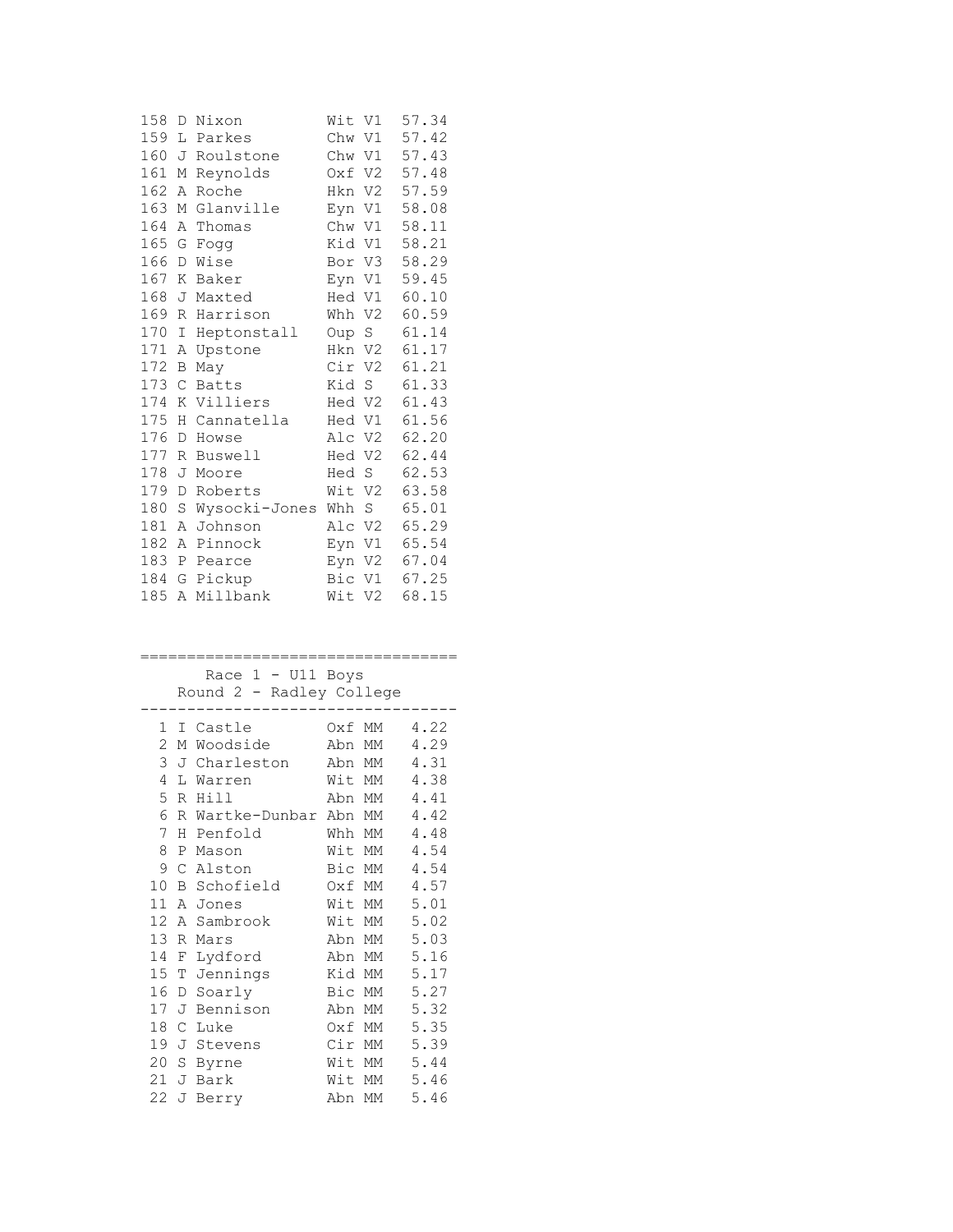| 23<br>М<br>24<br>Ν<br>25<br>$\mathbf S$<br>26<br>G<br>27<br>T<br>28<br>$\mathsf{C}$<br>29<br>S                                                                                                                                                                                                                                                              | Sambrook<br>Day<br>Nickau<br>Bycrat<br>Grundy<br>Till<br>Timms                                                                                                                                                                                                                                                                                                                        | Wit<br>MM<br>Abn<br>МM<br>Hed MM<br>Abn MM<br>Whh MM<br>Bic MM<br>Wit MM                                                                                                                                                                                                                                                                                                                                                                                                                   | 5.48<br>5.50<br>5.54<br>5.56<br>5.57<br>6.08<br>6.40                                                                                                                                                                                                                                                                                                                                         |
|-------------------------------------------------------------------------------------------------------------------------------------------------------------------------------------------------------------------------------------------------------------------------------------------------------------------------------------------------------------|---------------------------------------------------------------------------------------------------------------------------------------------------------------------------------------------------------------------------------------------------------------------------------------------------------------------------------------------------------------------------------------|--------------------------------------------------------------------------------------------------------------------------------------------------------------------------------------------------------------------------------------------------------------------------------------------------------------------------------------------------------------------------------------------------------------------------------------------------------------------------------------------|----------------------------------------------------------------------------------------------------------------------------------------------------------------------------------------------------------------------------------------------------------------------------------------------------------------------------------------------------------------------------------------------|
|                                                                                                                                                                                                                                                                                                                                                             | Overall U11 Boys                                                                                                                                                                                                                                                                                                                                                                      |                                                                                                                                                                                                                                                                                                                                                                                                                                                                                            |                                                                                                                                                                                                                                                                                                                                                                                              |
| 1<br>Ι<br>$\mathbf 1$<br>3<br>3<br>5<br>L<br>6<br>$\overline{7}$<br>Η<br>8<br>Ρ<br>9<br>$\mathcal{C}$<br>9<br>$\rm S$<br>11<br>Α<br>11<br>В<br>13<br>Α<br>13<br>F<br>15<br>Α<br>16<br>R<br>16<br>Τ<br>18<br>$\mathbb D$<br>18<br>R<br>20<br>J<br>20<br>L<br>22<br>$\mathsf C$<br>23<br>J<br>24<br>$\rm S$<br>25<br>J<br>25<br>Τ<br>27<br>J<br>28<br>29<br>E | Castle<br>M Woodside<br>J Charleston<br>R Hill<br>Warren<br>R Wartke-Dunbar<br>Penfold<br>Mason<br>Alston<br>LeGood<br>Sambrook<br>Schofield<br>Jones<br>Lydford<br>Maskery<br>Mars<br>Jennings<br>Soarly<br>Marchbair<br>Bennison<br>Mabott<br>Luke<br>Stevens<br>Byrne<br>Bark<br>Grundy<br>Berry<br>M Sambrook<br>McDonnell<br>29 N Day<br>31 S Nickau<br>32 G Bycrat<br>33 C Till | Oxf<br>$\mathbf{1}$<br>$\mathbf{1}$<br>Abn<br>3<br>Abn<br>3<br>Abn<br>Wit<br>$\overline{4}$<br>5<br>Abn<br>$7\phantom{.}$<br>Whh<br>8<br>Wit<br>Bic<br>9<br>Wit<br>9<br>Wit<br>10 <sub>o</sub><br>10<br>Oxf<br>Wit<br>11<br>11<br>Abn<br>12 <sup>°</sup><br>Wit<br>13<br>Abn<br>Kid<br>13<br>16<br>Bic<br>Wit<br>16<br>17<br>Abn<br>17<br>Gos<br>18<br>Oxf<br>Cir<br>19<br>Wit<br>20<br>21<br>Wit<br>21<br>Whh<br>22<br>Abn<br>Wit<br>23<br>24<br>Gos<br>Abn $24 (-)$<br>Hed<br>Abn<br>Bic | (2)<br>$=$<br>(2)<br>$=$<br>(6)<br>$=$<br>(5)<br>$=$<br>(4)<br>(6)<br>(7)<br>(8)<br>$(-)$<br>$=$<br>$(-)$<br>$=$<br>(12)<br>$=$<br>(15)<br>$=$<br>(14)<br>$=$<br>(14)<br>$=$<br>$(-)$<br>$(-)$<br>$=$<br>(15)<br>$=$<br>(18)<br>$=$<br>$(-)$<br>$=$<br>(22)<br>$=$<br>$(-)$<br>$=$<br>(19)<br>(23)<br>(20)<br>(26)<br>(27)<br>$(-)$<br>(27)<br>$(-)$<br>$=$<br>$25$ (25)<br>26 (-)<br>28(28) |
|                                                                                                                                                                                                                                                                                                                                                             | 34 S Timms                                                                                                                                                                                                                                                                                                                                                                            | Wit                                                                                                                                                                                                                                                                                                                                                                                                                                                                                        | $29 (-)$                                                                                                                                                                                                                                                                                                                                                                                     |
|                                                                                                                                                                                                                                                                                                                                                             | Race $2$ - U11 Girls<br>Round 2 - Radley College                                                                                                                                                                                                                                                                                                                                      | =======                                                                                                                                                                                                                                                                                                                                                                                                                                                                                    |                                                                                                                                                                                                                                                                                                                                                                                              |
| $\mathbf{2}$<br>3<br>4<br>5<br>6<br>7<br>8                                                                                                                                                                                                                                                                                                                  | 1 K E.Daly<br>K I.Daly<br>J Kafke<br>H Luke<br>A Chisnall<br>A Lodger<br>R Gill<br>A McGill                                                                                                                                                                                                                                                                                           | Rad MM<br>Rad MM<br>Rad MM<br>Oxf MM 4.57<br>Abn MM 5.01<br>Abn MM 5.03<br>Bic MM 5.07<br>Bic MM                                                                                                                                                                                                                                                                                                                                                                                           | 4.41<br>4.48<br>4.54<br>5.14                                                                                                                                                                                                                                                                                                                                                                 |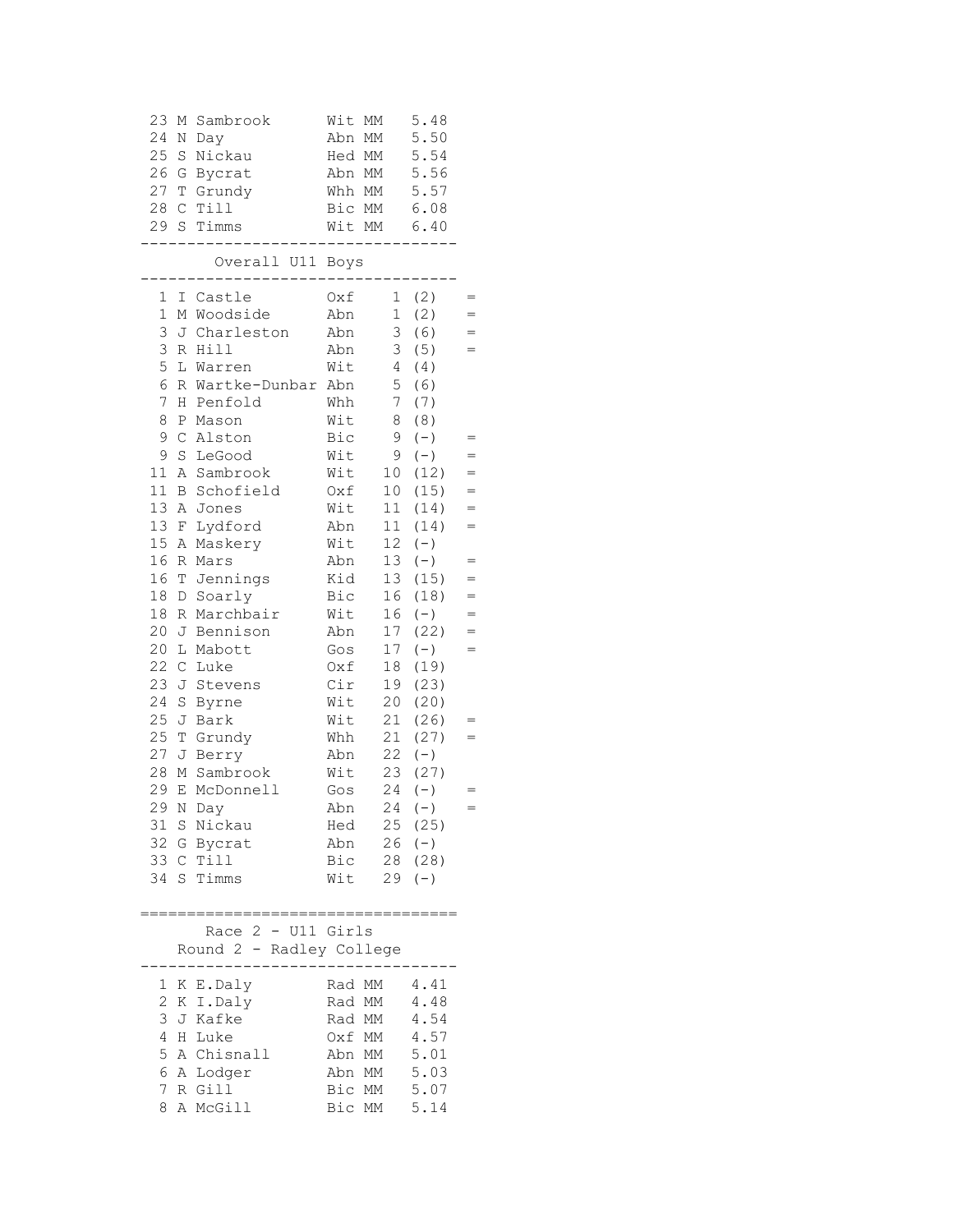|    |    | 9 M Barklie                    |        | Rad MM                                    | 5.16                                        |     |
|----|----|--------------------------------|--------|-------------------------------------------|---------------------------------------------|-----|
|    |    | 10 R Cook                      | Gos MM |                                           | 5.19                                        |     |
|    |    | 11 H Mitchell                  |        | Gos MM                                    | 5.20                                        |     |
|    |    |                                |        | Gos MM                                    | 5.22                                        |     |
|    |    | 12 E McDonnell                 |        |                                           |                                             |     |
|    |    | 13 H Bryan                     |        | Ban MM                                    | 5.25                                        |     |
|    |    | 14 H Willis                    |        | Rad MM 5.26                               |                                             |     |
|    |    | 15 H Woods                     |        | Rad MM                                    | 5.28                                        |     |
|    |    | 16 S Woodside Abn MM 5.29      |        |                                           |                                             |     |
|    |    | 17 B Banfield Gos MM           |        |                                           | 5.30                                        |     |
| 18 |    | D Thomas                       | Wit MM |                                           | 5.30                                        |     |
|    |    | 19 H Cooke                     | Gos MM |                                           | 5.38                                        |     |
| 20 |    | T Ashton                       |        | Wit MM                                    | 5.48                                        |     |
| 21 |    | C Prince                       |        | Gos MM 5.50                               |                                             |     |
| 22 |    | B Coppock-Cudd Oxf MM 5.54     |        |                                           |                                             |     |
|    |    | 23 B Harrison                  |        | Bic MM 5.55                               |                                             |     |
|    |    | 24 R Davies                    |        |                                           |                                             |     |
|    |    |                                |        | Rad MM 5.57                               |                                             |     |
|    |    | 25 R Ponting                   |        | Whh MM                                    | 5.59                                        |     |
|    |    | 26 N Trigger Ban MM 6.05       |        |                                           |                                             |     |
|    |    | 27 H Jennison                  |        |                                           |                                             |     |
|    |    | 28 V Richards                  |        | 0xf MM 6.08<br>Abn MM 6.10<br>Kid MM 6.11 |                                             |     |
|    |    | 29 C Caine                     |        |                                           |                                             |     |
|    |    | 30 A Goodwin Bic MM 6.14       |        |                                           |                                             |     |
|    |    | 31 L Glanville Eyn MM 6.17     |        |                                           |                                             |     |
|    |    | 32 K Wysocki-Jones Whh MM 6.53 |        |                                           |                                             |     |
|    |    |                                |        | __________________                        |                                             |     |
|    |    | Overall U11 Girls              |        |                                           |                                             |     |
|    |    |                                |        |                                           |                                             |     |
|    |    | 1 K E.Daly                     |        |                                           |                                             |     |
|    |    | 2 K I.Daly                     |        | Rad 1 (1)<br>Rad 2 (2)<br>Oxf 3 (4)       | $\begin{pmatrix} 1 \\ 2 \\ 3 \end{pmatrix}$ |     |
|    |    | 3 H Luke                       |        |                                           | 3(4)                                        | $=$ |
|    |    | 3 J Kafke                      | Rad    |                                           | 3(5)                                        | $=$ |
|    |    | 5 A Chisnall Abn 4 (5)         |        |                                           |                                             |     |
|    |    | 6 A Lodger                     |        | $Abn$ 6 (-)                               |                                             | $=$ |
|    |    | $6 J Clarke$ $0xf$ $6 (-)$     |        |                                           |                                             |     |
|    |    | 8 R Gill                       |        | Bic 7 (7)                                 |                                             |     |
|    |    | 9 A McGill                     |        | Bic 8 (8)                                 |                                             |     |
|    |    | 10 M Barklie                   |        | Rad 9 (9)                                 |                                             |     |
|    |    | 11 R Cook                      |        |                                           |                                             |     |
|    |    | 12 H Mitchell                  | Gos    | Gos 10 (10)<br>Gos 11 (12)<br>11          | (12)                                        | $=$ |
| 12 | L  | Helm                           | Wit    | 11                                        | $(-)$                                       | $=$ |
| 14 | Е  | McDonnell                      | Gos    | 12                                        | (15)                                        |     |
| 15 | H  | Bryan                          | Ban    | 13                                        | $(-)$                                       | $=$ |
|    |    | Willis                         |        |                                           |                                             | $=$ |
| 15 | Н  |                                | Rad    | 13                                        | (14)                                        |     |
| 17 | Η  | Cooke                          | Gos    | 14                                        | (19)                                        |     |
| 18 |    | H Woods                        | Rad    | 15 <sub>1</sub>                           | (19)                                        |     |
| 19 | В  | Banfield                       | Gos    | 16                                        | (17)                                        | $=$ |
| 19 |    | S Woodside                     | Abn    | 16                                        | $(-)$                                       | $=$ |
| 21 |    | K Gorman                       | Wit    | 17                                        | $(-)$                                       |     |
| 22 | D  | Thomas                         | Wit    | 18                                        | (18)                                        |     |
| 23 | Т  | Ashton                         | Wit    | 20                                        | (24)                                        | $=$ |
| 23 | V. | Richards                       | Abn    | 20                                        | (28)                                        | $=$ |
| 25 | С  | Prince                         | Gos    | 21                                        | (26)                                        | $=$ |
| 25 |    | R Davies                       | Rad    | 21                                        | (24)                                        | $=$ |
| 27 |    | B Coppock-Cudd                 | Oxf    | 22                                        | $(-)$                                       | $=$ |
| 27 | S  | Kennan                         | Wit    | 22                                        | $(-)$                                       | $=$ |
| 29 | В  | Harrison                       | Bic    | 23                                        | $(-)$                                       | $=$ |
| 29 | Е  | Gorman                         | Wit    | 23                                        | $(-)$                                       | $=$ |
|    |    |                                |        |                                           |                                             |     |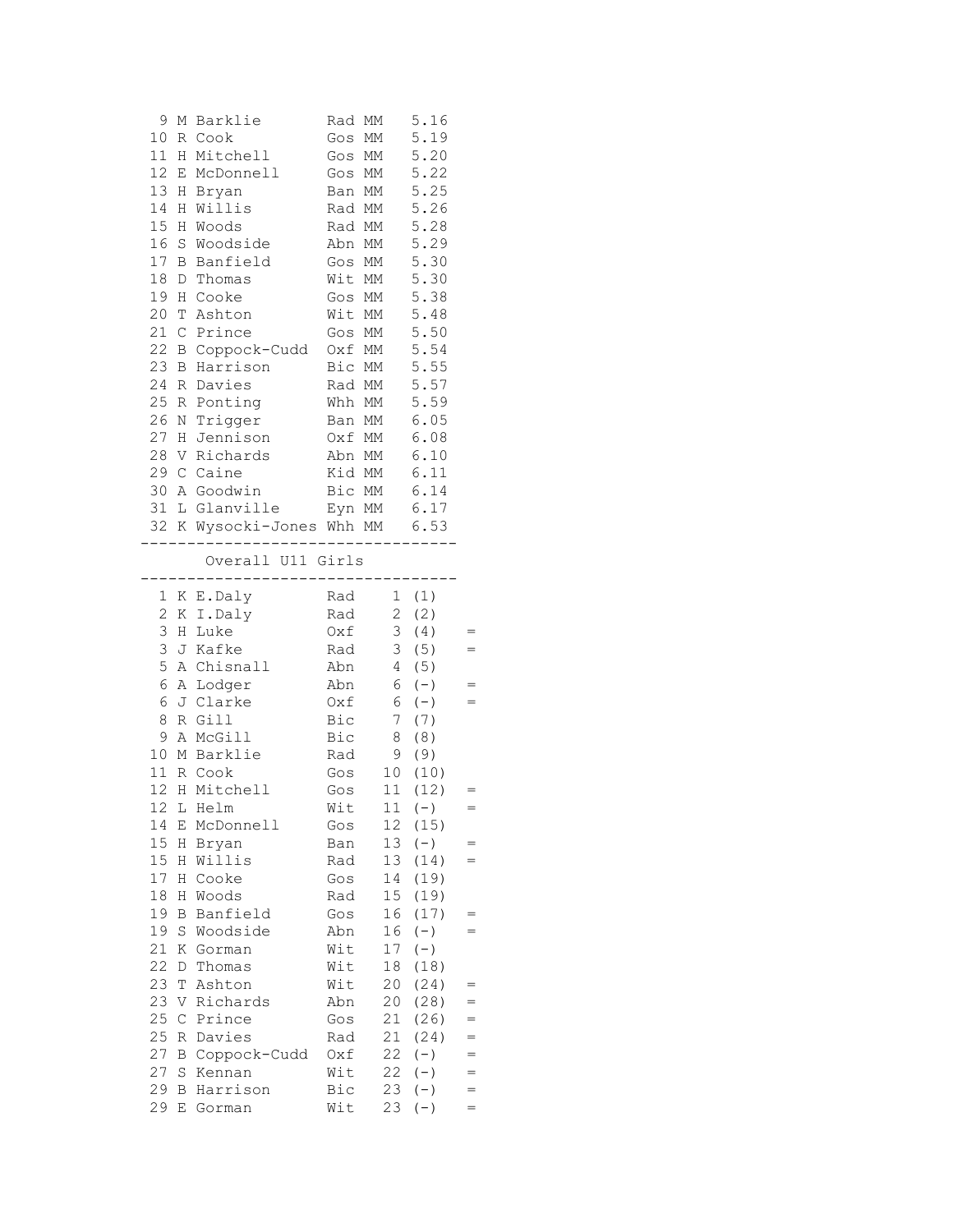| 31<br>31<br>33<br>34<br>35<br>36<br>36<br>38<br>39<br>39<br>41<br>42<br>43       | L Mott<br>R Ponting<br>Trigger<br>Ν<br>H.<br>Jennison<br>Glanville<br>L<br><b>B</b> Corbett<br>C Caine<br>A Goodwin<br>K Wysocki-Jones Whh<br>S Knight<br>L Gorman<br>N Holloway<br>E Wysocki-Jones Whh                      | Wit<br>Whh<br>Ban<br>Oxf<br>Eyn<br>Wit<br>29<br>Kid<br>29<br><b>Bic</b><br>30<br>32<br>32<br>Hkn<br>Wit<br>33<br>Bic                                                                               | $25 (-)$<br>$=$<br>25 (31)<br>=<br>26 (27)<br>$27 (-)$<br>28 (31)<br>$(-)$<br>(30)<br>(34)<br>(36)<br>$(-)$<br>$=$<br>$(-)$<br>$35 (-)$<br>$37 (-)$ |  |
|----------------------------------------------------------------------------------|------------------------------------------------------------------------------------------------------------------------------------------------------------------------------------------------------------------------------|----------------------------------------------------------------------------------------------------------------------------------------------------------------------------------------------------|-----------------------------------------------------------------------------------------------------------------------------------------------------|--|
|                                                                                  | Race 3 - U13 Boys<br>Round 2 - Radley College<br>Team Results                                                                                                                                                                |                                                                                                                                                                                                    |                                                                                                                                                     |  |
|                                                                                  | 1 Abingdon<br>2 Oxford City<br>3 Exel Gosford<br>4 Witney                                                                                                                                                                    | 17<br>21<br>31<br>42                                                                                                                                                                               |                                                                                                                                                     |  |
|                                                                                  | Overall Standings                                                                                                                                                                                                            |                                                                                                                                                                                                    |                                                                                                                                                     |  |
|                                                                                  | 1 Abingdon<br>2 Oxford City<br>3 Exel Gosford<br>4 Witney                                                                                                                                                                    | -42<br>44<br>53<br>87                                                                                                                                                                              |                                                                                                                                                     |  |
|                                                                                  | Race 3 - U13 Boys<br>Round 2 - Radley College<br>Individual Results                                                                                                                                                          |                                                                                                                                                                                                    |                                                                                                                                                     |  |
| $\overline{2}$<br>3<br>4<br>5<br>6<br>7 <sup>1</sup><br>8<br>9<br>10<br>11<br>12 | 1 N Flynn<br>J Wilson<br>D Luke<br>G Wood<br>J Hill<br>I Timms<br>S<br>Mitchell<br>A Woodruff<br>$\mathsf C$<br>Tucker<br>D<br>Gray<br>M Hall<br>S<br>Lawna<br>13 M Smith<br>14 T Timms<br>15 C Prentice<br>Overall U13 Boys | Bic U13 6.15<br>Oxf U13 6.20<br>Oxf U13 6.22<br>Abn<br>U13<br>Abn U13<br>Ban U13<br>Gos U13<br>Abn U13<br>Chw U13<br>Whh U13<br>Gos U13<br>Wit U13<br>Gos U13 8.08<br>Wit U13 8.13<br>Bor U13 8.17 | 6.36<br>6.49<br>6.53<br>6.58<br>6.59<br>7.09<br>7.36<br>7.46<br>8.01                                                                                |  |
| $\mathbf{1}$<br>3                                                                | 1 D Luke<br>N Flynn<br>J Hill                                                                                                                                                                                                | Oxf<br>Bic<br>$\overline{2}$<br>Abn                                                                                                                                                                | 1(3)<br>1(10)<br>$=$<br>$=$<br>(5)                                                                                                                  |  |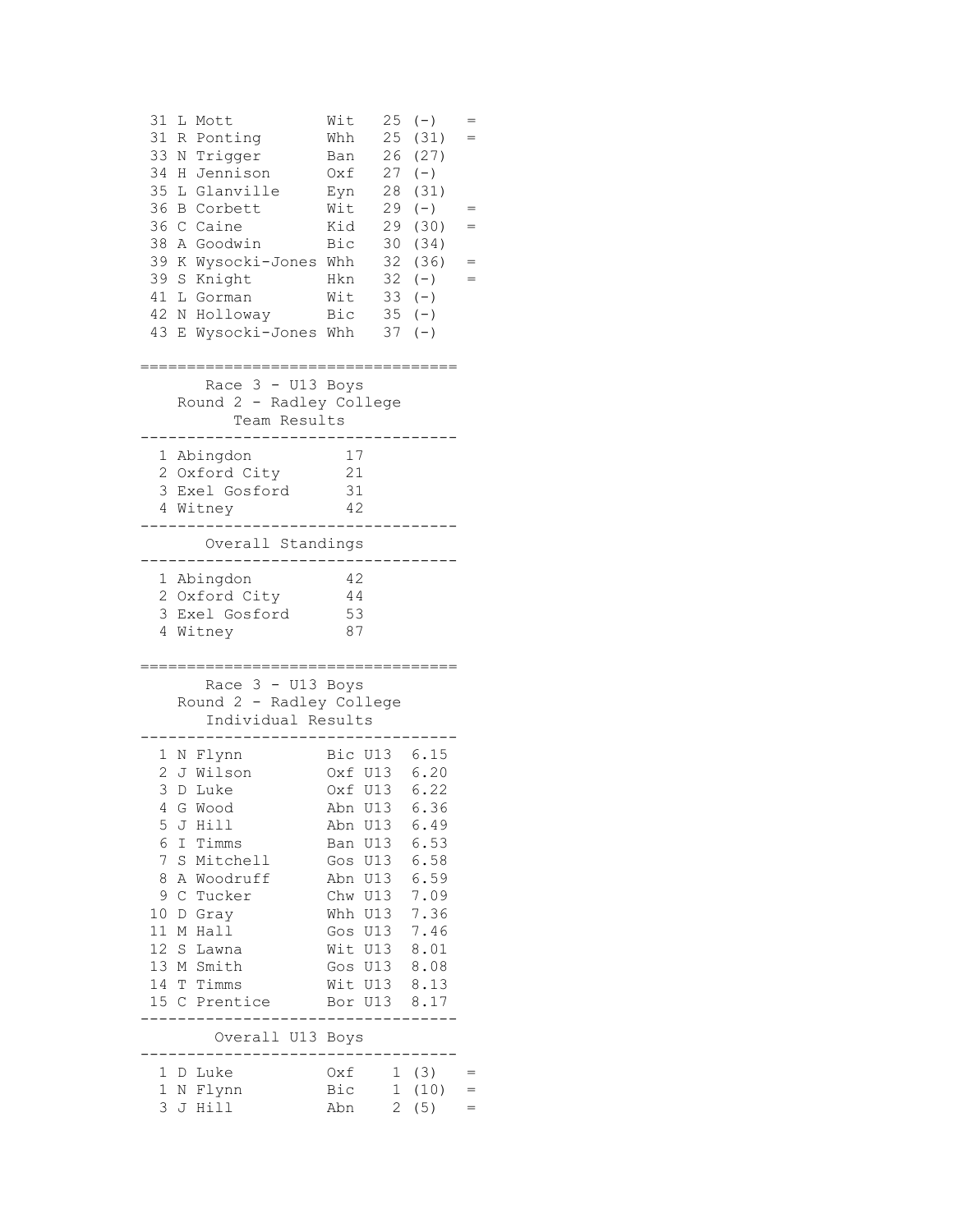| 3<br>Wilson<br>J<br>5<br>$\rm S$<br>Mitchell<br>6<br>G<br>Wood<br>6<br>$\mathbf I$<br>Timms<br>8<br>$\mathsf{C}$<br>Tucker<br>9<br>Woodruff<br>Α<br>10<br>M Smith<br>11 J Griffiths<br>12 D<br>Gray<br>13<br>Tomkins<br>L<br>13 M Hall<br>15 S<br>Lawna<br>16 C Prentice<br>17 T Timms | Oxf<br>Gos<br>Abn<br>Ban<br>Chw<br>Abn<br>Gos<br>Hed<br>Whh<br>Gos<br>Gos<br>Wit<br>Bor<br>Wit | $\mathbf{2}$<br>(6)<br>3<br>(7)<br>4<br>$(-)$<br>$4 -$<br>(6)<br>5<br>(9)<br>7<br>(8)<br>(13)<br>8<br>$(-)$<br>9<br>$(-)$<br>10<br>11<br>$(-)$<br>11<br>(12)<br>12<br>(14)<br>13<br>(15)<br>14<br>(15) | = |
|----------------------------------------------------------------------------------------------------------------------------------------------------------------------------------------------------------------------------------------------------------------------------------------|------------------------------------------------------------------------------------------------|--------------------------------------------------------------------------------------------------------------------------------------------------------------------------------------------------------|---|
| Race $4 - U13/U15$ Girls<br>Round 2 - Radley College<br>Team Results                                                                                                                                                                                                                   |                                                                                                |                                                                                                                                                                                                        |   |
| Radley Ladies<br>1<br>2<br>Witney<br>3<br>Radley Ladies<br>В<br>4<br>Abingdon<br>5<br>Banbury<br>Radley Ladies C<br>6<br>7<br>Abingdon<br>В<br>8<br>Bicester<br>Radley Ladies D<br>9<br>10 Bicester                                                                                    | 14<br>19<br>29<br>45<br>46<br>59<br>73<br>80<br>89<br>102<br>$\mathbf{B}$                      |                                                                                                                                                                                                        |   |
| Overall Standings                                                                                                                                                                                                                                                                      |                                                                                                |                                                                                                                                                                                                        |   |
| Radley Ladies<br>1<br>2<br>Witney<br>Radley Ladies B<br>3<br>4<br>Banbury<br>5<br>Abingdon<br>6<br>Radley Ladies C<br>7<br>Bicester<br>Abingdon<br>8<br>Β<br>9<br>Radley Ladies D<br>Bicester<br>10<br>В                                                                               | 26<br>43<br>59<br>96<br>99<br>116<br>160<br>174<br>184<br>214                                  |                                                                                                                                                                                                        |   |
| 4<br>Race<br>Round 2 - Radley College<br>Individual Results                                                                                                                                                                                                                            | - U13/U15 Girls                                                                                |                                                                                                                                                                                                        |   |
| 1<br>J Rhodes<br>$\overline{2}$<br>Ridley<br>Е<br>3<br>Plateau<br>C<br>4<br>Williams<br>М<br>5<br>Chaundy<br>Η<br>6<br>R Cormack-Loyd<br>7<br>L<br>Bourne<br>8<br>S<br>LeGood                                                                                                          | Whh U15<br>Wit U15<br>Rad U13<br>Oxf U15<br>Rad U13<br>Rad U15<br>Rad U15<br>Wit U15           | 6.09<br>6.27<br>6.28<br>6.48<br>6.54<br>7.03<br>7.17<br>7.24                                                                                                                                           |   |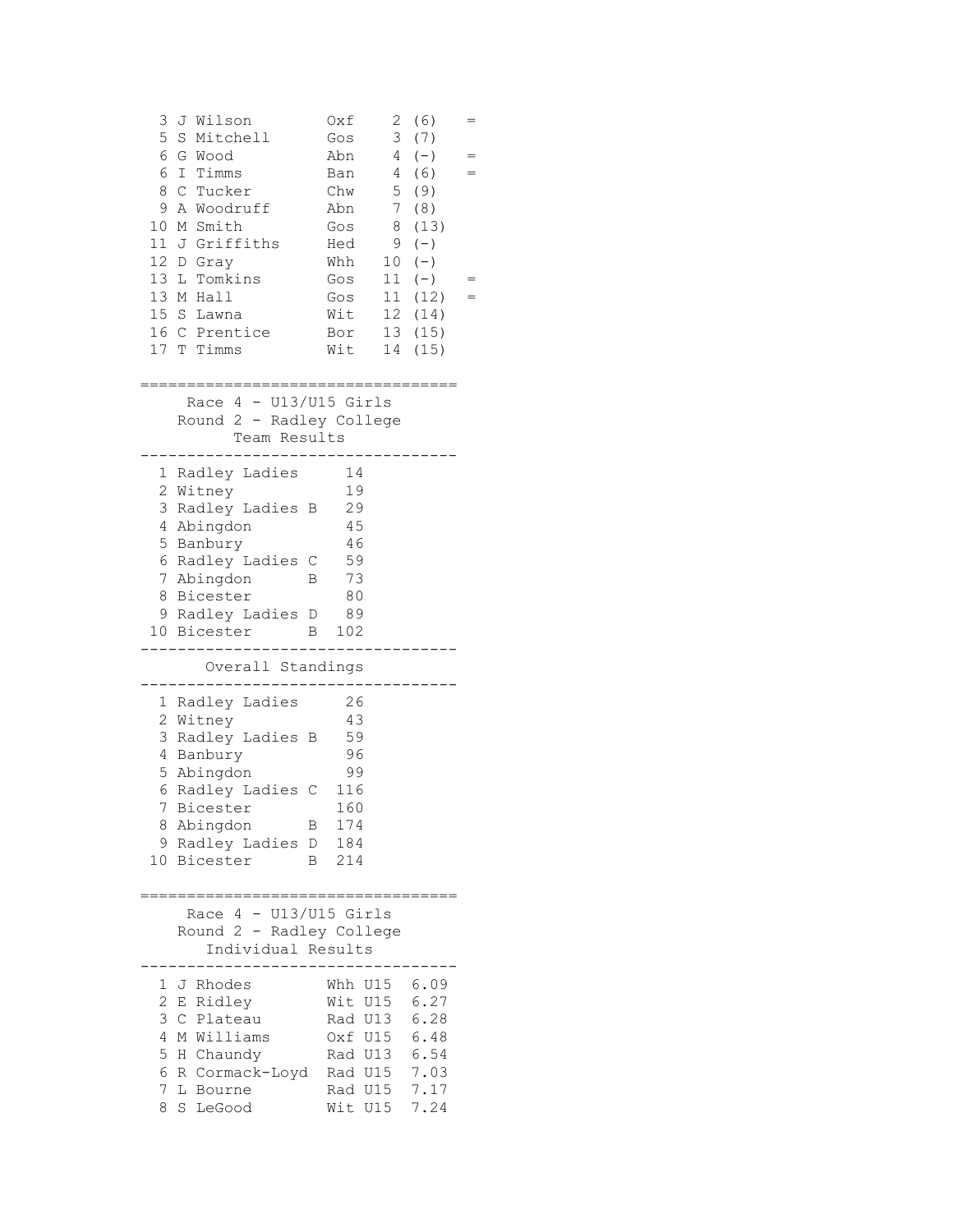| 9<br>G<br>10<br>Η<br>11<br>L<br>12<br>Κ<br>13<br>S<br>14<br>K<br>15 <sub>1</sub><br>L<br>16<br>$\mathbb T$<br>17<br>R<br>18<br>$\rm S$<br>19<br>L<br>20<br>$\mathcal{C}$<br>21<br>N<br>22<br>B<br>23<br>S<br>24<br>Ν<br>25<br>Η<br>26                                                                                                                             | Byrne<br>Thorne<br>Peacock<br>Wilkinson<br>Lackman<br>Filshie<br>Chisnall<br>Shears<br>Humpson<br>Thesher<br>Witts<br>Parfitt<br>Price<br>Hampson<br>Wiley<br>N<br>Roberts                                                                                                | Wit U15<br>Rad U15<br>Ban<br>Rad U13 7.36<br>Abn U15<br>Ban<br>Abn U15<br>Rad U15<br>Abn U15<br>Rad U13<br>Hed U13<br>Abn U15<br>Ban U13<br>Abn U13<br>Bic U13 8.12<br>Xxx X<br>Rad U13<br>Rad U13 | U15<br>U15                                                                                                                                                                              | 7.26<br>7.28<br>7.32<br>7.37<br>7.39<br>7.41<br>7.44<br>7.46<br>7.48<br>7.57<br>8.03<br>8.04<br>8.11<br>8.19<br>8.24<br>8.30                                                                                                     |                                 |
|-------------------------------------------------------------------------------------------------------------------------------------------------------------------------------------------------------------------------------------------------------------------------------------------------------------------------------------------------------------------|---------------------------------------------------------------------------------------------------------------------------------------------------------------------------------------------------------------------------------------------------------------------------|----------------------------------------------------------------------------------------------------------------------------------------------------------------------------------------------------|-----------------------------------------------------------------------------------------------------------------------------------------------------------------------------------------|----------------------------------------------------------------------------------------------------------------------------------------------------------------------------------------------------------------------------------|---------------------------------|
| $\mathbf S$<br>27<br>$\mathsf C$<br>28<br>L<br>29<br>L<br>30<br>31 C<br>32 C                                                                                                                                                                                                                                                                                      | Daly<br>Orman<br>Prior<br>Sweeney<br>L Chick<br>Jones<br>Goodwin<br>33 A Davies<br>34 R McGill<br>35 M O'Brian<br>. _ _ _ _ _ _ _ _ _ _ _ .<br>Overall U13 Girls                                                                                                          | Rad U13<br>Bic U13<br>Bic U13<br>Wit U15<br>Abn U13 8.45<br>Bic U15 8.55<br>Gos U15<br>Bic U13 9.53<br>Abn U13 10.16<br>--------                                                                   |                                                                                                                                                                                         | 8.34<br>8.36<br>8.39<br>8.42<br>9.03                                                                                                                                                                                             |                                 |
| 1 C<br>$\mathbf{2}$<br>Η<br>3<br>$\rm N$<br>4<br>Α<br>5<br>Κ<br>6<br>J<br>7<br>$\rm S$<br>8<br>L<br>9<br>$\rm N$<br>9<br>S<br>11<br>L<br>12<br>F<br>12<br>Ν<br>14<br>Β<br>15<br>$\mathsf C$<br>15<br>$\rm S$<br>$17\,$<br>Η<br>$17\,$<br>Η<br>19<br>S<br>20<br>Ε<br>20<br>L<br>22<br>$\mathsf C$<br>23<br>L<br>24<br>$\, {\mathbb R}$<br>25<br>$\mathsf{C}$<br>25 | Plateau<br>Chaundy<br>Galbraith<br>Peacock<br>Wilkinson<br>England<br>Daly<br>Sweeney<br>Davies<br>Thesher<br>Witts<br>Snare<br>Price<br>Hampson<br>Orman<br>Wiley<br>Nixon<br>Roberts<br>Morrell<br>Corbett<br>Prior<br>Jones<br>Evans<br>McGill<br>Milward<br>M O'Brian | Rad<br>Rad<br>Rad<br>Ban<br>Rad<br>Oxf<br>Rad<br>Bic<br>Rad<br>Rad<br>Hed<br>Wit<br>Ban<br>Abn<br>Rad<br>Bic<br>Wit<br>Rad<br>Ban<br>Wit<br>Bic<br>Abn<br>Wit<br>Bic<br>Wit<br>Abn                 | 7 <sup>7</sup><br>9<br>$\begin{array}{c} 12 \\ 13 \end{array}$<br>17<br>18<br>19<br>21<br>21<br>22<br>23<br>23<br>25<br>25<br>27<br>28<br>28<br>31<br>32<br>34<br>35 <sub>5</sub><br>35 | 2 (3)<br>5(6)<br>$(-)$<br>$(-)$<br>(30)<br>$(-)$<br>16 (26)<br>(29)<br>$(-)$<br>$18 (-)$<br>(19)<br>$(-)$<br>$(-)$<br>(24)<br>(27)<br>(36)<br>$(-)$<br>(26)<br>$(-)$<br>$(-)$<br>(34)<br>$(-)$<br>$(-)$<br>(37)<br>$(-)$<br>(38) | $=$<br>$=$<br>$=$<br>$=$<br>$=$ |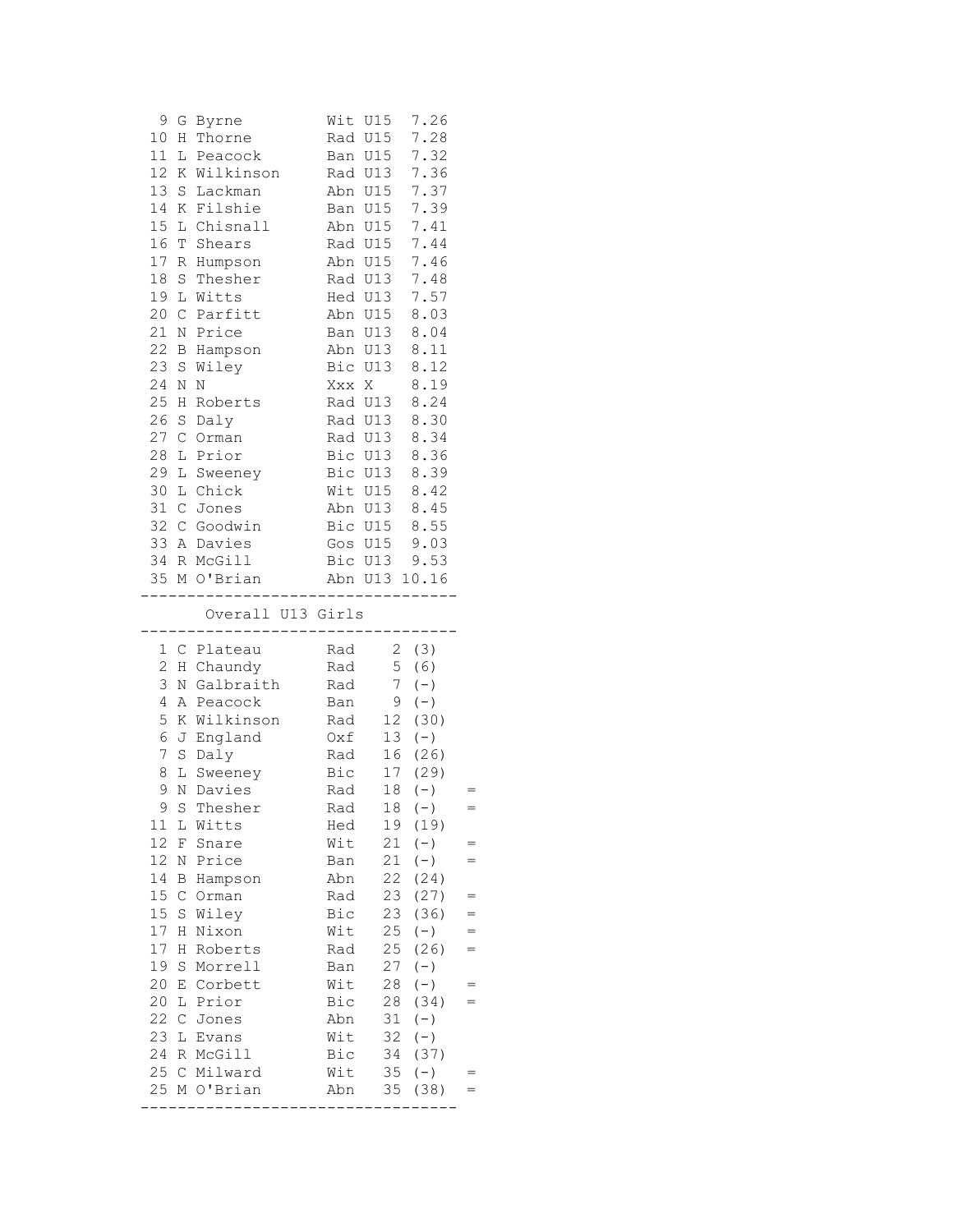## Overall U15 Girls

| 2<br>3<br>3<br>5<br>6<br>6<br>8<br>9<br>10<br>11<br>12<br>14<br>15 R<br>18 | 1 J Rhodes<br>E Ridley<br>M Williams<br>R Cormack-Loyd<br>L<br>Bourne<br>Η<br>Thorne<br>S<br>LeGood<br>G<br>Byrne<br>L Peacock<br>Chisnall<br>L<br>S<br>Lackman<br>Filshie<br>Κ<br>13 J Roberts<br>Т<br>Shears<br>Humpson<br>16 C Parfitt<br>17 C Goodwin<br>L Chick<br>19 A Davies | Whh<br>Wit<br>Oxf<br>Rad<br>Rad<br>Rad<br>Wit<br>Wit<br>Ban<br>Abn<br>Abn<br>Ban<br>Rad<br>Rad<br>Abn<br>Abn<br>Bic<br>Wit<br>Gos                     | $\overline{2}$<br>$4 -$<br>4<br>7 <sup>7</sup><br>8<br>8<br>9<br>11<br>12<br>13<br>14<br>15<br>16<br>17<br>20<br>29<br>30<br>31 | 1(1)<br>(3)<br>(5)<br>(6)<br>$(-)$<br>(10)<br>(10)<br>(11)<br>$(-)$<br>(15)<br>(20)<br>(14)<br>$(-)$<br>$(-)$<br>$(-)$<br>(22)<br>(32)<br>(33)<br>(33) |  |
|----------------------------------------------------------------------------|-------------------------------------------------------------------------------------------------------------------------------------------------------------------------------------------------------------------------------------------------------------------------------------|-------------------------------------------------------------------------------------------------------------------------------------------------------|---------------------------------------------------------------------------------------------------------------------------------|--------------------------------------------------------------------------------------------------------------------------------------------------------|--|
|                                                                            | Race $5 - U15/U17$ Boys<br>Round 2 - Radley College<br>Team Results                                                                                                                                                                                                                 |                                                                                                                                                       |                                                                                                                                 |                                                                                                                                                        |  |
|                                                                            | 1 White Horse<br>2 Witney<br>3 Abingdon<br>4 Oxford City<br>5 Witney<br>В<br>6 Bicester<br>7 Banbury                                                                                                                                                                                | 11<br>15<br>29<br>30<br>44<br>50<br>52                                                                                                                |                                                                                                                                 |                                                                                                                                                        |  |
|                                                                            | Overall Standings                                                                                                                                                                                                                                                                   |                                                                                                                                                       |                                                                                                                                 |                                                                                                                                                        |  |
| 3<br>5                                                                     | 1 White Horse<br>2 Witney<br>Abingdon<br>4 Witney<br>В<br>Banbury                                                                                                                                                                                                                   | 22<br>25<br>66<br>77<br>96                                                                                                                            |                                                                                                                                 |                                                                                                                                                        |  |
|                                                                            | Race $5 - U15/U17$ Boys<br>Round 2 - Radley College<br>Individual Results                                                                                                                                                                                                           |                                                                                                                                                       |                                                                                                                                 |                                                                                                                                                        |  |
| 1<br>2<br>3<br>4<br>5<br>6<br>7<br>8<br>9                                  | T Penfold<br>M Ashton<br>C Gillespie<br>D Bellinger<br>L Haines<br>H Kruczka<br>O Bristow<br>A Osment<br>C Miles                                                                                                                                                                    | Whh U17 16.02<br>Wit U17 16.15<br>Whh U15 16.51<br>Oxf U17 16.54<br>Wit U17 17.02<br>Abn U15 17.40<br>Whh U15 17.49<br>Wit U17 17.56<br>Wit U17 18.01 |                                                                                                                                 |                                                                                                                                                        |  |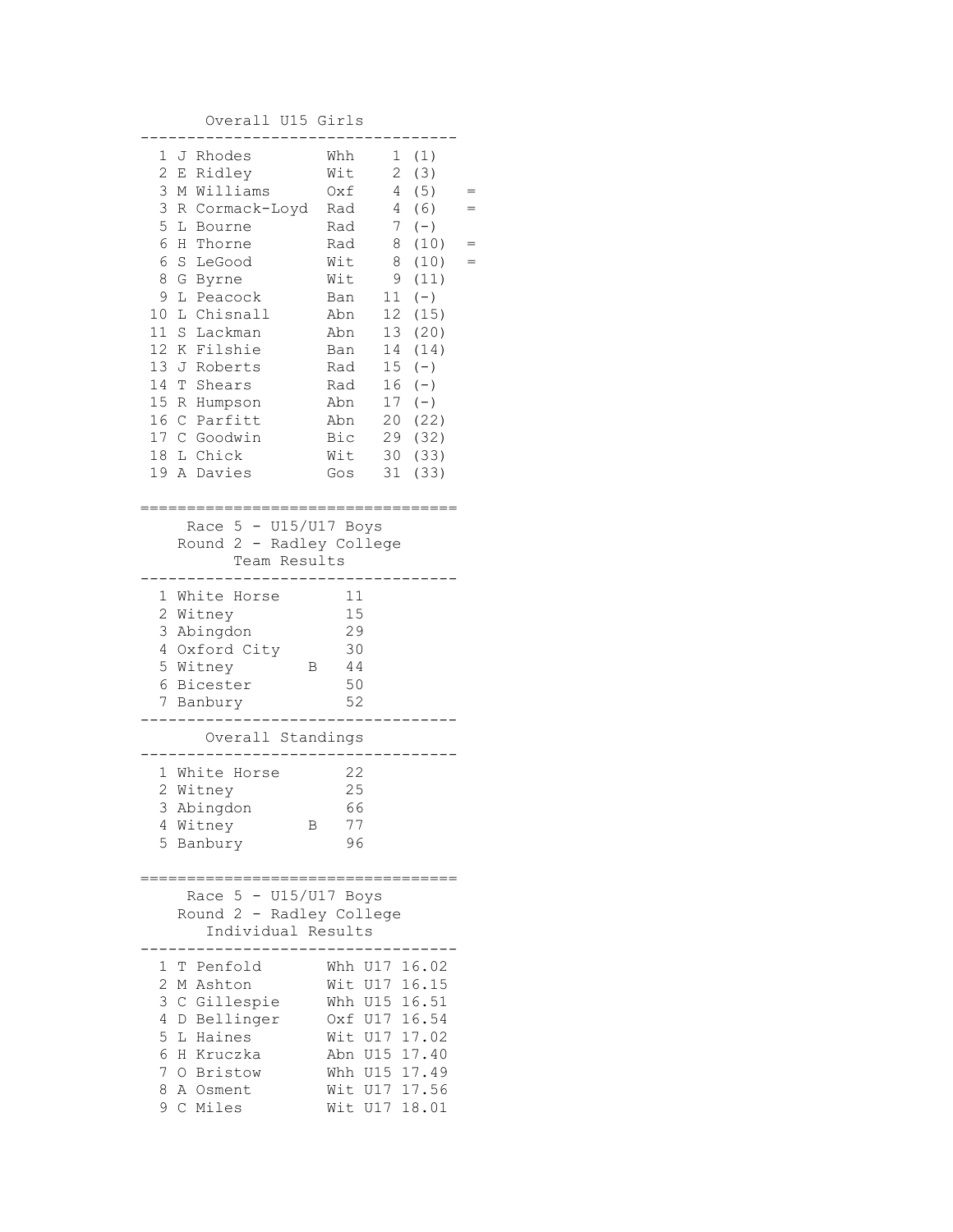| 10<br>Mackinnon<br>J<br>11<br>Stachowiak<br>J<br>12<br>$\bigcirc$<br>Parsons<br>13<br>Woodruff<br>М<br>14<br>Castle<br>$\, {\bf P}$<br>15<br>Williams<br>J<br>16<br>$\mathbb T$<br>Wright<br>17<br>Hickman<br>Е<br>18<br>Petts<br>G<br>19<br>F Varney<br>20 <sub>o</sub><br>L<br>Aostan<br>Overall U15 Boys | 19.00<br>Abn<br>U17<br>U15<br>19.02<br>Bic<br>U15 19.08<br>Oxf<br>U15 19.20<br>Abn<br>U15 19.34<br>Oxf<br>U15 19.39<br>Ban<br>U17 19.59<br>Ban<br>Wit U15 20.24<br>Wit U15 21.29<br>Bic U15 23.48<br>Bic U15 24.40                                                               |
|-------------------------------------------------------------------------------------------------------------------------------------------------------------------------------------------------------------------------------------------------------------------------------------------------------------|----------------------------------------------------------------------------------------------------------------------------------------------------------------------------------------------------------------------------------------------------------------------------------|
|                                                                                                                                                                                                                                                                                                             |                                                                                                                                                                                                                                                                                  |
| C Gillespie<br>1<br>$\mathbf{2}$<br><b>Bristow</b><br>$\bigcirc$<br>3<br>Η<br>Kruczka<br>4<br>Ρ<br>Castle<br>5<br>J<br>Stachowiak<br>6<br>Hickman<br>Ε<br>7<br>O<br>Parsons<br>8<br>Woodruff<br>М<br>9<br>J<br>Williams<br>10 G<br>Petts<br>11<br>$\rm F$<br>Varney<br>12<br>L<br>Aostan                    | Whh<br>3<br>(4)<br>Whh<br>5<br>(7)<br>6<br>Abn<br>$(-)$<br>9<br>Oxf<br>(14)<br>Bic<br>(11)<br>10 <sub>o</sub><br>Wit<br>11<br>(17)<br>12<br>$(-)$<br>Oxf<br>Abn<br>13<br>(13)<br>15 <sub>1</sub><br>(15)<br>Ban<br>Wit<br>16<br>(18)<br>Bic<br>19<br>$(-)$<br>Bic<br>20<br>$(-)$ |
| Overall U17 Boys                                                                                                                                                                                                                                                                                            |                                                                                                                                                                                                                                                                                  |
| 1<br>M Ashton<br>$\mathbf 1$<br>T<br>Penfold<br>3<br>L<br>Haines<br>4<br>Bellinger<br>D<br>5<br>$\mathsf{C}$<br>Miles<br>6<br>J<br>Mackinnon<br>7<br>Α<br>Osment<br>8<br>Wright<br>Т<br>9<br>Carpenter<br>D                                                                                                 | Wit<br>1<br>(2)<br>Whh<br>$\mathbf{1}$<br>(2)<br>3<br>(5)<br>Wit<br>4<br>Oxf<br>$(-)$<br>Wit<br>6<br>(9)<br>7<br>(10)<br>Abn<br>8<br>Wit<br>(8)<br>12<br>(16)<br>Ban<br>14<br>Wit<br>$(-)$                                                                                       |
| Race $6 -$ Women<br>Round 2 - Radley College<br>Team Results                                                                                                                                                                                                                                                |                                                                                                                                                                                                                                                                                  |
| Headington<br>1<br>$\overline{2}$<br>Headington<br>3<br>Cirencester<br>4<br>Witney<br>5<br>White Horse<br>6<br>Headington<br>6<br>Radley Ladies<br>8<br>Banbury<br>9<br>Abingdon<br>10 Hook Norton<br>11 Headington<br>12 White Horse                                                                       | 17<br>39<br>В<br>43<br>56<br>60<br>$64 =$<br>С<br>$64 =$<br>68<br>82<br>92<br>100<br>D<br>116<br>Β                                                                                                                                                                               |
| 13 Oxford City                                                                                                                                                                                                                                                                                              | 136                                                                                                                                                                                                                                                                              |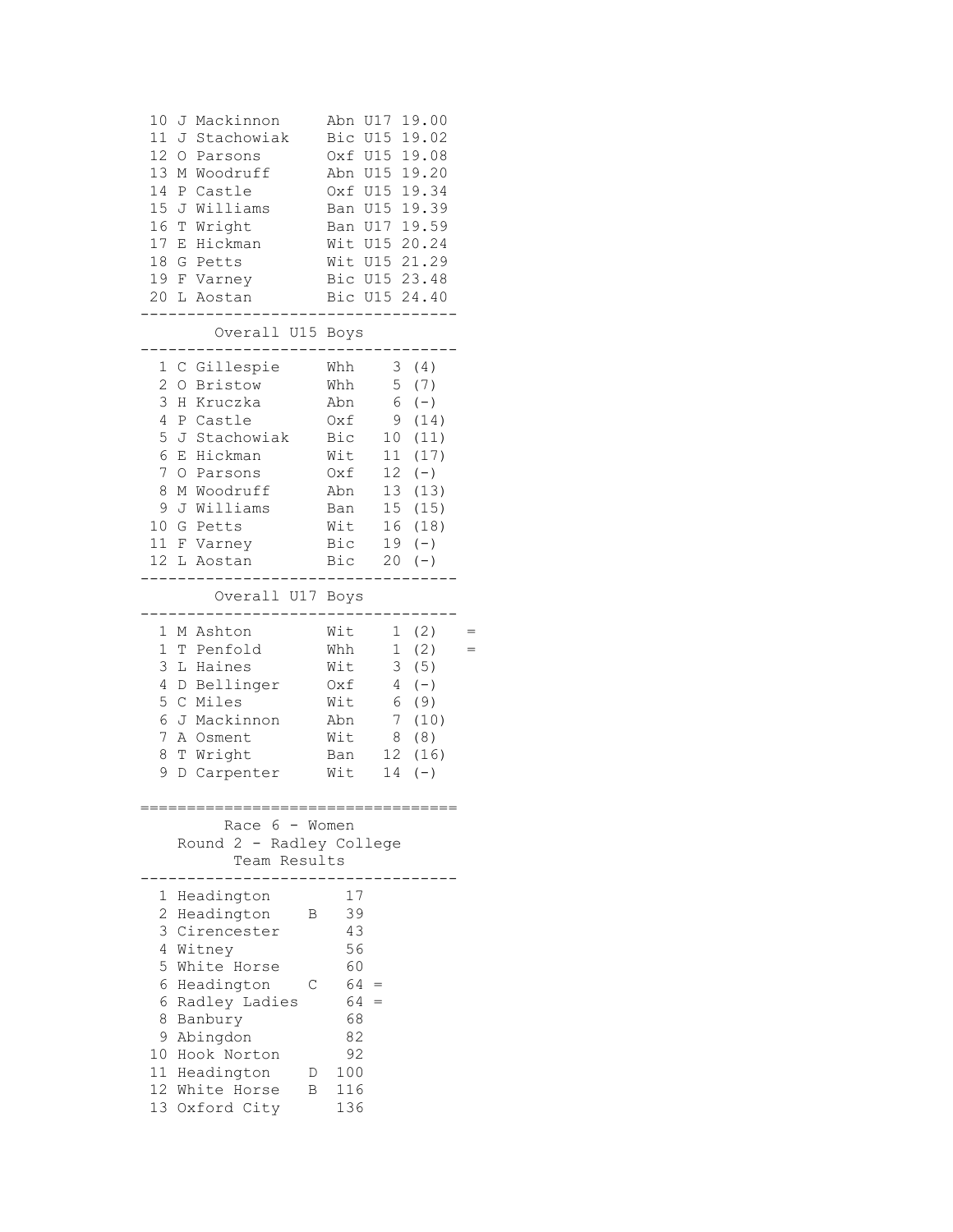| 14<br>15<br>18<br>18<br>18<br>21<br>22                                                                             | Abingdon<br>Exel Gosford<br>16 Headington<br>17 Oxf Uni Press<br>Hook Norton<br>Radley Ladies<br>Witney<br>Eynsham<br>Headington<br>23 Abingdon<br>24 Cirencester<br>25 Headington<br>26 Abingdon<br>27 Hook Norton                                                                                                                                     | В<br>Ε<br>В<br>B<br>В<br>F<br>С<br>В<br>G<br>D<br>С | 147<br>148<br>154<br>170<br>$176 =$<br>176<br>176<br>177<br>182<br>188<br>194<br>223<br>225<br>237                                                 |                                                                                                          |
|--------------------------------------------------------------------------------------------------------------------|---------------------------------------------------------------------------------------------------------------------------------------------------------------------------------------------------------------------------------------------------------------------------------------------------------------------------------------------------------|-----------------------------------------------------|----------------------------------------------------------------------------------------------------------------------------------------------------|----------------------------------------------------------------------------------------------------------|
|                                                                                                                    | Overall Standings                                                                                                                                                                                                                                                                                                                                       |                                                     |                                                                                                                                                    |                                                                                                          |
| 1<br>2<br>3<br>4<br>5<br>6<br>7<br>8<br>9<br>10<br>11 <sup>1</sup><br>14<br>15<br>16<br>17<br>18<br>20<br>21<br>22 | Headington<br>Cirencester<br>Witney<br>Radley Ladies<br>White Horse<br>Headington<br>Abingdon<br>Banbury<br>Hook Norton<br>Headington<br>Headington<br>12 Exel Gosford<br>13 Witney<br>Abingdon<br>White Horse<br>Eynsham<br>Hook Norton<br>Radley Ladies<br>19 Oxf Uni Press<br>Cirencester<br>Abingdon<br>Hook Norton<br>:=========================== | В<br>С<br>D<br>Β<br>Β<br>В<br>Β<br>В<br>Β<br>С<br>C | 46<br>78<br>97<br>99<br>108<br>112<br>142<br>147<br>164<br>181<br>266<br>275<br>281<br>287<br>297<br>309<br>310<br>328<br>342<br>376<br>383<br>427 |                                                                                                          |
|                                                                                                                    | Race 6 - Women<br>Round 2 - Radley College<br>Individual Results                                                                                                                                                                                                                                                                                        |                                                     |                                                                                                                                                    |                                                                                                          |
| 1<br>2<br>3<br>4<br>5<br>6<br>7<br>8<br>9<br>10<br>11 S<br>12                                                      | J Craft<br>W Jones<br>F Briscoe<br>T Galbraith<br>A Hirst<br>Ι<br>Robertson<br>Η<br>Hore<br>S<br>Pitts<br>Ε<br>Gottwald<br>$\mathcal{C}$<br>Peterson<br>Howard<br>S<br>Rendell                                                                                                                                                                          |                                                     | Hed S<br>Cir S<br>Whh J<br>Rad S<br>Hed V1<br>Gos S<br>Ban S<br>Wit<br>V1<br>Abn U17<br>Hkn V1<br>Hed S<br>Hed<br>S                                | 17.45<br>18.03<br>18.22<br>18.34<br>18.41<br>19.10<br>19.28<br>19.33<br>19.50<br>20.00<br>20.05<br>20.16 |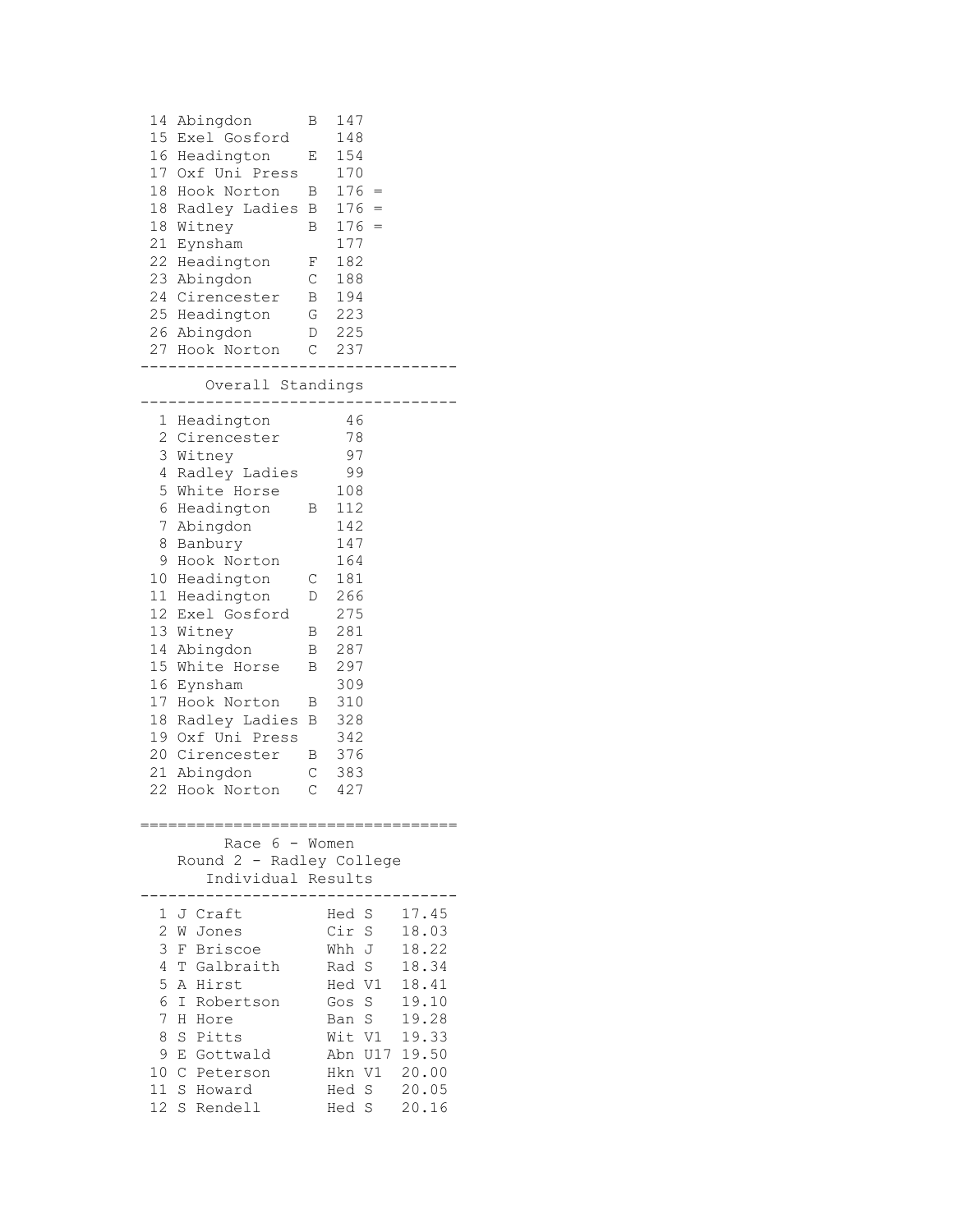| 13     | М           | Mik        | Hed    | S           | 20.22 |
|--------|-------------|------------|--------|-------------|-------|
| 14     | Ρ           | Jones      | Hed    | $\rm S$     | 20.22 |
| 15     | М           | Buzzard    | Ban    | $\mathbf S$ | 20.24 |
| 16     | G           | Hueter     | Oxf    | V1          | 20.29 |
| 17     | Α           | Fallows    | Cir    | $\rm S$     | 20.30 |
| 18     | J           | Bennett    | Alc    | S           | 20.33 |
| 19     | М           | Barnes     | Hed S  |             | 20.46 |
| 20     | Α           | Hack       | Hed V1 |             | 21.08 |
| 21     | S           | Helm       | Wit    | V1          | 21.23 |
| 22     |             | A Crovett  | Rad    | $\rm S$     | 21.27 |
| 23     | S           | Nash       | Oup    | $\rm S$     | 21.28 |
| 24     | М           | Campbell   | Cir V3 |             | 21.39 |
| 25     | Η           | Turley     |        | Hed V2      | 21.41 |
| 26     | Κ           | Miles      | Whh V1 |             | 21.43 |
| 27     | J           | Ashton     | Wit V1 |             | 21.45 |
| 28     | J           | Campbell   | Hed S  |             | 21.46 |
| 29     | Н           | Peach      | Hed S  |             | 21.46 |
| 30     | R           | Allen      | Kid S  |             | 21.51 |
| 31     | S           | Bailey     | Whh V2 |             | 22.00 |
| 32     |             |            | Hkn V1 |             | 22.05 |
| 33     | Α           | Foster     |        |             | 22.14 |
|        | М           | Roberts    | Whh V1 |             |       |
| 34     | Α           | Cummings   | Whh    | V1          | 22.18 |
| 35     | S           | Mead       | Oxf S  |             | 22.37 |
| 36     | Η           | O'Shea     | Abn V2 |             | 22.40 |
| 37     | T           | Prior      |        | Abn V1      | 22.41 |
| 38     | J           | Smith      |        | Rad U17     | 22.44 |
| 39     | $\mathbf E$ | Hussey     | Rad V1 |             | 22.46 |
| 40     | R           | Fulford    | Cir    | V2          | 22.49 |
| 41     | Α           | Marrison   | Abn    | $\mathbf S$ | 22.51 |
| 42     | K           | Chick      |        | Wit U17     | 23.08 |
| 43     | J           | Meredith   |        | Hed V2      | 23.17 |
| 44     | J           | Pinnock    |        | Eyn V1      | 23.24 |
| 45     | V           | Thomas     | Chw V1 |             | 23.25 |
| 46     | L           | Mestecky   | Ban S  |             | 23.29 |
| 47     |             | L Graham   | Hed S  |             | 23.32 |
| $4\,8$ | $\rm K$     | Williamson | Eyn    | V2          | 23.35 |
| 49     | $\mathbb R$ | Knopp      | Whh    | V1          | 23.48 |
| 50     |             | B Taylor   | Hkn    | $\rm S$     | 23.52 |
| 51     | A           | Green      | Abn    | $\rm S$     | 23.53 |
| 52     |             | S Rees     | Hkn S  |             | 23.57 |
| 53     | H.          | Higgs      |        | Hed V1      | 23.58 |
| 54     | Е           | McDowall   | Hed S  |             | 24.00 |
| 55     | W           | Wilson     | Abn V2 |             | 24.01 |
| 56     |             | L Clark    | Abn V1 |             | 24.26 |
| 57     | V           | McDonnel   | Gos V1 |             | 24.28 |
| 58     | L           | Palmer     | Hed V2 |             | 24.41 |
| 59     | G           | Partridge  | Hed V3 |             | 25.10 |
| 60     | R           | Thomas     | Wit V2 |             | 25.14 |
| 61     | D           | Hailey     | Hkn    | V2          | 25.19 |
| 62     | H           | Tonks      |        | Oup V2      | 25.27 |
| 63     | L           | Carpenter  |        | Hkn V3      | 25.29 |
| 64     | P           | Adams      | Abn V2 |             | 25.34 |
| 65     | М           | Fischer    | Hed V1 |             | 25.39 |
| 66     |             | G Cave     | Rad V2 |             | 25.45 |
| 67     | J           | Brogan     | Hed S  |             | 25.50 |
| 68     | М           | Richards   | Abn V1 |             | 26.01 |
| 69     | L           | Ferris     | Cir    | V2          | 26.05 |
|        |             |            |        |             |       |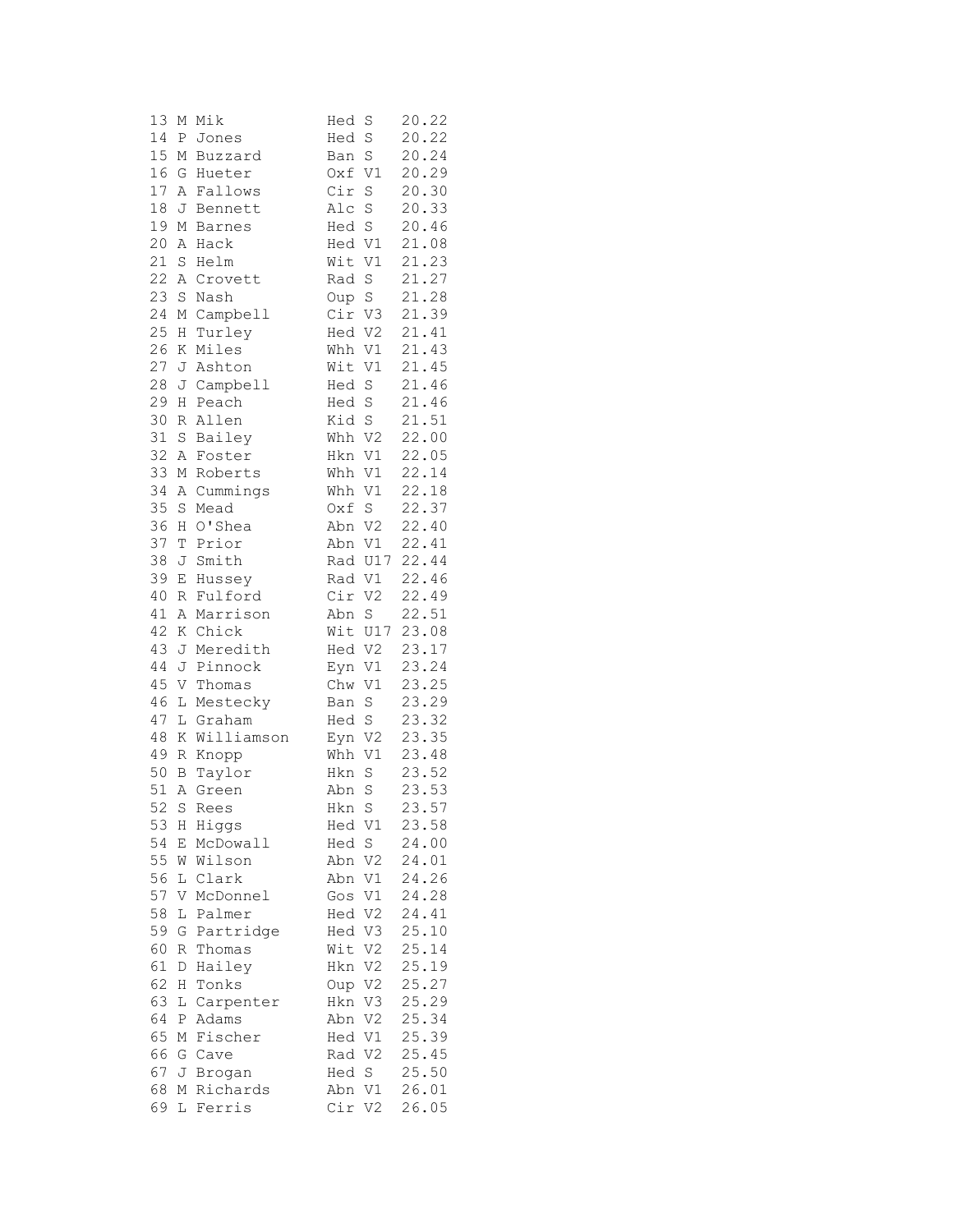|          |   | 70 S Smith Ban V2 26.08<br>71 R Webb<br>72 T Powell-Jones Abn S 26.32<br>73 M McIver Hed V2 26.36<br>74 M Tinson<br>75 L Risato<br>77 N Blatchford Abn V2 27.29<br>78 K Pulford Abn V2 27.31<br>79 B Brown Rad V2 27.52<br>80 S McCabe Hkn V2 28.08<br>81 H Jenkins Bic V1 28.59<br>82 K Sole<br>83 S Parish Hed V2 30.46<br>84 M Jones<br>--------- |                | $- - - - -$ | Rad V2 26.25<br>Wit V3 26.40<br>Hkn V3 29.36<br>Whh V3 31.53 |     |
|----------|---|------------------------------------------------------------------------------------------------------------------------------------------------------------------------------------------------------------------------------------------------------------------------------------------------------------------------------------------------------|----------------|-------------|--------------------------------------------------------------|-----|
|          |   | Overall U17 Women                                                                                                                                                                                                                                                                                                                                    |                |             |                                                              |     |
|          |   | 1 E Gottwald Abn 9 (11)<br>2 J Smith Rad 33 (38)<br>3 K Chick Wit 36 (42)<br>4 M Pank<br>5 K Parfitt Abn 56 (-)<br>----------------------------                                                                                                                                                                                                      | Gos $46 (-)$   |             |                                                              |     |
|          |   | Overall Junior Women                                                                                                                                                                                                                                                                                                                                 |                |             |                                                              |     |
|          |   | ----------------------------------<br>1 F Briscoe Mhh 2 (3)                                                                                                                                                                                                                                                                                          |                |             |                                                              |     |
|          |   | 2 A Richmond Hed 16 (-)                                                                                                                                                                                                                                                                                                                              |                |             |                                                              |     |
|          |   | Overall Senior Women                                                                                                                                                                                                                                                                                                                                 |                |             |                                                              |     |
|          |   |                                                                                                                                                                                                                                                                                                                                                      |                |             |                                                              |     |
|          |   |                                                                                                                                                                                                                                                                                                                                                      |                |             |                                                              |     |
|          |   |                                                                                                                                                                                                                                                                                                                                                      |                |             |                                                              |     |
|          |   | 1 E Leggate Cir 1 (-) =<br>1 J Craft Hed 1 (5) =<br>3 W Jones Cir 2 (-)                                                                                                                                                                                                                                                                              |                |             |                                                              |     |
|          |   | 4 T Galbraith Rad 3                                                                                                                                                                                                                                                                                                                                  |                |             | (4)                                                          |     |
|          |   | 5 I Robertson Gos 6 (6)                                                                                                                                                                                                                                                                                                                              |                |             |                                                              |     |
|          |   | 6 H Hore                                                                                                                                                                                                                                                                                                                                             | Ban $7(-)$     |             |                                                              |     |
|          |   | 7 S Howard Hed 9 (11)                                                                                                                                                                                                                                                                                                                                |                |             |                                                              | $=$ |
| 8        |   | 8 A Fallows<br>S Rendell                                                                                                                                                                                                                                                                                                                             | Hed            | 12          | Cir 12 (17)                                                  | $=$ |
| 10       |   | M Buzzard                                                                                                                                                                                                                                                                                                                                            | Ban            | 13          | $(-)$<br>(15)                                                | $=$ |
| $10$     |   | M Mik                                                                                                                                                                                                                                                                                                                                                | Hed            | 13          | $(-)$                                                        | $=$ |
| 12       |   | P Jones                                                                                                                                                                                                                                                                                                                                              | Hed            | 14          | (15)                                                         | $=$ |
| 12       | Ρ | Mason                                                                                                                                                                                                                                                                                                                                                | Wit            | 14          | $(-)$                                                        | $=$ |
| 14       |   | V Lears                                                                                                                                                                                                                                                                                                                                              | Ban            | 17          | $(-)$                                                        |     |
| 15       |   | J Bennett                                                                                                                                                                                                                                                                                                                                            | $\mathtt{Alc}$ | 18          | $(-)$                                                        | $=$ |
| 15       |   | K Harvey                                                                                                                                                                                                                                                                                                                                             | Chw            | 18          | $(-)$                                                        | $=$ |
| 17       |   | M Barnes                                                                                                                                                                                                                                                                                                                                             | Hed            | 19          | $(-)$                                                        |     |
| 18       |   | R Allen                                                                                                                                                                                                                                                                                                                                              | Kid            | 21          | (30)                                                         |     |
| 19       |   | A Crovett                                                                                                                                                                                                                                                                                                                                            | Rad            | 22          | $(-)$                                                        |     |
| 20       | S | Nash                                                                                                                                                                                                                                                                                                                                                 | Oup            | 23          | $(-)$                                                        |     |
| 21       |   | E Wearn                                                                                                                                                                                                                                                                                                                                              | Abn            | 24          | $(-)$                                                        |     |
| 22<br>23 | Η | J Campbell                                                                                                                                                                                                                                                                                                                                           | Hed            | 28          | $(-)$                                                        | $=$ |
| 23       | М | Peach<br>Jones                                                                                                                                                                                                                                                                                                                                       | Hed<br>Wit     | 29<br>29    | $(-)$<br>$(-)$                                               | $=$ |
| 25       |   | A Green                                                                                                                                                                                                                                                                                                                                              | Abn            | 30          | (51)                                                         |     |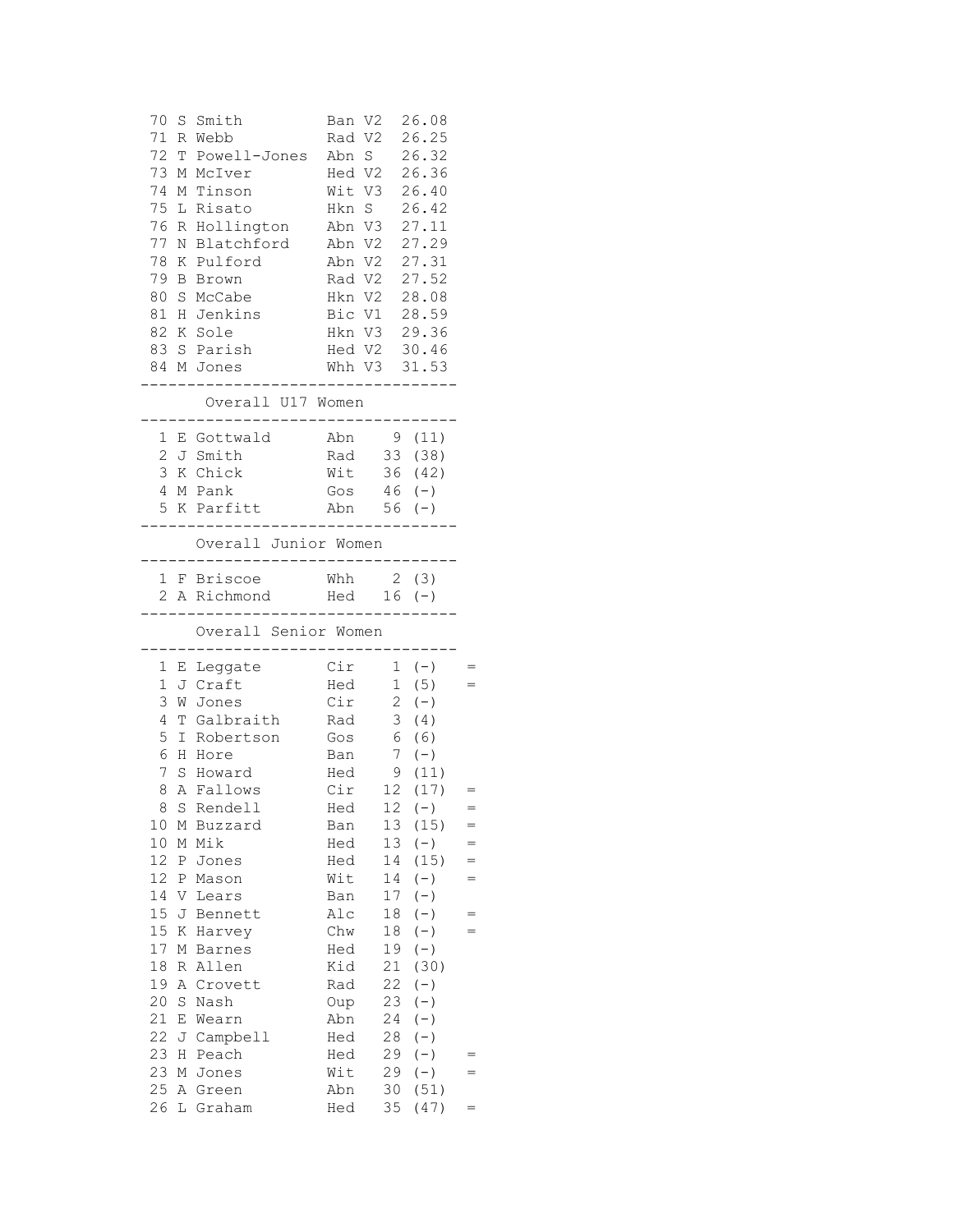| 26<br>S<br>28<br>В<br>29<br>Α<br>30<br>S<br>31<br>L<br>32<br>Α<br>33<br>К<br>34<br>Ε<br>35<br>Т<br>36<br>37<br>J<br>38<br>L<br>39<br>Ν                                                                                                                                                                                                               | Mead<br>Taylor<br>Marrison<br>Rees<br>Mestecky<br>Harris<br>Fotheringham<br>McDowall<br>Powell-Jones<br>J Edwards<br>Brogan<br>Risato<br>Jenkin<br>Overall Vet 35 Women                                                                                                                          | Oxf<br>Hkn<br>Abn<br>Hkn<br>Ban<br>Oup<br>Oup<br>Hed<br>Abn<br>Eyn<br>Hed<br>Hkn<br>Oup                                                                                                          | 35<br>38<br>41<br>42<br>46<br>50<br>52<br>54<br>57<br>65<br>67<br>69<br>70                                                                                                                  | $(-)$<br>(50)<br>$(-)$<br>(52)<br>$(-)$<br>$(-)$<br>$(-)$<br>$(-)$<br>(72)<br>$(-)$<br>$(-)$<br>(75)<br>$(-)$                                                                                                                          |                          |
|------------------------------------------------------------------------------------------------------------------------------------------------------------------------------------------------------------------------------------------------------------------------------------------------------------------------------------------------------|--------------------------------------------------------------------------------------------------------------------------------------------------------------------------------------------------------------------------------------------------------------------------------------------------|--------------------------------------------------------------------------------------------------------------------------------------------------------------------------------------------------|---------------------------------------------------------------------------------------------------------------------------------------------------------------------------------------------|----------------------------------------------------------------------------------------------------------------------------------------------------------------------------------------------------------------------------------------|--------------------------|
| 1<br>Α<br>$\overline{c}$<br>$\rm S$<br>3<br>$\mathsf C$<br>4<br>Κ<br>5<br>G<br>6<br>Α<br>6<br>$\mathbf S$<br>8<br>Α<br>8<br>Κ<br>10<br>J<br>10<br>М<br>12<br>Ε<br>13<br>$\, {\mathbb R}$<br>14<br>Α<br>15<br>J<br>15<br>T<br>17<br>Η<br>$18\,$<br>V<br>19<br>J<br>20<br>Κ<br>21<br>L<br>22<br>V<br>23<br>$\mathcal{C}$<br>25<br>L<br>26<br>J<br>28 H | Hirst<br>Pitts<br>Peterson<br>Shaw<br>Hueter<br>Hack<br>Helm<br>Foster<br>Miles<br>Ashton<br>Roberts<br>Hussey<br>Knopp<br>Cummings<br>Pinnock<br>Prior<br>Higgs<br>Thomas<br>Pargeter<br>Gorman<br>Clark<br>McDonnel<br>Freneh<br>24 M Fischer<br>Morgan<br>Stevens<br>27 M Richards<br>Jenkins | Hed<br>Wit<br>Hkn<br>Chw<br>Oxf<br>Hed<br>Wit<br>Hkn<br>Whh<br>Wit<br>Whh<br>Rad<br>Whh<br>Whh<br>Eyn<br>Abn<br>Hed<br>Chw<br>Hkn<br>Wit<br>Abn<br>Gos<br>Chw<br>Hed<br>Eyn<br>Cir<br>Abn<br>Bic | 5<br>7 <sup>7</sup><br>8<br>10 <sub>o</sub><br>16<br>20<br>20<br>26<br>26<br>27<br>27<br>28<br>32<br>34<br>37<br>37<br>39<br>44<br>47<br>51<br>56<br>57<br>58<br>$64$ (-)<br>66<br>68<br>81 | $(-)$<br>(8)<br>(10)<br>$(-)$<br>$(-)$<br>$(-)$<br>(21)<br>(32)<br>$(-)$<br>$(-)$<br>(33)<br>(39)<br>(49)<br>$(-)$<br>(44)<br>$(-)$<br>(53)<br>(45)<br>$(-)$<br>$(-)$<br>$(-)$<br>$(-)$<br>$(-)$<br>63 (65)<br>$(-)$<br>$(-)$<br>$(-)$ | $=$<br>$=$<br>$=$<br>$=$ |
|                                                                                                                                                                                                                                                                                                                                                      | Overall Vet 45 Women                                                                                                                                                                                                                                                                             |                                                                                                                                                                                                  |                                                                                                                                                                                             |                                                                                                                                                                                                                                        |                          |
| 1<br>G<br>2<br>S<br>3<br>Η<br>4<br>Η<br>5<br>Κ<br>6<br>J<br>7<br>R<br>7<br>R<br>9<br>L<br>10                                                                                                                                                                                                                                                         | Dean<br>Bailey<br>Turley<br>O'Shea<br>Williamson<br>Meredith<br>Fulford<br>Thomas<br>Palmer<br>D Hailey                                                                                                                                                                                          | Rad<br>Whh<br>Hed<br>Abn<br>Eyn<br>Hed<br>Cir<br>Wit<br>Hed<br>Hkn                                                                                                                               | $\overline{4}$<br>19<br>23<br>25<br>31<br>34<br>40<br>40<br>43<br>45                                                                                                                        | $(-)$<br>(31)<br>(25)<br>(36)<br>(48)<br>(43)<br>(41)<br>(60)<br>(58)<br>(61)                                                                                                                                                          |                          |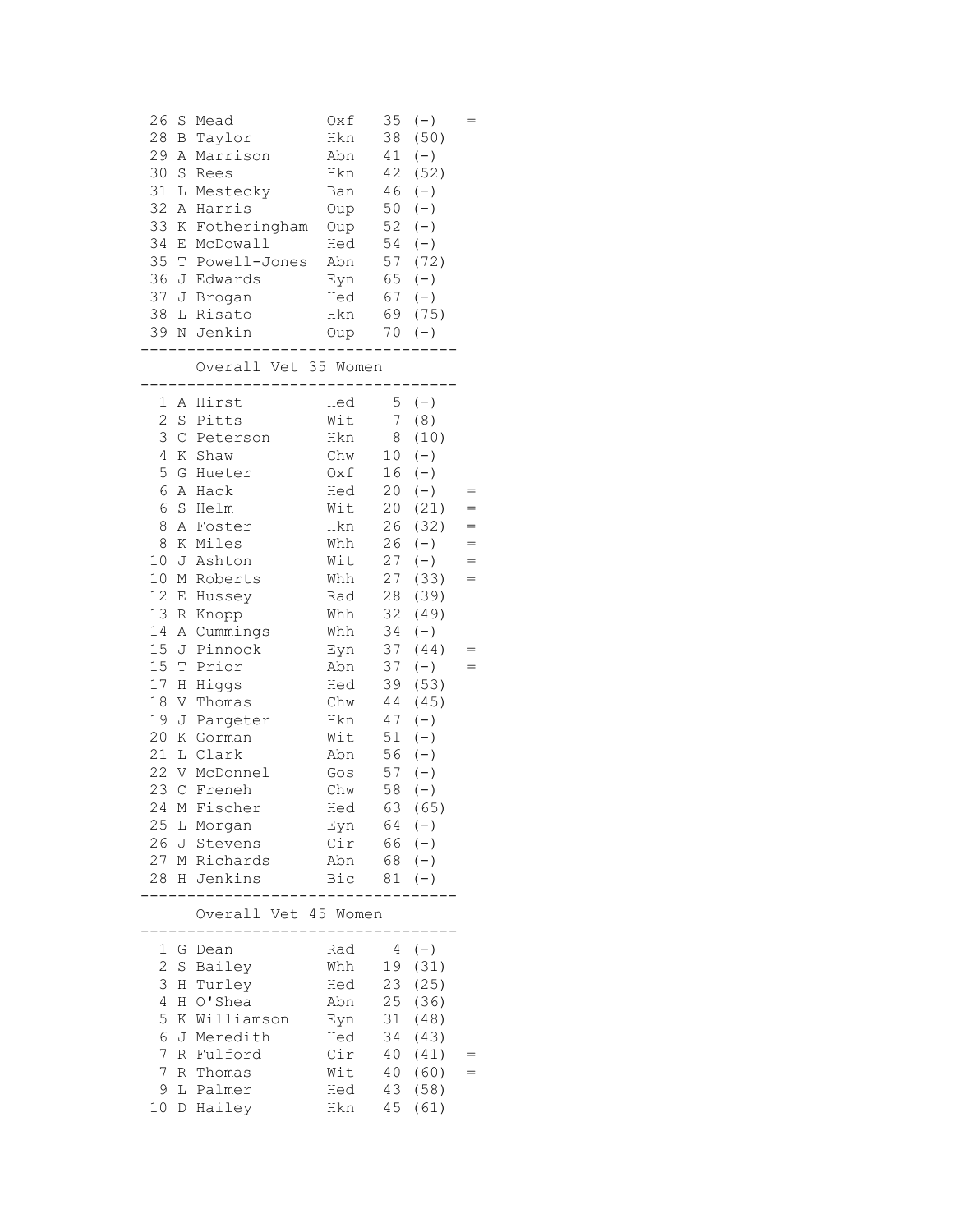| 11 S Smith<br>49<br>Ban<br>(70)<br>12 P Adams<br>54<br>Abn<br>(64)<br>13 M McIver<br>55<br>Hed<br>(73)<br>$=$<br>13 W Wilson<br>55<br>Abn<br>$(-)$<br>15 B Brown<br>59<br>(79)<br>Rad<br>16 R Webb<br>60<br>(71)<br>Rad<br>17 H Tonks<br>62<br>Oup<br>$(-)$<br>62<br>17 J LeGood<br>Wit<br>$(-)$<br>Rad<br>19 G Cave<br>66<br>$(-)$<br>20 K Pulford<br>67 (78)<br>Abn<br>21 S McCabe<br>Hkn<br>68 (80)<br>22 L Ferris<br>$Cir 69 (-)$<br>23 N Blatchford<br>71<br>Abn<br>(77)<br>24 S Parish<br>Hed 73 (83)<br>Overall Vet 55 Women<br>--------------<br>Cir 22 (24)<br>1 M Campbell<br>2 G Partridge<br>Hed 48 (59)<br>3 L Carpenter Hkn 53 (63)<br>4 M Tinson<br>Wit 61 (74)<br>5 K Sole<br>Hkn 72 (82)<br>6 M Jones<br>74 (84)<br>Whh<br>$7^{\circ}$<br>R Hollington<br>Abn<br>76<br>$(-)$<br>Race $7 - Men$<br>Round 2 - Radley College<br>Team Results<br>First Division<br>134<br>1 Headington<br>2 White Horse<br>171<br>3 Oxford City<br>196<br>251<br>4 Witney<br>5 Woodstock<br>274<br>6 Headington B 404<br>526<br>7 Bourton<br>539<br>8<br>Banbury<br>Hook Norton<br>725<br>9<br>Second Division<br>1 Cirencester<br>414<br>2 Cherwell<br>524<br>3<br>555<br>Eynsham<br>568<br>4<br>Abingdon<br>5<br>Headington<br>580<br>С<br>6 White Horse<br>601<br>В<br>7<br>Alchester<br>691<br>Kidlington<br>710<br>8<br>9 Witney<br>791<br>Β<br>Headington<br>10<br>832<br>D<br>11<br>Woodstock<br>Β |  |   |      |  |     |
|---------------------------------------------------------------------------------------------------------------------------------------------------------------------------------------------------------------------------------------------------------------------------------------------------------------------------------------------------------------------------------------------------------------------------------------------------------------------------------------------------------------------------------------------------------------------------------------------------------------------------------------------------------------------------------------------------------------------------------------------------------------------------------------------------------------------------------------------------------------------------------------------------------------------------------------------------------------------------------------------------------------------------------------------------------------------------------------------------------------------------------------------------------------------------------------------------------------------------------------------------------------------------------------------------------------------------------------------------------------------------------------------------------|--|---|------|--|-----|
|                                                                                                                                                                                                                                                                                                                                                                                                                                                                                                                                                                                                                                                                                                                                                                                                                                                                                                                                                                                                                                                                                                                                                                                                                                                                                                                                                                                                         |  |   |      |  |     |
|                                                                                                                                                                                                                                                                                                                                                                                                                                                                                                                                                                                                                                                                                                                                                                                                                                                                                                                                                                                                                                                                                                                                                                                                                                                                                                                                                                                                         |  |   |      |  |     |
|                                                                                                                                                                                                                                                                                                                                                                                                                                                                                                                                                                                                                                                                                                                                                                                                                                                                                                                                                                                                                                                                                                                                                                                                                                                                                                                                                                                                         |  |   |      |  |     |
|                                                                                                                                                                                                                                                                                                                                                                                                                                                                                                                                                                                                                                                                                                                                                                                                                                                                                                                                                                                                                                                                                                                                                                                                                                                                                                                                                                                                         |  |   |      |  |     |
|                                                                                                                                                                                                                                                                                                                                                                                                                                                                                                                                                                                                                                                                                                                                                                                                                                                                                                                                                                                                                                                                                                                                                                                                                                                                                                                                                                                                         |  |   |      |  | $=$ |
|                                                                                                                                                                                                                                                                                                                                                                                                                                                                                                                                                                                                                                                                                                                                                                                                                                                                                                                                                                                                                                                                                                                                                                                                                                                                                                                                                                                                         |  |   |      |  |     |
|                                                                                                                                                                                                                                                                                                                                                                                                                                                                                                                                                                                                                                                                                                                                                                                                                                                                                                                                                                                                                                                                                                                                                                                                                                                                                                                                                                                                         |  |   |      |  |     |
|                                                                                                                                                                                                                                                                                                                                                                                                                                                                                                                                                                                                                                                                                                                                                                                                                                                                                                                                                                                                                                                                                                                                                                                                                                                                                                                                                                                                         |  |   |      |  |     |
|                                                                                                                                                                                                                                                                                                                                                                                                                                                                                                                                                                                                                                                                                                                                                                                                                                                                                                                                                                                                                                                                                                                                                                                                                                                                                                                                                                                                         |  |   |      |  | $=$ |
|                                                                                                                                                                                                                                                                                                                                                                                                                                                                                                                                                                                                                                                                                                                                                                                                                                                                                                                                                                                                                                                                                                                                                                                                                                                                                                                                                                                                         |  |   |      |  |     |
|                                                                                                                                                                                                                                                                                                                                                                                                                                                                                                                                                                                                                                                                                                                                                                                                                                                                                                                                                                                                                                                                                                                                                                                                                                                                                                                                                                                                         |  |   |      |  |     |
|                                                                                                                                                                                                                                                                                                                                                                                                                                                                                                                                                                                                                                                                                                                                                                                                                                                                                                                                                                                                                                                                                                                                                                                                                                                                                                                                                                                                         |  |   |      |  |     |
|                                                                                                                                                                                                                                                                                                                                                                                                                                                                                                                                                                                                                                                                                                                                                                                                                                                                                                                                                                                                                                                                                                                                                                                                                                                                                                                                                                                                         |  |   |      |  |     |
|                                                                                                                                                                                                                                                                                                                                                                                                                                                                                                                                                                                                                                                                                                                                                                                                                                                                                                                                                                                                                                                                                                                                                                                                                                                                                                                                                                                                         |  |   |      |  |     |
|                                                                                                                                                                                                                                                                                                                                                                                                                                                                                                                                                                                                                                                                                                                                                                                                                                                                                                                                                                                                                                                                                                                                                                                                                                                                                                                                                                                                         |  |   |      |  |     |
|                                                                                                                                                                                                                                                                                                                                                                                                                                                                                                                                                                                                                                                                                                                                                                                                                                                                                                                                                                                                                                                                                                                                                                                                                                                                                                                                                                                                         |  |   |      |  |     |
|                                                                                                                                                                                                                                                                                                                                                                                                                                                                                                                                                                                                                                                                                                                                                                                                                                                                                                                                                                                                                                                                                                                                                                                                                                                                                                                                                                                                         |  |   |      |  |     |
|                                                                                                                                                                                                                                                                                                                                                                                                                                                                                                                                                                                                                                                                                                                                                                                                                                                                                                                                                                                                                                                                                                                                                                                                                                                                                                                                                                                                         |  |   |      |  |     |
|                                                                                                                                                                                                                                                                                                                                                                                                                                                                                                                                                                                                                                                                                                                                                                                                                                                                                                                                                                                                                                                                                                                                                                                                                                                                                                                                                                                                         |  |   |      |  |     |
|                                                                                                                                                                                                                                                                                                                                                                                                                                                                                                                                                                                                                                                                                                                                                                                                                                                                                                                                                                                                                                                                                                                                                                                                                                                                                                                                                                                                         |  |   |      |  |     |
|                                                                                                                                                                                                                                                                                                                                                                                                                                                                                                                                                                                                                                                                                                                                                                                                                                                                                                                                                                                                                                                                                                                                                                                                                                                                                                                                                                                                         |  |   |      |  |     |
|                                                                                                                                                                                                                                                                                                                                                                                                                                                                                                                                                                                                                                                                                                                                                                                                                                                                                                                                                                                                                                                                                                                                                                                                                                                                                                                                                                                                         |  |   |      |  |     |
|                                                                                                                                                                                                                                                                                                                                                                                                                                                                                                                                                                                                                                                                                                                                                                                                                                                                                                                                                                                                                                                                                                                                                                                                                                                                                                                                                                                                         |  |   |      |  |     |
|                                                                                                                                                                                                                                                                                                                                                                                                                                                                                                                                                                                                                                                                                                                                                                                                                                                                                                                                                                                                                                                                                                                                                                                                                                                                                                                                                                                                         |  |   |      |  |     |
|                                                                                                                                                                                                                                                                                                                                                                                                                                                                                                                                                                                                                                                                                                                                                                                                                                                                                                                                                                                                                                                                                                                                                                                                                                                                                                                                                                                                         |  |   |      |  |     |
|                                                                                                                                                                                                                                                                                                                                                                                                                                                                                                                                                                                                                                                                                                                                                                                                                                                                                                                                                                                                                                                                                                                                                                                                                                                                                                                                                                                                         |  |   |      |  |     |
|                                                                                                                                                                                                                                                                                                                                                                                                                                                                                                                                                                                                                                                                                                                                                                                                                                                                                                                                                                                                                                                                                                                                                                                                                                                                                                                                                                                                         |  |   |      |  |     |
|                                                                                                                                                                                                                                                                                                                                                                                                                                                                                                                                                                                                                                                                                                                                                                                                                                                                                                                                                                                                                                                                                                                                                                                                                                                                                                                                                                                                         |  |   |      |  |     |
|                                                                                                                                                                                                                                                                                                                                                                                                                                                                                                                                                                                                                                                                                                                                                                                                                                                                                                                                                                                                                                                                                                                                                                                                                                                                                                                                                                                                         |  |   |      |  |     |
|                                                                                                                                                                                                                                                                                                                                                                                                                                                                                                                                                                                                                                                                                                                                                                                                                                                                                                                                                                                                                                                                                                                                                                                                                                                                                                                                                                                                         |  |   |      |  |     |
|                                                                                                                                                                                                                                                                                                                                                                                                                                                                                                                                                                                                                                                                                                                                                                                                                                                                                                                                                                                                                                                                                                                                                                                                                                                                                                                                                                                                         |  |   |      |  |     |
|                                                                                                                                                                                                                                                                                                                                                                                                                                                                                                                                                                                                                                                                                                                                                                                                                                                                                                                                                                                                                                                                                                                                                                                                                                                                                                                                                                                                         |  |   |      |  |     |
|                                                                                                                                                                                                                                                                                                                                                                                                                                                                                                                                                                                                                                                                                                                                                                                                                                                                                                                                                                                                                                                                                                                                                                                                                                                                                                                                                                                                         |  |   |      |  |     |
|                                                                                                                                                                                                                                                                                                                                                                                                                                                                                                                                                                                                                                                                                                                                                                                                                                                                                                                                                                                                                                                                                                                                                                                                                                                                                                                                                                                                         |  |   |      |  |     |
|                                                                                                                                                                                                                                                                                                                                                                                                                                                                                                                                                                                                                                                                                                                                                                                                                                                                                                                                                                                                                                                                                                                                                                                                                                                                                                                                                                                                         |  |   |      |  |     |
|                                                                                                                                                                                                                                                                                                                                                                                                                                                                                                                                                                                                                                                                                                                                                                                                                                                                                                                                                                                                                                                                                                                                                                                                                                                                                                                                                                                                         |  |   |      |  |     |
|                                                                                                                                                                                                                                                                                                                                                                                                                                                                                                                                                                                                                                                                                                                                                                                                                                                                                                                                                                                                                                                                                                                                                                                                                                                                                                                                                                                                         |  |   |      |  |     |
|                                                                                                                                                                                                                                                                                                                                                                                                                                                                                                                                                                                                                                                                                                                                                                                                                                                                                                                                                                                                                                                                                                                                                                                                                                                                                                                                                                                                         |  |   |      |  |     |
|                                                                                                                                                                                                                                                                                                                                                                                                                                                                                                                                                                                                                                                                                                                                                                                                                                                                                                                                                                                                                                                                                                                                                                                                                                                                                                                                                                                                         |  |   |      |  |     |
|                                                                                                                                                                                                                                                                                                                                                                                                                                                                                                                                                                                                                                                                                                                                                                                                                                                                                                                                                                                                                                                                                                                                                                                                                                                                                                                                                                                                         |  |   |      |  |     |
|                                                                                                                                                                                                                                                                                                                                                                                                                                                                                                                                                                                                                                                                                                                                                                                                                                                                                                                                                                                                                                                                                                                                                                                                                                                                                                                                                                                                         |  |   |      |  |     |
|                                                                                                                                                                                                                                                                                                                                                                                                                                                                                                                                                                                                                                                                                                                                                                                                                                                                                                                                                                                                                                                                                                                                                                                                                                                                                                                                                                                                         |  |   |      |  |     |
|                                                                                                                                                                                                                                                                                                                                                                                                                                                                                                                                                                                                                                                                                                                                                                                                                                                                                                                                                                                                                                                                                                                                                                                                                                                                                                                                                                                                         |  |   |      |  |     |
|                                                                                                                                                                                                                                                                                                                                                                                                                                                                                                                                                                                                                                                                                                                                                                                                                                                                                                                                                                                                                                                                                                                                                                                                                                                                                                                                                                                                         |  |   |      |  |     |
|                                                                                                                                                                                                                                                                                                                                                                                                                                                                                                                                                                                                                                                                                                                                                                                                                                                                                                                                                                                                                                                                                                                                                                                                                                                                                                                                                                                                         |  |   |      |  |     |
|                                                                                                                                                                                                                                                                                                                                                                                                                                                                                                                                                                                                                                                                                                                                                                                                                                                                                                                                                                                                                                                                                                                                                                                                                                                                                                                                                                                                         |  |   |      |  |     |
|                                                                                                                                                                                                                                                                                                                                                                                                                                                                                                                                                                                                                                                                                                                                                                                                                                                                                                                                                                                                                                                                                                                                                                                                                                                                                                                                                                                                         |  |   |      |  |     |
|                                                                                                                                                                                                                                                                                                                                                                                                                                                                                                                                                                                                                                                                                                                                                                                                                                                                                                                                                                                                                                                                                                                                                                                                                                                                                                                                                                                                         |  |   |      |  |     |
|                                                                                                                                                                                                                                                                                                                                                                                                                                                                                                                                                                                                                                                                                                                                                                                                                                                                                                                                                                                                                                                                                                                                                                                                                                                                                                                                                                                                         |  |   |      |  |     |
| 12 Headington                                                                                                                                                                                                                                                                                                                                                                                                                                                                                                                                                                                                                                                                                                                                                                                                                                                                                                                                                                                                                                                                                                                                                                                                                                                                                                                                                                                           |  |   | 857  |  |     |
| 13<br>1081<br>Abingdon<br>В<br>14<br>Oxf Uni Press<br>1111                                                                                                                                                                                                                                                                                                                                                                                                                                                                                                                                                                                                                                                                                                                                                                                                                                                                                                                                                                                                                                                                                                                                                                                                                                                                                                                                              |  | E | 1054 |  |     |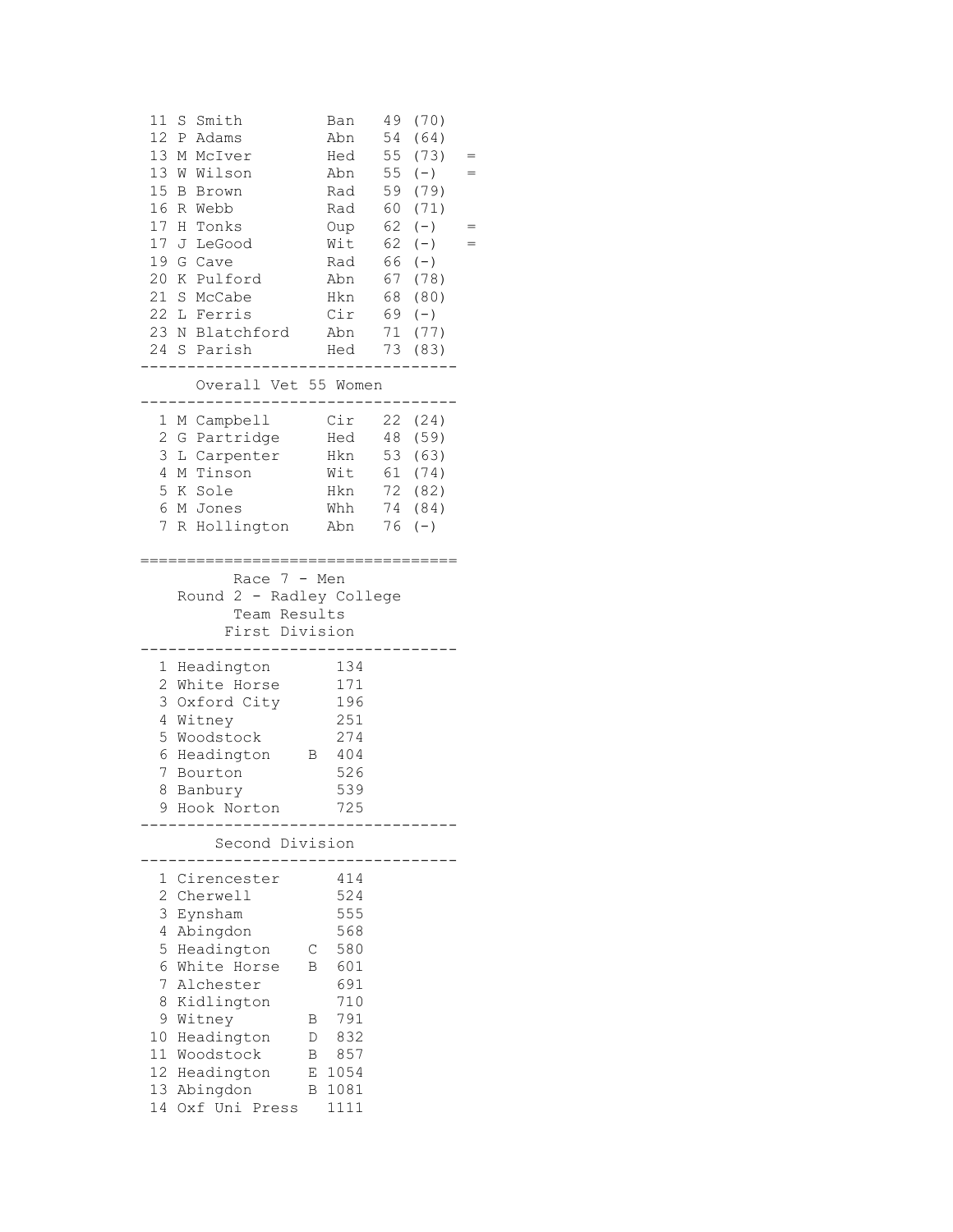| 15 Cherwell<br>16 Headington<br>17 Cirencester                                                                                                                                                                                                                                                                                                                                        | 1192<br>B<br>F 1226<br>1232<br>B                                                                                                                                                                                                                                                                                                                                                    |
|---------------------------------------------------------------------------------------------------------------------------------------------------------------------------------------------------------------------------------------------------------------------------------------------------------------------------------------------------------------------------------------|-------------------------------------------------------------------------------------------------------------------------------------------------------------------------------------------------------------------------------------------------------------------------------------------------------------------------------------------------------------------------------------|
| Overall Standings<br>First Division                                                                                                                                                                                                                                                                                                                                                   |                                                                                                                                                                                                                                                                                                                                                                                     |
| White Horse<br>1<br>2<br>Headington<br>3<br>Oxford City<br>4<br>Woodstock<br>5<br>Witney<br>6<br>Bourton<br>7<br>Headington<br>8 Banbury<br>9 Hook Norton                                                                                                                                                                                                                             | 313<br>368<br>431<br>566<br>623<br>938<br>945<br>$\mathbf{B}$<br>1140<br>1337                                                                                                                                                                                                                                                                                                       |
| Second Division                                                                                                                                                                                                                                                                                                                                                                       |                                                                                                                                                                                                                                                                                                                                                                                     |
| 1 Cirencester<br>2<br>Cherwell<br>3<br>Abingdon<br>4<br>Eynsham<br>5<br>White Horse<br>6<br>Headington<br>7<br>Alchester<br>8<br>Kidlington<br>9<br>Witney<br>10 Woodstock<br>11 Headington<br>12 Oxf Uni Press<br>13 Abingdon<br>14 Cherwell<br>15 Cirencester                                                                                                                       | 635<br>871<br>1107<br>1133<br>B 1201<br>C 1330<br>1368<br>1660<br>1795<br>В<br>1815<br>B<br>1839<br>$\mathbb{D}$<br>2001<br>B 2048<br>B 2166<br>B 2375                                                                                                                                                                                                                              |
| Race 7<br>Round 2 - Radley College<br>Individual Results                                                                                                                                                                                                                                                                                                                              | - Men                                                                                                                                                                                                                                                                                                                                                                               |
| -----<br>1<br>J<br>Bowler<br>$\overline{c}$<br>R<br>Bromley<br>3<br>P Wilson<br>4<br>D<br>Walmsley<br>5<br>Warrington<br>D<br>6<br>J<br>Lennox<br>7<br>S<br>Pritchard<br>8<br>G<br>Harris<br>9<br>Glare<br>Τ<br>10<br>Hailey<br>R<br>11<br>Ι<br>MacDougall<br>12<br>George<br>Ρ<br>13<br>Wright<br>D<br>14<br>I<br>Bath<br>15<br>J<br>Daplin<br>16<br>Τ<br>Lock<br>17<br>Β<br>Vaughan | $--- - - -$<br>30.34<br>Hed<br>S<br>S<br>30.42<br>Hed<br>31.08<br>S<br>Whh<br>31.28<br>S<br>Bor<br>31.42<br>S<br>Oxf<br>31.54<br>S<br>Hed<br>32.05<br>S<br>Ban<br>32.26<br>S<br>Hed<br>V1<br>32.35<br>Wds<br>V1<br>32.48<br>Hkn<br>S<br>33.00<br>Bor<br>S<br>33.11<br>Ban<br>33.15<br>Whh<br>S<br>33.18<br>Cir<br>S<br>33.21<br>J<br>Oxf<br>33.29<br>Wit<br>S<br>33.34<br>Wds<br>V1 |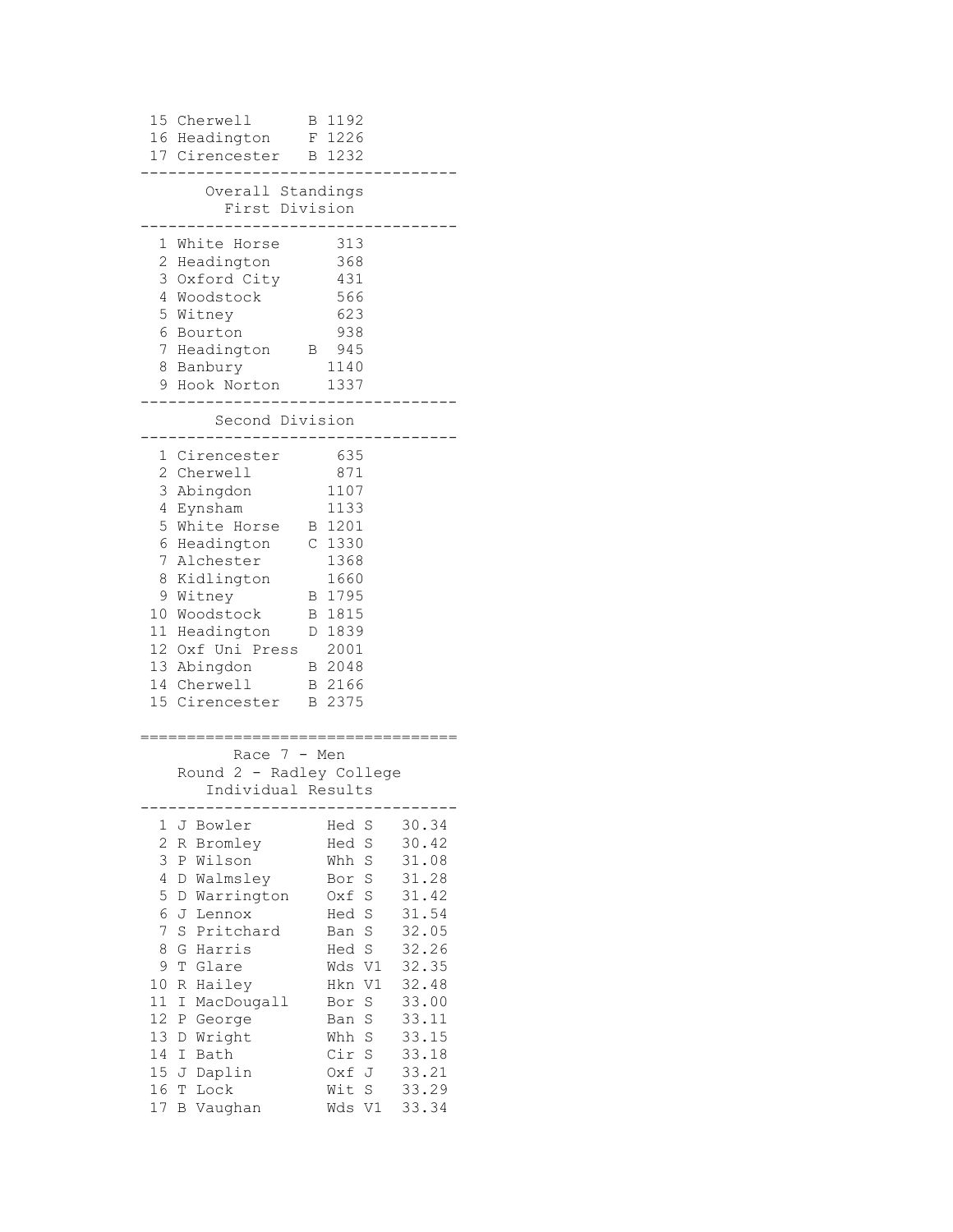| 18       | D           | Wheeler             | Oxf           | V1             | 33.36          |
|----------|-------------|---------------------|---------------|----------------|----------------|
| 19       | J           | Goodhand            | Eyn           | $\rm S$        | 33.42          |
| 20       | М           | Baillie             | Wit           | S              | 33.45          |
| 21       | R           | Schofield           | Oxf           | V1             | 33.47          |
| 22       | Ρ           | Jegou               | Whh           | S              | 33.48          |
| 23       | T           | Hughes              | Whh           | V1             | 33.52          |
| 24       | R           | Grant               | Oxf           | V1             | 33.58          |
| 25       | М           | Smith               | Eyn           | $\rm S$        | 34.02          |
| 26       | R           | Linnell             | Wds           | S              | 34.06          |
| 27       |             | M Smith             | Cir           | $\rm S$        | 34.21          |
| 28       | D           | Wright              | Cir           | V1             | 34.26          |
| 29       | Ρ           | Vallance            | Alc           | $\rm S$        | 34.29          |
| 30       | Α           | Glover              | Cir           | S              | 34.32          |
| 31       | Т           | Hunn                | Wds           | $\rm S$        | 34.33          |
| 32       | R           | Parsons             | Wit           | V1             | 34.36          |
| 33       | J           | Thorn               | Hed           | S              | 34.37          |
| 34       | $\mathsf C$ | James               | Whh           | S              | 34.43          |
| 35       | $\mathbb D$ | Greenway            | Chw           | $\mathtt{V1}$  | 34.46          |
| 36       | J           | Cooke               | Whh           | S              | 34.48          |
| 37       | Κ           | Read                | Wit           | S              | 34.50          |
| 38       | Α           | Tilsley             | Hkn           | $\rm S$        | 34.52          |
| 39       | S           | Wheeler             | Bor           | S              | 35.00          |
| 40       | T           | Taylor              | Whh           | V1             | 35.02          |
| 41       | J           | Horton              | Hed           | S              | 35.03          |
| 42       | Α           | Grove               | Eyn           | $\rm S$        | 35.10          |
| 43       | J           | O'Brien             | Hed           | $\rm S$        | 35.15          |
| $4\,4$   | G           | Tucker              | Chw V1        |                | 35.23          |
| 45       | G           | Cox                 | Kid           | $\rm S$        | 35.26          |
| 46       | L           | McNeil              | Hed           | S              | 35.31          |
| 47       | Ρ           | Hawkins             | Wit           | V1             | 35.34          |
| 48       | J           | Schutterlin         | Whh           | V2             | 35.38          |
| 49       | J           | McCarthy            | Wit           | $\rm S$        | 35.44          |
| 50       | Α           | Simpson             | Wit           | S              | 35.46          |
| 51       | G           | Richards            | Abn           | V1             | 35.49          |
| 52       | М           | Hailey              | Hkn           | V1             | 35.51          |
| 53       | М           | Gainsborough        | Hed           | S              | 35.53          |
| 54       | Α           | Thorpe              | Hed           | $\rm S$        | 35.56          |
| 55       | J           | Exley               | Oxf           | V <sub>2</sub> | 35.57          |
| 56       | D           | Murfin              | Whh           | S              | 35.58          |
| 57       | R           | Thetford            | Hed S         |                | 36.02          |
| 58       | R           | Tredwell            | Oxf           | V2             | 36.03          |
| 59       | L           | Newell              | Abn           | $\rm S$        | 36.12          |
| 60       | Ρ           | Clarke              | Wds           | $\rm S$        | 36.16          |
| 61       | Ρ           | Taylor              | Wds           | V1             | 36.20          |
| 62       | V           | Archer              | Chw           | S              | 36.24          |
| 63       | $\mathsf C$ | Wykoff              | Hed           | S              | 36.30          |
| 64       | Ρ           | Coy                 | Ban           | V1             | 36.32          |
| 65       | D           | Gavaghan            | Hed           | S              | 36.36          |
| 66       | S           | Bennett             | Hed           | S              | 36.38          |
| 67       | Ρ           | Kyberd              | Kid           | S              | 36.39          |
| 68<br>69 | Ρ<br>G      | Gilkes              | Chw V1<br>Hed |                | 36.45          |
| 70       | М           | Chapman<br>Townsend | Wds           | V1<br>V1       | 36.56<br>36.58 |
| 71       | G           | Clench              | Alc           | V1             | 37.01          |
| 72       | J           | Harvey              | Abn           | $\rm S$        | 37.02          |
| 73       | S           | Lund                | Wds           | S              | 37.05          |
| 74       | W           | Atkinson            | Hed           | V1             | 37.08          |
|          |             |                     |               |                |                |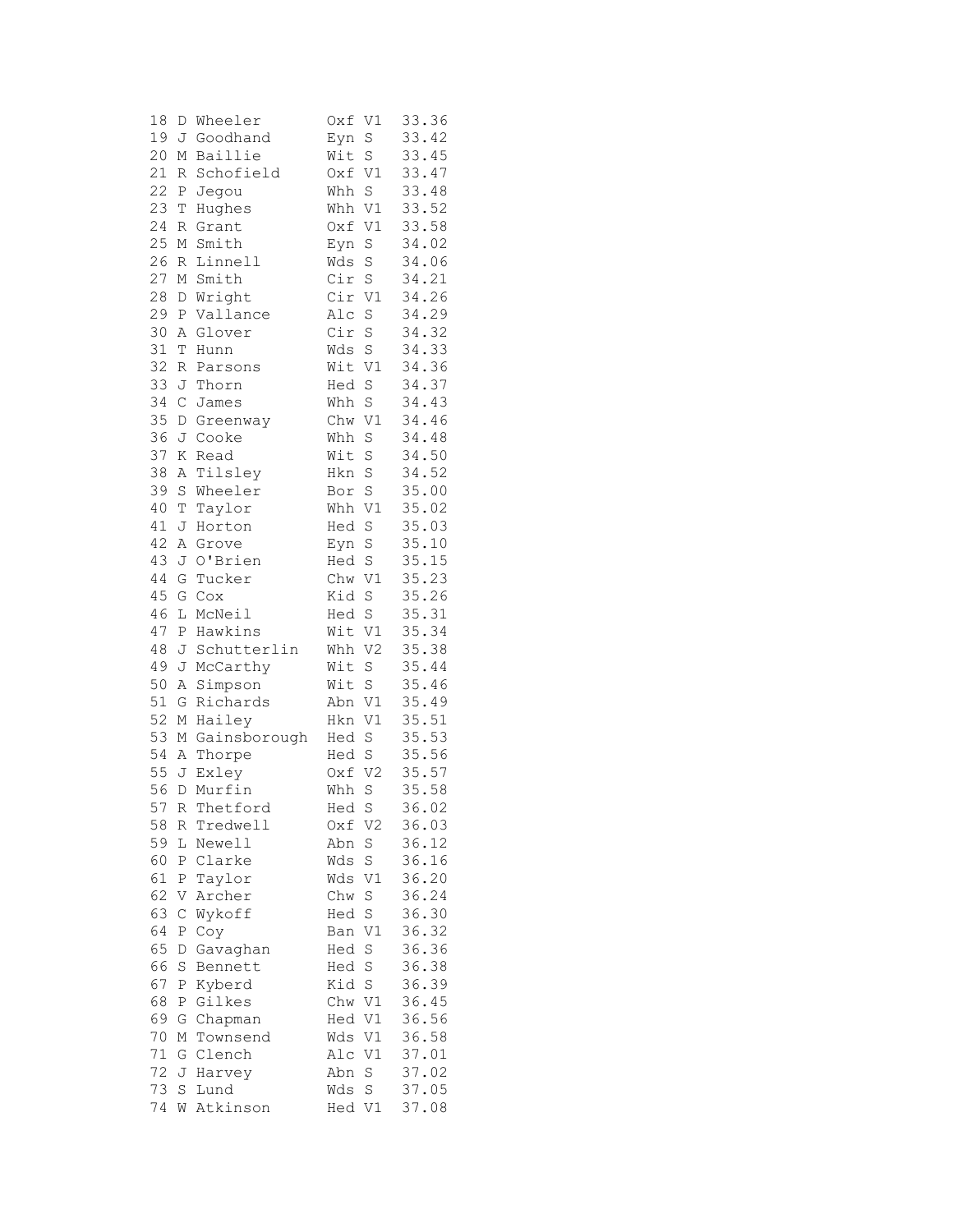| 75    | D                | Jollife    | Kid<br>S              | 37.11       |
|-------|------------------|------------|-----------------------|-------------|
| 76    | М                | Creasey    | V1<br>Eyn             | 37.12       |
| 77    | V                | Davies     | Alc<br>S              | 37.14       |
| 78    | Α                | Podbury    | $\mathbf S$<br>Wit    | 37.21       |
| 79    | $\mathcal{C}$    | Nellins    | $\mathtt{V1}$<br>Hed  | 37.30       |
| 80    | J                | Marshall   | S<br>Hed              | 37.35       |
| 81    | $\rm S$          | Humphries  | Bor V1                | 37.36       |
| 82    | R                | Strachan   | V1<br>Chw             | 37.40       |
| 83    | Η                | Nickau     | S<br>Hed              | 37.43       |
| 84    | Ν                | Ponting    | Whh V1                | 37.45       |
| 85    | Ρ                | Mestecky   | S<br>Ban              | 37.48       |
| 86    | Κ                | Bell       | Oxf<br>V1             | 37.55       |
| 87    | J                | Backley    | $\rm S$<br>Abn        | 38.00       |
| 88    | Τ                | Stevens    | Cir<br>V1             | 38.04       |
| 89    | Ν                | Crutch     | Wds<br>V1             | 38.06       |
| 90    | J                | Ashton     | Wit<br>V1             | 38.10       |
| 91    | Α                | Garner     | V1<br>Abn             | 38.14       |
| 92    | G                | Mort       | Oup                   | 38.15<br>V1 |
| 93    | $\, {\mathbb P}$ | Chivers    | Alc<br>V <sub>2</sub> | 38.19       |
| 94    | S                | Taylor     | S<br>Ban              | 38.26       |
| 95    | $\rm S$          | Ward       | Wds<br>V <sub>2</sub> | 38.34       |
| 96    | F                | Burtenshaw | V1<br>Hed             | 38.35       |
| 97    | $\mathsf C$      | Mills      | S<br>Whh              | 38.43       |
| 98    | G                | LeGood     | Wit<br>V1             | 38.53       |
| 99    | М                | Rasgauski  | Hed V2                | 38.57       |
| 100   | S                | Williamson | Whh                   | 39.00<br>V1 |
| 101   | Η                | Grundy     | V1<br>Whh             | 39.02       |
| 102   | Α                | Duncan     | Abn                   | 39.05<br>V1 |
| 103   | Ε                | Shoesmith  | $\rm V2$<br>Hed       | 39.15       |
| 104   | Ι                | Prentice   | V1<br>Bor             | 39.19       |
| 105   | D                | Prickett   | J<br>Bic              | 39.40       |
| 106   | J                | Oliver     | Abn<br>V1             | 39.46       |
| 107   | Α                | Hine       | S<br>Alc              | 39.50       |
| 108   | L                | Hurman     | Hed V1                | 40.08       |
| 109   | J                | Ross       | Chw                   | V1<br>40.15 |
| 110   | G                | Smith      | Ban                   | 40.22<br>V2 |
| 111   | В                | Ferris     | Cir<br>$\mathtt{V1}$  | 40.25       |
| 112   |                  | F Howard   | S<br>Hed              | 40.29       |
| 113   | $\rm S$          | Caswell    | Kid<br>V1             | 40.31       |
| 114 S |                  | Twinn      | Abn V1                | 40.38       |
| 115   | G                | Smith      | Whh<br>V1             | 40.42       |
| 116   | $\mathsf C$      | Brough     | Cir<br>$\mathbb S$    | 40.45       |
| 117   | J                | Worth      | $\rm S$<br>Hed        | 40.49       |
| 118   | T                | O'Keefe    | V1<br>Oup             | 40.50       |
| 119   | D                | Candlin    | Wit<br>V1             | 40.55       |
| 120   | Η                | Morris     | V1<br>Eyn             | 41.04       |
| 121   | Α                | Caine      | Kid<br>S              | 41.05       |
| 122   | D                | Adams      | Abn<br>V1             | 41.08       |
| 123   | $\mathsf C$      | O'Hare     | Cir                   | 41.13<br>V2 |
| 124   | Α                | Sleight    | Chw<br>V1             | 41.21       |
| 125   | Η                | Jacobs     | S<br>Hed              | 41.23       |
| 126   | Α                | Felton     | S<br>Abn              | 41.24       |
| 127   | G                | Thomas     | Chw<br>$\mathtt{V1}$  | 41.27       |
| 128   | Κ                | Morgan     | Wit<br>V <sub>2</sub> | 41.32       |
| 129   | Α                | Cornforth  | S<br>Wit              | 41.36       |
| 130   | F                | Bailey     | $\rm S$<br>Hed        | 41.37       |
| 131   | Μ                | Shipway    | Wds<br>V2             | 41.39       |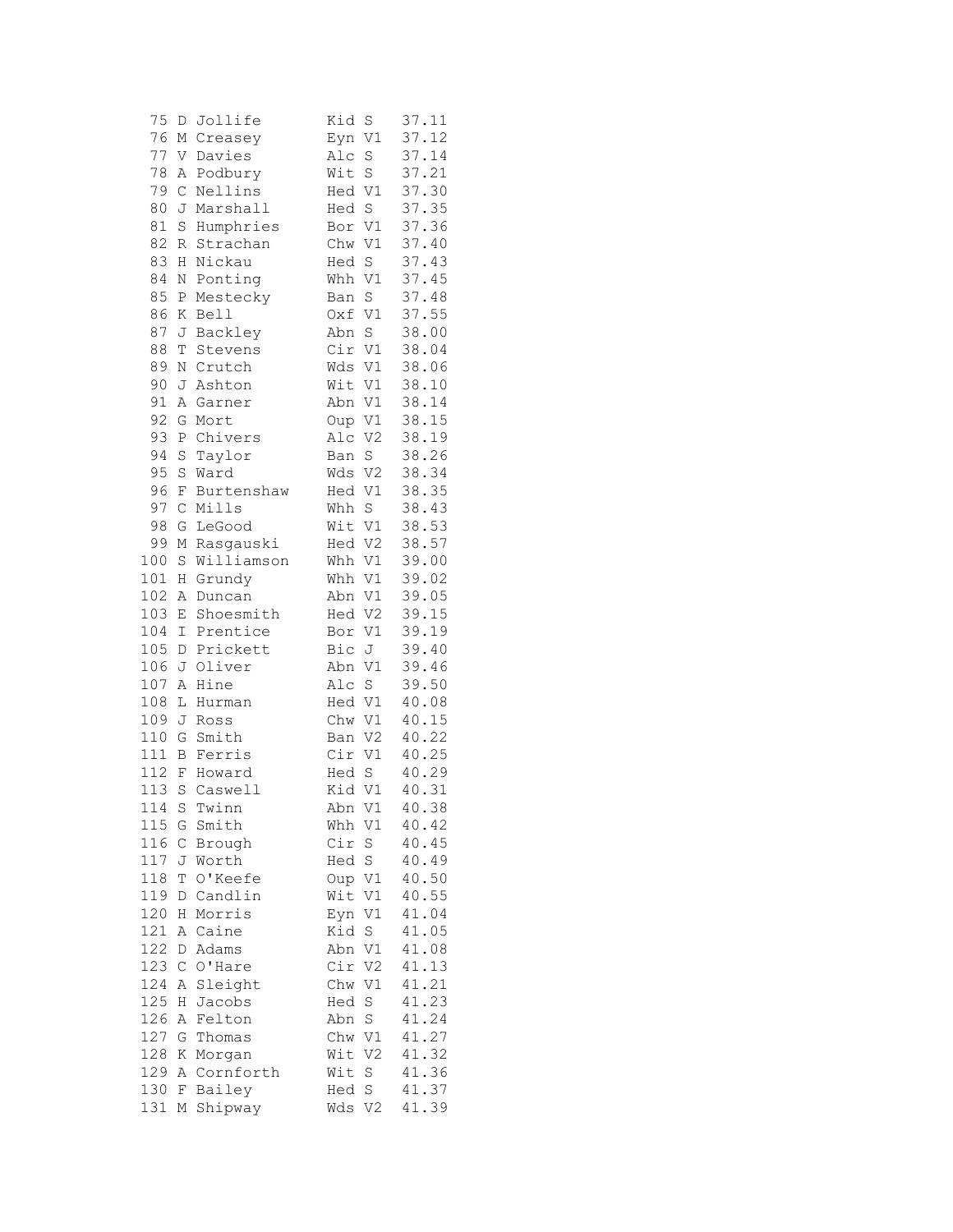| 132 |             | J Christopher | V1<br>Wds             | 41.40 |
|-----|-------------|---------------|-----------------------|-------|
| 133 | R           | Cummings      | V1<br>Whh             | 42.08 |
| 134 | М           | Glanville     | Eyn V1                | 42.11 |
| 135 | R           | Blencowe      | $\mathbf S$<br>Hkn    | 42.15 |
| 136 | Α           | Thomas        | Chw V1                | 42.23 |
| 137 | G           | Taylor        | Hed V1                | 42.28 |
|     |             |               |                       |       |
| 138 | R           | Clanfield     | Oxf V3                | 42.35 |
| 139 | T           | Whitlock      | Eyn<br>V1             | 42.41 |
| 140 | N           | Dolden        | Bic V1                | 42.44 |
| 141 | $\mathbf E$ | Robinson      | Hed V3                | 42.47 |
| 142 | R           | Macdonald     | Bor V2                | 42.48 |
| 143 | М           | Search        | Kid V2                | 42.52 |
| 144 | G           | Walker        | Hed V1                | 42.56 |
| 145 | Α           | Loker         | Bor V1                | 42.58 |
| 146 | G           | Fogg          | Kid V1                | 43.00 |
| 147 | G           | Hudson        | Hed S                 | 43.13 |
| 148 | $\rm S$     | Taylor        | Eyn<br>V <sub>2</sub> | 43.48 |
| 149 | М           | Kale          | Wit<br>V1             | 43.49 |
| 150 |             |               | Hed V1                | 43.51 |
|     | Ρ           | Read          |                       |       |
| 151 | Ν           | Tomkins       | $\rm S$<br>Oup        | 43.55 |
| 152 | J           | Benson        | Hed<br>$\mathbf S$    | 43.57 |
| 153 | R           | Saunders      | $\mathbf S$<br>Eyn    | 44.00 |
| 154 | Ν           | Cherry        | S<br>Alc              | 44.04 |
| 155 | J           | Hill          | Wds<br>V <sub>2</sub> | 44.09 |
| 156 | J           | Maxted        | Hed V1                | 44.10 |
| 157 | Ρ           | Jennings      | $\rm V2$<br>Kid       | 44.11 |
| 158 | S           | Knight        | $\rm S$<br>Hkn        | 44.17 |
| 159 | J           | Roulstone     | Chw V1                | 44.18 |
| 160 | B           | Page          | Alc V2                | 44.23 |
| 161 | Α           | Roche         | Hkn V2                | 44.34 |
| 162 | В           | May           | Cir V2                | 44.47 |
| 163 | Ε           | North         | Abn V3                | 45.08 |
|     |             |               |                       |       |
| 164 | Α           | Barnett       | Hed<br>$\mathbf S$    | 45.22 |
| 165 | R           | Harrison      | V <sub>2</sub><br>Whh | 45.29 |
| 166 | J           | Warnock       | Kid V1                | 45.37 |
| 167 | Ρ           | Bevis         | Ban V2                | 45.38 |
| 168 | Η           | Cannatella    | Hed V1                | 45.41 |
| 169 | H           | Marshall      | Hed V1                | 45.59 |
| 170 |             | K Villiers    | Hed V2                | 46.07 |
|     |             | 171 A Upstone | Hkn V2                | 46.16 |
| 172 | L           | North         | Oup S                 | 46.26 |
| 173 | J           | Moore         | Hed S                 | 47.00 |
| 174 | D           | Abbotts       | Bor V3                | 47.06 |
| 175 | Κ           | Baker         | Eyn V1                | 47.18 |
| 176 | D           | Howse         | Alc V2                | 47.31 |
| 177 |             | Wysocki-Jones | S                     | 47.41 |
|     | S           |               | Whh                   | 47.44 |
| 178 | G           | Norris        | Hed V2                |       |
| 179 | R           | Matthews      | Abn V1                | 47.59 |
| 180 | D           | Roberts       | V <sub>2</sub><br>Wit | 48.10 |
| 181 | Ρ           | Page          | Hed V1                | 48.16 |
| 182 | Τ           | Thorne        | Wds<br>V2             | 48.36 |
| 183 | R           | Mant          | Cir<br>S              | 48.48 |
| 184 | В           | Read          | Abn V2                | 49.09 |
| 185 | D           | Dickson       | Cir V2                | 49.41 |
| 186 | Ρ           | Roberts       | Gos V2                | 49.56 |
| 187 | Ν           | Myers         | Hed V3                | 50.11 |
| 188 | А           | Johnson       | Alc V2                | 50.27 |
|     |             |               |                       |       |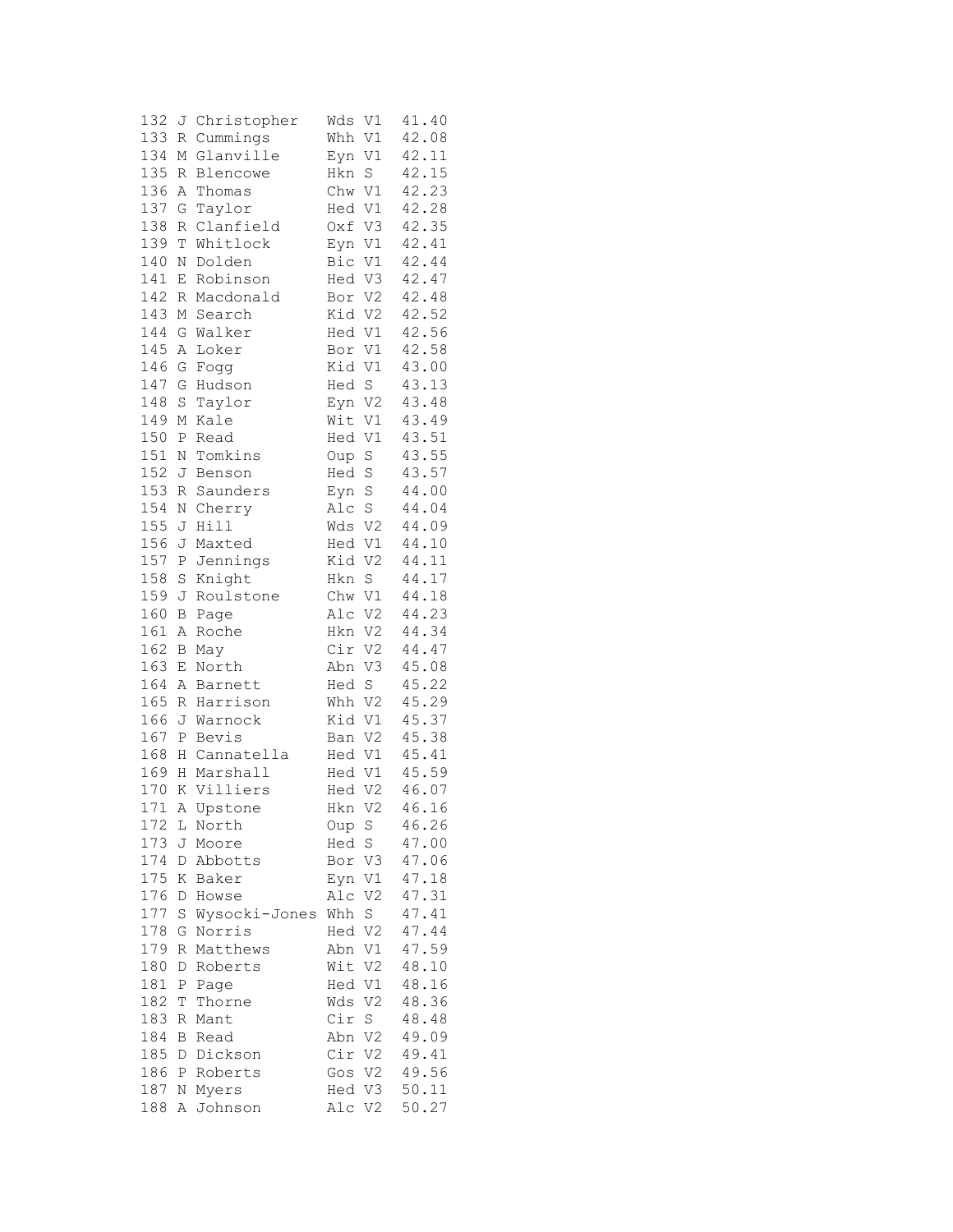| 189             | Α                | Millbank           | Wit V2 |                 | 51.30      |     |
|-----------------|------------------|--------------------|--------|-----------------|------------|-----|
| 190 F           |                  | Josephs            | Hed V2 |                 | 53.06      |     |
| 191 P           |                  | Hart               |        | Chw V3          | 55.05      |     |
|                 |                  | 192 A Younger      | Oup S  |                 | 56.46      |     |
|                 |                  | Overall Junior Men |        |                 |            |     |
| 1               |                  | J Daplin           | Oxf    |                 | $15 (-)$   |     |
| $\overline{c}$  |                  | I Duncan           | Oxf    | 42              | $(-)$      |     |
| 3               |                  | D Prickett         | Bic    |                 | 97(105)    |     |
| 4               |                  | A Reeves           | Hkn    |                 | $118 (-)$  |     |
| 5               |                  | M Gascoigne Eyn    |        |                 | $122 (-)$  |     |
|                 |                  | Overall Senior Men |        |                 |            |     |
| 1               |                  | J Bowler           | Hed    |                 | $(-)$<br>1 | $=$ |
| $\mathbf 1$     |                  | P Wilson           | Whh    | $\mathbf 1$     | (3)        | $=$ |
| 3               |                  | R Bromley          | Hed    | $\overline{c}$  | $(-)$      | $=$ |
| 3               |                  | S Pritchard        | Ban    | $\overline{c}$  | (7)        | $=$ |
| 5               |                  | J Starrett         | Bic    | 3               | $(-)$      |     |
| 6               | D                | Walmsley           | Bor    | $\overline{4}$  | (5)        | $=$ |
| 6               | М                | Smith              | Cir    | 4               | (27)       | $=$ |
| 8               | D                | Warrington         | Oxf    | 5               | $(-)$      |     |
| 9               | G                | Harris             | Hed    | 6               | (8)        |     |
| 9               | J                | Lennox             | Hed    | 6               | $(-)$      | $=$ |
| 11              | $\rm S$          | Kimber             | Oxf    | 7               | $(-)$      |     |
| 12 <sub>2</sub> | D                | Wright             | Whh    | 10 <sub>o</sub> | (13)       |     |
| 13              | I                | MacDougall         | Bor    | 11              | $(-)$      |     |
| 14              | Ρ                | George             | Ban    | 12              | (19)       |     |
| 15              | Α                | Glover             | Cir    | 13              | (30)       |     |
| 16              | Ι                | Bath               | Cir    | 14              | (14)       |     |
| 17              | Μ                | Baillie            | Wit    | 15 <sub>1</sub> | (20)       |     |
| 18              | T                | Lock               | Wit    | 16              | $(-)$      |     |
| 19              | $\, {\bf P}$     | Vallance           | Alc    | 18              | (29)       |     |
| 20              | J                | Goodhand           | Eyn    | 19              | $(-)$      |     |
| 21              | $\, {\mathbb P}$ | Jegou              | Whh    | 20              | (22)       |     |
| 22              | Ν                | Jackson            | Cir    | 22              | $(-)$      |     |
| 23              | J                | O'Brien            | Hed    | 23              | (43)       |     |
| 24              | Ν                | Baimbridge         | Hkn    | 24              | $(-)$      |     |
| 25              |                  | M Smith            | Eyn    |                 | 25 (25)    |     |
| 26              | J                | Cooke              | Whh    | 26              | (36)       | $=$ |
| 26              | R                | Linnell            | Wds    | 26              | (49)       | $=$ |
| $28$            | S                | Wheeler            | Bor    | 28              | (39)       |     |
| 29              | G                | Joyner             | Chw    | 30              | $(-)$      |     |
| 30              | Κ                | Read               | Wit    | 31              | (37)       | $=$ |
| 30              | Τ                | Hunn               | Wds    | 31              | (38)       | $=$ |
| 32              | J                | Thorn              | Hed    | 33              | $(-)$      | $=$ |
| 32              | R                | Bufton             | Bor    | 33              | $(-)$      | $=$ |
| 34              | $\mathsf C$      | James              | Whh    | 34              | (40)       | $=$ |
| 34              | J                | Horton             | Hed    | 34              | (41)       | $=$ |
| 36              | Α                | Tilsley            | Hkn    | 35              | (38)       |     |
| 37              | Ν                | Shilvock           | Cir    | 36              | $(-)$      |     |
| 38              | $\mathsf C$      | Hobday             | Chw    | 41              | $(-)$      |     |
| 39              | Α                | Grove              | Eyn    | 42              | (44)       |     |
| 40              | D                | Murfin             | Whh    | 45              | (56)       | =   |
| 40              | G                | C <sub>O</sub>     | Kid    | 45              | (66)       | $=$ |
| 42              | L                | McNeil             | Hed    | 46              | $(-)$      |     |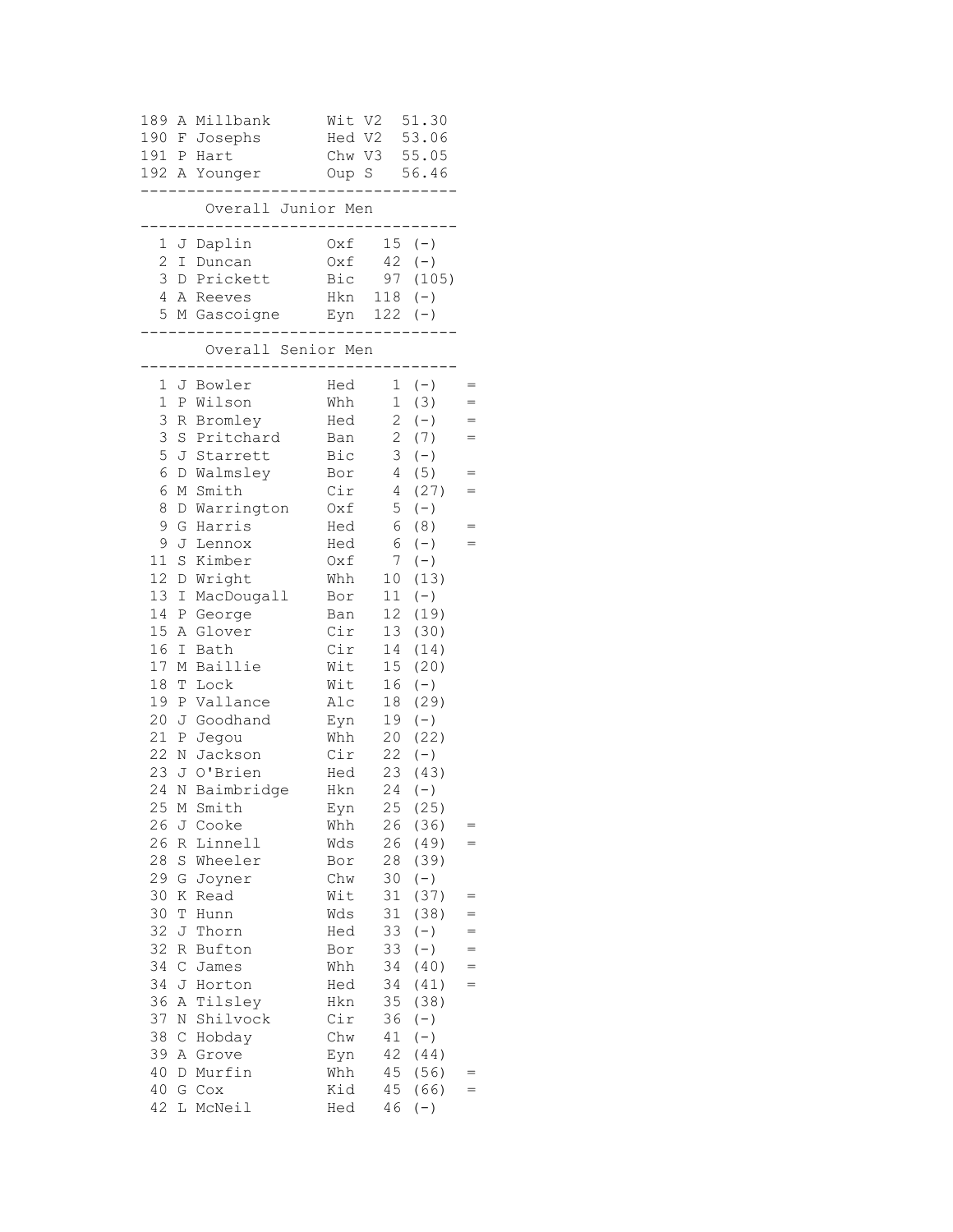| 43 | J                | McCarthy      | Wit | 49        | $(-)$     |     |
|----|------------------|---------------|-----|-----------|-----------|-----|
| 44 | Α                | Simpson       | Wit | 50        | (55)      |     |
| 45 | Α                | Thorpe        | Hed | 51        | (54)      |     |
| 46 | М                | Gainsborough  | Hed | 53        | $(-)$     |     |
| 47 | R                | Thetford      | Hed | 57        | $(-)$     |     |
| 48 | $\rm S$          | Cresswell     | Hkn | 58        | $(-)$     |     |
| 49 | L                | Newell        | Abn | 59        | (68)      |     |
| 50 | $\, {\mathbb P}$ | Clarke        | Wds | 60        | (92)      |     |
| 51 | J                | Moss          | Hed | 61        | $(-)$     |     |
| 52 | V                | Archer        | Chw | 62        | (90)      |     |
| 53 | $\mathsf C$      | Wykoff        | Hed | 63        | $(-)$     |     |
| 54 | Т                | Brown         | Hed | 64        | $(-)$     |     |
| 55 | $\mathbb D$      | Gavaghan      | Hed | 65        | $(-)$     |     |
| 55 | V                | Davies        | Alc | 65        | (77)      | $=$ |
| 57 | S                | Bennett       | Hed | 66        | $(-)$     |     |
| 58 | Ρ                | Kyberd        | Kid | 67        | $(-)$     |     |
| 59 | J                | Nash          | Oup | 69        | $(-)$     |     |
| 60 | J                | Harvey        | Abn | 72        | $(-)$     |     |
| 61 | Α                | Branson       | Bor | 73        | $(-)$     | $=$ |
| 61 | S                | Lund          | Wds | 73        | $(-)$     | $=$ |
| 63 | D                | Jollife       | Kid | 75        | $(-)$     | $=$ |
| 63 | J                | Backley       | Abn | 75        | (87)      | $=$ |
| 65 | J                | Hanson        | Oup | 77        | $(-)$     |     |
| 66 |                  | A Podbury     | Wit | 78        | $(-)$     |     |
| 67 | J                | Marshall      | Hed | 80        | (86)      |     |
| 68 |                  | A Adey        | Eyn | 82        | $(\,-\,)$ |     |
| 69 | $\rm H$          | Nickau        | Hed | 83        | (84)      |     |
| 70 | Ρ                | Mestecky      | Ban | 85        | (88)      |     |
| 71 | S                | Taylor        | Ban | 94        | $(-)$     |     |
| 72 | F                | Howard        | Hed | 95        | (112)     |     |
| 73 | $\mathsf C$      | Mills         | Whh | 97        | $(-)$     |     |
| 74 | Α                | Hine          | Alc | 107       | $(-)$     |     |
| 75 | $\mathsf C$      | Jones         | Whh | 109       | $(-)$     |     |
| 76 | F                | Bailey        | Hed | 114       | (130)     |     |
| 77 |                  | M Vallance    | Alc | 115       | $(-)$     |     |
| 78 | $\mathsf C$      | Brough        | Cir | 116       | (134)     |     |
| 79 |                  | J Worth       | Hed | 117       | $(-)$     |     |
| 80 | Α                | Caine         | Kid | 121       | (132)     |     |
| 81 | $\rm H$          | Jacobs        | Hed | 125       | $(-)$     |     |
|    |                  | 82 A Felton   | Abn | $126 (-)$ |           |     |
| 83 | $\mathsf C$      | Jones         | Wit | 128       | $(-)$     |     |
| 84 |                  | A Cornforth   | Wit | 129       | $(-)$     |     |
| 85 | R                | Blencowe      | Hkn | 135       | (144)     |     |
| 86 |                  | R Pilling     | Abn | 136       | $(-)$     |     |
| 87 | G                | Hudson        | Hed | 147       | $(-)$     |     |
| 88 | Μ                | Winston       | Chw | 150       | $(-)$     |     |
| 89 | Ν                | Tomkins       | Oup | 151       | $(-)$     |     |
| 90 | J                | Benson        | Hed | 152       | $(-)$     |     |
| 91 | R                | Saunders      | Eyn | 153       | $(-)$     |     |
| 92 | Ν                | Cherry        | Alc | 154       | $(-)$     |     |
| 93 | $\rm S$          | Knight        | Hkn | 158       | $(-)$     |     |
| 94 | Α                | Barnett       | Hed | 164       | $(-)$     |     |
| 95 | Ι                | Heptonstall   | Oup | 170       | $(-)$     |     |
| 96 | L                | North         | Oup | 172       | $(-)$     |     |
| 97 | С                | Batts         | Kid | 173       | $(-)$     |     |
| 97 |                  | J Moore       | Hed | 173       | (178)     | $=$ |
| 99 | S                | Wysocki-Jones | Whh | 177       | (180)     |     |
|    |                  |               |     |           |           |     |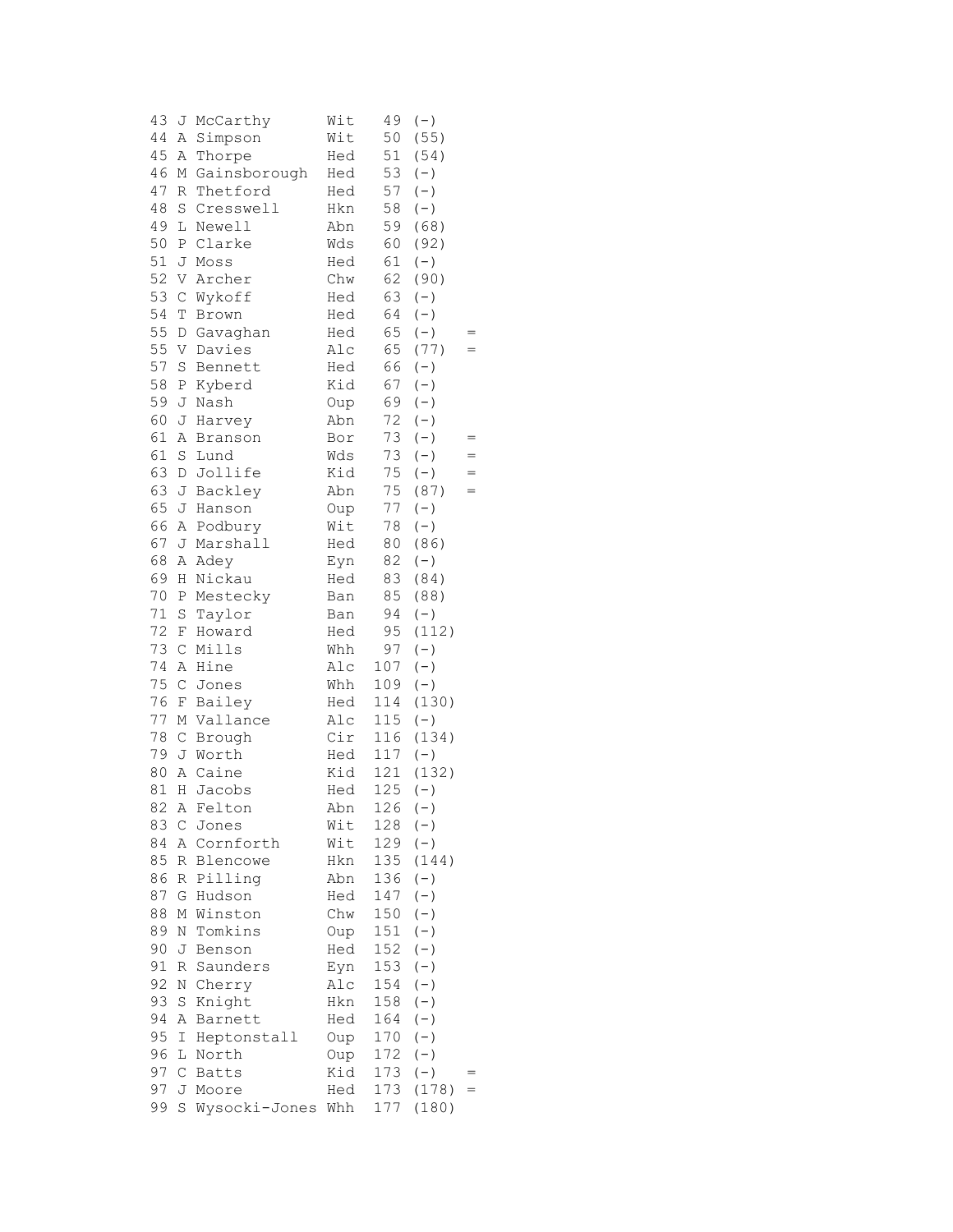|                 |              | 100 R Mant<br>101 A Younger         | Cir<br>Oup 192 (-) | $183 (-)$       |               |  |
|-----------------|--------------|-------------------------------------|--------------------|-----------------|---------------|--|
|                 |              | Overall Vet 40 Men                  |                    |                 |               |  |
| 1               | Т            | . _ _ _ _ _ _ _ _ _ _ _ _<br>Hughes | Whh                | 8               | (23)          |  |
| 2               | T            | Glare                               | Wds                | 9               | (9)           |  |
| 3               | R            | Hailey                              | Hkn                | 10 <sub>1</sub> | $(-)$         |  |
| 4               | В            | Vaughan                             | Wds                | 11              | (17)          |  |
| 5               | R            | Grant                               | Oxf                | 12              | (24)          |  |
| 6               | J            | Griffiths                           | Hed                | 16              | $(-)$         |  |
| 7               | D            | Greenway                            | Chw                | 17              | (35)          |  |
| 8               | D            | Wheeler                             | Oxf                | 18              | (21)          |  |
| 9               | R            | Schofield                           | Oxf                | 21              | (27)          |  |
| 10<br>11        | D            | Wright                              | Cir                | 28              | (29)          |  |
| 12              | R            | Parsons                             | Wit                | 32<br>37        | (32)          |  |
| 13              | T            | Taylor                              | Whh                | 39              | (40)<br>(76)  |  |
| 14              | Μ<br>G       | Creasey<br>Tucker                   | Eyn<br>Chw         | 43              | (44)          |  |
| 15 <sub>1</sub> | D            | Green                               | Whh                | 47              | $(-)$         |  |
| 15              | Ρ            | Hawkins                             | Wit                | 47              | (52)          |  |
| 17              | G            | Richards                            | Abn                | 48              | (51)          |  |
| 18              | М            | Bayer                               | Hed                | 50              | $(-)$         |  |
| 19              | М            | Hailey                              | Hkn                | 52              | (79)          |  |
| 20              | Ρ            | Coy                                 | Ban                | 53              | (64)          |  |
| 21              | G            | Chapman                             | Hed                | 54              | (69)          |  |
| 22              | $\rm S$      | Humphries                           | Bor                | 57              | (81)          |  |
| 23              | J            | Stanners                            | Chw                | 59              | $(-)$         |  |
| 24              | Ρ            | Taylor                              | Wds                | 60              | (61)          |  |
| 25              | М            | Townsend                            | Wds                | 62              | (70)          |  |
| 26              | Ν            | Crutch                              | Wds                | 63              | (89)          |  |
| 27              | $\, {\bf P}$ | Gilkes                              | Chw                | 67              | (68)          |  |
| 28              | G            | Clench                              | Alc                | 71              | (85)          |  |
| 28              | R            | Gill                                | Bic                | 71              | $(-)$         |  |
| 30              | G            | Mort                                | Oup                | 72              | (92)          |  |
| 31              | W            | Atkinson                            | Hed                | 74              | (74)          |  |
| 32              | Α            | Garner                              | Abn                | 76              | (91)          |  |
| 33 C            |              | Nellins                             | Hed                | 78              | (79)          |  |
| 34              |              | V Walker                            | Wds                | 80              | $(-)$         |  |
|                 |              | 35 S McKenzie                       | Bor                | 81              | $(-)$         |  |
| 36              | R            | Strachan                            | Chw                | 82              | $(-)$         |  |
| 37              | Ν            | Ponting                             | Whh                | 84              | (146)         |  |
| 38<br>39        | Κ<br>J       | Bell<br>Ashton                      | Oxf<br>Wit         | 86<br>87        | $(-)$<br>(90) |  |
| 40              | Τ            | Stevens                             | Cir                | 88              | (103)         |  |
| 41              | Ι            | Avery                               | Bic                | 91              | $(-)$         |  |
| 42              | Ρ            | Stepney                             | Abn                | 93              | $(-)$         |  |
| 43              | L            | Hurman                              | Hed                | 94              | (108)         |  |
| 44              | D            | Adams                               | Abn                | 96              | (122)         |  |
| 44              | F            | Burtenshaw                          | Hed                | 96              | (101)         |  |
| 46              | G            | LeGood                              | Wit                | 98              | (100)         |  |
| 47              | $\rm S$      | Williamson                          | Whh                | 99              | (100)         |  |
| 48              | Η            | Grundy                              | Whh                | 101             | (108)         |  |
| 49              | Α            | Duncan                              | Abn                | 102             | (113)         |  |
| 50              | I            | Prentice                            | Bor                | 104             | (135)         |  |
| 51              |              | J Oliver                            | Abn                | 106             | (126)         |  |
| 51              | Ν            | <b>Brown</b>                        | Kid                | 106             | $(-)$         |  |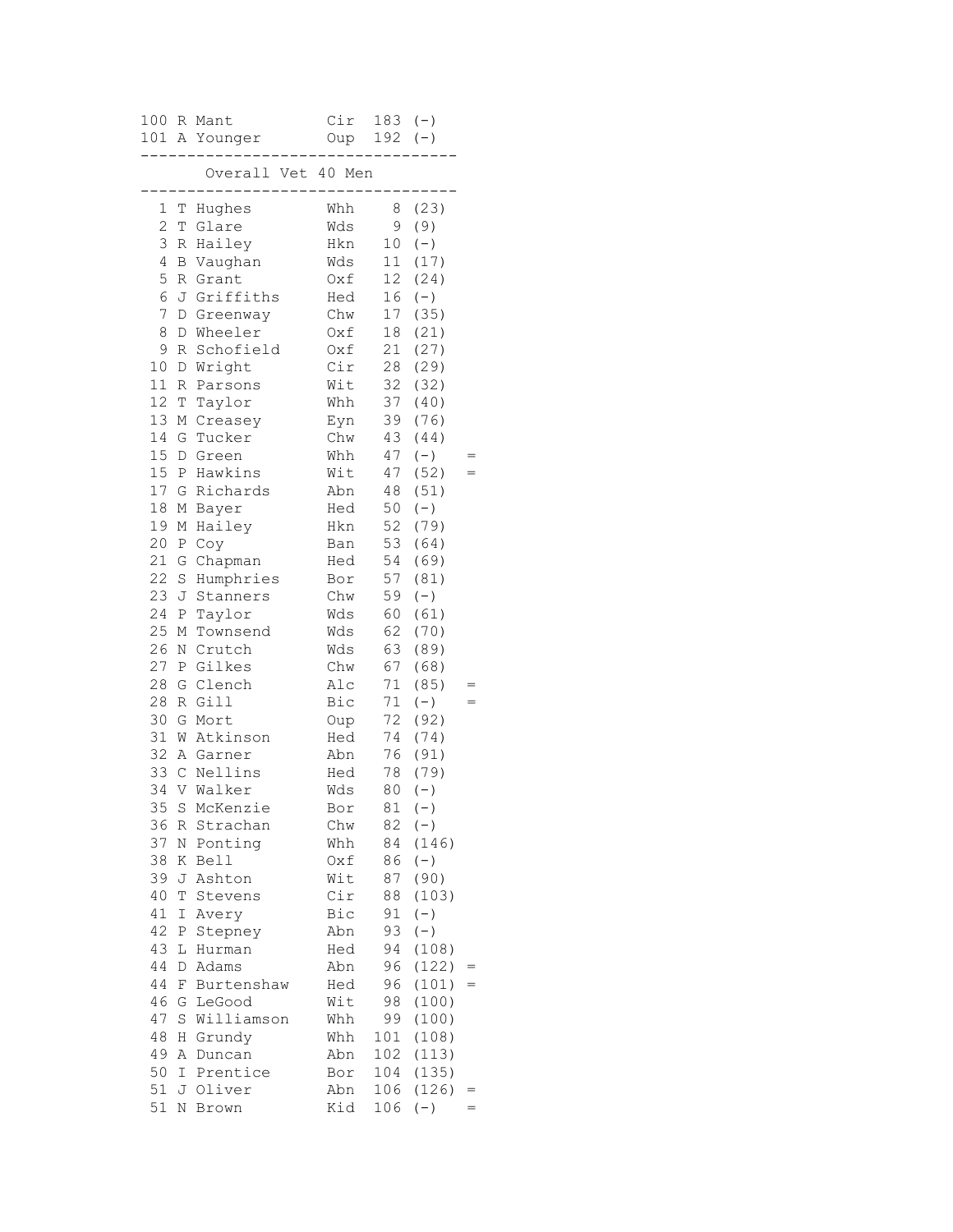| 54<br>Chw<br>J<br>109<br>Ross<br>55<br>Cir<br>Ferris<br>111<br>B<br>56<br>112<br>Ρ<br>Read<br>Hed<br>57<br>Kid<br>113<br>$\rm S$<br>Caswell<br>58<br>114<br>S<br>Twinn<br>Abn<br>59<br>115<br>G<br>Smith<br>Whh<br>117<br>60<br>D<br>Candlin<br>Wit<br>61<br>118<br>T<br>O'Keefe<br>Oup<br>62<br>Chw<br>119<br>J<br>Shaw<br>63<br>120<br>$\rm H$<br>Morris<br>Eyn | (111)<br>$(-)$<br>(150)<br>$(-)$<br>(129)<br>$(-)$<br>(119) |
|-------------------------------------------------------------------------------------------------------------------------------------------------------------------------------------------------------------------------------------------------------------------------------------------------------------------------------------------------------------------|-------------------------------------------------------------|
|                                                                                                                                                                                                                                                                                                                                                                   |                                                             |
|                                                                                                                                                                                                                                                                                                                                                                   |                                                             |
|                                                                                                                                                                                                                                                                                                                                                                   |                                                             |
|                                                                                                                                                                                                                                                                                                                                                                   |                                                             |
|                                                                                                                                                                                                                                                                                                                                                                   |                                                             |
|                                                                                                                                                                                                                                                                                                                                                                   |                                                             |
|                                                                                                                                                                                                                                                                                                                                                                   |                                                             |
|                                                                                                                                                                                                                                                                                                                                                                   | (130)                                                       |
|                                                                                                                                                                                                                                                                                                                                                                   | $(-)$                                                       |
|                                                                                                                                                                                                                                                                                                                                                                   | (127)                                                       |
| 64<br>121<br>T<br>Witts<br>Hed                                                                                                                                                                                                                                                                                                                                    | $(-)$                                                       |
| 65<br>J<br>Christopher<br>123<br>Wds                                                                                                                                                                                                                                                                                                                              | (132)                                                       |
| 66<br>Dawkins<br>Abn<br>124<br>Α                                                                                                                                                                                                                                                                                                                                  | $(-)$                                                       |
| 66<br>124<br>Sleight<br>Chw<br>Α                                                                                                                                                                                                                                                                                                                                  | (133)<br>$=$                                                |
| 68<br>125<br>R<br>C <sub>O</sub><br>Hed                                                                                                                                                                                                                                                                                                                           | $(-)$                                                       |
| 69<br>127<br>G<br>Thomas<br>Chw                                                                                                                                                                                                                                                                                                                                   | (142)                                                       |
| 70<br>131<br>М<br>Davies<br>Hed                                                                                                                                                                                                                                                                                                                                   | $(-)$                                                       |
| 133<br>71<br>Cummings<br>R<br>Whh                                                                                                                                                                                                                                                                                                                                 | $(-)$                                                       |
| 72<br>Glanville<br>134<br>М<br>Eyn                                                                                                                                                                                                                                                                                                                                | (163)                                                       |
| 136<br>73<br>Α<br>Thomas<br>Chw                                                                                                                                                                                                                                                                                                                                   | (164)                                                       |
| 74<br>137<br>G<br>Taylor<br>Hed                                                                                                                                                                                                                                                                                                                                   | (137)                                                       |
| 75<br>Cir<br>138<br>T<br>Willson                                                                                                                                                                                                                                                                                                                                  | $(-)$                                                       |
| 76<br>139<br>T<br>Whitlock<br>Eyn                                                                                                                                                                                                                                                                                                                                 | (139)                                                       |
| 77<br>Dolden<br>Bic<br>140<br>Ν                                                                                                                                                                                                                                                                                                                                   | $(-)$                                                       |
| 78<br>143<br>Α<br>Loker<br>Bor                                                                                                                                                                                                                                                                                                                                    | (145)                                                       |
| 79<br>G<br>Walker<br>144<br>Hed                                                                                                                                                                                                                                                                                                                                   | (151)                                                       |
| 80<br>Kid<br>146<br>G<br>Fogg                                                                                                                                                                                                                                                                                                                                     | (165)                                                       |
| 81<br>J<br>148<br>Galuszka<br>Alc                                                                                                                                                                                                                                                                                                                                 | $(-)$                                                       |
| Wit<br>82<br>Kale<br>149<br>М                                                                                                                                                                                                                                                                                                                                     | (155)                                                       |
| 83<br>153<br>$\mathsf C$<br>Abn<br>Sawyers                                                                                                                                                                                                                                                                                                                        | $(-)$                                                       |
| 84<br>156<br>J<br>Hed<br>Maxted                                                                                                                                                                                                                                                                                                                                   | (168)                                                       |
| 85<br>158<br>$\mathbb D$<br>Nixon<br>Wit                                                                                                                                                                                                                                                                                                                          | $(-)$                                                       |
| 86<br>159<br>J<br>Roulstone<br>Chw                                                                                                                                                                                                                                                                                                                                | (160)<br>$=$                                                |
| 86<br>Parkes<br>Chw<br>159<br>L                                                                                                                                                                                                                                                                                                                                   | $(-)$<br>$=$                                                |
| 88<br>Kid<br>166<br>J Warnock                                                                                                                                                                                                                                                                                                                                     | $(-)$                                                       |
| 89<br>Κ<br>Baker<br>167<br>Eyn                                                                                                                                                                                                                                                                                                                                    | (175)                                                       |
| 90<br>H Cannatella<br>Hed<br>168                                                                                                                                                                                                                                                                                                                                  | (175)                                                       |
| Hed<br>91<br>169<br>H<br>Marshall                                                                                                                                                                                                                                                                                                                                 | $(-)$                                                       |
| 92 R Matthews<br>$179 (-)$<br>Abn                                                                                                                                                                                                                                                                                                                                 |                                                             |
| $181 (-)$<br>Hed<br>93 P Page                                                                                                                                                                                                                                                                                                                                     |                                                             |
| Pinnock<br>$182 (-)$<br>94<br>Α<br>Eyn                                                                                                                                                                                                                                                                                                                            |                                                             |
| 95 G<br>Pickup<br>Bic<br>184                                                                                                                                                                                                                                                                                                                                      | $(-)$                                                       |
|                                                                                                                                                                                                                                                                                                                                                                   |                                                             |
|                                                                                                                                                                                                                                                                                                                                                                   |                                                             |
| Overall Vet 50 Men                                                                                                                                                                                                                                                                                                                                                |                                                             |
|                                                                                                                                                                                                                                                                                                                                                                   |                                                             |
| J Schutterlin<br>46<br>Whh<br>1                                                                                                                                                                                                                                                                                                                                   | (48)                                                        |
| 2<br>55<br>Exley<br>Oxf<br>J                                                                                                                                                                                                                                                                                                                                      | (70)                                                        |
| 3<br>Tredwell<br>56<br>Oxf<br>R                                                                                                                                                                                                                                                                                                                                   | (58)                                                        |
| 4<br>Greenland<br>Abn<br>83<br>Т                                                                                                                                                                                                                                                                                                                                  | $(\,-\,)$                                                   |
| 5<br>Ρ<br>Chivers<br>Alc<br>89                                                                                                                                                                                                                                                                                                                                    | (93)                                                        |
| 6<br>S<br>Ward<br>Wds<br>95                                                                                                                                                                                                                                                                                                                                       | (105)                                                       |
| 7<br>98<br>R<br>Langton<br>Oxf                                                                                                                                                                                                                                                                                                                                    | $(-)$                                                       |
| 8<br>99<br>Rasgauski<br>М<br>Hed                                                                                                                                                                                                                                                                                                                                  | (116)                                                       |
| 9<br>Shoesmith<br>102<br>E<br>Hed<br>Smith<br>104<br>10 G<br>Ban                                                                                                                                                                                                                                                                                                  | (103)<br>(110)                                              |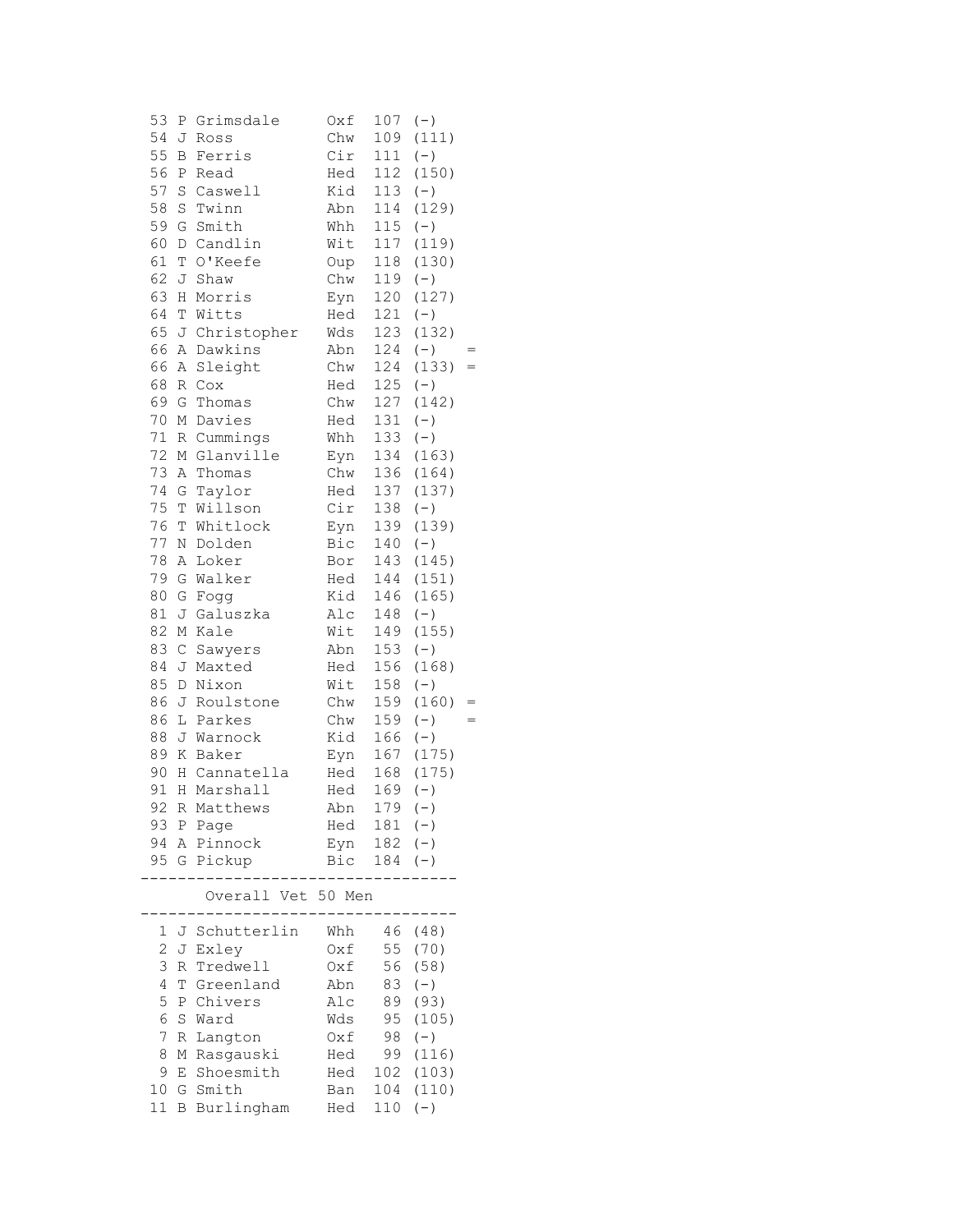| 12             | Ρ            | Thomas             | Wit    | 120           | $(-)$ |  |
|----------------|--------------|--------------------|--------|---------------|-------|--|
| 13             | $\mathsf C$  | O'Hare             | Cir    | 123           | $(-)$ |  |
| 14             | Κ            | Morgan             | Wit    | 128           | (147) |  |
| 15             | Μ            | Shipway            | Wds    | 131           | $(-)$ |  |
| 16             | R            | Macdonald          | Bor    | 140           | (142) |  |
| 17             | $\mathbb T$  | Curry              | Cir    | 141           | $(-)$ |  |
| 18             | М            | Search             | Kid    | 143           | (156) |  |
| 19             | $\rm S$      | Taylor             | Eyn    | 145           | (148) |  |
| 20             | $\, {\bf P}$ | Bevis              | Ban    | 149           | (167) |  |
| 21             | Ρ            | Jennings           | Kid    | 152           | (157) |  |
| 22             | B            | Price              | Hkn    | 154           | $(-)$ |  |
| 23             | J            | Hill               | Wds    | 155           | $(-)$ |  |
| 24             | B            | Page               | Alc    | 157           | (160) |  |
| 25             | Α            | Roche              | Hkn    | 161           | (162) |  |
| 25             | М            | Reynolds           | Oxf    | 161           | $(-)$ |  |
| 27             | В            | May                | Cir    | 162           | (172) |  |
| 28             | R            | Harrison           | Whh    | 165           | (169) |  |
| 29             | Κ            | Villiers           | Hed    | 170           | (174) |  |
| 30             |              |                    | Hkn    | 171           | (171) |  |
| 31             | Α            | Upstone            | Alc    | 176           | (176) |  |
| 32             | D            | Howse              |        | 177           |       |  |
| 33             | R            | Buswell            | Hed    |               | $(-)$ |  |
|                | G            | Norris             | Hed    | 178           | $(-)$ |  |
| 34             | $\mathbb D$  | Roberts            | Wit    | 179           | (180) |  |
| 35             | Α            | Johnson            | Alc    | 181           | (188) |  |
| 36             | Т            | Thorne             | Wds    | 182           | $(-)$ |  |
| 37             | $\, {\bf P}$ | Pearce             | Eyn    | 183           | $(-)$ |  |
| 38             | B            | Read               | Abn    | 184           | $(-)$ |  |
| 39             |              | A Millbank         | Wit    | 185           | (189) |  |
| 39             | D            | Dickson            | Cir    | 185           | $(-)$ |  |
| 41             | Ρ            | Roberts            | Gos    | 186           | $(-)$ |  |
| 42 F           |              | Josephs            | Hed    | 190           | $(-)$ |  |
|                |              | Overall Vet 60 Men |        |               |       |  |
|                |              |                    |        |               |       |  |
| $\mathbf{1}$   |              | R Clanfield        | Oxf    | $138 (-)$     |       |  |
| $\overline{c}$ |              | E Robinson         | Hed    | 141           | $(-)$ |  |
| 3              |              | E North            | Abn    | 163           | $(-)$ |  |
| 4              | D            | Wise               | Bor    | 166           | $(-)$ |  |
| 5              | $\mathbb D$  | Abbotts            | Bor    | 174           | $(-)$ |  |
|                |              | 6 N Myers          | Hed    | $187 (-)$     |       |  |
| 7              |              | P Hart             |        | Chw $191 (-)$ |       |  |
|                |              | Race 1 - U11 Boys  |        |               |       |  |
|                |              | Round 3 - Banbury  |        |               |       |  |
| 1              |              | M Woodside         | Abn MM |               | 6.21  |  |
| $\overline{c}$ |              | I Castle           | Oxf MM |               | 6.33  |  |
| 3              |              | L Warren           | Wit MM |               | 6.47  |  |
| 4              |              | R Hill             | Abn MM |               | 6.51  |  |
| 5              | S            | LeGood             | Wit MM |               | 6.57  |  |
| 6              |              | J Charleston       | Abn MM |               | 6.58  |  |
| 7              | Ρ            | Mason              | Wit    | MM            | 6.59  |  |
| 8              | Η            | Penfold            | Whh MM |               | 7.00  |  |
| 9              |              | J Meevs            | Abn MM |               | 7.48  |  |
| 10 C           |              | Alston             | Bic MM |               | 7.50  |  |
|                |              | 11 B Schofield     | Oxf MM |               | 7.55  |  |
|                |              | 12 L Mabott        | Gos MM |               | 7.58  |  |
|                |              |                    |        |               |       |  |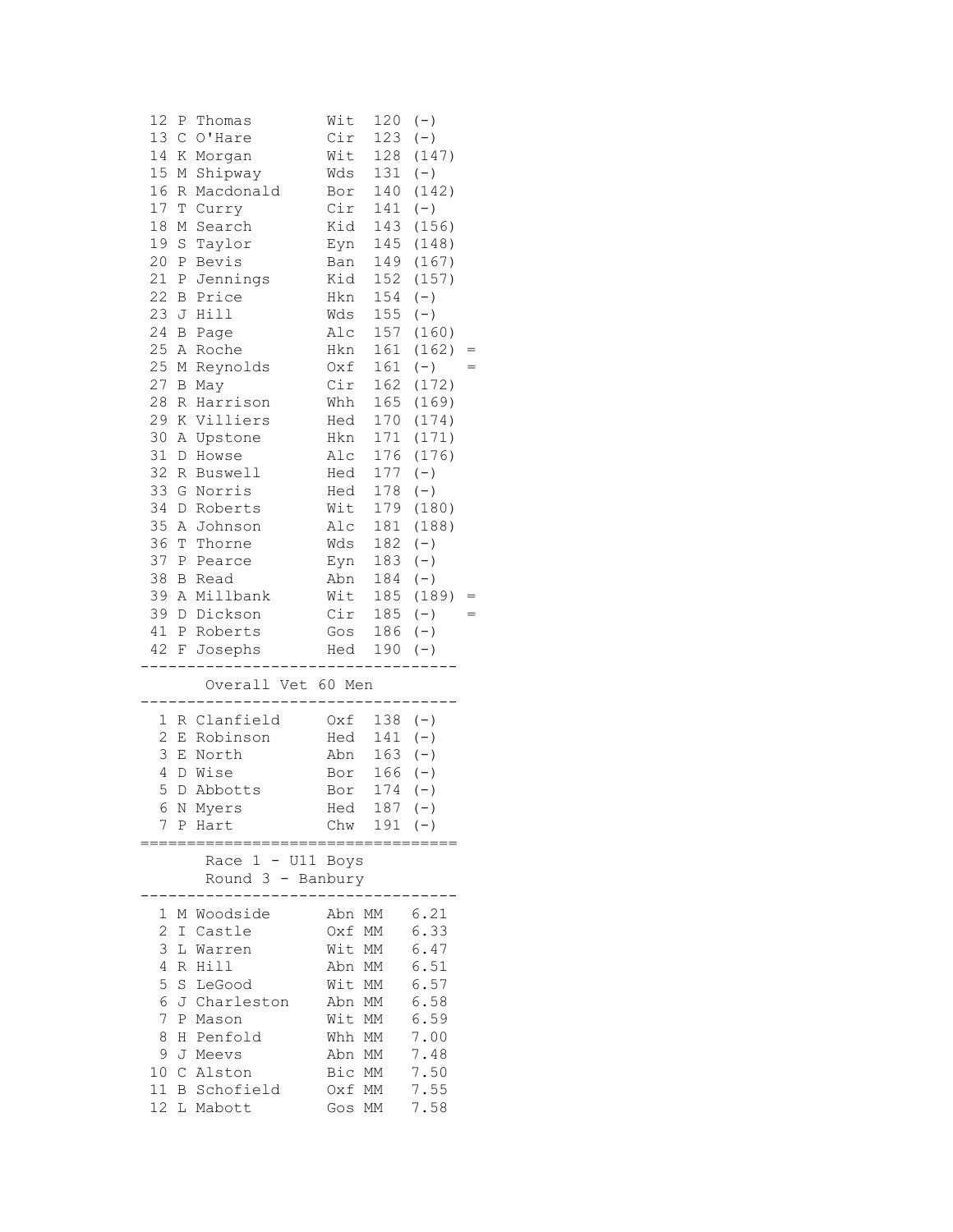| 13<br>Т<br>Jennings<br>14<br>Α<br>Jones<br>15<br>D<br>Soarly<br>16<br>J<br>Stevens<br>17<br>T<br>Grundy<br>18<br>$\mathbf S$<br>Nickau<br>19<br>J<br>Bark<br>20<br>L<br>Bryan<br>21<br>$\mathsf C$<br>Luke<br>22J<br>Bennison<br>23<br>$\rm S$<br>Byrne<br>24<br>S Timms | Kid MM<br>8.14<br>Wit<br>8.24<br>МM<br>Bic<br>МM<br>8.38<br>Cir<br>8.41<br>МM<br>Whh<br>8.43<br>МM<br>Hed<br>8.43<br>МM<br>8.50<br>Wit MM<br>8.51<br>Ban MM<br>8.59<br>Oxf MM<br>9.18<br>Abn MM<br>9.56<br>Wit MM<br>Wit MM<br>11.10 |     |
|--------------------------------------------------------------------------------------------------------------------------------------------------------------------------------------------------------------------------------------------------------------------------|--------------------------------------------------------------------------------------------------------------------------------------------------------------------------------------------------------------------------------------|-----|
| Overall U11 Boys                                                                                                                                                                                                                                                         |                                                                                                                                                                                                                                      |     |
| 1<br>M Woodside<br>2<br>Castle<br>I<br>3<br>L Warren<br>3<br>Hill<br>R<br>5<br>Charleston<br>J<br>6<br>Wartke-Dunbar Abn<br>R<br>7<br>Η<br>Penfold<br>7<br>S<br>LeGood<br>9<br>$\, {\bf P}$<br>Mason                                                                     | Abn<br>$\mathbf{2}^-$<br>(2)<br>3<br>(2)<br>Oxf<br>Wit<br>$7\phantom{.}$<br>(4)<br>(5)<br>Abn<br>$7\phantom{.}$<br>9<br>Abn<br>(6)<br>11<br>$(-)$<br>Whh<br>14<br>(8)<br>Wit<br>14<br>$(-)$<br>Wit<br>15 <sub>1</sub><br>(8)         | $=$ |
| 10 <sub>1</sub><br>$\mathsf C$<br>Alston<br>11<br>B<br>Schofield<br>12 <sub>2</sub><br>Α<br>Sambrook<br>13<br>Α<br>Jones<br>13<br>Lydford<br>F<br>15<br>T<br>Jennings<br>16<br>L<br>Mabott<br>17<br>D<br>Soarly<br>18<br>J<br>Stevens                                    | Bic<br>19<br>$(-)$<br>21<br>(15)<br>Oxf<br>Wit<br>22<br>$(-)$<br>25<br>Wit<br>(14)<br>25<br>$(-)$<br>Abn<br>Kid<br>26<br>(15)<br>29<br>Gos<br>$(-)$<br>Bic<br>31<br>(18)<br>Cir<br>35<br>(23)                                        |     |
| 19<br>$\mathsf C$<br>Luke<br>20<br>T<br>Grundy<br>21<br>J<br>Bennison<br>22<br>J<br>Bark<br>22<br>S<br>Byrne<br>24<br>S<br>Nickau<br>25 M Sambrook<br>26 S Timms<br>27 C Till                                                                                            | 37<br>(21)<br>Oxf<br>38<br>(27)<br>Whh<br>39<br>(22)<br>Abn<br>40<br>(26)<br>Wit<br>Wit<br>40<br>(23)<br>43<br>(25)<br>Hed<br>Wit<br>$50 (-)$<br>$53 (-)$<br>Wit<br>Bic<br>$56 (-)$                                                  | $=$ |
| Race 2 - U11 Girls<br>Round 3 - Banbury                                                                                                                                                                                                                                  |                                                                                                                                                                                                                                      |     |
| 1<br>K E.Daly<br>$\mathbf{2}$<br>K I.Daly<br>3<br>S Woodside<br>4<br>R<br>Gill<br>5<br>A Chisnall<br>6<br>Cook<br>R<br>7<br>Η<br>Luke<br>8<br>Α<br>Lodger<br>9<br>D Thomas<br>10 H Mitchell                                                                              | 6.53<br>Rad MM<br>6.55<br>Rad MM<br>7.13<br>Abn<br>МM<br>Bic MM<br>7.41<br>7.47<br>Abn MM<br>7.56<br>МM<br>Gos<br>7.57<br>Oxf MM<br>8.03<br>Abn<br>МM<br>8.06<br>Wit<br>МM<br>8.14<br>МM<br>Gos                                      |     |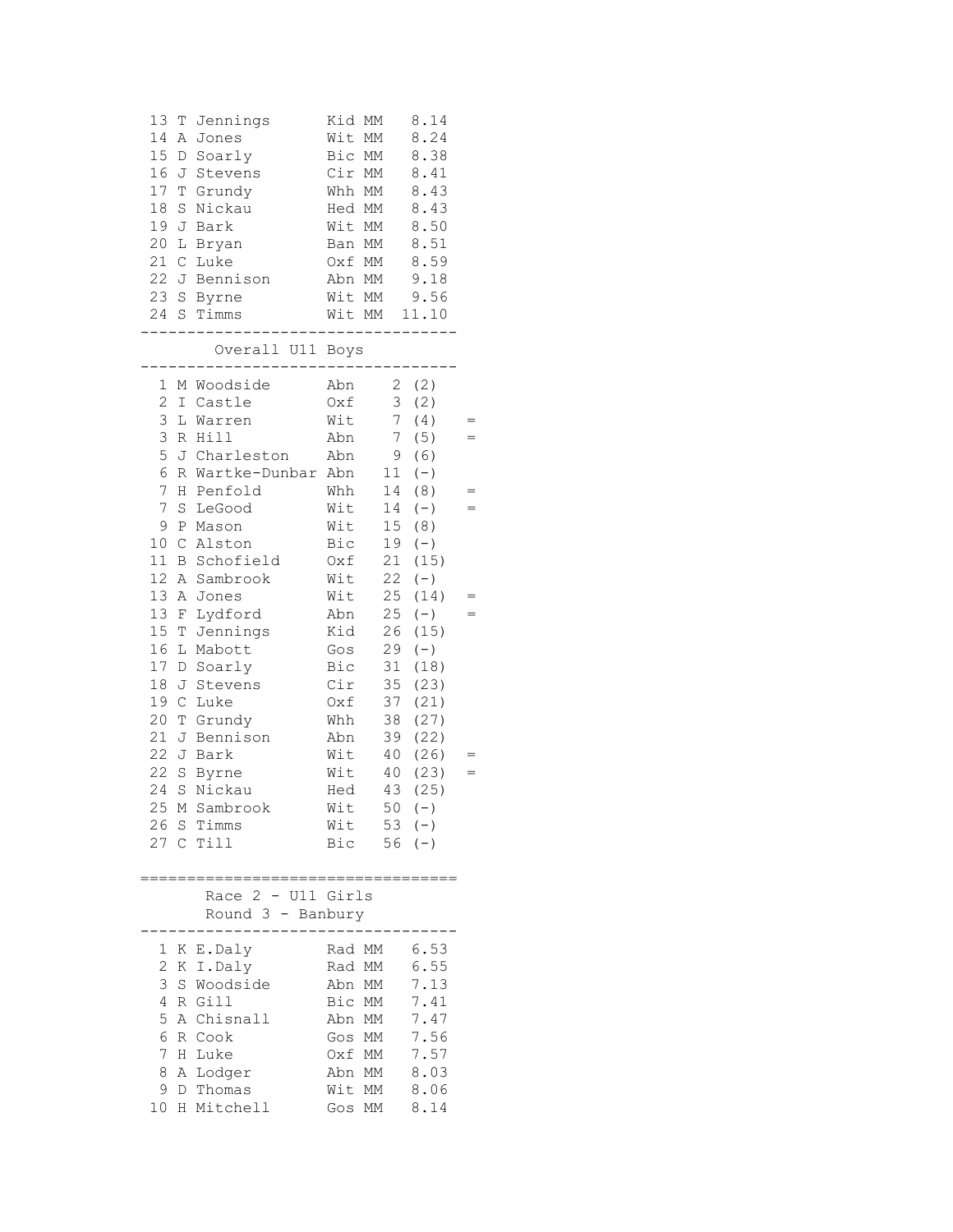| 11             | Η                     | Cooke                             | Gos              | МM       | 8.27         |     |
|----------------|-----------------------|-----------------------------------|------------------|----------|--------------|-----|
| 12             | Α                     | McGill                            | Bic              | МM       | 8.31         |     |
| 13             | Ε                     | McDonnell                         | Gos              | MM       | 8.32         |     |
| 14             | V                     | Richards                          | Abn              | MM       | 9.00         |     |
| 15<br>16       | B                     | Banfield                          | Gos              | МM       | 9.02         |     |
| 17             | S                     | Kennan                            | Wit              | МM<br>МM | 9.12         |     |
| 18             | Η                     | Bryan                             | Ban              |          | 9.17<br>9.24 |     |
| 19             | S<br>$\mathsf C$      | Knight                            | Hkn              | MM       | 9.44         |     |
| 20             |                       | Prince                            | Gos              | МM       | 9.47         |     |
| 21             | Η<br>$\, {\mathbb R}$ | Jennison<br>Ponting               | Oxf MM<br>Whh MM |          | 9.47         |     |
| 22             | B                     | Harrison                          | Bic              | MM       | 10.28        |     |
| 23 K           |                       | Wysocki-Jones Whh MM 10.35        |                  |          |              |     |
|                |                       | 24 A Goodwin                      |                  |          | Bic MM 10.40 |     |
|                |                       |                                   |                  |          |              |     |
|                |                       | Overall U11 Girls                 |                  |          |              |     |
| 1              |                       | K E.Daly                          | Rad              |          | 2(1)         |     |
| $\overline{c}$ |                       | K I.Daly                          | Rad              | 4        | (2)          |     |
| 3              | Η                     | Luke                              | Oxf              | 7        | (7)          |     |
| $\overline{4}$ | J                     | Kafke                             | Rad              |          | 8<br>$(-)$   |     |
| 5              | Α                     | Chisnall                          | Abn              |          | 9<br>(5)     |     |
| 6              | R                     | Gill                              | Bic              | 11       | (7)          |     |
| 7              | Α                     | Lodger                            | Abn              | 14       | $(-)$        |     |
| 8              | Α                     | McGill                            | Bic              | 16       | (12)         |     |
| 8              | R                     | Cook                              | Gos              | 16       | (10)         | $=$ |
| 10             | М                     | Barklie                           | Rad              | 18       | $(-)$        |     |
| 11             | $\mathbf S$           | Woodside                          | Abn              | 19       | $(-)$        |     |
| 12             | Η                     | Mitchell                          | Gos              | 21       | (12)         |     |
| 13             | Ε                     | McDonnell                         | Gos              | 25       | (15)         |     |
| 13             | Η                     | Cooke                             | Gos              | 25       | (19)         |     |
| 15             | D                     | Thomas                            | Wit              | 27       | (18)         | $=$ |
| 15             | Η                     | Willis                            | Rad              | 27       | $(\,-\,)$    | $=$ |
| 17             | Η                     | Bryan                             | Ban              | 30       | $(-)$        |     |
| 18             | Β                     | Banfield                          | Gos              | 31       | (17)         |     |
| 19             | Η                     | Woods                             | Rad              | 34       | $(-)$        |     |
| 19             | V                     | Richards                          | Abn              | 34       | (28)         | $=$ |
| 21             | $\mathbb S$           | Kennan                            | Wit              | 38       | $(-)$        |     |
| 22             | $\mathsf C$           | Prince                            | Gos              | 40       | (26)         |     |
| 23             | $\mathbf T$           | Ashton                            | Wit              |          | $44 (-)$     |     |
| 24             | В                     | Harrison                          | Bic              | 45       | $(-)$        |     |
| 24             | R                     | Davies                            | Rad              | 45       | $(-)$        |     |
| 26             | R                     | Ponting                           | Whh              | 46       | (31)         |     |
| 27             | Н                     | Jennison                          | Oxf              | 47       | $(\,-\,)$    |     |
| 28             | $\rm S$               | Knight                            | Hkn              | 50       | $(-)$        |     |
| 29             | N                     | Trigger                           | Ban              | 53       | $(-)$        |     |
| 30             | Α                     | Goodwin                           | Bic              | 54       | (34)         |     |
| 31             | Κ                     | Wysocki-Jones                     | Whh              | 55       | (36)         |     |
| 32             | С                     | Caine                             | Kid              | 59       | $(-)$        |     |
| 32             |                       | L Glanville                       | Eyn              | 59       | $(-)$        |     |
|                |                       |                                   |                  |          |              |     |
|                |                       | Race 3 - U13 Boys                 |                  |          |              |     |
|                |                       | Round 3 - Banbury<br>Team Results |                  |          |              |     |
|                |                       |                                   |                  |          |              |     |
| $\mathbf{1}$   |                       | Abingdon                          | 20               |          |              |     |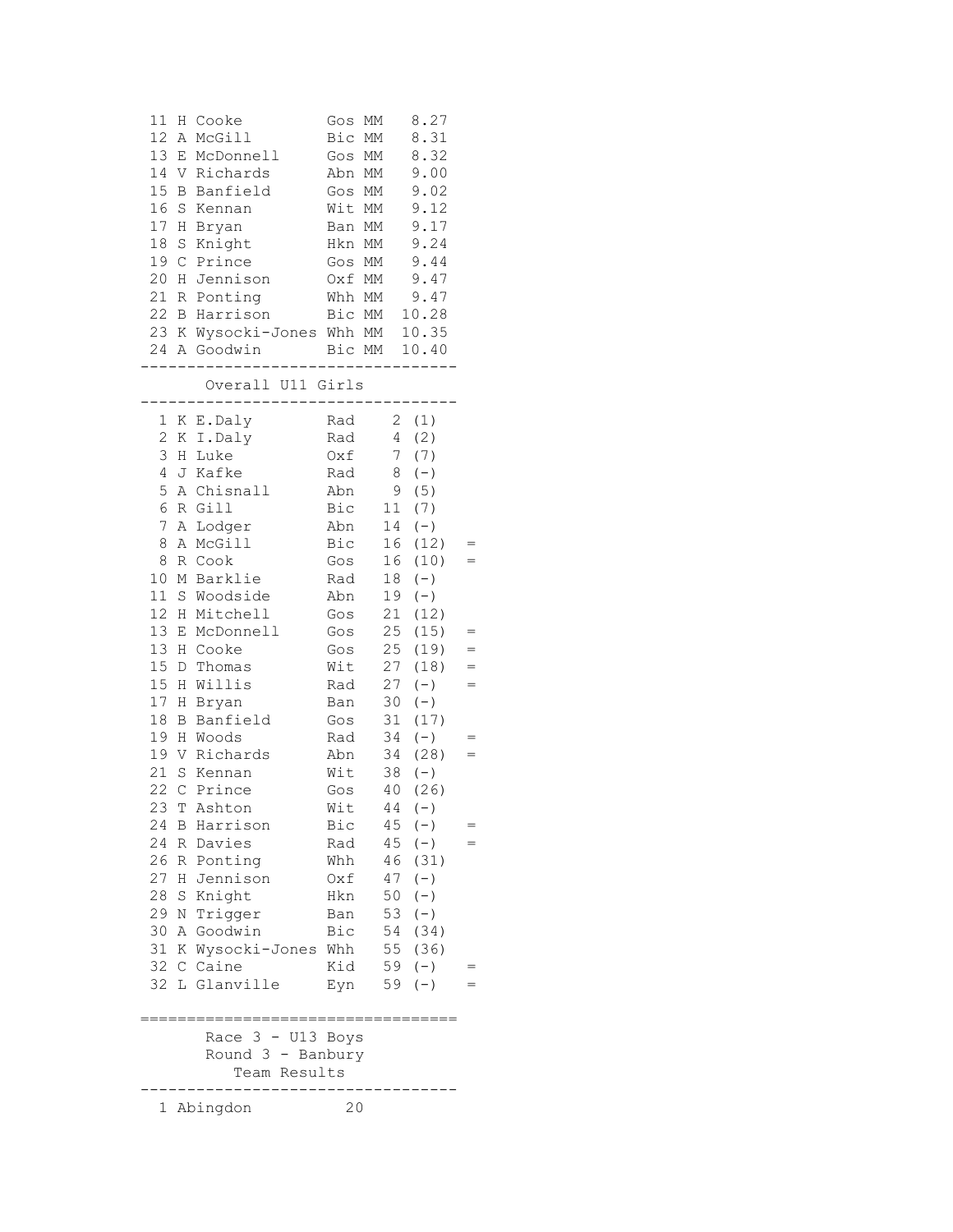2 Exel Gosford 22 ---------------------------------- Overall Standings ---------------------------------- 1 Abingdon 62 2 Exel Gosford 75 ================================== Race  $3 - U13$  Boys Round 3 - Banbury Individual Results ---------------------------------- 1 D Luke Oxf U13 10.13 2 S Mitchell Gos U13 10.26 3 N Flynn Bic U13 10.38 4 G Wood Abn U13 10.41 5 J Hill Abn U13 11.04 6 I Timms Ban U13 11.30 7 J Griffiths Hed U13 11.49 8 C Tucker Chw U13 12.02 9 M Hall Gos U13 12.25 10 T Timms Wit U13 14.42 ---------------------------------- Overall U13 Boys ---------------------------------- 1 D Luke Oxf 2 (3) 2 N Flynn Bic 4 (10) 3 S Mitchell Gos 5 (7) 4 J Hill Abn 7 (5) 5 G Wood Abn 8 (-) =<br>5 J Wilson 0xf 8 (-) = 5 J Wilson 0xf 8 (-) =<br>7 I Timms Ban 10 (6)<br>8 C Tucker Chw 13 (9) Ban 10 (6) 8 C Tucker Chw 13 (9) 9 A Woodruff Abn 15 (-) 10 J Griffiths Hed 16 (-) 11 M Hall Gos 20 (12) 12 M Smith Gos 21 (-) 12 M Smith Gos 21 (-)<br>13 T Timms Wit 24 (15) 14 S Lawna Wit 26 (-) 15 C Prentice Bor 28 (-) ================================== Race 4 - U13/U15 Girls Round 3 - Banbury Team Results ---------------------------------- 1 Radley Ladies 11 2 Banbury 23 3 Radley Ladies B 40 = 3 Witney 40 = 5 Banbury B 44 6 Abingdon 59 7 Bicester 61 8 Radley Ladies C 72 ---------------------------------- Overall Standings ----------------------------------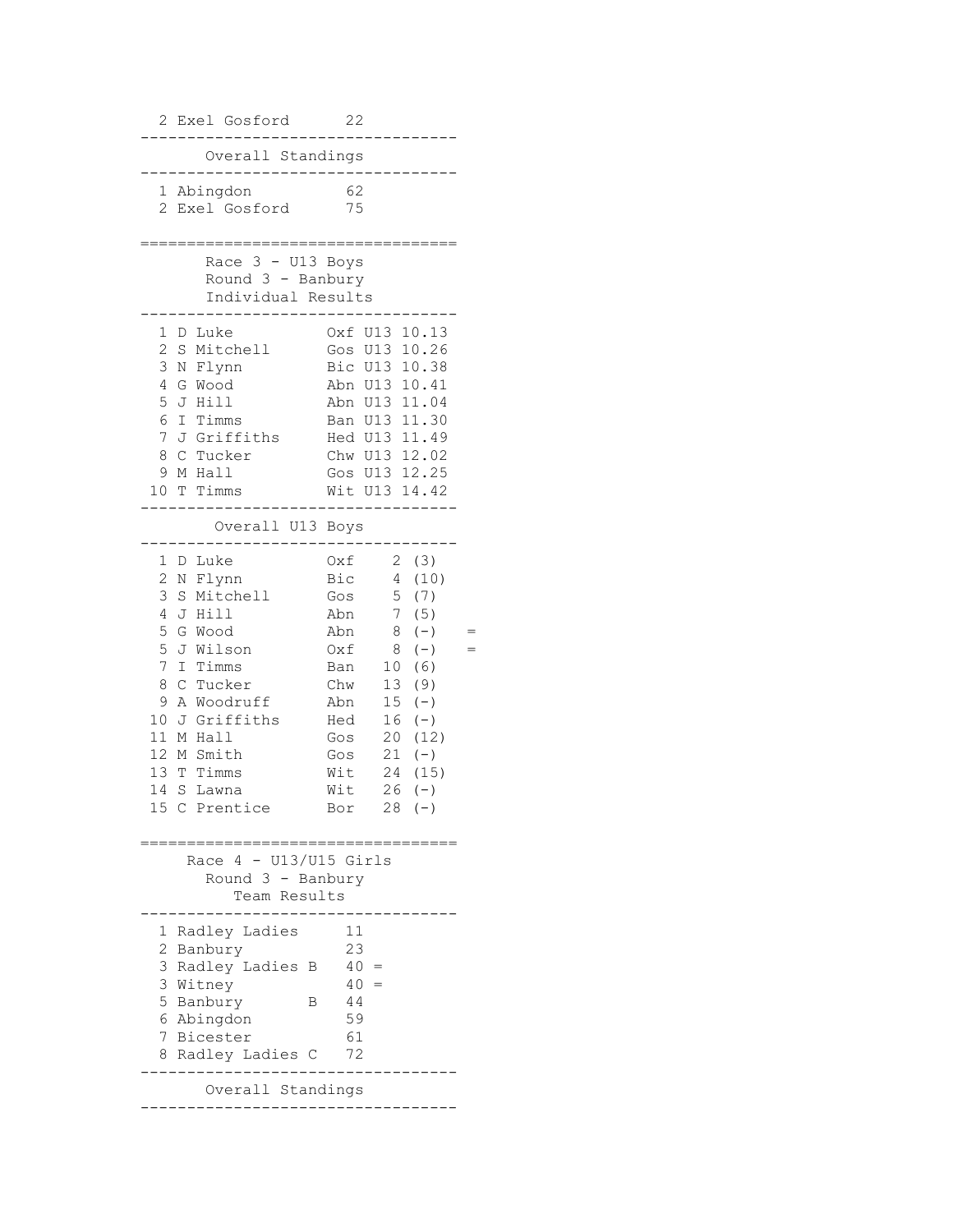```
 1 Radley Ladies 37
  2 Witney 83
  3 Radley Ladies B 99
  4 Banbury 119
  5 Abingdon 158
  6 Radley Ladies C 188
  7 Bicester 221
==================================
   Race 4 - U13/U15 Girls
      Round 3 - Banbury
      Individual Results
----------------------------------
  1 J Rhodes Whh U15 9.56
 2 C Plateau Rad U13 10.44
 3 M Williams Oxf U15 10.52
 4 H Chaundy Rad U13 11.26
 5 H Thorne Rad U15 11.50
 6 A Gunn Ban U13 12.06<br>7 L Peacock Ban U15 12.16
 7 L Peacock Ban U15 12.16
 8 G Byrne Wit U15 12.17
 9 S LeGood Wit U15 12.18
 10 A Peacock Ban U13 12.20
 11 N Price Ban U13 12.21
 12 L Bourne Rad U15 12.30
 13 J Roberts Rad U15 12.45
 14 K Filshie Ban U15 12.51
 15 S Daly Rad U13 12.54
 16 B Hampson Abn U13 13.09
 17 C Parfitt Abn U15 13.14
 18 L Prior Bic U13 13.22
18 L Prior<br>
19 S Morrell Ban U13 13.25
20 N Davies Rad U13 13.42
 21 S Wiley Bic U13 13.50
 22 L Sweeney Bic U13 14.05
 23 L Chick Wit U15 14.16
 24 C Goodwin Bic U15 14.23
 25 H Roberts Rad U13 14.29
 26 L Chisnall Abn U15 14.35
 27 K Wilkinson Rad U13 15.49
----------------------------------
      Overall U13 Girls
----------------------------------
 1 C Plateau Rad 4 (3)<br>2 H Chaundy Rad 9 (6)
 2 H Chaundy
  3 A Peacock Ban 19 (-) 
  4 S Daly Rad 31 (26) 
 5 N Price Ban 32 (-) 
 6 B Hampson Abn 38 (24) =
 6 L Witts Hed 38 (-) =
 6 N Davies Rad 38 (-) =
 9 K Wilkinson Rad 39 (30) =
 9 L Sweeney Bic 39 (29) =
 11 S Wiley Bic 44 (36) 
 12 L Prior Bic 46 (34) =
 12 S Morrell Ban 46 (-) =14 C Orman Rad 50 (-) =
```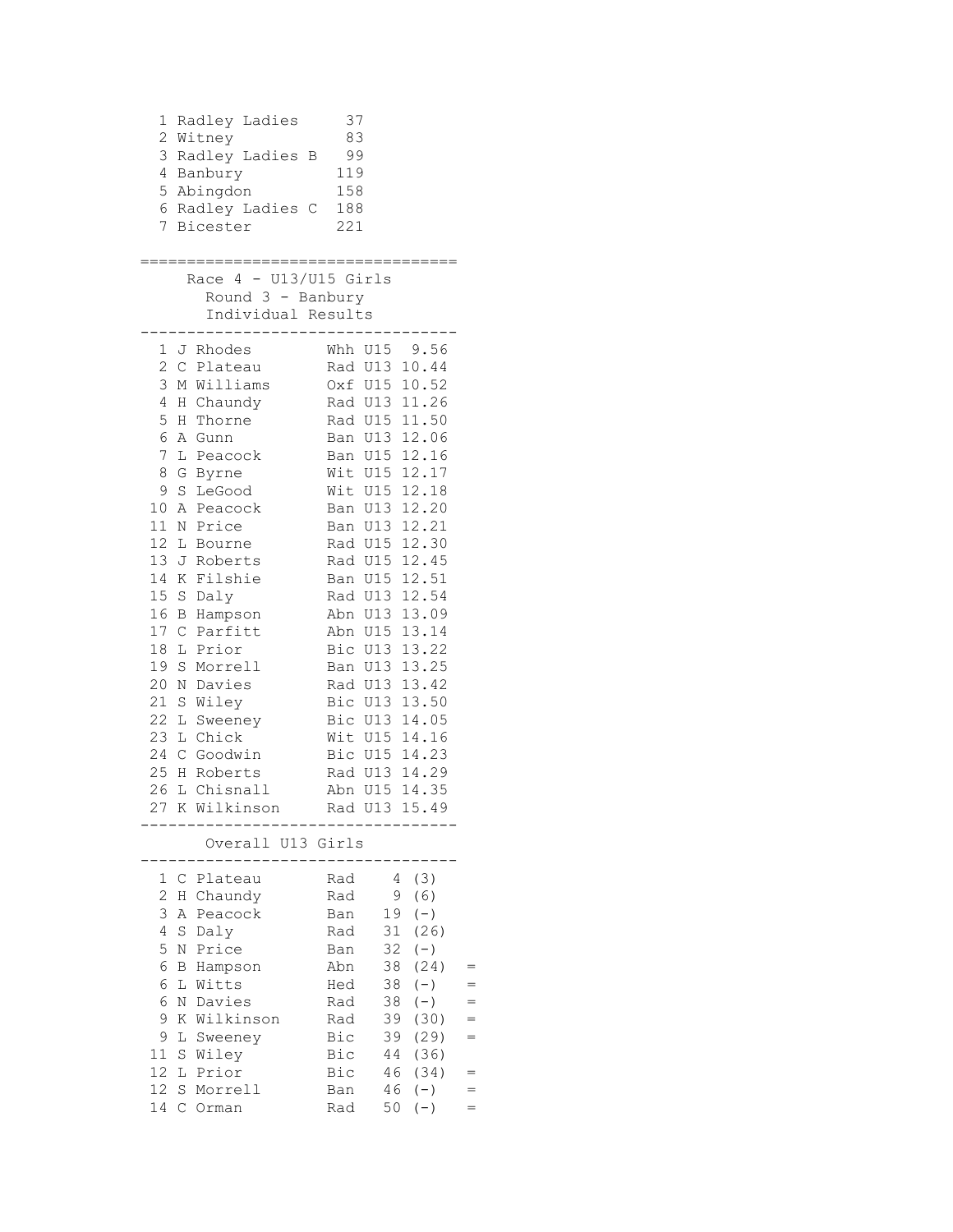|                                                       | 14 H Roberts<br>16 R McGill<br>17 M O'Brian                                                                                                  | $Bic$ 71 (-)<br>Abn 73 (-)                                                                                                                                                              | Rad $50(26) =$            |     |
|-------------------------------------------------------|----------------------------------------------------------------------------------------------------------------------------------------------|-----------------------------------------------------------------------------------------------------------------------------------------------------------------------------------------|---------------------------|-----|
|                                                       | Overall U15 Girls                                                                                                                            |                                                                                                                                                                                         |                           |     |
| 3<br>5<br>8<br>9                                      | 1 J Rhodes<br>2 E Ridley<br>M Williams<br>4 R Cormack-Loyd Rad 10 (-)<br>H Thorne<br>6 G Byrne<br>6 S LeGood<br>L Peacock<br>L Bourne        | Whh<br>Wit<br>Oxf<br>Rad 13 (10)<br>Wit 17 (11)<br>Wit 17 (10)<br>Ban 18 (-)<br>Rad 19 (-)                                                                                              | 2 (1)<br>$5 (-)$<br>7 (5) |     |
| 10<br>11                                              | L Chisnall<br>11 J Roberts<br>K Filshie<br>13 S Lackman<br>14 C Parfitt<br>15 C Goodwin<br>15 L Chick<br>17 A Davies                         | Abn 27 (26)<br>Rad 28 (-)<br>Ban 28 (14)<br>Abn 33 (-)<br>Abn 37 (22)<br>Bic 53 (32) $=$<br>$Wit$ 53 (33) =<br>Gos $64 (-)$                                                             |                           | $=$ |
|                                                       | Race $5 - U15/U17$ Boys<br>Round $3 -$ Banbury<br>Team Results                                                                               |                                                                                                                                                                                         |                           |     |
|                                                       | 1 Oxford City<br>2 Witney<br>3 White Horse<br>4 Banbury<br>$4$ Oxford City B $40 =$                                                          | 14<br>17<br>23<br>$40 =$                                                                                                                                                                |                           |     |
|                                                       | Overall Standings                                                                                                                            |                                                                                                                                                                                         |                           |     |
|                                                       | 1 Witney<br>2 White Horse<br>3 Banbury<br>=================================                                                                  | -42<br>45<br>136                                                                                                                                                                        |                           |     |
|                                                       | Race $5 - U15/U17$ Boys<br>Round $3$ - Banbury<br>Individual Results                                                                         |                                                                                                                                                                                         |                           |     |
| 1<br>2<br>3<br>4<br>5<br>6<br>7<br>8<br>9<br>10<br>11 | T Penfold<br>M Ashton<br>A Moreton<br>C Gillespie<br>D Bellinger<br>W Devenish<br>A Osment<br>C Miles<br>J Mackinnon<br>P Castle<br>T Wright | Whh U17 17.32<br>Wit U17 17.55<br>Oxf U17 18.45<br>Whh U15 19.26<br>Oxf U17 19.37<br>Oxf U17 19.53<br>Wit U17 20.46<br>Wit U17 20.53<br>Abn U17 21.01<br>Oxf U15 21.32<br>Ban U17 21.57 |                           |     |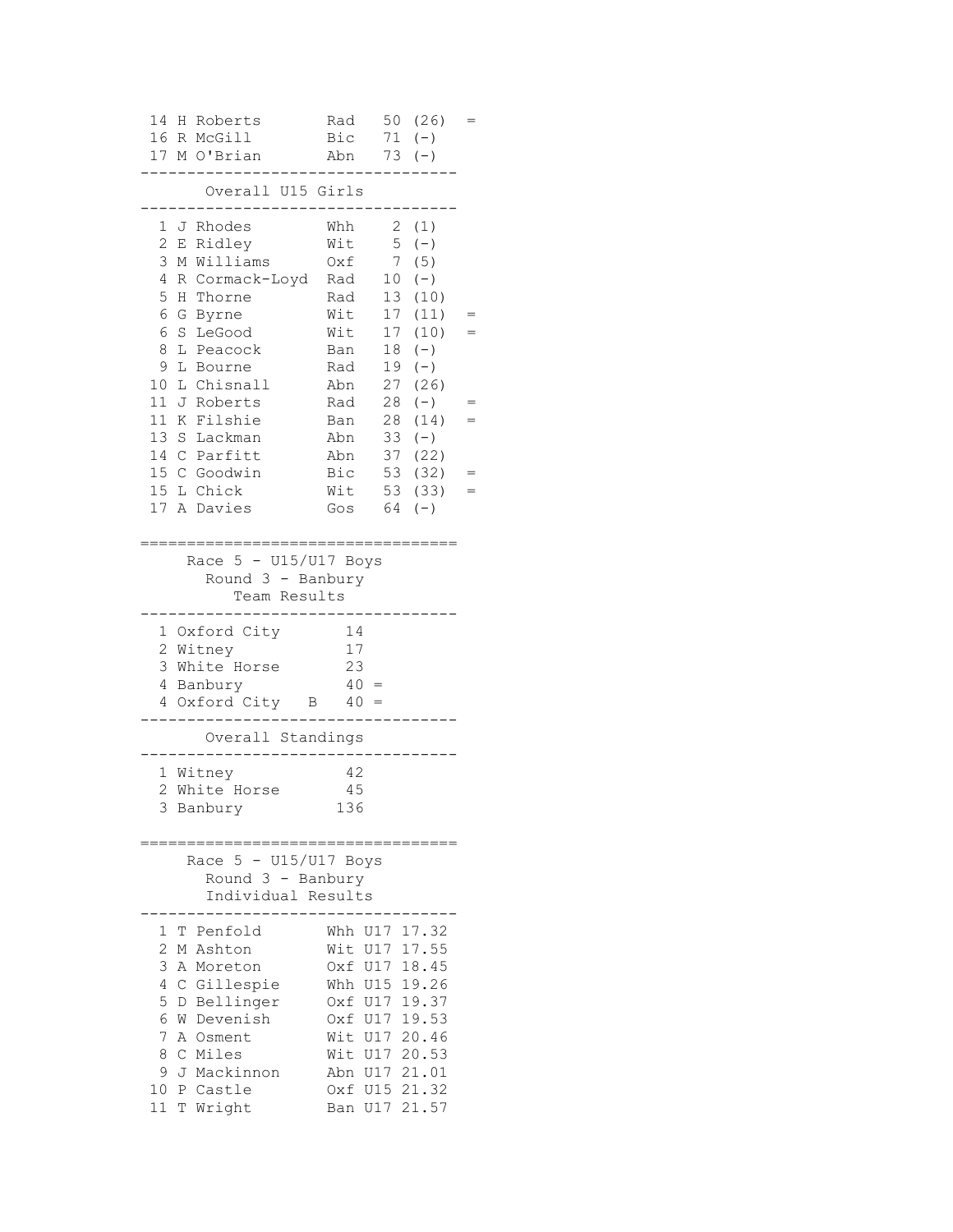| 12<br>0<br>Parsons<br>13<br>Williams<br>Α<br>14<br>F<br>Varney<br>15<br>Petts<br>G<br>16<br>S<br>Tancred<br>17<br>L<br>McCutheon                                                                                                | U15<br>22.58<br>0xf<br>U15<br>23.31<br>Ban<br>24.09<br>Bic U15<br>Wit<br>U15<br>24.10<br>24.51<br>U15<br>Ban<br>U15<br>26.42<br>Ban                                                                                 |
|---------------------------------------------------------------------------------------------------------------------------------------------------------------------------------------------------------------------------------|---------------------------------------------------------------------------------------------------------------------------------------------------------------------------------------------------------------------|
| Overall U15                                                                                                                                                                                                                     | Boys                                                                                                                                                                                                                |
| Gillespie<br>1<br>С<br>2<br><b>Bristow</b><br>O<br>3<br>Castle<br>Ρ<br>4<br>Stachowiak<br>J<br>5<br>$\circ$<br>Parsons<br>6<br>Woodruff<br>Μ<br>7<br>Hickman<br>Ε<br>Williams<br>8<br>J<br>9<br>G<br>Petts<br>10<br>F<br>Varney | Whh<br>7<br>(4)<br>Whh<br>12<br>$(-)$<br>Oxf<br>19<br>(14)<br>Bic<br>21<br>$(-)$<br>24<br>Oxf<br>$(-)$<br>Abn<br>26<br>$(-)$<br>Wit<br>28<br>$(-)$<br>30<br>Ban<br>$(-)$<br>Wit<br>31<br>(18)<br>Bic<br>33<br>$(-)$ |
| Overall U17                                                                                                                                                                                                                     | Boys                                                                                                                                                                                                                |
| 1<br>Т<br>Penfold<br>2<br>Ashton<br>Μ<br>3<br>Haines<br>L<br>4<br>Bellinger<br>D<br>5<br>Miles<br>С<br>6<br>Α<br>Osment<br>Mackinnon<br>7<br>J<br>8<br>Τ<br>Wright                                                              | 2<br>Whh<br>(2)<br>Wit<br>3<br>(2)<br>Wit<br>8<br>$(-)$<br>9<br>Oxf<br>$(-)$<br>Wit<br>14<br>(9)<br>15 <sub>1</sub><br>Wit<br>(8)<br>Abn<br>16<br>(10)<br>23<br>(16)<br>Ban                                         |
| Race 6 - Women<br>Round 3 - Banbury<br>Team Results                                                                                                                                                                             |                                                                                                                                                                                                                     |
| Cirencester<br>1<br>2<br>Headington<br>3<br>Headington<br>Banbury<br>4<br>4<br>White Horse<br>6<br>Witney                                                                                                                       | 11<br>18<br>35<br>В<br>53<br>53<br>$=$<br>66                                                                                                                                                                        |
| 7<br>Headington<br>8<br>Abingdon<br>Oxf Uni Press<br>9<br>10<br>Hook Norton<br>11<br>Exel Gosford<br>12 Witney<br>13 Headington<br>14 Abingdon                                                                                  | 77<br>С<br>78<br>84<br>110<br>116<br>123<br>В<br>125<br>D<br>131<br>В                                                                                                                                               |
| 15 White Horse<br>16 Hook Norton                                                                                                                                                                                                | 135<br>В<br>154<br>B                                                                                                                                                                                                |
| Overall Standings<br>$- - - - -$                                                                                                                                                                                                |                                                                                                                                                                                                                     |
| Headington<br>1<br>2<br>Cirencester                                                                                                                                                                                             | 64<br>89                                                                                                                                                                                                            |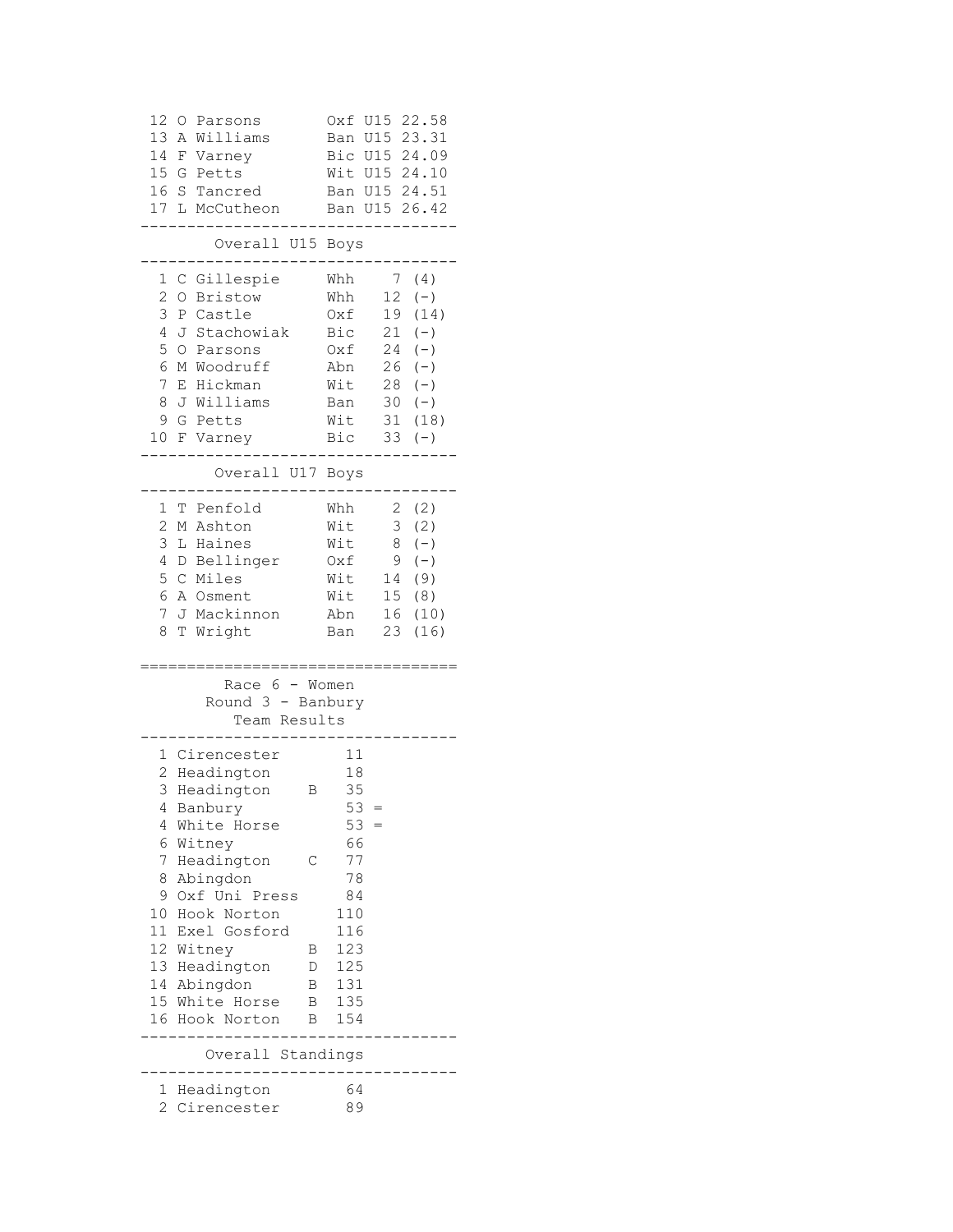|                 |   | 3 Headington<br>4 White Horse<br>5 Witney<br>6 Banbury<br>7 Abingdon<br>8 Headington<br>9 Hook Norton<br>10 Exel Gosford<br>10 Headington<br>12 Witney<br>13 Abingdon<br>14 Oxf Uni Press<br>15 White Horse<br>16 Hook Norton<br>=================================== | В<br>$\mathbb{C}$<br>D<br>$\mathbf{B}$<br>B | 147<br>161<br>163<br>200<br>220<br>258<br>274<br>$391 =$<br>$391 =$<br>404<br>418<br>426<br>B 432<br>B 464 |                    |                        |  |
|-----------------|---|----------------------------------------------------------------------------------------------------------------------------------------------------------------------------------------------------------------------------------------------------------------------|---------------------------------------------|------------------------------------------------------------------------------------------------------------|--------------------|------------------------|--|
|                 |   | Race $6 -$ Women<br>Round $3$ - Banbury<br>Individual Results                                                                                                                                                                                                        |                                             | -------                                                                                                    |                    |                        |  |
|                 |   | 1 E Leggate                                                                                                                                                                                                                                                          |                                             |                                                                                                            | Cir S              | 18.36                  |  |
|                 |   | 2 W Jones                                                                                                                                                                                                                                                            |                                             |                                                                                                            | Cir S              | 20.08                  |  |
|                 |   | 3 F Briscoe                                                                                                                                                                                                                                                          |                                             |                                                                                                            | Whh J              | 20.20                  |  |
| 4               |   | A Hirst                                                                                                                                                                                                                                                              |                                             |                                                                                                            | Hed V1             | 20.20                  |  |
| 5               |   | K Anderson<br>6 C Bennet                                                                                                                                                                                                                                             |                                             | Hed S<br>Alc S                                                                                             |                    | 20.37<br>21.24         |  |
| 7 <sup>1</sup>  |   | S Stockdale                                                                                                                                                                                                                                                          |                                             | Oup S                                                                                                      |                    | 22.29                  |  |
| 8               |   | M McMahon                                                                                                                                                                                                                                                            |                                             | Cir S                                                                                                      |                    | 22.31                  |  |
| 9               |   | P Jones                                                                                                                                                                                                                                                              |                                             |                                                                                                            | Hed S              | 22.40                  |  |
| 10              |   | S Rendell                                                                                                                                                                                                                                                            |                                             |                                                                                                            | Hed S              | 22.52                  |  |
| 11 <sup>1</sup> | S | Howard                                                                                                                                                                                                                                                               |                                             |                                                                                                            | Hed S              | 22.55                  |  |
| 12              |   | M Buzzard                                                                                                                                                                                                                                                            |                                             |                                                                                                            | Ban S              | 22.59                  |  |
| 13              |   | A Shaw                                                                                                                                                                                                                                                               |                                             |                                                                                                            | Wit V1             | 23.07                  |  |
| 14              |   | H Peach                                                                                                                                                                                                                                                              |                                             |                                                                                                            | Hed S              | 23.10                  |  |
|                 |   | 15 E Gottwald<br>16 J Ashton                                                                                                                                                                                                                                         |                                             |                                                                                                            | Wit V1             | Abn U17 23.18<br>23.30 |  |
|                 |   | 17 K Shaw                                                                                                                                                                                                                                                            |                                             |                                                                                                            | Chw V1             | 24.11                  |  |
| 18              |   | H Turley                                                                                                                                                                                                                                                             |                                             |                                                                                                            | Hed V2             | 24.18                  |  |
|                 |   | 19 R Allen                                                                                                                                                                                                                                                           |                                             |                                                                                                            | Kid S              | 24.24                  |  |
|                 |   | 20 V Lears                                                                                                                                                                                                                                                           |                                             |                                                                                                            | Ban S              | 24.28                  |  |
| 21              | D | Kukainis                                                                                                                                                                                                                                                             |                                             |                                                                                                            | Ban S              | 24.35                  |  |
| 22              | S | Bailey                                                                                                                                                                                                                                                               |                                             |                                                                                                            | Whh V2             | 24.47                  |  |
| 23              |   | N Candlin                                                                                                                                                                                                                                                            |                                             |                                                                                                            |                    | Oxf U17 24.54          |  |
| 24<br>25        | S | Nash                                                                                                                                                                                                                                                                 |                                             |                                                                                                            | Oup S              | 25.00<br>25.52         |  |
| 26              | Η | J Smith<br>Higgs                                                                                                                                                                                                                                                     |                                             | Hed V1                                                                                                     | Rad U17            | 25.54                  |  |
| 27              | Β | Taylor                                                                                                                                                                                                                                                               |                                             | Hkn S                                                                                                      |                    | 25.57                  |  |
| 28              |   | M Roberts                                                                                                                                                                                                                                                            |                                             |                                                                                                            | Whh V1             | 25.58                  |  |
| 29              |   | W Wilson                                                                                                                                                                                                                                                             |                                             |                                                                                                            | Abn V2             | 26.01                  |  |
| 30              | R | Knopp                                                                                                                                                                                                                                                                |                                             |                                                                                                            | Whh V1             | 26.13                  |  |
| 31              | М | Pank                                                                                                                                                                                                                                                                 |                                             |                                                                                                            | Gos U17            | 26.16                  |  |
| 32              |   | V McDonnel                                                                                                                                                                                                                                                           |                                             | Gos V1                                                                                                     |                    | 26.22                  |  |
| 33              |   | J Meredith                                                                                                                                                                                                                                                           |                                             | Hed V2                                                                                                     |                    | 26.32                  |  |
| 34<br>35        |   | A Green                                                                                                                                                                                                                                                              |                                             | Abn                                                                                                        | $\rm S$<br>$\rm S$ | 26.54<br>26.59         |  |
| 36              |   | L Mestecky<br>M Fischer                                                                                                                                                                                                                                              |                                             | Ban<br>Hed V1                                                                                              |                    | 27.29                  |  |
| 37              |   | K Chick                                                                                                                                                                                                                                                              |                                             |                                                                                                            | Wit U17            | 27.49                  |  |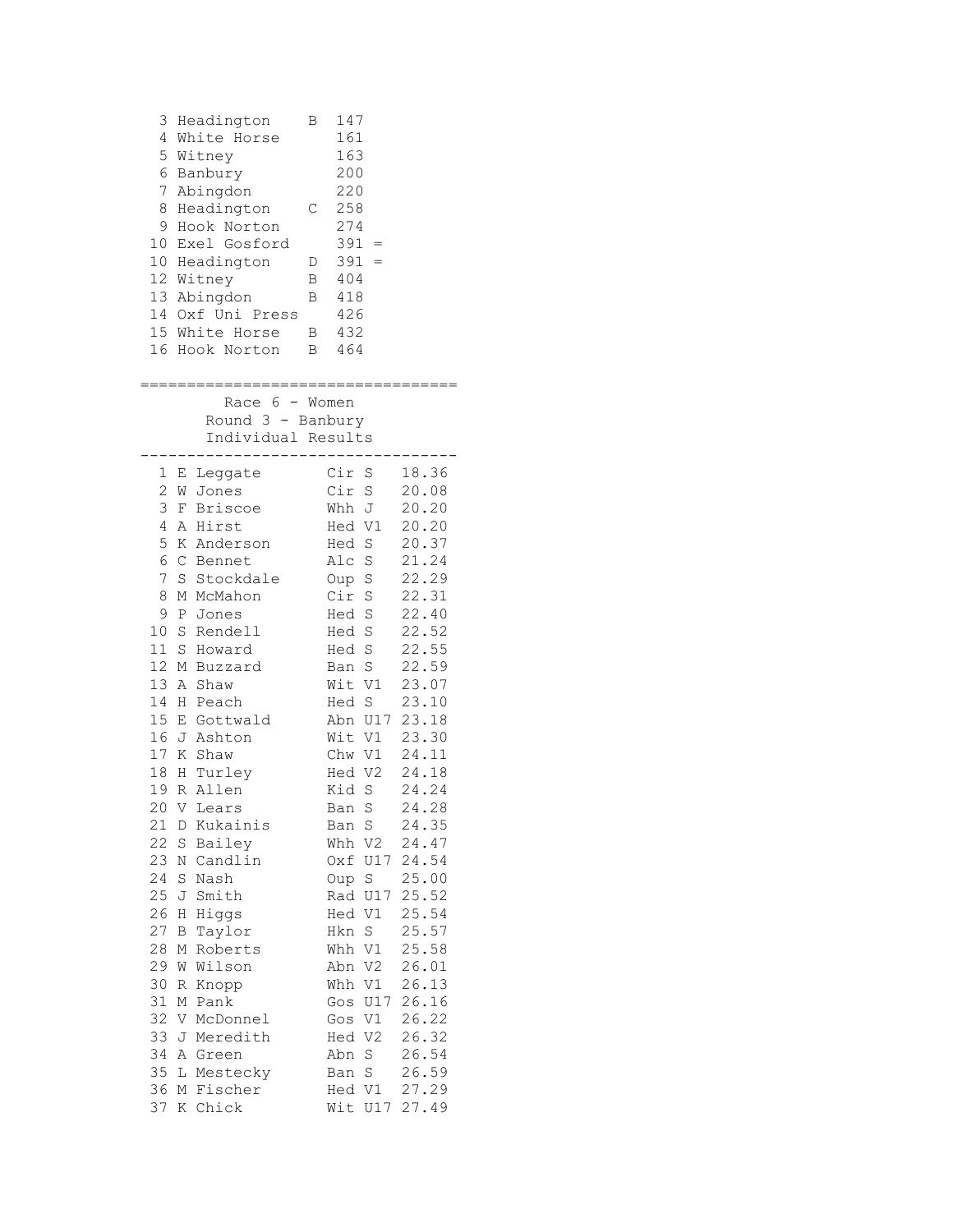| 38<br>R<br>39<br>L<br>40<br>41<br>G<br>42<br>М<br>43<br>$\mathbf P$<br>44<br>$\mathbb D$<br>45<br>Μ<br>46<br>Κ<br>47<br>J<br>48<br>Μ<br>49<br>Ν<br>50<br>51<br>52<br>М | Thomas<br>Carpenter<br>LeGood<br>J<br>Partridge<br>Richards<br>Adams<br>Hailey<br>Tinson<br>Parfitt<br>Stevens<br>McIver<br>Blatchford<br>S McCabe<br>K Sole<br>Jones<br>Overall U17 Women | Wit V2<br>Hkn<br>Wit V2<br>Hed V3<br>Abn V1<br>Abn V2<br>Hkn V2<br>Wit V3<br>Abn U17<br>Cir V1<br>Hed V2<br>Abn V2<br>Hkn V2<br>Hkn V3<br>Whh V3 | V3                   | 27.51<br>27.58<br>28.27<br>28.29<br>28.48<br>28.56<br>29.01<br>29.54<br>30.03<br>30.13<br>30.24<br>31.07<br>31.25<br>31.59<br>35.22 |
|------------------------------------------------------------------------------------------------------------------------------------------------------------------------|--------------------------------------------------------------------------------------------------------------------------------------------------------------------------------------------|--------------------------------------------------------------------------------------------------------------------------------------------------|----------------------|-------------------------------------------------------------------------------------------------------------------------------------|
|                                                                                                                                                                        |                                                                                                                                                                                            |                                                                                                                                                  |                      |                                                                                                                                     |
| 1<br>Е<br>2                                                                                                                                                            | Gottwald<br>J Smith                                                                                                                                                                        | Abn<br>Rad                                                                                                                                       | 20<br>58             | (15)<br>(38)                                                                                                                        |
| 3                                                                                                                                                                      | K Chick                                                                                                                                                                                    | Wit                                                                                                                                              | 73                   | (42)                                                                                                                                |
| 4                                                                                                                                                                      | M Pank                                                                                                                                                                                     | Gos                                                                                                                                              | 77                   | $(-)$                                                                                                                               |
| 5                                                                                                                                                                      | K Parfitt                                                                                                                                                                                  | Abn                                                                                                                                              | 102                  | $(\,-\,)$                                                                                                                           |
|                                                                                                                                                                        | Overall Junior Women                                                                                                                                                                       |                                                                                                                                                  |                      |                                                                                                                                     |
|                                                                                                                                                                        | 1 F Briscoe                                                                                                                                                                                | Whh                                                                                                                                              |                      | 5(3)                                                                                                                                |
|                                                                                                                                                                        | Overall Senior Women                                                                                                                                                                       |                                                                                                                                                  |                      |                                                                                                                                     |
| 1<br>Е                                                                                                                                                                 | Leggate                                                                                                                                                                                    | Cir                                                                                                                                              | $\overline{2}$       | $(-)$                                                                                                                               |
| 2<br>W                                                                                                                                                                 | Jones                                                                                                                                                                                      | Cir                                                                                                                                              | 4                    | $(-)$                                                                                                                               |
| 3<br>J                                                                                                                                                                 | Craft                                                                                                                                                                                      | Hed                                                                                                                                              | 6                    | $(-)$                                                                                                                               |
| 4<br>T                                                                                                                                                                 | Galbraith                                                                                                                                                                                  | Rad                                                                                                                                              | 7                    | $(-)$                                                                                                                               |
| 5<br>I                                                                                                                                                                 | Robertson                                                                                                                                                                                  | Gos                                                                                                                                              | 12                   | $(-)$                                                                                                                               |
| 6<br>S                                                                                                                                                                 | Howard                                                                                                                                                                                     | Hed                                                                                                                                              | 20                   | (11)                                                                                                                                |
| 7<br>S                                                                                                                                                                 | Rendell                                                                                                                                                                                    | Hed                                                                                                                                              | 22                   | $(-)$                                                                                                                               |
| 8<br>Ρ<br>9<br>М                                                                                                                                                       | Jones<br>Buzzard                                                                                                                                                                           | Hed                                                                                                                                              | 23<br>25             | (15)<br>(15)                                                                                                                        |
| 10                                                                                                                                                                     | A Fallows                                                                                                                                                                                  | Ban<br>Cir                                                                                                                                       |                      | $29 (-)$                                                                                                                            |
|                                                                                                                                                                        | 11 V Lears                                                                                                                                                                                 | Ban                                                                                                                                              |                      | $37 (-)$                                                                                                                            |
| 12                                                                                                                                                                     | R Allen                                                                                                                                                                                    | Kid                                                                                                                                              |                      | 40 (30)                                                                                                                             |
|                                                                                                                                                                        | 13 H Peach                                                                                                                                                                                 | Hed                                                                                                                                              |                      | $43 (-)$                                                                                                                            |
|                                                                                                                                                                        | 14 S Nash                                                                                                                                                                                  | Oup                                                                                                                                              |                      | $47 (-)$                                                                                                                            |
| 15 <sub>1</sub>                                                                                                                                                        | A Green                                                                                                                                                                                    | Abn                                                                                                                                              |                      | 64 (51)                                                                                                                             |
| 16                                                                                                                                                                     | B Taylor                                                                                                                                                                                   | Hkn                                                                                                                                              |                      | 65 (50)                                                                                                                             |
|                                                                                                                                                                        | 17 L Mestecky                                                                                                                                                                              |                                                                                                                                                  | Ban 81 (-)           |                                                                                                                                     |
|                                                                                                                                                                        | 18 L Graham<br>19 S Rees                                                                                                                                                                   | Hed<br>Hkn                                                                                                                                       | $82 (-)$<br>$94 (-)$ |                                                                                                                                     |
|                                                                                                                                                                        | 20 T Powell-Jones                                                                                                                                                                          | Abn                                                                                                                                              | $129 (-)$            |                                                                                                                                     |
|                                                                                                                                                                        | 21 L Risato                                                                                                                                                                                | Hkn                                                                                                                                              | $144 (-)$            |                                                                                                                                     |
|                                                                                                                                                                        | Overall Vet 35 Women                                                                                                                                                                       |                                                                                                                                                  |                      |                                                                                                                                     |
| 1                                                                                                                                                                      | A Hirst                                                                                                                                                                                    |                                                                                                                                                  | Hed $9(-)$           |                                                                                                                                     |
| 2                                                                                                                                                                      | S Pitts                                                                                                                                                                                    |                                                                                                                                                  | Wit $15 (-)$         |                                                                                                                                     |
|                                                                                                                                                                        | 3 C Peterson                                                                                                                                                                               | Hkn                                                                                                                                              |                      | $18 (-)$                                                                                                                            |
|                                                                                                                                                                        |                                                                                                                                                                                            |                                                                                                                                                  |                      |                                                                                                                                     |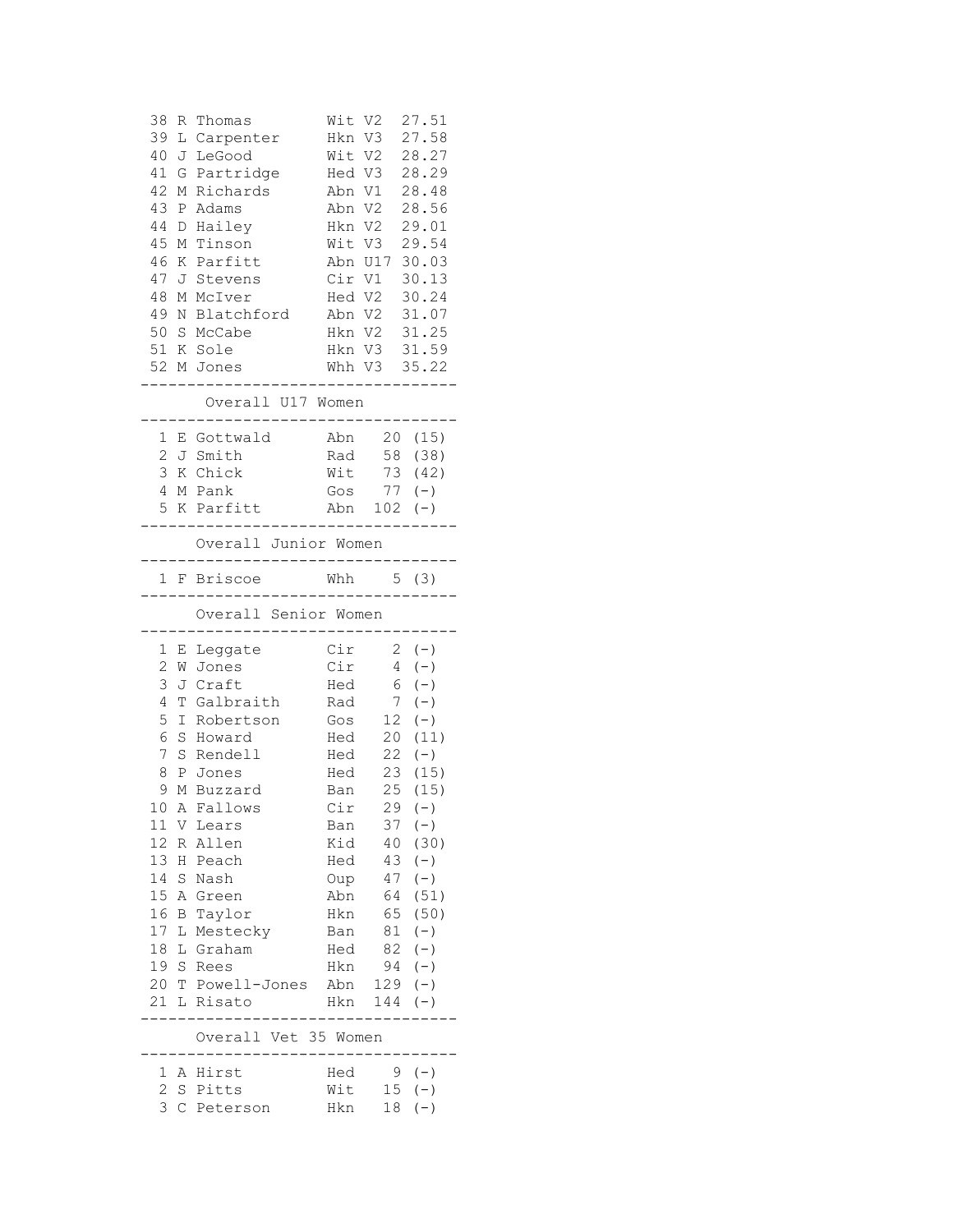| 4<br>К<br>5<br>$\mathbf S$<br>6<br>J<br>7<br>8<br>Α<br>9<br>R<br>10<br>Η<br>11<br>Ε                                                                                                          | Shaw<br>Helm<br>Ashton<br>M Roberts<br>Foster<br>Knopp<br>Higgs<br>Hussey                                                                                                                                                           | Chw<br>Wit<br>Wit<br>Whh<br>Hkn<br>Whh<br>Hed<br>Rad                                                                                     | 27<br>41<br>43<br>55<br>58<br>62<br>65<br>67                                                                       | $(-)$<br>$(-)$<br>$(-)$<br>(33)<br>$(-)$<br>(49)<br>(53)<br>$(\,-\,)$                                                                                                         |  |
|----------------------------------------------------------------------------------------------------------------------------------------------------------------------------------------------|-------------------------------------------------------------------------------------------------------------------------------------------------------------------------------------------------------------------------------------|------------------------------------------------------------------------------------------------------------------------------------------|--------------------------------------------------------------------------------------------------------------------|-------------------------------------------------------------------------------------------------------------------------------------------------------------------------------|--|
| 12 <sup>7</sup><br>13<br>13<br>15                                                                                                                                                            | J Pinnock<br>V McDonnel<br>V Thomas<br>M Fischer<br>16 M Richards<br>17 J Stevens                                                                                                                                                   | Eyn<br>Gos<br>Chw<br>Hed<br>Abn<br>Cir                                                                                                   | 81<br>89<br>89<br>99<br>$110 (-)$<br>$113 (-)$                                                                     | $(-)$<br>$(-)$<br>$(-)$<br>(65)                                                                                                                                               |  |
|                                                                                                                                                                                              | Overall Vet 45 Women                                                                                                                                                                                                                |                                                                                                                                          |                                                                                                                    |                                                                                                                                                                               |  |
| 1<br>$\mathbf 1$<br>$\rm S$<br>3<br>Η<br>4<br>J<br>5<br>R<br>6<br>7<br>8<br>W<br>9<br>D<br>10<br>Ρ<br>11<br>L<br>12<br>13<br>14<br>$\rm S$<br>15<br>16<br>$17\,$<br>R<br>18<br>Β<br>19<br>20 | H Turley<br>Bailey<br>O'Shea<br>Meredith<br>Thomas<br>K Williamson<br>R Fulford<br>Wilson<br>Hailey<br>Adams<br>Palmer<br>J LeGood<br>McIver<br>М<br>McCabe<br>S Smith<br>Blatchford<br>N<br>Webb<br>Brown<br>K Pulford<br>S Parish | Hed<br>Whh<br>Abn<br>Hed<br>Wit<br>Eyn<br>Cir<br>Abn<br>Hkn<br>Abn<br>Hed<br>Wit<br>Hed<br>Hkn<br>Ban<br>Abn<br>Rad<br>Rad<br>Abn<br>Hed | 61<br>67<br>78<br>79<br>81<br>84<br>89<br>97<br>101<br>102<br>103<br>118<br>119<br>120<br>131<br>138<br>145<br>156 | 41 (25)<br>41 (31)<br>$(-)$<br>(43)<br>(60)<br>$(-)$<br>$(-)$<br>$(-)$<br>(61)<br>(64)<br>$(-)$<br>$(-)$<br>(73)<br>(80)<br>$(-)$<br>(77)<br>$(-)$<br>$(-)$<br>$(-)$<br>$(-)$ |  |
|                                                                                                                                                                                              | Overall Vet 55 Women<br>.--------------------------                                                                                                                                                                                 |                                                                                                                                          |                                                                                                                    |                                                                                                                                                                               |  |
| 1<br>Μ<br>$\overline{c}$<br>G<br>3<br>L<br>4<br>5<br>6                                                                                                                                       | Campbell<br>Partridge<br>Carpenter<br>M Tinson<br>K Sole<br>М<br>Jones                                                                                                                                                              | Cir<br>Hed<br>Hkn<br>Wit<br>Hkn<br>Whh                                                                                                   | 46<br>89<br>92<br>106<br>123<br>126                                                                                | $(-)$<br>(59)<br>(63)<br>(74)<br>(82)<br>(84)                                                                                                                                 |  |
|                                                                                                                                                                                              | $7 -$<br>Race<br>Round 3 - Banbury<br>Team Results<br>First Division                                                                                                                                                                | Men                                                                                                                                      |                                                                                                                    |                                                                                                                                                                               |  |
| 1<br>2<br>3<br>4                                                                                                                                                                             | White Horse<br>Headington<br>Oxford City<br>Banbury                                                                                                                                                                                 | 136<br>157<br>256<br>333                                                                                                                 |                                                                                                                    |                                                                                                                                                                               |  |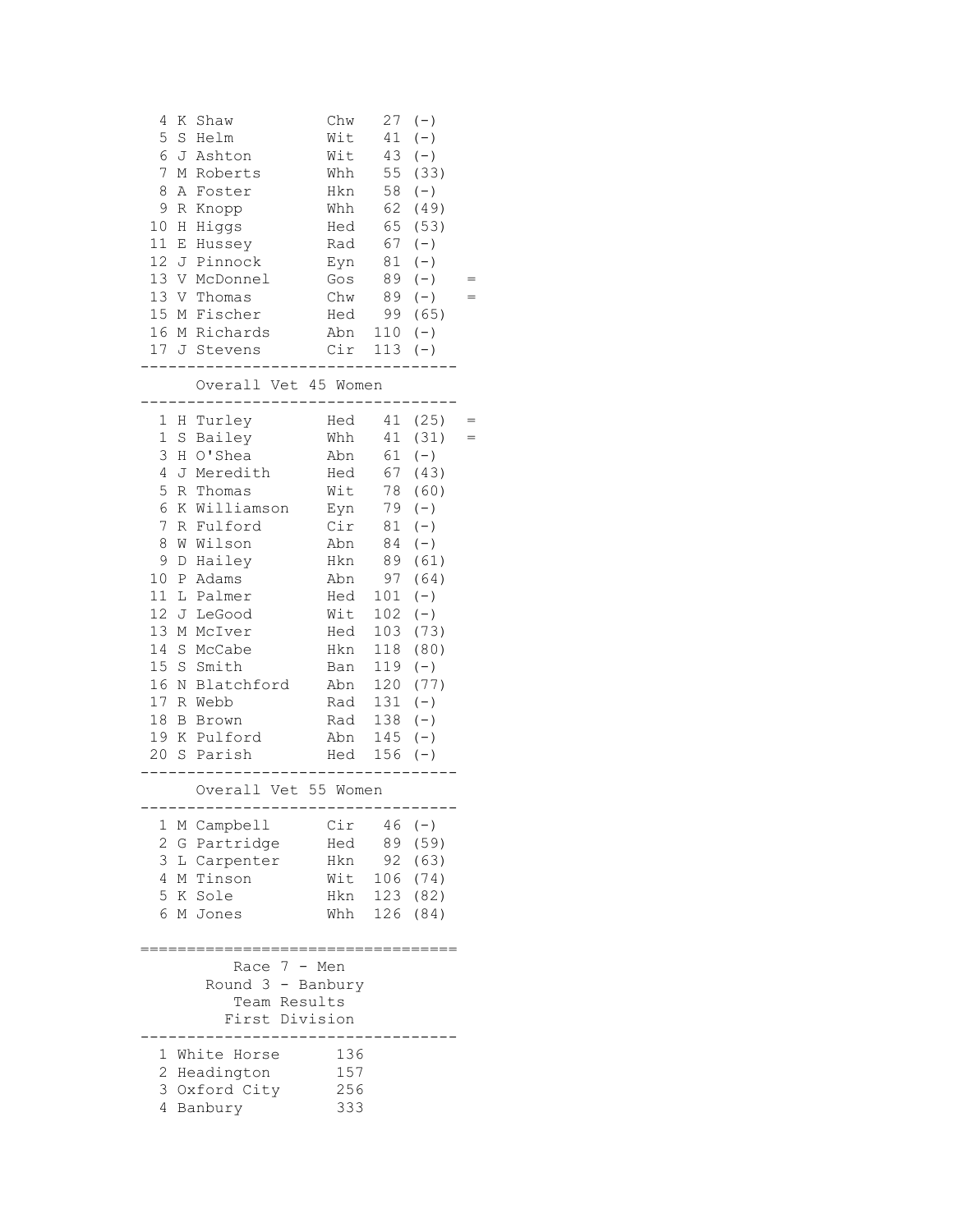| 5 Woodstock<br>6 Headington<br>7 Witney<br>8 Bourton<br>9 Hook Norton                                                                                                                                                | B                                  | 348<br>360<br>361<br>413<br>693                                                                                         |                                           |
|----------------------------------------------------------------------------------------------------------------------------------------------------------------------------------------------------------------------|------------------------------------|-------------------------------------------------------------------------------------------------------------------------|-------------------------------------------|
| Second Division                                                                                                                                                                                                      |                                    |                                                                                                                         |                                           |
| 1 Cherwell<br>2 Cirencester<br>3<br>Abingdon<br>4 Headington<br>5 White Horse<br>6 Alchester<br>7<br>Eynsham<br>8 Headington<br>9 Cherwell<br>10 Kidlington<br>11 Witney                                             | $\mathsf{C}^-$<br>B<br>D<br>В<br>В | 331<br>383<br>471<br>579<br>622<br>671<br>733<br>823<br>828<br>829<br>876                                               |                                           |
| Overall Standings<br>First Division                                                                                                                                                                                  |                                    |                                                                                                                         |                                           |
| 1 White Horse<br>2 Headington<br>3 Oxford City<br>4 Woodstock<br>5 Witney<br>6 Headington<br>7 Bourton<br>8 Banbury<br>9 Hook Norton                                                                                 |                                    | 449<br>525<br>687<br>914<br>984<br>B 1305<br>1351<br>1473<br>2030                                                       |                                           |
| Second Division                                                                                                                                                                                                      |                                    |                                                                                                                         |                                           |
| 1 Cirencester<br>2 Cherwell<br>3 Abingdon<br>4<br>White Horse<br>5<br>Eynsham<br>6<br>Headington<br>7<br>Alchester<br>Kidlington<br>8<br>9<br>Headington<br>Witney<br>10<br>11 <sup>1</sup><br>Cherwell<br>:======== | B                                  | 1018<br>1202<br>1578<br>1823<br>1866<br>C <sub>1909</sub><br>2039<br>2489<br>D 2662<br>B 2671<br>B 2994<br>:=========== |                                           |
| Race 7 - Men<br>Round $3 -$ Banbury<br>Individual Results                                                                                                                                                            |                                    |                                                                                                                         |                                           |
| Leggate<br>ı,<br>D<br>2<br>Bromley<br>R<br>3<br>Wilson<br>P<br>4<br>Pritchard<br>S<br>5<br>T<br>Glare                                                                                                                |                                    | Cir S<br>S<br>Hed<br>S<br>Whh<br>S<br>Ban<br>V1<br>Wds                                                                  | 28.52<br>29.11<br>30.43<br>31.01<br>31.05 |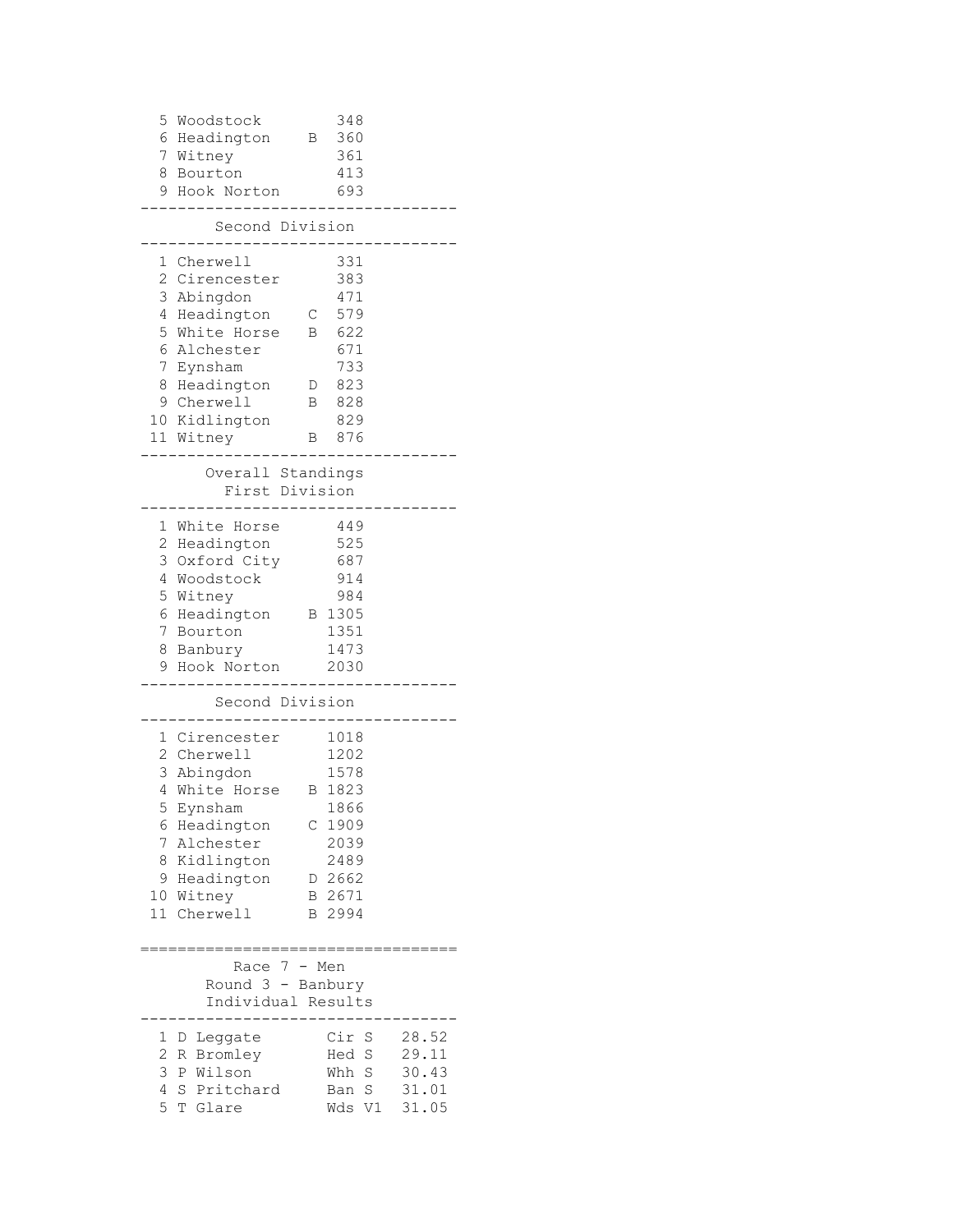| 6    | Ρ             | McCourt     | Whh    | S              | 31.21 |
|------|---------------|-------------|--------|----------------|-------|
| 7    | Ρ             | George      | Ban    | S              | 31.26 |
| 8    | D             | Walmsley    | Bor    | S              | 31.29 |
| 9    | Ρ             | Jegou       | Whh    | S              | 31.38 |
| 10   | Μ             | Johnson     | Cir    | S              | 31.42 |
| 11   | Ρ             | Vallance    | Alc    | S              | 31.44 |
| 12   | Ν             | Wright      | Ban    | J              | 31.48 |
| 13   | J             | Thorn       | Hed    | S              | 31.53 |
| 14   | T             | Lock        | Wit    | S              | 32.02 |
| 15   | D             | Wright      | Cir    | $\mathtt{V1}$  | 32.03 |
| 16   | $\mathbb R$   | Thetford    | Hed    | S              | 32.05 |
| 17   | D             | Wright      | Whh    | S              | 32.06 |
| 18   | D             | Wheeler     | Oxf    | V1             | 32.09 |
| 19   | G             | Osborne     | Ban    | S              | 32.16 |
| 20   | Μ             | Smith       | Eyn    | S              | 32.17 |
| 21   | R             | Grant       | Oxf    | V1             | 32.20 |
| 22   | М             | Baillie     | Wit    | S              | 32.24 |
| 23   | I             | Duncan      | Oxf    | $\mathbb J$    | 32.31 |
| 24   | J             | Griffiths   | Hed V1 |                | 32.35 |
| 25   | $\mathbb T$   | Taylor      | Whh    | V1             | 32.40 |
| 26   | D             | Gavaghan    | Hed    | S              | 32.50 |
| 27   | B             | Vaughan     | Wds    | V1             | 32.56 |
| 28   | S             | Lund        | Wds    | S              | 32.57 |
| 29   |               |             | Chw    | V1             | 32.58 |
| 30   | D<br>T        | Greenway    |        |                |       |
|      |               | Hunn        | Wds    | S              | 33.07 |
| 31   | J             | Exley       | Oxf    | V <sub>2</sub> | 33.19 |
| 32   | S             | Wheeler     | Bor    | S              | 33.24 |
| 33   | G             | Richards    | Abn    | V1             | 33.32 |
| 34   | Α             | Gleeson     | Oxf    | S              | 33.36 |
| 35   | G             | Tucker      | Chw    | V1             | 33.44 |
| 36   | J             | Cooke       | Whh    | S              | 33.45 |
| 37   | $\mathsf C$   | Nellins     | Hed    | V1             | 33.46 |
| 38   | G             | Joyner      | Chw    | S              | 33.48 |
| 39   | J             | Mueller     | Hed    | $\rm S$        | 33.51 |
| 40   | $\mathcal{C}$ | James       | Whh    | S              | 33.56 |
| 41   | P             | Hawkins     | Wit V1 |                | 34.00 |
| 42   | G             | Chapman     | Hed    | V1             | 34.01 |
| 43   | W             | Atkinson    | Hed    | V1             | 34.02 |
| 44   | $\mathsf{C}$  | Hobday      | Chw    | S              | 34.03 |
| 45 M |               | Smith       | Cir    | S              | 34.12 |
| 46   | R             | Hailey      | Hkn V1 |                | 34.12 |
| 47   | Τ             | Bradford    | Hkn    | $\mathbf S$    | 34.14 |
| 48   | Ρ             | Stepney     | Abn    | V1             | 34.15 |
| 49   | J             | Schutterlin | Whh    | V <sub>2</sub> | 34.17 |
| 50   | R             | Bufton      | Bor    | $\rm S$        | 34.18 |
| 51   | Η             | Nickau      | Hed S  |                | 34.25 |
| 52   | L             | McNeil      | Hed    | $\mathbb S$    | 34.42 |
| 53   | $\rm S$       | Bradley     | Chw    | V1             | 34.44 |
| 54   | R             | Tredwell    | Oxf    | V <sub>2</sub> | 34.52 |
| 55   | J             | O'Brien     | Hed    | S              | 34.54 |
| 56   | Μ             | Bayer       | Hed    | V1             | 35.07 |
| 57   | Ν             | Ponting     | Whh    | V1             | 35.10 |
| 58   | Ρ             | Gilkes      | Chw V1 |                | 35.14 |
| 59   | Μ             | Creasey     | Eyn    | V1             | 35.16 |
| 60   | Ρ             | Taylor      | Wds    | V1             | 35.18 |
| 61   | F             | Howard      | Hed    | S              | 35.19 |
| 62   | Ρ             | Mestecky    | Ban    | S              | 35.22 |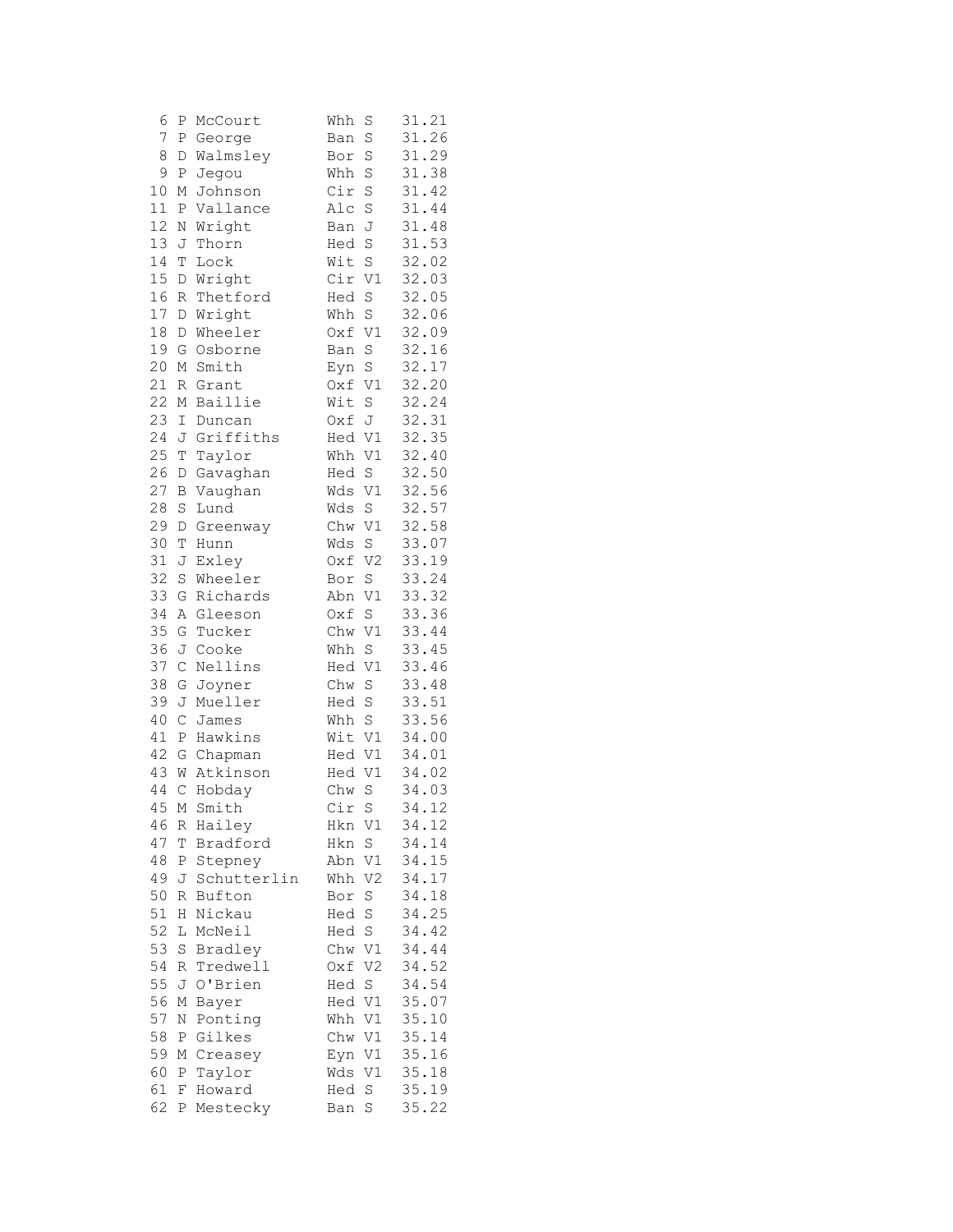| 63  | J                | Ashton      | Wit<br>V1             | 35.28 |
|-----|------------------|-------------|-----------------------|-------|
| 64  | A                | Podbury     | Wit<br>S              | 35.31 |
| 65  | T                | Greenland   | V <sub>2</sub><br>Abn | 35.32 |
| 66  | J                | Marshall    | S<br>Hed              | 35.43 |
| 67  | $\mathsf{C}$     | Jones       | $\mathbf S$<br>Whh    | 35.58 |
| 68  | $\rm S$          | McKenzie    | $\mathtt{V1}$<br>Bor  | 36.05 |
| 69  | G                | Clench      | V1<br>Alc             | 36.07 |
| 70  | R                | Pilling     | Abn<br>$\rm S$        | 36.21 |
| 71  | G                | LeGood      | Wit V1                | 36.33 |
| 72  | I                | Prentice    | V1<br>Bor             | 36.35 |
| 73  | Ε                | Shoesmith   | V <sub>2</sub><br>Hed | 36.36 |
| 74  | Α                | Sabin       | S<br>Chw              | 36.37 |
| 75  | R                | Langton     | V <sub>2</sub><br>Oxf | 36.43 |
| 76  | R                | Gill        | Bic<br>V1             | 36.44 |
| 77  | $\rm S$          | Humphries   | V1<br>Bor             | 36.49 |
| 78  | М                | Rasgauski   | Hed<br>V <sub>2</sub> | 36.56 |
| 79  | Α                | Duncan      | Abn<br>V1             | 36.59 |
| 80  | G                | Mort        | V1<br>Oup             | 37.08 |
| 81  | J                | Christopher | Wds<br>V1             | 37.18 |
| 82  | H                | Grundy      | V1<br>Whh             | 37.28 |
| 83  | $\mathsf C$      | Mills       | S<br>Whh              | 37.31 |
| 84  | J                | Oliver      | Abn<br>V1             | 37.36 |
| 85  | М                | Davies      | V1<br>Hed             | 37.43 |
| 86  | $\, {\bf P}$     |             | Wit<br>V <sub>2</sub> | 37.47 |
| 87  |                  | Thomas      |                       |       |
|     | Α                | Hine        | S<br>Alc              | 37.47 |
| 88  | Κ                | Morgan      | Wit<br>V <sub>2</sub> | 38.12 |
| 89  | $\, {\bf P}$     | Chivers     | V <sub>2</sub><br>Alc | 38.13 |
| 90  | $\mathsf{C}$     | Slator      | S<br>Hed              | 38.18 |
| 91  | $\, {\bf P}$     | Read        | Hed V1                | 38.22 |
| 92  | Α                | Garner      | Abn<br>V1             | 38.25 |
| 93  | R                | Blencowe    | $\rm S$<br>Hkn        | 38.28 |
| 94  | $\rm S$          | Caswell     | Kid<br>V1             | 38.31 |
| 95  | $\mathbb D$      | Candlin     | Wit<br>V1             | 38.42 |
| 96  | T                | Witts       | V1<br>Hed             | 38.55 |
| 97  | Ρ                | Grimsdale   | V1<br>Oxf             | 39.00 |
| 98  | $\mathsf C$      | O'Hare      | Cir<br>V <sub>2</sub> | 39.06 |
| 99  | $\, {\mathbb P}$ | Sabin       | Chw<br>S              | 39.19 |
| 100 | Μ                | Search      | Kid V2                | 39.22 |
| 101 | E                | Robinson    | V3<br>Hed             | 39.27 |
| 102 | Т                | Willson     | Cir<br>V1             | 39.33 |
| 103 | G                | Thomas      | Chw<br>V1             | 39.40 |
| 104 | S                | Taylor      | Eyn<br>V2             | 39.49 |
| 105 | T                | O'Keefe     | Oup<br>V1             | 39.56 |
| 106 | Α                | Loker       | Bor<br>V1             | 40.01 |
| 107 | J                | Ross        | Chw<br>V1             | 40.15 |
| 108 | G                | Fogg        | Kid<br>V1             | 40.22 |
| 109 | W                | Brown       | V3<br>Hed             | 40.26 |
| 110 | G                | Walker      | Hed<br>V1             | 40.32 |
| 111 | R                | Macdonald   | Bor<br>V2             | 40.34 |
| 112 | Τ                | Stevens     | V1<br>Cir             | 40.36 |
| 113 | Ρ                | Jennings    | Kid<br>V <sub>2</sub> | 40.48 |
| 114 | D                | Kukainis    | V1<br>Ban             | 40.59 |
| 115 | Ρ                | Bevis       | V <sub>2</sub><br>Ban | 41.34 |
| 116 | Ρ                | Fox         | S<br>Chw              | 41.38 |
| 117 | J                | Hill        | V <sub>2</sub><br>Wds | 42.25 |
| 118 | D                | Wise        | V3<br>Bor             | 42.30 |
| 119 | Α                | Roche       | Hkn<br>V2             | 42.51 |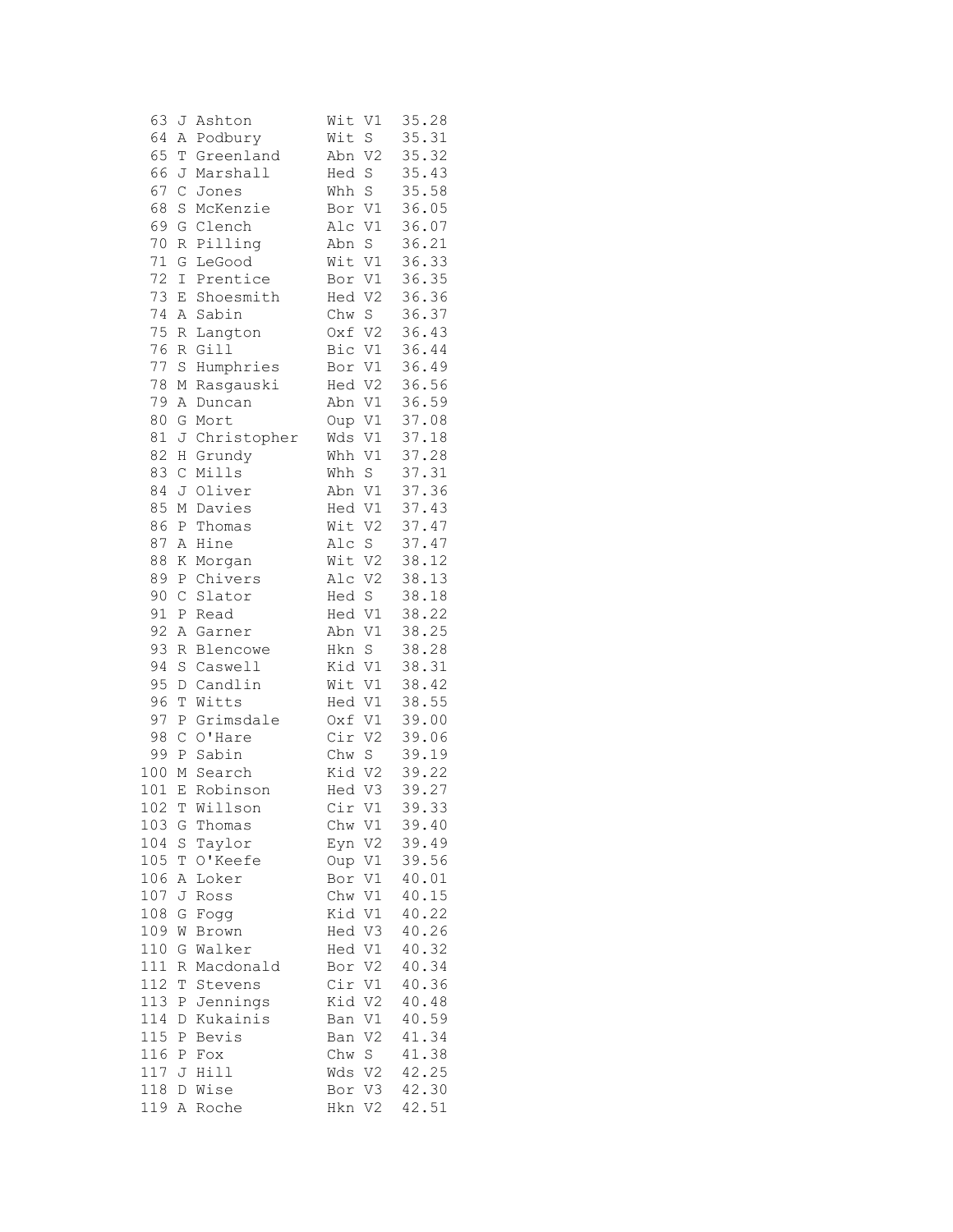| 120<br>121 | S             | J Roulstone<br>Knight                             | Chw V1<br>Hkn               | $\rm S$          | 42.58<br>43.02     |          |
|------------|---------------|---------------------------------------------------|-----------------------------|------------------|--------------------|----------|
| 122        | J             | Moore                                             | Hed S                       |                  | 43.24              |          |
| 123        | G             | Norris                                            |                             | Hed V2           | 43.32              |          |
| 124        | T             | Whitlock                                          | Eyn V1                      |                  | 43.48              |          |
| 125        | Α             | Upstone                                           | Hkn V2                      |                  | 44.03              |          |
| 126        | Η             | Cannatella                                        | Hed V1                      |                  | 44.12              |          |
| 127        | В             | May                                               | Cir V2                      |                  | 44.15              |          |
| 128        | Τ             | Barry                                             | Cir S                       |                  | 44.23              |          |
| 129        | $\mathbbm{I}$ | Heptonstall                                       | Oup S                       |                  | 44.47              |          |
| 130        | D             | Roberts                                           | Wit V2                      |                  | 44.56              |          |
| 131        | D             | Abbotts                                           | Bor V3                      |                  | 45.00              |          |
| 132        | G             | Manning                                           | Hed V1                      |                  | 45.04              |          |
| 133        |               | J Warnock                                         | Kid V1                      |                  | 45.19              |          |
| 134        |               | K Villiers                                        | Hed V2                      |                  | 45.30              |          |
| 135 A      |               | Johnson                                           | Alc V2                      |                  | 45.48              |          |
| 136        | D             | Eddlstone                                         | Cir V2                      |                  | 45.55              |          |
| 137        | Α             | Millbank                                          | Wit V2                      |                  | 46.15              |          |
| 138        |               | D Howse                                           | Alc V2                      |                  | 46.38              |          |
| 139<br>140 |               | T Cullen<br>P Roberts                             |                             | Kid V2<br>Gos V2 | 46.43<br>47.22     |          |
|            |               | 141 P Hart                                        |                             |                  | Chw V3 47.58       |          |
|            |               |                                                   |                             |                  | ------------------ |          |
|            |               | Overall Junior Men                                | . _ _ _ _ _ _ _ _ _ _ _ _ _ |                  |                    |          |
|            |               | 1 I Duncan 0xf 65 (-)<br>2 D Prickett Bic 202 (-) |                             |                  |                    |          |
|            |               |                                                   |                             |                  |                    |          |
|            |               | ------------------------<br>Overall Senior Men    |                             |                  |                    |          |
|            |               |                                                   |                             |                  |                    |          |
| 1          | Ρ             | Wilson                                            | Whh                         |                  | 4 (3)              |          |
| 1          |               | R Bromley                                         | Hed                         | $4\overline{ }$  | $(-)$              | $=$      |
| 3<br>4     |               | S Pritchard<br>D Walmsley                         | Ban<br>Bor                  | 6<br>9           | (7)<br>(8)         |          |
| 5          | G             | Harris                                            | Hed                         | 14               | $(\,-\,)$          |          |
| 6          |               | P George                                          | Ban                         |                  | 19 (19)            |          |
| 7          | D             | Wright                                            | Whh                         |                  | 23 (17)            |          |
| 8          | Ι             | Bath                                              | Cir                         |                  | $28 (-)$           |          |
| 9          | Ρ             | Jegou                                             | Whh                         |                  | 29 (22)            | $=$      |
| 9          | Ρ             | Vallance                                          | Alc                         |                  | 29 (29)            |          |
| 11         | Т             | Lock                                              | Wit                         | 30               | $(-)$              |          |
| 12         | М             | Smith                                             | Cir                         | 31               | (45)               |          |
| 13         | М             | Baillie                                           | Wit                         | 35               | (22)               |          |
| 14         | Α             | Glover                                            | Cir                         | 43               | $(-)$              |          |
| 15         | М             | Smith                                             | Eyn                         | 45               | (25)               |          |
| 16         | J             | Thorn                                             | Hed                         | 46               | $(-)$              |          |
| 17         | S             | Wheeler                                           | Bor                         | 60               | (39)               |          |
| 18         | Τ             | Hunn                                              | Wds                         | 61               | (38)               |          |
| 19         | J             | Cooke                                             | Whh                         | 62               | (36)               |          |
| 20<br>21   | J<br>G        | O'Brien                                           | Hed                         | 66<br>68         | (55)               |          |
| 21         | Κ             | Joyner<br>Read                                    | Chw<br>Wit                  | 68               | $(-)$              |          |
| 23         | Α             | Tilsley                                           | Hkn                         | 73               | $(-)$              | =<br>$=$ |
| 23         | R             | Thetford                                          | Hed                         | 73               | $(-)$<br>$(-)$     | $=$      |
| 25         | $\mathsf C$   | James                                             | Whh                         | 74               | (40)               |          |
| 26         | J             | Horton                                            | Hed                         | 75               | $(-)$              | $=$      |
|            |               | Linnell                                           | Wds                         | 75               | $(-)$              | $=$      |
| 26         | R             |                                                   |                             |                  |                    |          |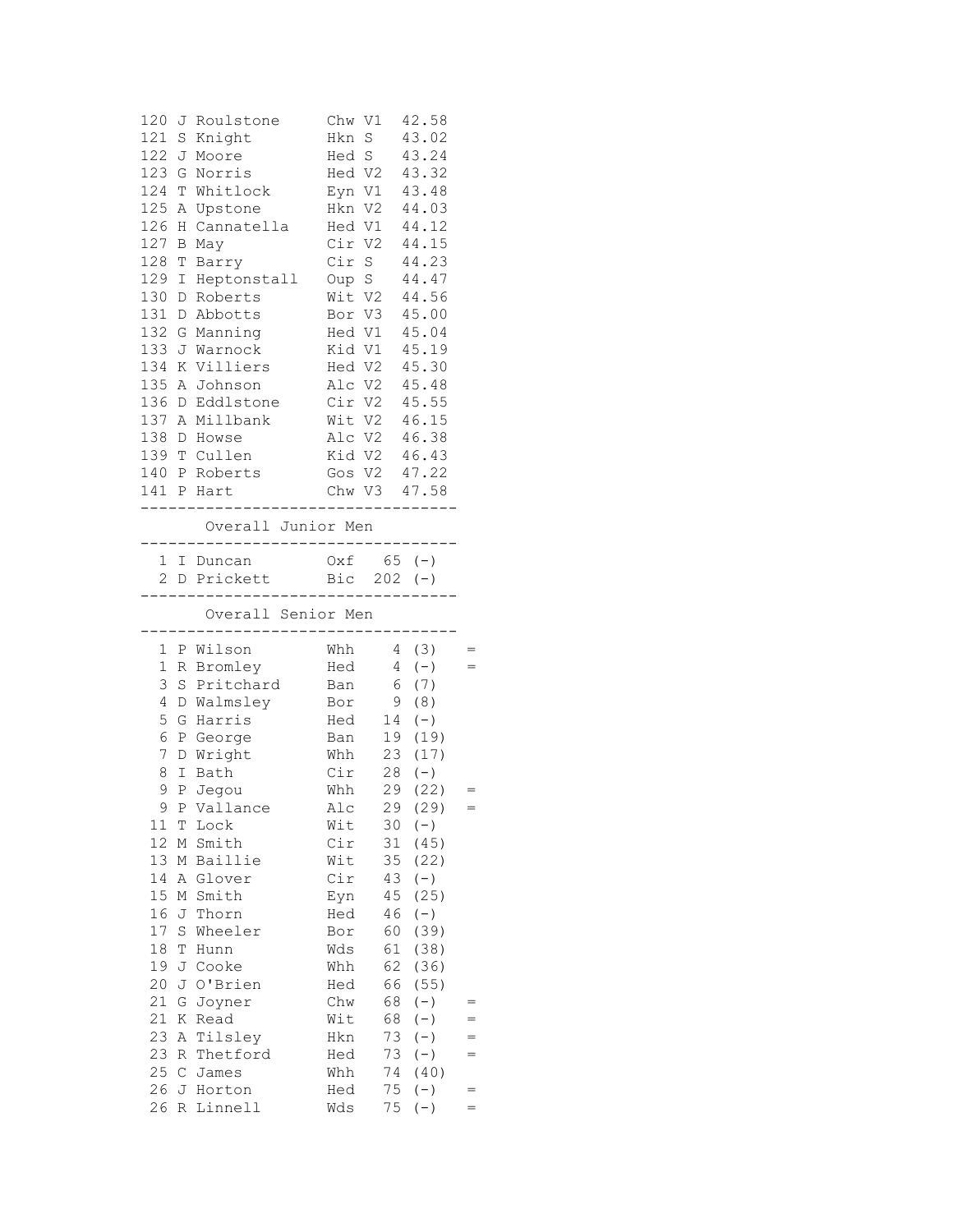| 28             | R           | Bufton              | Bor        | 83         | $(-)$         |     |
|----------------|-------------|---------------------|------------|------------|---------------|-----|
| 29             | $\mathsf C$ | Hobday              | Chw        | 85         | $(-)$         |     |
| 30             | Α           | Grove               | Eyn        | 86         | $(-)$         |     |
| 31             | D           | Gavaghan            | Hed        | 91         | $(\,-\,)$     |     |
| 32             | L           | McNeil              | Hed        | 98         | $(-)$         |     |
| 33             | D           | Murfin              | Whh        | 101        | $(-)$         | $=$ |
| 33             | S           | Lund                | Wds        | 101        | $(-)$         |     |
| 35             | Α           | Simpson             | Wit        | 105        | $(-)$         | $=$ |
| 35             | Α           | Thorpe              | Hed        | 105        | $(-)$         | $=$ |
| 37             | G           | Cox                 | Kid        | 111        | $(-)$         |     |
| 38             |             |                     | Abn        |            | $(-)$         |     |
|                | L           | Newell              |            | 127        |               |     |
| 39             | Н           | Nickau              | Hed        | 134        | (84)          |     |
| 40             | Α           | Podbury             | Wit        | 142        | $(-)$         | $=$ |
| 40             | V           | Davies              | Alc        | $142 (-)$  |               | $=$ |
| 42             | J           | Marshall            | Hed        |            | 146 (86)      |     |
| 43             | Ρ           | Mestecky            | Ban        | 147        | (88)          |     |
| 44             |             | P Clarke            | Wds        | 152        | $(-)$         | $=$ |
| 44             | V           | Archer              | Chw        | 152        | $(-)$         | $=$ |
| 46             | F           | Howard              | Hed        | 156        | (112)         |     |
| 47             | J           | Backley             | Abn        | 162        | $(-)$         |     |
| 48             | $\mathsf C$ | Jones               | Whh        | 176        | $(-)$         |     |
| 49             | $\mathsf C$ | Mills               | Whh        | 180        | $(-)$         |     |
| 50             | Α           | Hine                | Alc        | 194        | $(-)$         |     |
| 51             | R           | Pilling             | Abn        | 206        | $(-)$         |     |
| 52             | R           | Blencowe            | Hkn        | 228        | (144)         |     |
| 53             | F           | Bailey              | Hed        | 244        | $(-)$         |     |
| 54             | $\mathsf C$ | Brough              | Cir        | 250        | $(-)$         |     |
| 55             |             | A Caine             | Kid        | 253        | $(-)$         |     |
| 56             |             |                     |            |            | $(-)$         |     |
| 57             | S           | Knight<br>Moore     | Hkn<br>Hed | 279        | 295 (178)     |     |
|                | J           |                     |            |            |               |     |
|                |             |                     |            |            |               |     |
| 58             | I.          | Heptonstall         | Oup 299    |            | $(-)$         |     |
| 59             |             | S Wysocki-Jones Whh |            | 357        | $(-)$         |     |
|                |             |                     |            |            |               |     |
|                |             | Overall Vet 40 Men  |            |            |               |     |
|                |             |                     |            |            |               |     |
| $\mathbf{1}$   |             | T Glare             | Wds        |            | 14 (9)        |     |
| 2              |             | B Vaughan           | Wds        | 28         | (27)          |     |
| 3              | T           | Hughes              | Whh        | 31         | $(-)$         |     |
| 4              |             | R Grant             | Oxf        |            | 33 (24)       |     |
|                |             | 5 D Wheeler         | Oxf        |            | 36 (21)       |     |
| 6              | J           | Griffiths           | Hed        | 40         | $(-)$         |     |
| $\overline{7}$ | D           | Wright              | Cir        | 43         | (29)          |     |
| 8              | D           | Greenway            | Chw        | 46         | (35)          |     |
| 9              | R           | Schofield           | Oxf        | 48         | $(-)$         |     |
| 10             | R           | Hailey              | Hkn        | 56         | $(-)$         |     |
| 11             | $\mathbb T$ | Taylor              | Whh        | 62         | (40)          |     |
| 12             | R           | Parsons             | Wit        | 64         | $(-)$         |     |
| 13             | G           | Tucker              | Chw        | 78         | (44)          |     |
| 14             | G           | Richards            | Abn        | 81         | (51)          |     |
| 15             | Ρ           | Hawkins             | Wit        | 88         | (52)          |     |
| 16             | G           | Chapman             | Hed        | 96         | (69)          |     |
| 17             | М           | Creasey             | Eyn        | 98         | (76)          |     |
| 18             | М           | Bayer               | Hed        | 106        | $(-)$         |     |
| 19             | $\mathsf C$ | Nellins             | Hed        | 115        | (79)          |     |
| 20             | Ρ           | Coy                 | Ban        | 117        |               |     |
|                | W           | Atkinson            | Hed        |            | $(-)$<br>(74) | $=$ |
| 20<br>22       | Ρ           | Taylor              | Wds        | 117<br>120 | (61)          |     |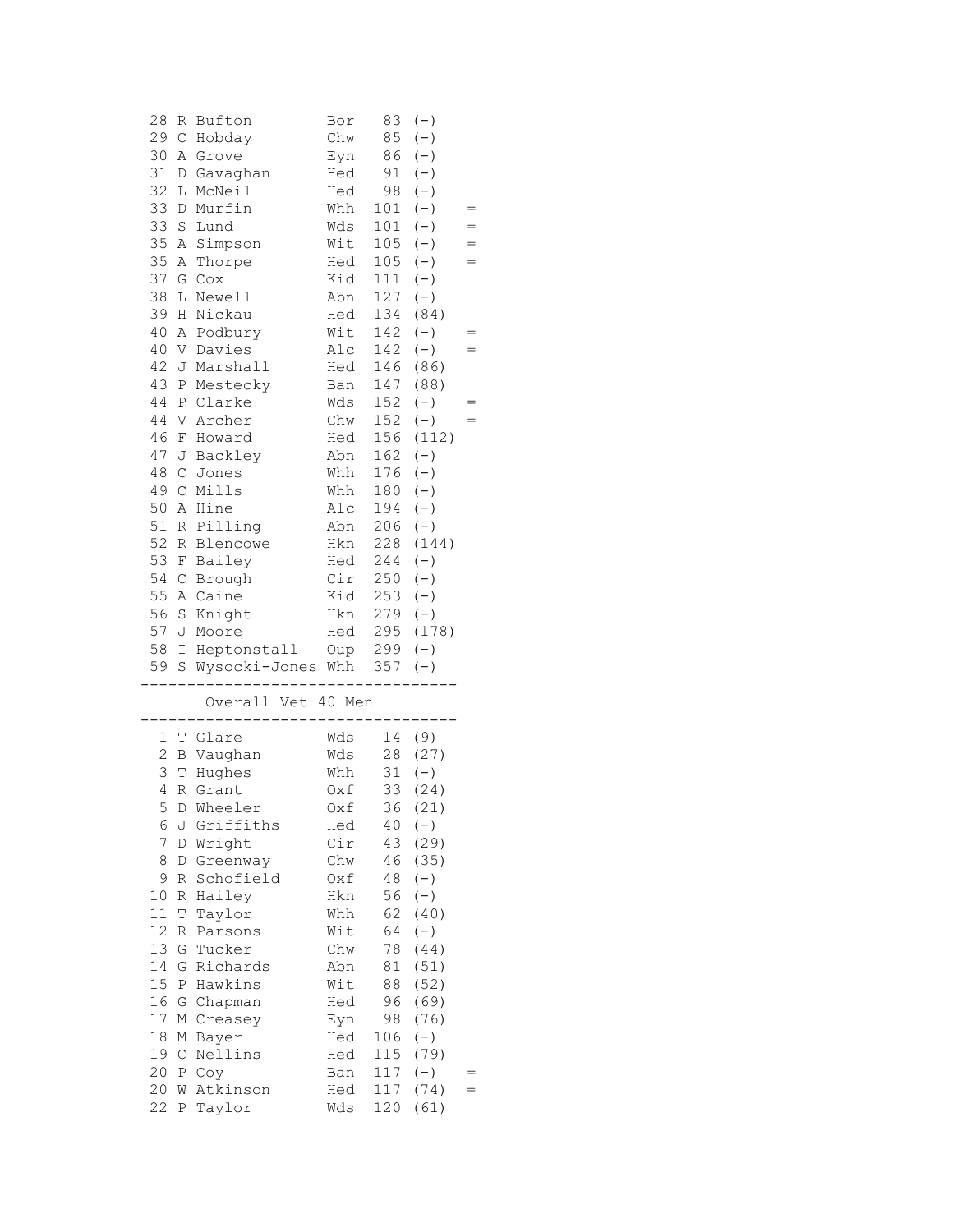| 23 | Ρ           | Gilkes                    | Chw        | 125       | (68)      |     |
|----|-------------|---------------------------|------------|-----------|-----------|-----|
| 24 | М           | Hailey                    | Hkn        | 131       | $(-)$     |     |
| 25 | М           | Townsend                  | Wds        | 132       | $(-)$     |     |
| 26 | S           | Humphries                 | Bor        | 134       | (81)      |     |
| 27 | G           | Clench                    | Alc        | 140       | (85)      |     |
| 28 | Ν           | Ponting                   | Whh        | 141       | (146)     | $=$ |
| 28 | Ρ           | Stepney                   | Abn        | 141       | $(-)$     | $=$ |
| 30 | R           | Gilll                     | Bic        | 147       | $(\,-\,)$ |     |
| 31 | S           | McKenzie                  | Bor        | 149       | $(-)$     |     |
| 32 | J           | Ashton                    | Wit        | 150       | (90)      |     |
| 33 | G           | Mort                      | Oup        | 152       | (92)      | =   |
| 33 | Ν           | Crutch                    | Wds        | 152       | $(-)$     |     |
| 35 | Α           | Garner                    | Abn        | 167       | (92)      |     |
| 36 | G           | LeGood                    | Wit        | 169       | (100)     |     |
| 37 | I           | Prentice                  | Bor        | 176       | (135)     |     |
| 38 | A           | Duncan                    | Abn        | 181       | (113)     |     |
| 39 | Η           | Grundy                    | Whh        | 183       | (108)     |     |
| 40 | J           | Oliver                    | Abn        | 190       | (126)     |     |
| 41 | $\mathbb T$ | Stevens                   | Cir        | 191       | (112)     |     |
| 42 | F           | Burtenshaw                | Hed        | 197       | $(-)$     |     |
| 43 | S           | Williamson                | Whh        | 199       | $(-)$     |     |
| 44 | $\mathbb L$ | Hurman                    | Hed        | 202       | $(-)$     |     |
| 45 | Ρ           | Read                      | Hed        | 203       | (150)     |     |
| 46 | J           | Christopher               | Wds        | 204       | (132)     |     |
| 46 | Ρ           | Grimsdale                 | Oxf        | 204       | $(-)$     | $=$ |
| 48 | S           | Caswell                   | Kid        | 207       | $(-)$     |     |
| 49 | D           | Candlin                   | Wit        | 212       | (119)     |     |
| 50 | J           | Ross                      | Chw        | 216       | (111)     | $=$ |
| 50 | М           | Davies                    | Hed        | 216       | $(-)$     | $=$ |
| 52 | T           | Witts                     | Hed        | 217       | $(-)$     |     |
| 53 | D           | Adams                     | Abn        | 218       | $(-)$     |     |
| 54 | T           | O'Keefe                   | Oup        | 223       | (130)     |     |
| 55 | G           | Thomas                    | Chw        | 230       | (142)     |     |
| 56 | T           | Willson                   | Cir        | 240       | $(-)$     |     |
| 57 | S           | Twinn                     | Abn        | 243       | $(-)$     |     |
| 58 | Η           | Morris                    | Eyn        | 247       | $(-)$     |     |
| 59 | Α           | Loker                     | Bor        | 249       | (145)     |     |
| 60 | G           | Fogg                      | Kid        | 254       | (165)     | $=$ |
| 60 | G           | Walker                    | Hed        | 254       | (151)     | $=$ |
|    |             | 62 A Sleight              | Chw        | $257 (-)$ |           |     |
| 63 |             | T Whitlock                | Eyn        | 263       | (139)     |     |
| 64 |             | G Taylor                  | Hed        | 274       | $(-)$     |     |
| 65 | J           | Roulstone                 | Chw        | 279       | (160)     |     |
| 66 |             | H Cannatella              | Hed        | 294       | (175)     |     |
| 67 |             | M Glanville               | Eyn        | 297       | $(-)$     |     |
| 68 |             | J Warnock                 | Kid        | 299       | $(-)$     |     |
| 69 | A           | Thomas                    | Chw        | 300       | $(-)$     |     |
| 70 | М           | Kale                      | Wit        | 304       | $(-)$     |     |
| 71 | J           | Maxted                    |            | Hed 324   | $(-)$     |     |
| 72 | K           | Baker                     | Eyn        | 342       | $(-)$     |     |
|    |             | Overall Vet 50 Men        |            |           |           |     |
|    |             |                           |            |           |           |     |
|    |             | 1 J Exley                 | Oxf        | 86        | (70)      |     |
| 3  |             | 2 J Schutterlin           | Whh        | 94        | (49)      |     |
| 4  |             | R Tredwell<br>T Greenland | Oxf<br>Abn | $148 (-)$ | 110 (58)  |     |
|    |             |                           |            |           |           |     |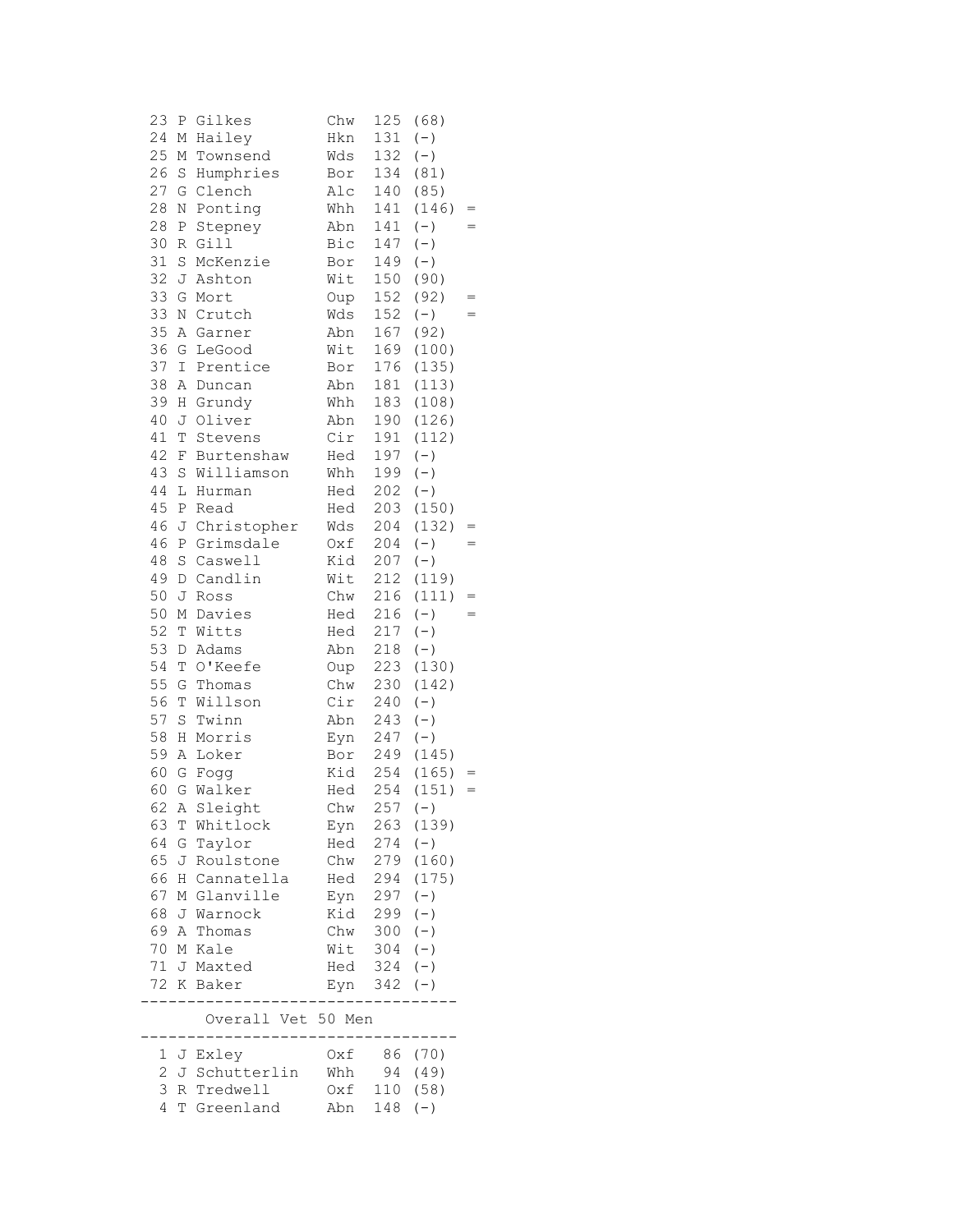| 5<br>6         | R<br>Ε      | Langton<br>Shoesmith                       | Oxf<br>Hed | 173<br>175             | $(-)$<br>(103) |
|----------------|-------------|--------------------------------------------|------------|------------------------|----------------|
| 7              | М           | Rasgauski                                  | Hed        | 177                    | (116)          |
| 8              |             | Chivers                                    | Alc        | 178                    | (93)           |
|                | Ρ           |                                            |            |                        |                |
| 9              | S           | Ward                                       | Wds        | 200                    | $(-)$          |
| 10             | Ρ           | Thomas                                     | Wit        | 206                    | $(-)$          |
| 11             | G           | Smith                                      | Ban        | 214                    | $(-)$          |
| 12             | К           | Morgan                                     | Wit        | 216                    | (147)          |
| 13             | $\mathsf C$ | O'Hare                                     | Cir        | 221                    | $(-)$          |
| 14             | Μ           | Search                                     | Kid        | 243                    | (156)          |
| 15             | $\mathbf S$ | Taylor                                     | Eyn        | 249                    | (148)          |
| 16             | R           | Macdonald                                  | Bor        | 251                    | (142)          |
| 17             | Ρ           | Bevis                                      | Ban        | 264                    | (167)          |
| 18             |             | P Jennings                                 | Kid        | 265                    | (157)          |
| 19             | J           | Hill                                       | Wds        | 272                    | $(-)$          |
| 20             | Α           | Roche                                      | Hkn        | 280                    | (162)          |
| 21             | Β           | May                                        | Cir        | 289                    | (172)          |
| 22             | Α           | Upstone                                    | Hkn        | 296                    | (171)          |
| 23             | G           | Norris                                     | Hed        | 301                    | $(-)$          |
| 24             | Κ           | Villiers                                   | Hed        | 304                    | (174)          |
| 25             | D           | Roberts                                    | Wit        | 309                    | (180)          |
| 26             | D           | Howse                                      | Alc        | 314                    | (176)          |
| 27             | Α           | Johnson                                    | Alc        | 316                    | (188)          |
|                |             |                                            |            |                        |                |
| 28             | В           | Page                                       |            | Alc 317                | $(-)$          |
| 29             | A           | Millbank                                   | Wit        | 322                    | (189)          |
|                |             | 30 P Roberts                               | Gos        | 326                    | $(-)$          |
| 31             |             | R Harrison                                 | Whh        | 334                    | $(-)$          |
|                |             | --------<br>Overall Vet 60 Men             |            |                        |                |
| 1              | Ε           | Robinson                                   | Hed        | $242 (-)$              |                |
| 2              |             | D Wise                                     |            | Bor 284                | $(-)$          |
| 3              |             | D Abbotts                                  |            | Bor 305                | $(-)$          |
| 4              |             | P Hart                                     | Chw        | 332                    | $(-)$          |
|                |             | .====================================      |            |                        |                |
|                |             | Race 1 - U11 Boys<br>Round 4 - Cirencester |            |                        |                |
| $1 -$          |             | I Castle                                   | Oxf MM     |                        | 5.06           |
| $\overline{2}$ |             | M Woodside                                 | Abn MM     |                        | 5.16           |
| 3              | J           | Charleston                                 | Abn        | МM                     | 5.19           |
| 4              | R           | Hill                                       | Abn        | МM                     | 5.20           |
| 5              | L           | Warren                                     | Wit        | МM                     | 5.25           |
| 6              | R           | Wartke-Dunbar                              | Abn        | МM                     | 5.28           |
| 7              | Ρ           | Mason                                      | Wit        | МM                     | 5.34           |
| 8              | S           | LeGood                                     | Wit        | МM                     | 5.41           |
| 9              | D           |                                            |            |                        | 5.42           |
|                |             | Bridgeman<br>Alston                        | Abn        | МM                     | 5.47           |
| 10             | С           |                                            | Bic        | МM                     |                |
| 11             | Η           | Penfold                                    | Whh        | МM                     | 5.55           |
| 12             | F           | Lydford                                    | Abn        | МM                     | 5.59           |
| 13             | Α           | Jones                                      | Wit        | $\mathbb{M}\mathbb{M}$ | 6.00           |
| 14             | Α           | Sambrook                                   | Wit        | МM                     | 6.04           |
| 15             |             | Mabott                                     | Gos        | МM                     | 6.09           |
|                | L           |                                            |            |                        |                |
| 16             | Т           | Jennings                                   | Kid        | МM                     | 6.21           |
| 17             | D           | Soarly                                     | Bic        | МM                     | 6.22           |
| $18\,$         | D           | Mestecky                                   | Ban        | МM                     | 6.23<br>6.35   |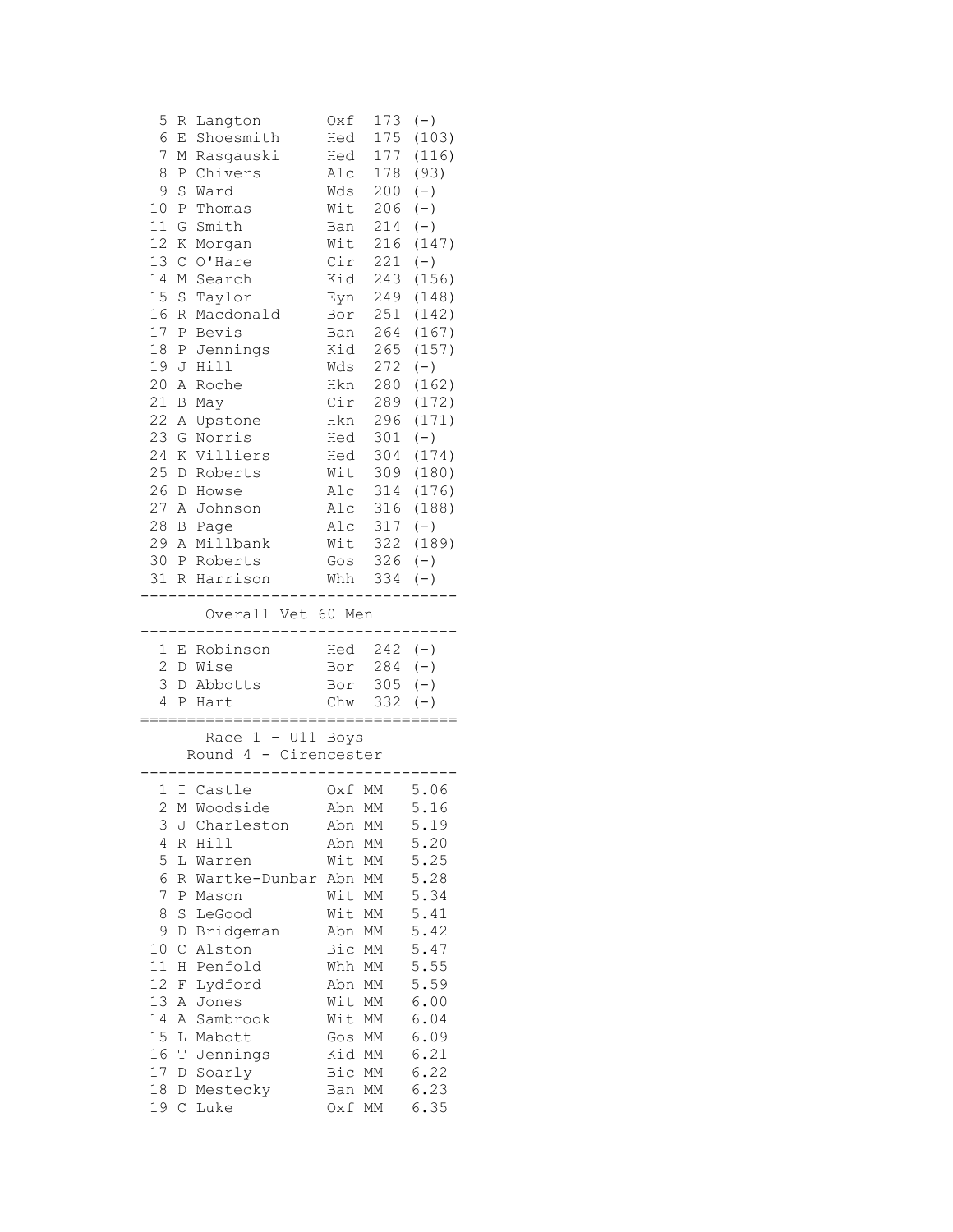| 20<br>J<br>21<br>J<br>22J<br>23<br>$\mathbf S$<br>24<br>$\rm S$<br>25<br>$\mathbb T$<br>26<br>М                                                                                                                                                                                                                                                                                  | Bark<br>Stevens<br>Bennison<br>Byrne<br>Nickau<br>Coleman<br>Sambrook<br>27 C Gill<br>28 S Timms                                                                                                                                                                                                        | Wit<br>MM<br>Cir<br>МM<br>Abn<br>МM<br>Wit MM<br>Hed MM<br>Bor MM<br>Wit MM<br>Bic MM<br>Wit MM                                                                                                                                                                                                                                                                                  | 6.38<br>6.44<br>6.55<br>7.12<br>7.20<br>7.27<br>7.27<br>7.47<br>8.28                                                                                                                                                                                   |  |
|----------------------------------------------------------------------------------------------------------------------------------------------------------------------------------------------------------------------------------------------------------------------------------------------------------------------------------------------------------------------------------|---------------------------------------------------------------------------------------------------------------------------------------------------------------------------------------------------------------------------------------------------------------------------------------------------------|----------------------------------------------------------------------------------------------------------------------------------------------------------------------------------------------------------------------------------------------------------------------------------------------------------------------------------------------------------------------------------|--------------------------------------------------------------------------------------------------------------------------------------------------------------------------------------------------------------------------------------------------------|--|
|                                                                                                                                                                                                                                                                                                                                                                                  | Overall U11 Boys                                                                                                                                                                                                                                                                                        |                                                                                                                                                                                                                                                                                                                                                                                  |                                                                                                                                                                                                                                                        |  |
| 1<br>$\mathbf 1$<br>3<br>3<br>R<br>5<br>6<br>R<br>7<br>Η<br>7<br>$\, {\bf P}$<br>7<br>$\rm S$<br>10 <sub>o</sub><br>$\mathsf C$<br>11<br>11<br>В<br>13<br>F<br>14<br>Α<br>15 <sub>2</sub><br>$\mathbb T$<br>16<br>L<br>17<br>D<br>18<br>$\mathsf C$<br>18<br>J<br>20 <sub>o</sub><br>J<br>21<br>J<br>22<br>$\mathbf S$<br>23<br>T<br>24<br>$\rm S$<br>25<br>М<br>26<br>S<br>27 C | I Castle<br>M Woodside<br>L Warren<br>Hill<br>J Charleston<br>Wartke-Dunbar Abn<br>Penfold<br>Mason<br>LeGood<br>Alston<br>A Sambrook<br>Schofield<br>Lydford<br>Jones<br>Jennings<br>Mabott<br>Soarly<br>Luke<br>Stevens<br>Bark<br>Bennison<br>Byrne<br>Grundy<br>Nickau<br>Sambrook<br>Timms<br>Gill | Oxf<br>$4 -$<br>$\overline{4}$<br>Abn<br>Wit<br>11<br>11<br>Abn<br>12<br>Abn<br>17 <sub>2</sub><br>22<br>Whh<br>Wit<br>22<br>Wit<br>22<br>Bic<br>29<br>Wit<br>36<br>36<br>Oxf<br>37<br>Abn<br>38<br>Wit<br>Kid<br>41<br>44<br>Gos<br>Bic<br>48<br>56<br>Oxf<br>Cir<br>56<br>Wit<br>60<br>Abn<br>61<br>63<br>Wit<br>Whh<br>65<br>67<br>Hed<br>Wit<br>76<br>Wit<br>81<br>Bic<br>83 | (2)<br>(2)<br>(5)<br>$=$<br>(5)<br>$=$<br>(6)<br>$(-)$<br>(11)<br>(8)<br>$(\,-\,)$<br>$(-)$<br>$(-)$<br>$(-)$<br>$=$<br>$(\,-\,)$<br>(14)<br>(16)<br>$(-)$<br>(18)<br>(21)<br>(23)<br>(26)<br>(22)<br>(23)<br>$(-)$<br>(25)<br>$(-)$<br>$(-)$<br>$(-)$ |  |
|                                                                                                                                                                                                                                                                                                                                                                                  | Race 2 - U11 Girls<br>Round 4 - Cirencester                                                                                                                                                                                                                                                             |                                                                                                                                                                                                                                                                                                                                                                                  |                                                                                                                                                                                                                                                        |  |
| 1<br>2<br>3<br>K<br>4<br>5<br>6<br>7<br>R<br>8<br>H<br>9<br>H<br>10 <sub>o</sub><br>Е<br>11<br>12<br>13                                                                                                                                                                                                                                                                          | A Carreras<br>K E.Daly<br>I.Daly<br>J Kafke<br>J Clarke<br>A Chisnall<br>Gill<br>Luke<br>Cooke<br>McDonnell<br>S Woodside<br>R Cook<br>H Mitchell                                                                                                                                                       | Bic<br>MМ<br>Rad MM<br>Rad MM<br>Rad MM<br>Oxf MM<br>Abn MM<br>Bic<br>МM<br>0xf<br>МM<br>МM<br>Gos<br>МM<br>Gos<br>Abn<br>MM<br>Gos<br>MM<br>Gos<br>МM                                                                                                                                                                                                                           | 5.12<br>5.20<br>5.33<br>5.42<br>5.45<br>5.50<br>5.52<br>5.53<br>5.56<br>5.58<br>6.01<br>6.04<br>6.09                                                                                                                                                   |  |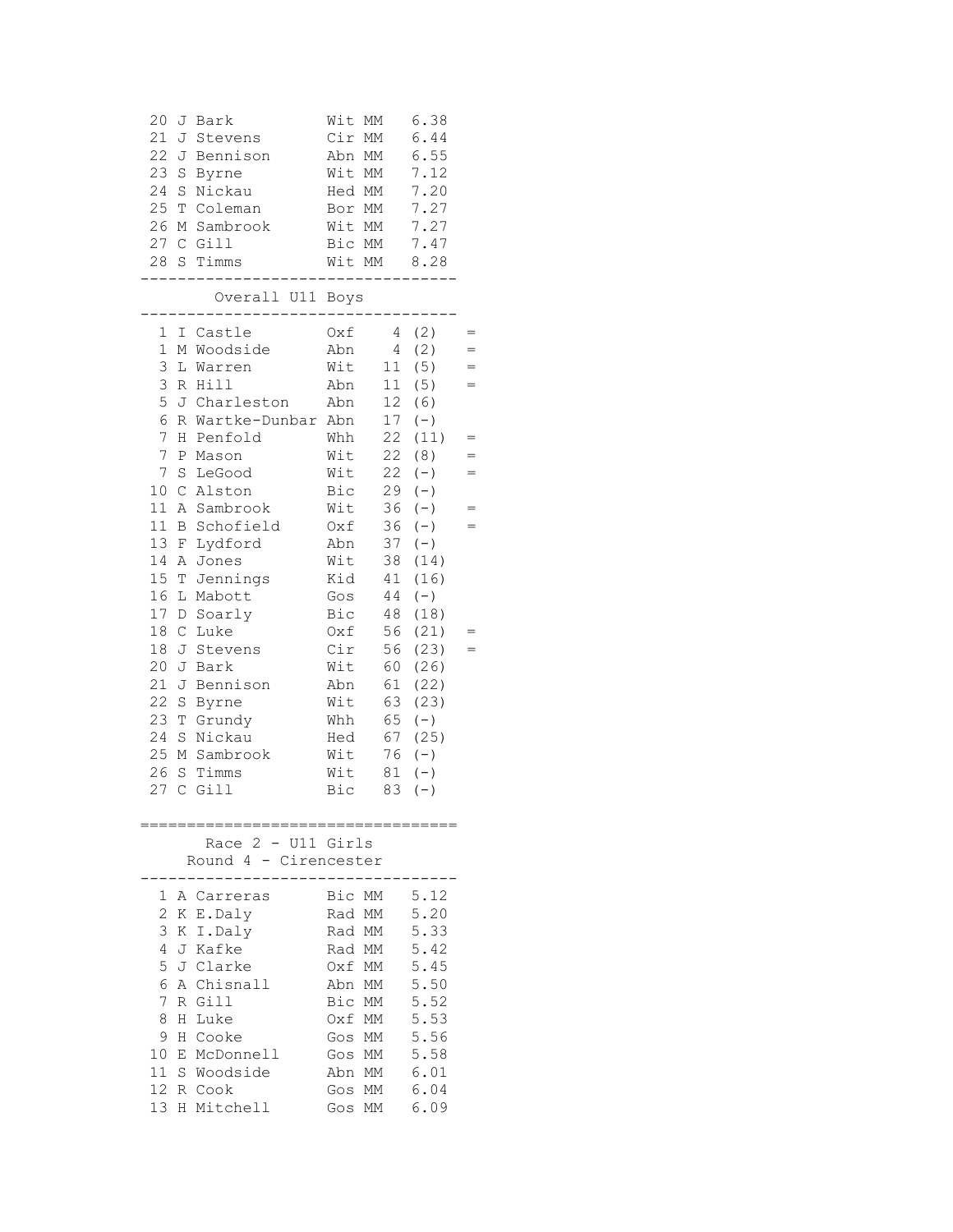| 14<br>15<br>16<br>17<br>18<br>19<br>20<br>21<br>22<br>23<br>24<br>25                                                                           | Ledger<br>Α<br>Thomas<br>D<br>B<br>Teague<br>S<br>Lane<br>$\mathsf C$<br>Prince<br>$\rm S$<br>Kennan<br>Richards<br>V<br>Η<br>Bryan<br>Trigger<br>$\rm N$<br>Goodwin<br>A<br>Jennison<br>Η<br>Knight<br>S<br>26 R Ponting<br>Overall U11 Girls                                                                                                                                                                                | Abn<br>MM<br>Wit<br>МM<br>Bor<br>МM<br>Bor<br>МM<br>MM<br>Gos<br>Wit<br>MM<br>Abn<br>MM<br>Ban MM<br>Ban MM<br>Bic MM<br>Oxf MM<br>Hkn MM<br>Whh MM                    | 6.17<br>6.22<br>6.28<br>6.29<br>6.47<br>6.52<br>7.03<br>7.09<br>7.15<br>7.17<br>7.26<br>7.54<br>9.07                                                                                                                                                                                                                                                     |  |
|------------------------------------------------------------------------------------------------------------------------------------------------|-------------------------------------------------------------------------------------------------------------------------------------------------------------------------------------------------------------------------------------------------------------------------------------------------------------------------------------------------------------------------------------------------------------------------------|------------------------------------------------------------------------------------------------------------------------------------------------------------------------|----------------------------------------------------------------------------------------------------------------------------------------------------------------------------------------------------------------------------------------------------------------------------------------------------------------------------------------------------------|--|
| $\mathbf{1}$<br>2<br>3<br>4<br>4<br>6<br>7<br>8<br>8<br>10<br>11<br>12<br>13<br>14<br>15<br>16<br>$17$<br>$18\,$<br>19<br>20<br>21<br>22<br>22 | E.Daly<br>K<br>K<br>I.Daly<br>Kafke<br>J<br>Chisnall<br>A<br>Luke<br>Η<br>Gill<br>R<br>R<br>Cook<br>Α<br>Ledger<br>McGill<br>Α<br>Woodside<br>$\rm S$<br>Η<br>Mitchell<br>Cooke<br>Η<br>McDonnell<br>Е<br>D<br>Thomas<br>Banfield<br>В<br>Η<br>Bryan<br>V<br>Richards<br>S<br>Kennan<br>$\mathsf C$<br>Prince<br>Η<br>Jennison<br>Ponting<br>R<br>Trigger<br>N<br>$\rm S$<br>Knight<br>24 A Goodwin<br>25 K Wysocki-Jones Whh | Rad<br>Rad<br>Rad<br>Abn<br>Oxf<br>Bic<br>Gos<br>Abn<br>Bic<br>Abn<br>Gos<br>Gos<br>Gos<br>Wit<br>Gos<br>Ban<br>Abn<br>Wit<br>Gos<br>$0xf$<br>Whh<br>Ban<br>Hkn<br>Bic | (2)<br>3<br>6<br>(3)<br>12<br>$(-)$<br>(6)<br>14<br>14<br>(8)<br>18<br>(7)<br>26<br>(12)<br>28<br>$(-)$<br>28<br>$(-)$<br>30<br>$(-)$<br>(13)<br>33<br>34<br>(19)<br>35<br>(15)<br>42<br>(18)<br>48<br>$(-)$<br>51<br>$(-)$<br>54<br>(28)<br>57<br>$(-)$<br>58<br>(26)<br>71<br>$(-)$<br>(31)<br>72<br>$(-)$<br>75<br>75<br>$(-)$<br>77 (34)<br>$91 (-)$ |  |
|                                                                                                                                                | Race 3 - U13 Boys<br>Round 4 - Cirencester<br>Team Results                                                                                                                                                                                                                                                                                                                                                                    |                                                                                                                                                                        |                                                                                                                                                                                                                                                                                                                                                          |  |
|                                                                                                                                                | 1 Abingdon<br>2 Oxford City<br>3 Exel Gosford                                                                                                                                                                                                                                                                                                                                                                                 | 15<br>18<br>23                                                                                                                                                         |                                                                                                                                                                                                                                                                                                                                                          |  |
| 2                                                                                                                                              | Overall Standings<br>1 Abingdon<br>Exel Gosford                                                                                                                                                                                                                                                                                                                                                                               | 77<br>98                                                                                                                                                               |                                                                                                                                                                                                                                                                                                                                                          |  |
|                                                                                                                                                |                                                                                                                                                                                                                                                                                                                                                                                                                               |                                                                                                                                                                        |                                                                                                                                                                                                                                                                                                                                                          |  |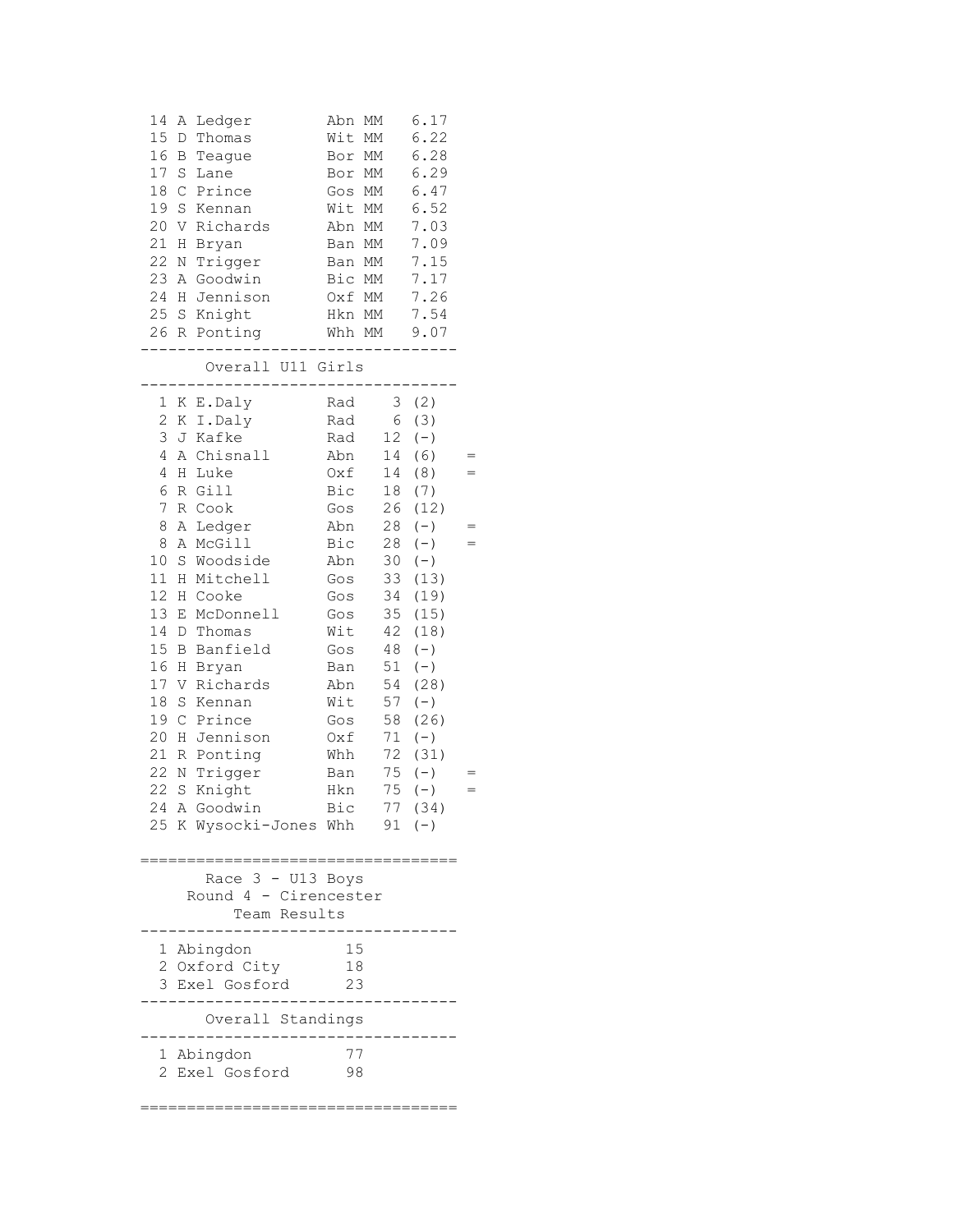| Race $3 - U13$ Boys<br>Round 4 - Cirencester           |                                      |  |  |  |
|--------------------------------------------------------|--------------------------------------|--|--|--|
| Individual Results                                     |                                      |  |  |  |
| 1<br>G Wood<br>2<br>D Luke                             | Abn U13 11.05<br>Oxf U13 11.10       |  |  |  |
| 3<br>J Hill<br>4<br>S Mitchell                         | Abn U13 11.25                        |  |  |  |
| 5<br>J Wilson                                          | Gos U13 11.31<br>Oxf U13 11.53       |  |  |  |
| 6<br>I Timms                                           | Ban U13 11.58                        |  |  |  |
| C Tucker<br>7                                          | Chw U13 12.23                        |  |  |  |
| M Smith<br>8<br>9 D Gray                               | Gos U13 12.31<br>Whh U13 14.09       |  |  |  |
| 10 T Timms                                             | Wit U13 16.23                        |  |  |  |
| Overall U13 Boys                                       |                                      |  |  |  |
| D Luke<br>1                                            | 4(3)<br>Oxf                          |  |  |  |
| $\mathbf{2}$<br>G Wood<br>$\overline{c}$<br>S Mitchell | Abn<br>9<br>$(-)$<br>(7)<br>9<br>Gos |  |  |  |
| 4<br>J Hill                                            | 10(5)<br>Abn                         |  |  |  |
| 5<br>J Wilson                                          | $13 (-)$<br>Oxf                      |  |  |  |
| 6<br>N Flynn<br>7<br>I Timms                           | Bic<br>$14 (-)$<br>16 (6)<br>Ban     |  |  |  |
| 8<br>C Tucker                                          | Chw<br>20 (9)                        |  |  |  |
| 9<br>M Smith                                           | $29 (-)$<br>Gos                      |  |  |  |
| 10 M Hall                                              | $32 (-)$<br>Gos                      |  |  |  |
|                                                        |                                      |  |  |  |
| 11 T Timms                                             | (15)<br>Wit<br>34                    |  |  |  |
|                                                        |                                      |  |  |  |
| Race $4 - U13/U15$ Girls                               |                                      |  |  |  |
| Round 4 - Cirencester<br>Team Results                  |                                      |  |  |  |
|                                                        |                                      |  |  |  |
| 1 Oxford City                                          | 15                                   |  |  |  |
| $\overline{c}$<br>Radley Ladies<br>3<br>Witney         | 22<br>33                             |  |  |  |
| Radley Ladies B<br>$\overline{4}$                      | 41                                   |  |  |  |
| 5<br>Oxford City<br>В                                  | 48                                   |  |  |  |
| 6 Abingdon<br>7<br>Radley Ladies<br>C                  | 51<br>62                             |  |  |  |
| 8<br>Banbury                                           | 75                                   |  |  |  |
| 9 Witney<br>В                                          | 80                                   |  |  |  |
| 10 Radley Ladies<br>D<br>11 Bicester                   | 86<br>92                             |  |  |  |
| Overall Standings                                      |                                      |  |  |  |
|                                                        |                                      |  |  |  |
| Radley Ladies<br>1<br>2<br>Witney                      | 59<br>116                            |  |  |  |
| 3<br>Radley Ladies<br>B                                | 140                                  |  |  |  |
| 4<br>Banbury                                           | 194                                  |  |  |  |
| 5<br>Abingdon                                          | 209                                  |  |  |  |
| 6<br>Radley Ladies<br>$\mathbb C$<br>7<br>Bicester     | 250<br>313                           |  |  |  |

==================================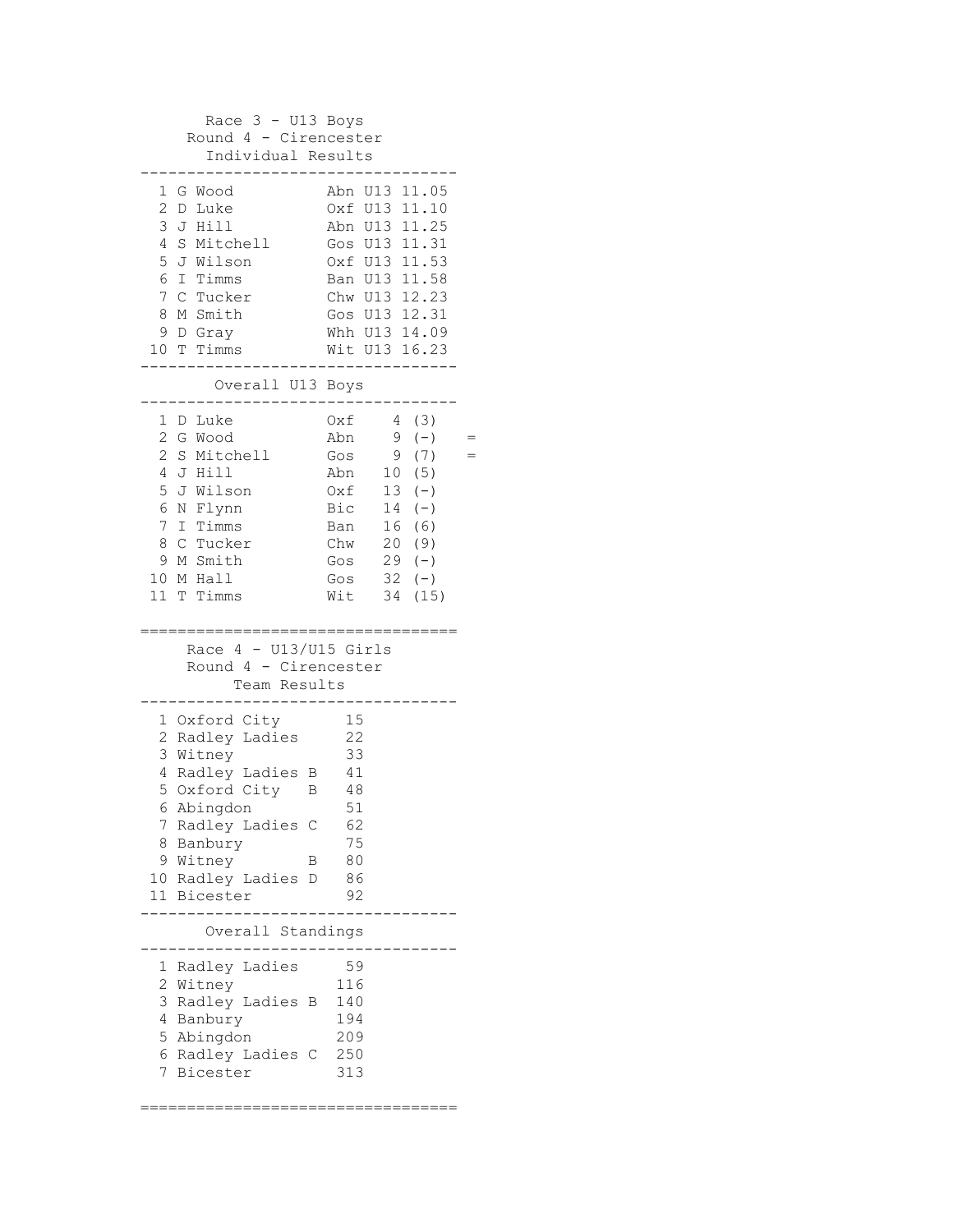| Race $4 - U13/U15$ Girls<br>Round 4 - Cirencester<br>Individual Results |                                |     |          |  |
|-------------------------------------------------------------------------|--------------------------------|-----|----------|--|
|                                                                         |                                |     |          |  |
| 1<br>J Rhodes                                                           | Whh U15 10.46                  |     |          |  |
| $\mathbf{2}$<br>E Ridley                                                | Wit U15 11.30                  |     |          |  |
| 3<br>$\mathsf C$<br>Plateau                                             | Rad U13 11.40                  |     |          |  |
| 4<br>M Williams                                                         | Oxf U15 11.47                  |     |          |  |
| 5<br>P Sprinz                                                           | Oxf U13 11.59                  |     |          |  |
| 6<br>$\mathsf C$<br>Eadle                                               | Oxf U15 12.02                  |     |          |  |
| 7<br>L Newport                                                          | Oxf U15 12.09                  |     |          |  |
| 8<br>England<br>G                                                       | Oxf U13 12.29                  |     |          |  |
| 9<br>Cormack-Loyd<br>R                                                  | Rad U15 12.35                  |     |          |  |
| 10<br>Η<br>Chaundy                                                      | Rad U13 12.38                  |     |          |  |
| $11\,$<br>S<br>Lackman                                                  | Abn U15 12.45                  |     |          |  |
| 12<br>J<br>Roberts                                                      | Rad U15 13.00                  |     |          |  |
| 13<br>K Wilkinson                                                       | Rad U13                        |     | 13.26    |  |
| 14<br>G<br>Byrne                                                        | Wit U15                        |     | 13.30    |  |
| 15<br>Κ<br>Filshie                                                      | Ban U15                        |     | 13.31    |  |
| 16<br>S<br>Daly                                                         | Rad U13 13.49                  |     |          |  |
| 17<br>S<br>LeGood                                                       | Wit U15 13.58                  |     |          |  |
| 18<br>L<br>Bourne                                                       | Rad U15 13.59                  |     |          |  |
| 19<br>Chisnall<br>L                                                     | Abn U15 14.04                  |     |          |  |
| 20<br>Davies<br>Ν                                                       | Rad U13 14.09                  |     |          |  |
| 21<br>В<br>Hampson                                                      | Abn U13 14.13                  |     |          |  |
| 22<br>L<br>Witts                                                        | Hed U13 14.19                  |     |          |  |
| 23<br>Η<br>Nixon<br>24                                                  | Wit U13 14.34                  |     |          |  |
| Roberts<br>H<br>25                                                      | Rad U13 14.40<br>Rad U13 14.42 |     |          |  |
| S Thresher<br>26<br>F                                                   | Wit U13 14.52                  |     |          |  |
| Snare<br>27<br>S<br>Morrell                                             | Ban U13 14.53                  |     |          |  |
| 28<br>C Orman                                                           | Rad U13 15.13                  |     |          |  |
| 29<br>C Goodwin                                                         | Bic U15 15.23                  |     |          |  |
| 30<br>S<br>Wiley                                                        | Bic U13 15.39                  |     |          |  |
| 31<br>L Chick                                                           | Wit U15 17.00                  |     |          |  |
| 32<br>O'Brian<br>М                                                      | Abn U13 19.08                  |     |          |  |
|                                                                         |                                |     |          |  |
| Overall U13 Girls                                                       |                                |     |          |  |
| 1 C Plateau                                                             | Rad                            |     | 7(3)     |  |
| 2<br>H Chaundy                                                          | Rad                            |     | 15 (10)  |  |
| 3<br>S Daly                                                             | Rad                            |     | 47 (26)  |  |
| 4<br>K Wilkinson                                                        | Rad                            | 52  | (30)     |  |
| 5<br>N Davies                                                           | Rad                            | 58  | $(-)$    |  |
| 6<br><b>B</b> Hampson                                                   | Abn                            | 59  | (24)     |  |
| 7<br>L Witts                                                            | Hed                            | 60  | $(-)$    |  |
| 8<br>L Sweeney                                                          | Bic                            | 68  | $(-)$    |  |
| 9<br>S Morrell                                                          | Ban                            | 73  | $(-)$    |  |
| 10 <sub>o</sub><br>H Roberts                                            | Rad                            |     | 74 (26)  |  |
| 10 S Wiley                                                              | Bic                            |     | 74 (36)  |  |
| 12 C Orman                                                              | Rad                            |     | $78 (-)$ |  |
| 13 L Prior                                                              | Bic                            | 80  | $(-)$    |  |
| 14 M O'Brian                                                            | Abn                            | 105 | $(-)$    |  |
| Overall U15 Girls                                                       |                                |     |          |  |
| 1 J Rhodes                                                              | Whh                            |     | 3(1)     |  |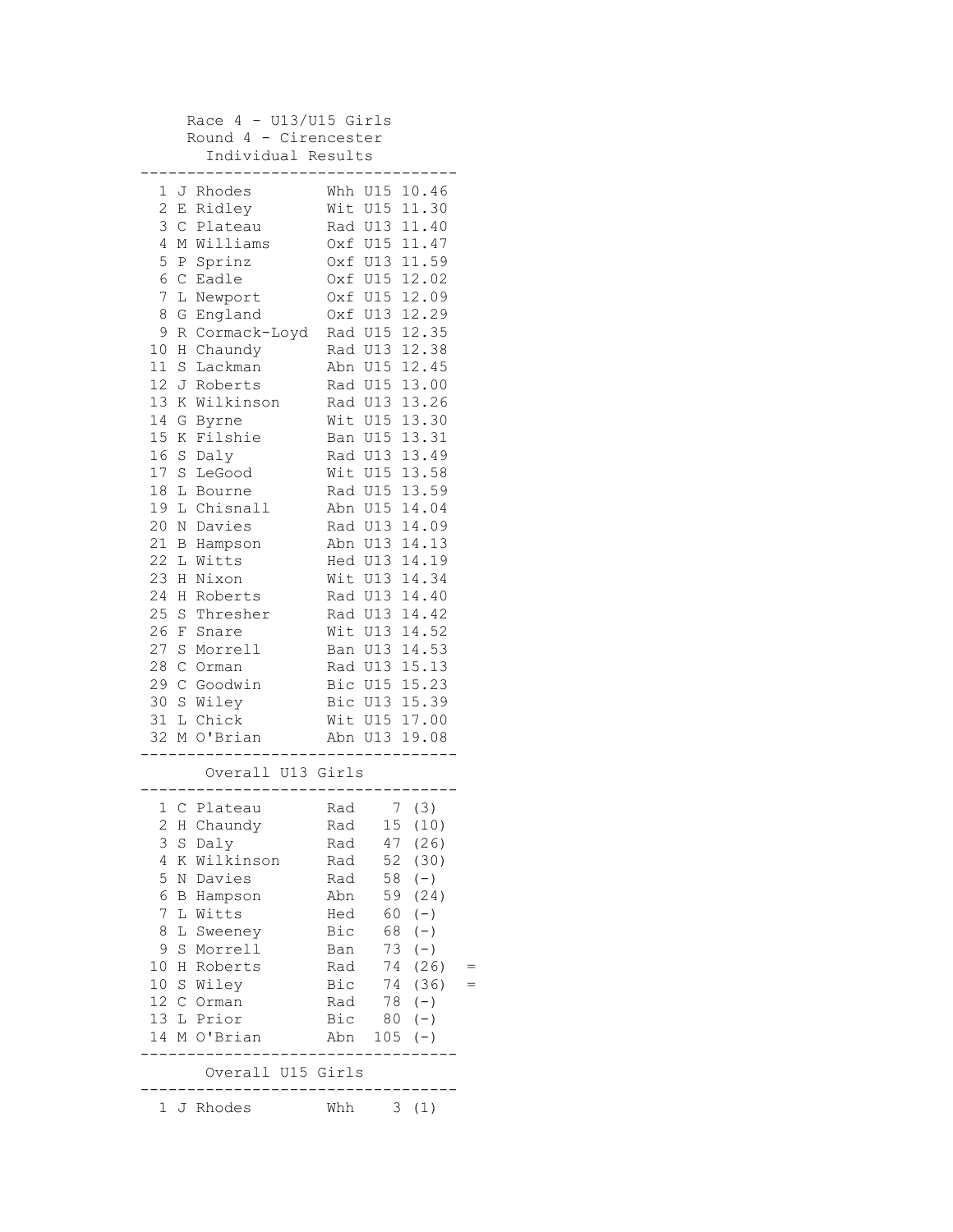| 2<br>Ridley<br>Е<br>3<br>M Williams<br>4<br>R Cormack-Loyd<br>5<br>H<br>Thorne<br>6<br>$\rm S$<br>LeGood<br>7<br>G<br>Byrne<br>8<br>L<br>Bourne<br>9<br>Roberts<br>J<br>10<br>K<br>Filshie<br>11<br><sub>S</sub><br>Lackman<br>12 L Chisnall<br>13 C Parfitt<br>14 C Goodwin<br>15 L Chick | Wit<br>7<br>$(-)$<br>(5)<br>11<br>Oxf<br>19<br>Rad<br>$(-)$<br>Rad<br>23<br>$(-)$<br>Wit<br>27<br>28<br>Wit<br>Rad<br>37<br>$(-)$<br>40<br>Rad<br>$(-)$<br>42<br>Ban<br>$(-)$<br>44<br>Abn<br>46<br>Abn<br>59<br>Abn<br>$(-)$<br>Bic<br>82<br>Wit<br>84 | (17)<br>(14)<br>(15)<br>(26)<br>(32)<br>(33) |
|--------------------------------------------------------------------------------------------------------------------------------------------------------------------------------------------------------------------------------------------------------------------------------------------|---------------------------------------------------------------------------------------------------------------------------------------------------------------------------------------------------------------------------------------------------------|----------------------------------------------|
| Race $5 - U15/U17$ Boys<br>Round 4 - Cirencester<br>Team Results                                                                                                                                                                                                                           |                                                                                                                                                                                                                                                         |                                              |
| White Horse<br>1<br>2 Witney<br>3 Oxford City<br>4 Banbury                                                                                                                                                                                                                                 | 11<br>12<br>28<br>33                                                                                                                                                                                                                                    |                                              |
| Overall Standings                                                                                                                                                                                                                                                                          |                                                                                                                                                                                                                                                         |                                              |
| 1 Witney<br>2 White Horse<br>3<br>Banbury                                                                                                                                                                                                                                                  | -54<br>56<br>169                                                                                                                                                                                                                                        |                                              |
| Race 5 - U15/U17 Boys<br>Round 4 - Cirencester<br>Individual Results                                                                                                                                                                                                                       |                                                                                                                                                                                                                                                         |                                              |
| T Penfold<br>1<br>2<br>M Ashton<br>3<br>Gillespie<br>С<br>4<br>L<br>Haines<br>5<br>D Bellinger<br>6<br>C Miles<br>7<br>O Bristow<br>8<br>J Mackinnon<br>9<br>A Williams<br>10<br>P Castle<br>11 L McCutheon<br>12 G Petts                                                                  | Whh U17 23.46<br>Wit U17 24.03<br>Whh U15 25.02<br>Wit U17<br>25.19<br>Oxf U17 25.31<br>Wit U17 27.21<br>Whh U15 27.29<br>Abn U17 28.28<br>Ban U15 29.16<br>Oxf U15 29.49<br>Ban U15 30.22<br>Wit U15 33.02                                             |                                              |
| Overall U15 Boys                                                                                                                                                                                                                                                                           |                                                                                                                                                                                                                                                         |                                              |
| C Gillespie<br>1<br>$\overline{c}$<br>O Bristow<br>3<br>P Castle<br>4<br>G Petts                                                                                                                                                                                                           | Whh<br>10(4)<br>19<br>Whh<br>$(-)$<br>29<br>Oxf<br>43<br>Wit<br>(18)                                                                                                                                                                                    | (14)                                         |

Overall U17 Boys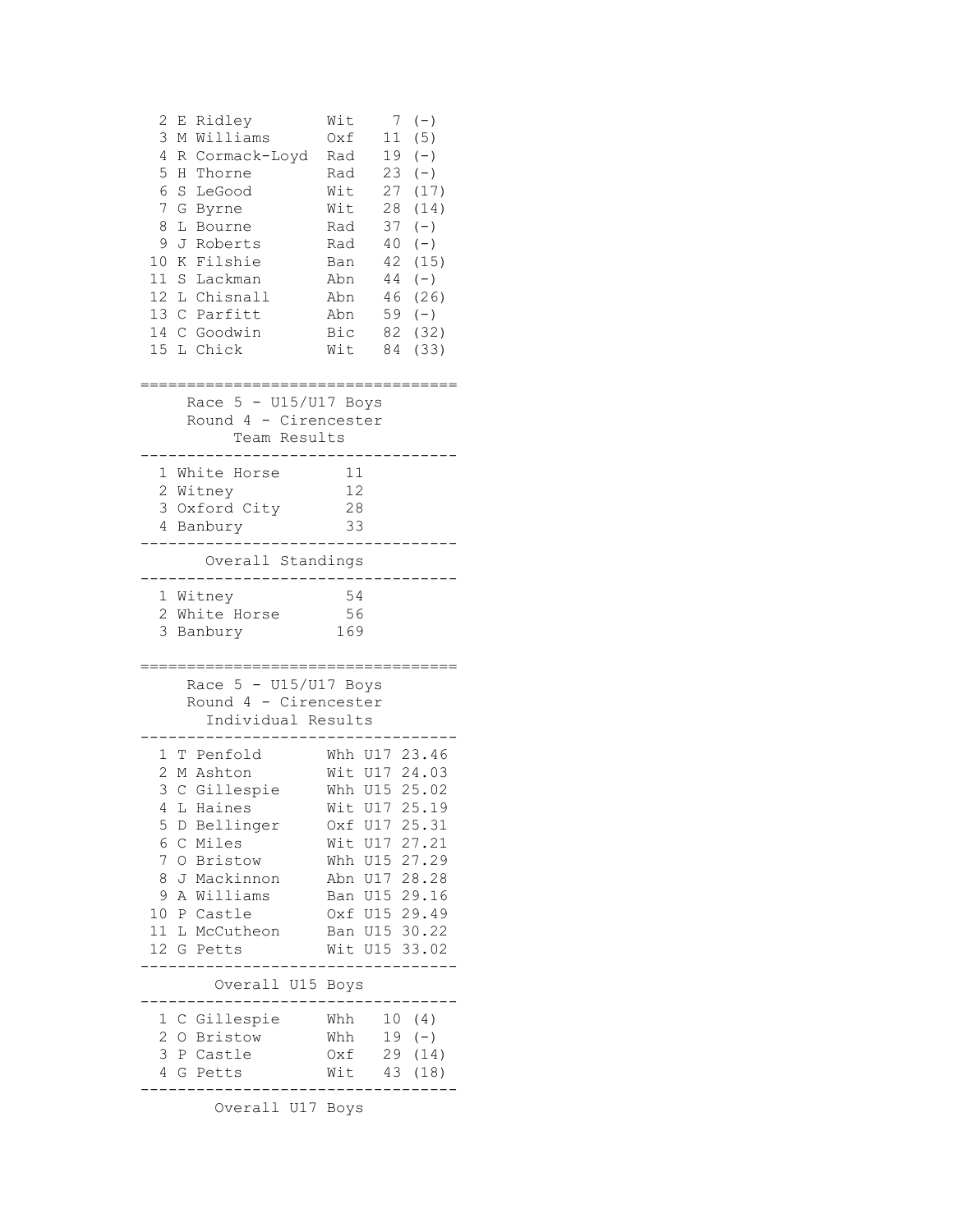---------------------------------- 1 T Penfold Whh 3 (2) 2 M Ashton Wit 5 (2) 3 L Haines Wit 12 (-) 4 D Bellinger Oxf 14 (-) 5 C Miles Wit 20 (9) 6 A Osment Wit 23 (-) 7 J Mackinnon Abn 24 (10) 8 T Wright Ban 39 (-) ================================== Race 6 - Women Round 4 - Cirencester Team Results ---------------------------------- 1 Headington 2 Cirencester 34 3 White Horse 48 4 Headington B 55 5 Exel Gosford 67 6 Witney 69 7 Banbury 71 8 Abingdon 75 9 Bourton 76<br>10 Hook Norton 79 10 Hook Norton 11 Headington C 108 12 Cherwell 118 13 Abingdon B 123 14 White Horse B 132 15 Radley Ladies 134 16 Oxf Uni Press 139 17 Witney B 158 18 Headington D 164 19 Abingdon C 171 20 Hook Norton B 174 ---------------------------------- Overall Standings ---------------------------------- 1 Headington 82 2 Cirencester 123 3 Headington B 202 4 White Horse 209<br>5 Witney 232 5 Witney % 6 Banbury 1271<br>
7 Abingdon 295<br>
8 Hook Norton 353  $7$  Abingdon 8 Hook Norton 9 Headington C 366 10 Exel Gosford 458 11 Abingdon B 541 12 Headington D 555 13 Witney B 562 14 White Horse B 564 15 Oxf Uni Press 565 16 Hook Norton B 638 ==================================

Race 6 - Women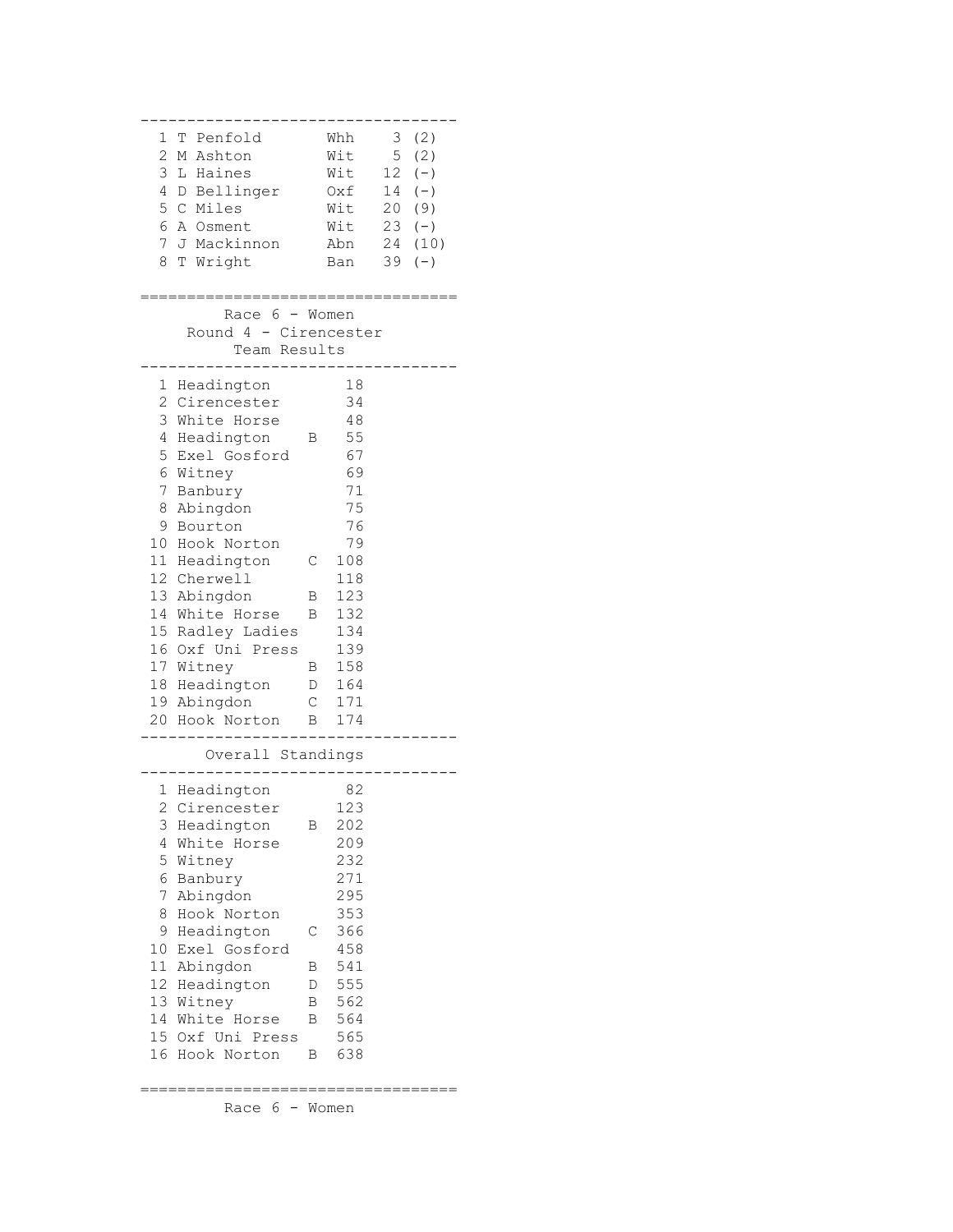## Round 4 - Cirencester Individual Results

|                |             |               | .      |                |       |
|----------------|-------------|---------------|--------|----------------|-------|
| 1              | W           | Jones         | Cir S  |                | 26.49 |
| $\overline{c}$ | F           | Briscoe       | Whh J  |                | 27.35 |
| 3              | Α           | Hirst         | Hed V1 |                | 27.55 |
| 4              | I           | Robertson     | Gos S  |                | 29.10 |
| 5              | $\mathsf C$ | Peterson      | Hkn V1 |                | 29.23 |
| 6              | S           | Howard        | Hed S  |                | 29.39 |
| $\overline{7}$ |             | J Knapman     | hed J  |                | 29.55 |
| 8              | S           | Pitts         | Wit V1 |                | 30.27 |
| 9              |             | J Choulerton  | Hed    | S              | 30.40 |
| 10             | М           | Buzzard       | Ban S  |                | 30.56 |
| 11             | М           | <b>Barnes</b> | Hed S  |                | 31.01 |
| 12             | М           | McMahon       | Cir S  |                | 31.04 |
| 13             | Η           | Turley        | Hed V2 |                | 31.12 |
| 14             | Α           | Coldrick      | Bor V1 |                | 31.18 |
| 15             | J           | Ashton        | Wit V1 |                | 31.40 |
| 16             | Κ           | Shaw          | Chw V1 |                | 32.04 |
| 17             | $\rm S$     | Stockdale     | Oup    | S              | 32.17 |
| $18\,$         | Ν           | Candlin       |        | Oxf U17        | 32.42 |
| 19             | V           | Lears         | Ban S  |                | 33.02 |
| 20             | Е           | Gottwald      |        | Abn U17        | 33.04 |
| 21             | М           | Campbell      | Cir V3 |                | 33.12 |
| 22             | $\mathbf S$ | Bailey        | Whh V2 |                | 33.19 |
| 23             | Α           | Foster        | Hkn V1 |                | 33.36 |
| 24             | Α           | Cummings      | Whh V1 |                | 33.37 |
| 25             | М           | Roberts       | Whh V1 |                | 33.39 |
| 26             | Ρ           | Teague        | Bor V1 |                | 34.12 |
| 27             | Η           | O'Shea        | Abn V2 |                | 34.34 |
| 28             | Е           | Wearn         | Abn S  |                | 34.52 |
| 29             | V           | McDonnel      | Gos V1 |                | 35.05 |
| 30             | J           | Bennett       | Alc S  |                | 35.17 |
| 31             | J           | Meredith      | Hed V2 |                | 35.37 |
| 32             | J           | Smith         |        | Rad U17        | 35.42 |
| 33             | Е           | McDowall      | Hed S  |                | 35.47 |
| 34             | М           | Pank          |        | Gos U17        | 35.48 |
| 35             |             | L Clark       | Abn V1 |                | 36.25 |
| 36             | $\mathsf C$ | Coleman       | Bor V1 |                | 36.47 |
| 37             | H           | Higgs         | Hed V1 |                | 36.51 |
| 38             | М           | Fischer       | Hed V1 |                | 37.00 |
| 39             |             | R Knopp       | Whh V1 |                | 37.01 |
| 40             | Μ           | Richards      | Abn    | V1             | 37.14 |
| 41             | F           | Harris        | Rad    | $\rm S$        | 37.22 |
| 42             | J           | Vincent       | Ban    | S              | 37.30 |
| 43             | J           | Dean          | Hed    | $\rm S$        | 37.42 |
| 44             | $\rm S$     | Long          | Chw V1 |                | 37.49 |
| 45             | $\rm S$     | Smith         | Ban    | V <sub>2</sub> | 38.00 |
| 46             | Κ           | Chick         | Wit    | U17            | 38.19 |
| 47             | R           | Thomas        | Wit    | V2             | 38.25 |
| 48             | R           | Hollington    | Abn    | V3             | 38.56 |
| 49             | Α           | Green         | Abn    | S              | 39.00 |
| 50             | Ρ           | Vass          | Cir    | S              | 39.06 |
| 51             | D           | Hailey        | Hkn    | V2             | 39.11 |
| 52             | L           | Carpenter     | Hkn V3 |                | 39.18 |
| 53             | Η           | Tonks         | Oup V2 |                | 39.19 |
| 54             | J           | LeGood        | Wit    | V <sub>2</sub> | 39.48 |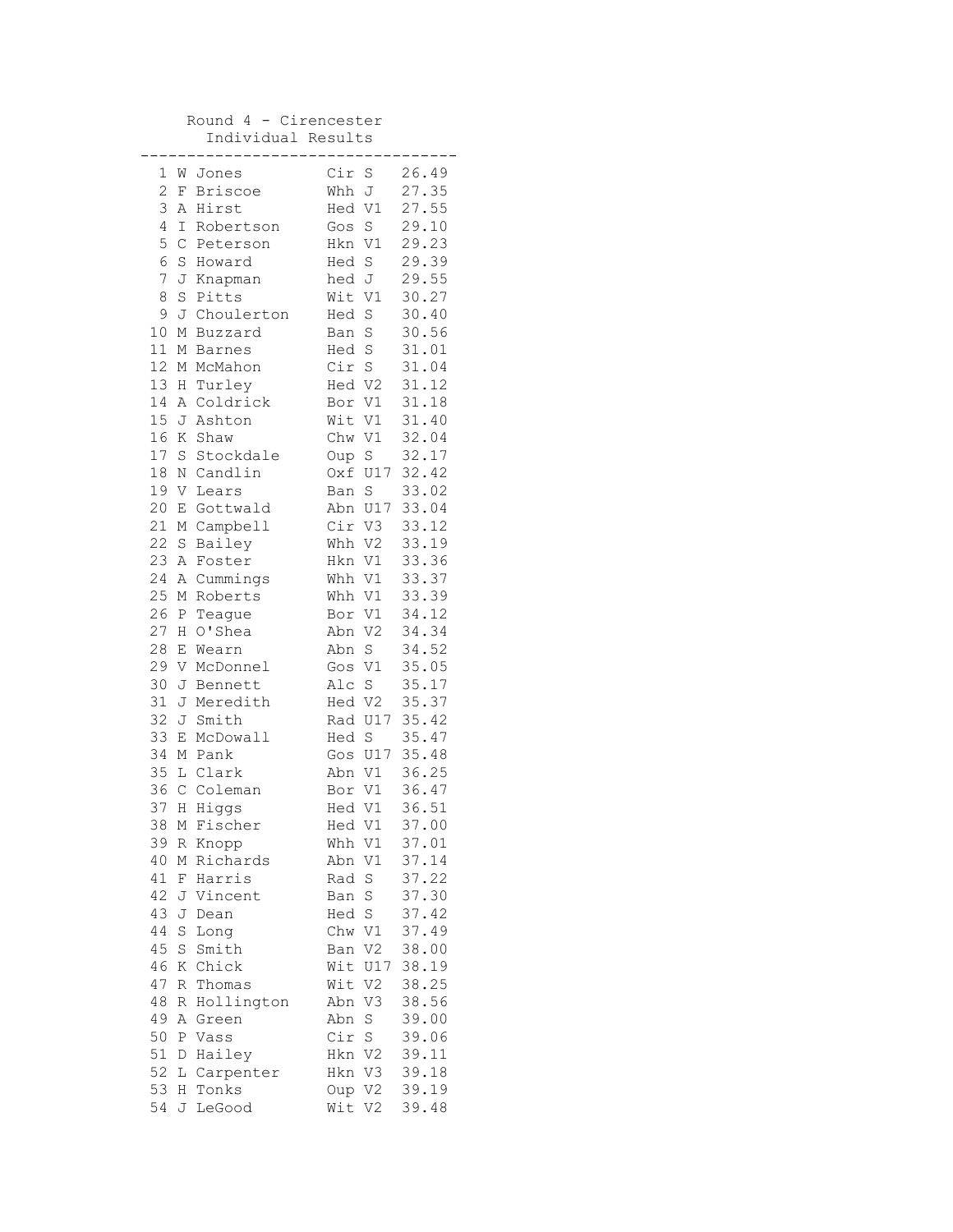| 55<br>56        | G            | Partridge<br>H Jenkins     | Hed V3<br>Bic V1    |            | 40.31<br>40.50        |  |
|-----------------|--------------|----------------------------|---------------------|------------|-----------------------|--|
| 57              | М            | Tinson                     |                     | Wit V3     | 41.23                 |  |
| 58              | J            | Kelly                      | Chw S               |            | 41.27                 |  |
| 59              | L            | Risato                     | Hkn S               |            | 42.18                 |  |
| 60              | Ν            | Blatchford                 | Abn V2              |            | 42.57                 |  |
| 61              | В            | Brown                      | Rad V2              |            | 43.09                 |  |
| 62              | Κ            | Pulford                    | Abn V2              |            | 43.41                 |  |
| 63              | $\mathbf S$  | McCabe                     | Hkn V2              |            | 44.00                 |  |
| 64              | T            | Powell-Jones               | Abn S               |            | 44.38                 |  |
| 65              | Κ            | Sole                       |                     | Hkn V3     | 45.49<br>Hed V2 45.54 |  |
| 66              |              | P Smith<br>67 S Parish     |                     |            | Hed V2 48.29          |  |
|                 |              | 68 M Jones                 |                     |            | Whh V3 49.02          |  |
|                 |              |                            |                     | -----      |                       |  |
|                 |              | Overall U17 Women          |                     |            |                       |  |
| 1               |              | E Gottwald                 | Abn                 |            | 35 (20)               |  |
| 2               |              | J Smith                    | Rad                 |            | 90 (38)               |  |
| 3<br>4          |              | M Pank<br>K Chick          | Gos                 | 111        | $(-)$<br>Wit 115 (46) |  |
|                 |              |                            |                     | ---------  |                       |  |
|                 |              | Overall Junior Women       | . _ _ _ _ _ _ _ _ . |            |                       |  |
|                 |              | 1 F Briscoe                | _________           | Whh $7(3)$ |                       |  |
|                 |              | Overall Senior Women       |                     |            |                       |  |
| 1               |              | W Jones                    | Cir                 |            | $5(-)$                |  |
| 2               | I            | Robertson                  | Gos                 | 16         | $(\,-\,)$             |  |
| 3               | S            | Howard                     |                     |            | Hed 26 (11)           |  |
| 4               | Μ            | Buzzard                    |                     |            | Ban 35 (15)           |  |
| 5               | Ρ            | Jones                      | Hed                 | 38         | $(-)$                 |  |
| 6               | V            | Lears                      | Ban                 | 56         | $(-)$                 |  |
| 7               | R            | Allen                      | Kid                 | 70         | $(-)$                 |  |
| 8               | Α            | Green                      | Abn                 | 113        | (51)                  |  |
| 9<br>10         | Β            | Taylor<br>Powell-Jones Abn | Hkn                 | 115<br>193 | $(-)$                 |  |
|                 | $\mathbb{T}$ | 11 L Risato                | Hkn                 |            | $(-)$<br>$203 (-)$    |  |
|                 |              |                            |                     |            |                       |  |
|                 |              | Overall Vet 35 Women       |                     |            |                       |  |
| 1               |              | A Hirst                    | Hed                 | 12         | $(-)$                 |  |
| $\mathbf{2}$    |              | C Peterson                 | Hkn                 | 23         | $(-)$                 |  |
| $\overline{2}$  | S            | Pitts                      | Wit                 | 23         | $(-)$                 |  |
| 4               |              | K Shaw                     | Chw                 | 43         | $(-)$                 |  |
| 5               |              | J Ashton                   | Wit                 | 58         | $(-)$                 |  |
| 6               |              | M Roberts                  | Whh                 | 80         | (33)                  |  |
| 7<br>8          |              | A Foster                   | Hkn<br>Whh          | 81<br>101  | $(-)$<br>(49)         |  |
| 9               | Η            | R Knopp<br>Higgs           | Hed                 | 102        | (53)                  |  |
| 10              |              | V McDonnel                 | Gos                 | 118        | $(-)$                 |  |
| 11 <sup>1</sup> |              | M Fischer                  | Hed                 | 137        | (65)                  |  |
| 12 <sup>°</sup> |              | M Richards                 | Abn                 | 150        | $(-)$                 |  |
|                 |              |                            |                     |            |                       |  |
|                 |              | Overall Vet 45 Women       |                     |            |                       |  |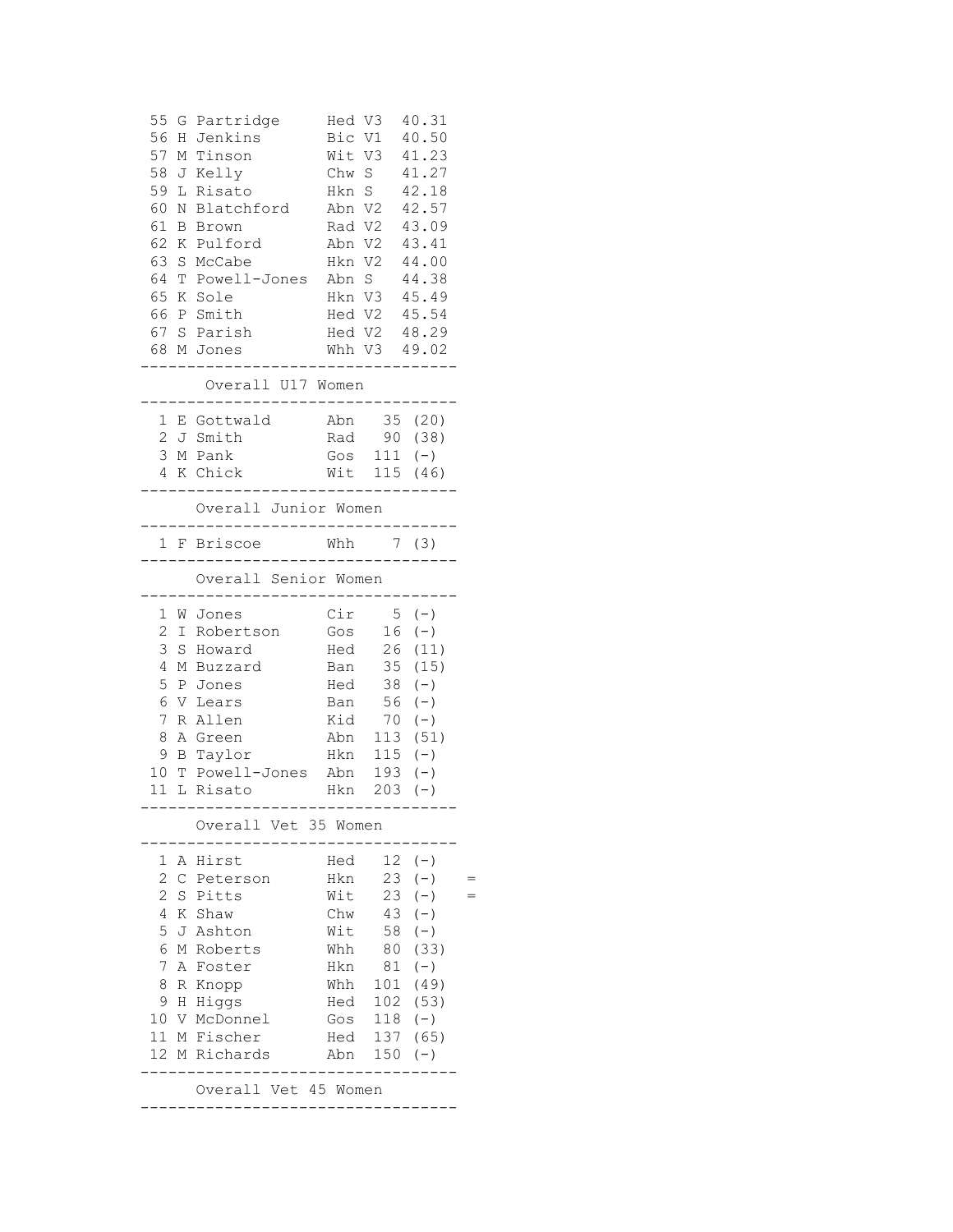| 1<br>Η<br>Turley<br>$\overline{c}$<br>Bailey<br>S<br>3<br>H O'Shea<br>4<br>J<br>Meredith<br>5<br>R<br>Thomas<br>6<br>D Hailey<br>7<br>J<br>LeGood<br>8<br>Adams<br>Ρ<br>9<br>S<br>Smith<br>10<br>M McIver<br>11<br>N Blatchford<br>12 S McCabe<br>13 B Brown<br>14 K Pulford<br>15 <sub>1</sub><br>S Parish | Overall Vet 55 Women                                         | Hed<br>Whh<br>Abn<br>Hed<br>Wit<br>Hkn<br>Wit<br>Abn<br>Ban<br>Hed<br>Abn<br>Hkn<br>Rad<br>Abn<br>Hed | 54<br>63<br>88<br>98<br>125<br>140<br>156<br>161<br>164<br>176<br>180<br>181<br>199<br>207<br>223 | (25)<br>(31)<br>$(\,-\,)$<br>(43)<br>(60)<br>(61)<br>$(-)$<br>$(-)$<br>$(-)$<br>$(-)$<br>(77)<br>(80)<br>$(-)$<br>$(-)$<br>$(-)$ |  |
|-------------------------------------------------------------------------------------------------------------------------------------------------------------------------------------------------------------------------------------------------------------------------------------------------------------|--------------------------------------------------------------|-------------------------------------------------------------------------------------------------------|---------------------------------------------------------------------------------------------------|----------------------------------------------------------------------------------------------------------------------------------|--|
| M Campbell<br>1                                                                                                                                                                                                                                                                                             |                                                              | Cir                                                                                                   |                                                                                                   | $67 (-)$                                                                                                                         |  |
| $\overline{c}$<br>G Partridge                                                                                                                                                                                                                                                                               |                                                              | Hed                                                                                                   | 144                                                                                               | (59)                                                                                                                             |  |
| $\mathbf{2}$<br>L Carpenter                                                                                                                                                                                                                                                                                 |                                                              | Hkn                                                                                                   | 144                                                                                               | (63)                                                                                                                             |  |
| 4<br>M Tinson                                                                                                                                                                                                                                                                                               |                                                              | Wit                                                                                                   | 163                                                                                               | (74)                                                                                                                             |  |
| 5<br>K Sole                                                                                                                                                                                                                                                                                                 |                                                              | Hkn                                                                                                   | 188                                                                                               | (82)                                                                                                                             |  |
| 6<br>M Jones                                                                                                                                                                                                                                                                                                |                                                              | Whh                                                                                                   | 194                                                                                               | (84)                                                                                                                             |  |
| 1<br>Headington<br>2<br>White Horse<br>3<br>Woodstock<br>4<br>Bourton<br>5<br>Headington<br>6<br>Witney<br>7<br>Banbury<br>8<br>Oxford City                                                                                                                                                                 | Round 4 - Cirencester<br>Team Results<br>First Division<br>В | 88<br>133<br>296<br>304<br>350<br>363<br>417<br>535                                                   |                                                                                                   |                                                                                                                                  |  |
| Hook Norton                                                                                                                                                                                                                                                                                                 |                                                              | 661                                                                                                   |                                                                                                   |                                                                                                                                  |  |
|                                                                                                                                                                                                                                                                                                             | Second Division                                              |                                                                                                       |                                                                                                   |                                                                                                                                  |  |
| Cirencester<br>1<br>$\mathbf{2}$<br>Cherwell<br>3<br>Abingdon<br>4<br>Headington<br>5<br>White Horse<br>6<br>Kidlington<br>7<br>Alchester<br>8<br>Cirencester<br>9<br>Eynsham<br>10 Headington                                                                                                              | С<br>B<br>Β<br>D                                             | 313<br>460<br>527<br>603<br>700<br>716<br>727<br>819<br>837<br>846                                    |                                                                                                   |                                                                                                                                  |  |
| 11 Bourton                                                                                                                                                                                                                                                                                                  | Β                                                            | 920                                                                                                   |                                                                                                   |                                                                                                                                  |  |
|                                                                                                                                                                                                                                                                                                             |                                                              |                                                                                                       |                                                                                                   |                                                                                                                                  |  |
| 12 Witney<br>13 Headington                                                                                                                                                                                                                                                                                  | В<br>Е                                                       | 927<br>1006                                                                                           |                                                                                                   |                                                                                                                                  |  |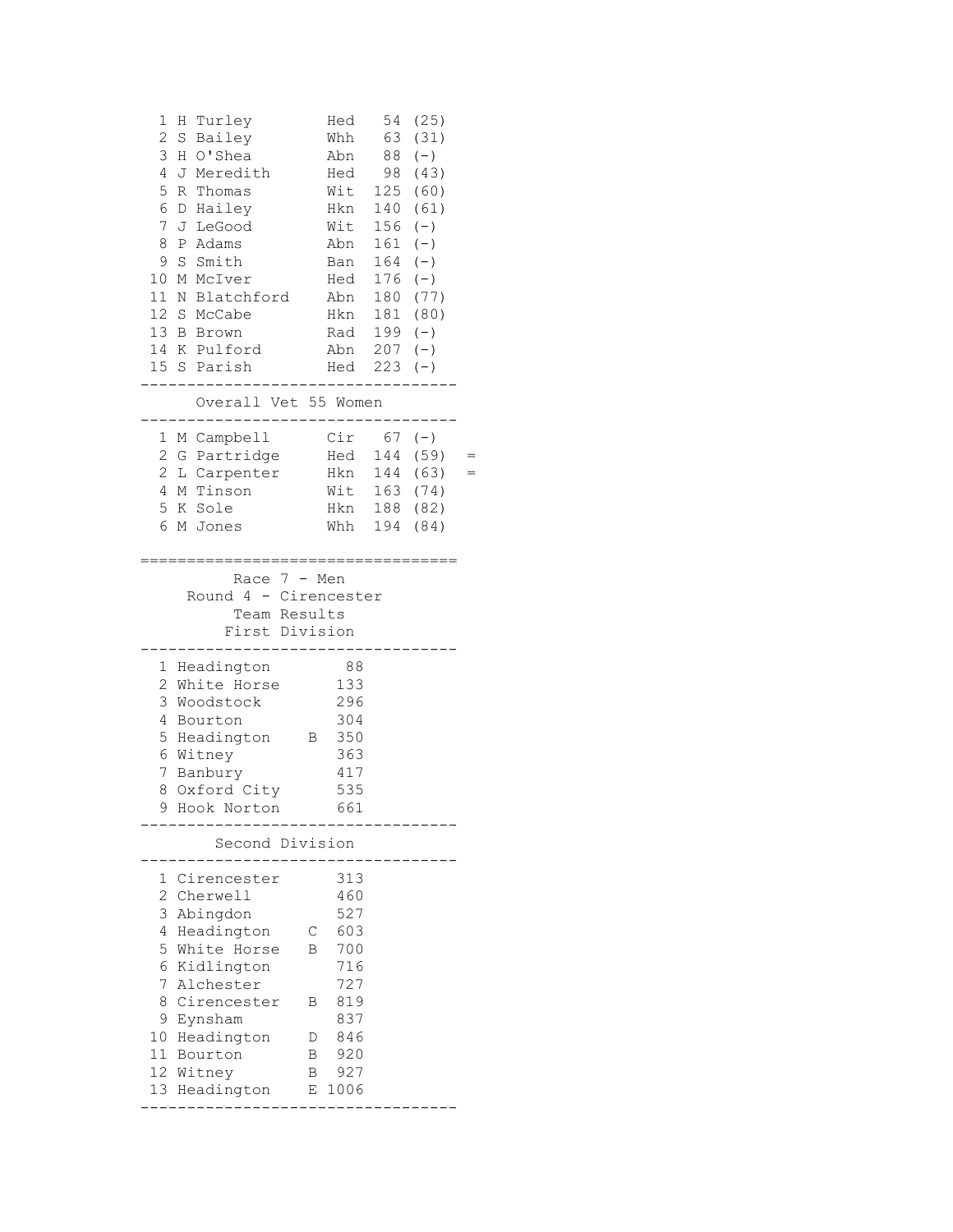| Overall Standings<br>First Division                                                                                                                                                                                                                                                                                                                                                                                                                                                                                                 |                                                                                                                                                                                                                                                                                                                                           |                                                                                                                                                                                                                                        |
|-------------------------------------------------------------------------------------------------------------------------------------------------------------------------------------------------------------------------------------------------------------------------------------------------------------------------------------------------------------------------------------------------------------------------------------------------------------------------------------------------------------------------------------|-------------------------------------------------------------------------------------------------------------------------------------------------------------------------------------------------------------------------------------------------------------------------------------------------------------------------------------------|----------------------------------------------------------------------------------------------------------------------------------------------------------------------------------------------------------------------------------------|
| 1<br>White Horse<br>2 Headington<br>3 Woodstock<br>4 Oxford City<br>5 Witney<br>6<br>Bourton<br>6 Headington<br>8 Banbury<br>9 Hook Norton                                                                                                                                                                                                                                                                                                                                                                                          | 582<br>613<br>1210<br>1222<br>1347<br>$1655 =$<br>$1655 =$<br>В<br>1890<br>2691                                                                                                                                                                                                                                                           |                                                                                                                                                                                                                                        |
| Second Division                                                                                                                                                                                                                                                                                                                                                                                                                                                                                                                     |                                                                                                                                                                                                                                                                                                                                           |                                                                                                                                                                                                                                        |
| 1 Cirencester<br>2 Cherwell<br>3<br>Abingdon<br>Headington<br>4<br>5 White Horse<br>6<br>Eynsham<br>7 Alchester<br>8 Kidlington<br>9 Headington<br>10 Witney                                                                                                                                                                                                                                                                                                                                                                        | 1457<br>1662<br>2105<br>$C$ 2512<br>B 2523<br>2703<br>2766<br>3205<br>D 3508<br>3598<br>В                                                                                                                                                                                                                                                 |                                                                                                                                                                                                                                        |
| :===:<br>Race 7 - Men<br>Round 4 - Cirencester<br>Individual Results                                                                                                                                                                                                                                                                                                                                                                                                                                                                |                                                                                                                                                                                                                                                                                                                                           |                                                                                                                                                                                                                                        |
| 1<br>Bromley<br>R<br>2<br>D Walmsley<br>3<br>J Lennox<br>4<br>G Harris<br>5<br>P Wilson<br>6<br>D Wright<br>7<br>T Glare<br>8<br>D Wheeler<br>9<br>P George<br>10<br>R<br>Thetford<br>11<br>Jegou<br>Ρ<br>12<br>Baillie<br>М<br>13<br>Ι<br>MacDougall<br>14<br>Τ<br>Lock<br>15<br>Vallance<br>Ρ<br>16<br>Τ<br>Hughes<br>17<br>Cooke<br>J<br>18<br>Gavaghan<br>D<br>19<br>Wright<br>D<br>20<br>Tilsley<br>Α<br>21<br>G<br>Cox<br>22<br>J<br>Thorn<br>23<br>Smith<br>М<br>24<br>Vaughan<br>Β<br>25<br>Ι<br>Duncan<br>26<br>R<br>Grant | Hed<br>S<br>Bor<br>S<br>S<br>Hed<br>Hed S<br>Whh S<br>Whh S<br>Wds V1<br>Oxf<br>V1<br>S<br>Ban<br>Hed<br>S<br>Whh<br>S<br>$\rm S$<br>Wit<br>$\rm S$<br>Bor<br>S<br>Wit<br>$\rm S$<br>Alc<br>V1<br>Whh<br>Whh<br>S<br>Hed<br>S<br>Cir<br>V1<br>Hkn<br>S<br>Kid<br>$\rm S$<br>S<br>Hed<br>Cir<br>$\rm S$<br>Wds<br>V1<br>Oxf<br>J<br>Oxf V1 | 37.59<br>38.18<br>38.36<br>38.37<br>38.38<br>40.07<br>40.31<br>40.40<br>40.44<br>40.51<br>40.57<br>40.59<br>41.02<br>41.12<br>41.43<br>41.56<br>42.08<br>42.12<br>42.15<br>42.25<br>42.30<br>42.31<br>42.38<br>42.41<br>42.44<br>42.46 |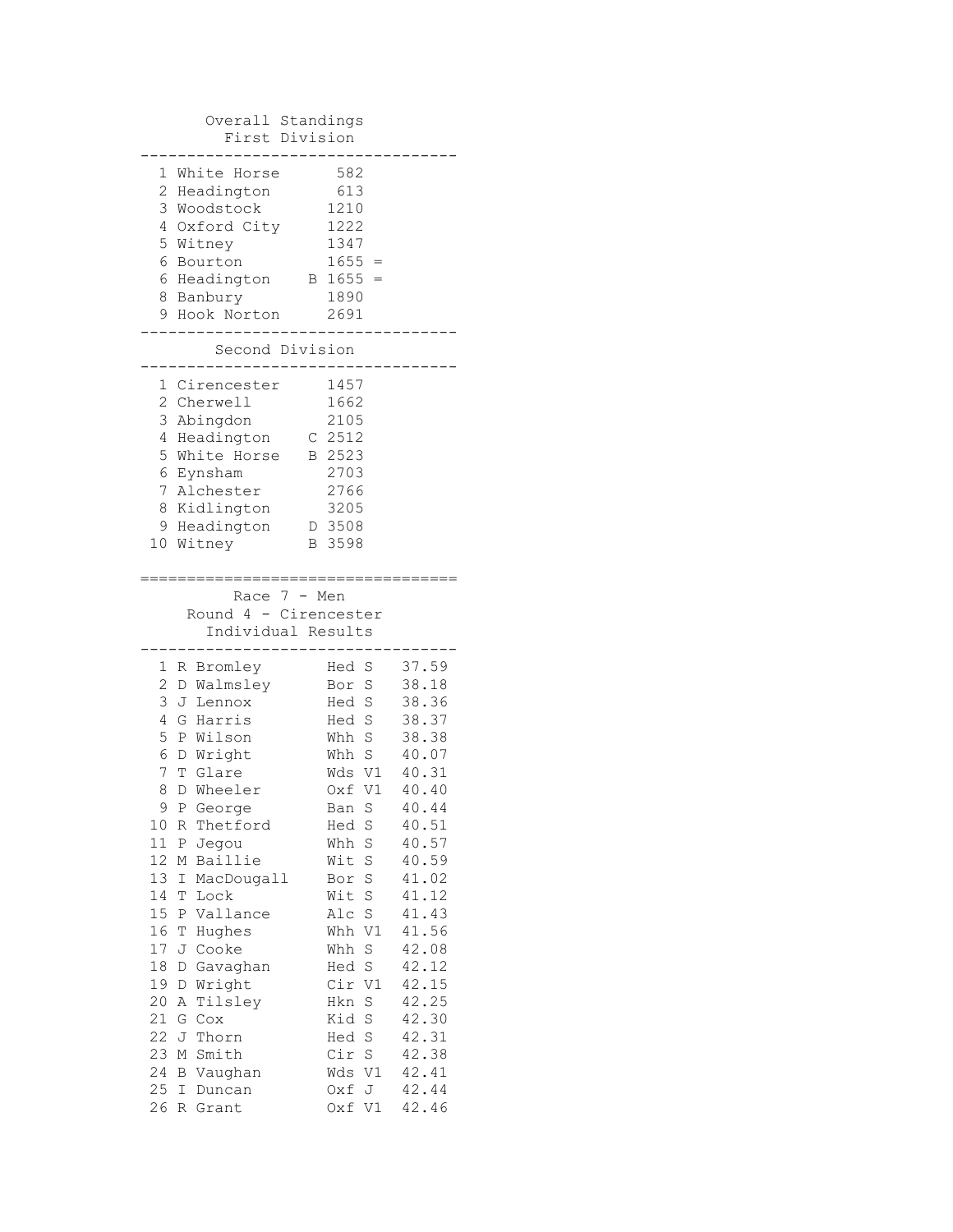| 27 | G                 | Tucker      | Chw<br>V1                 | 42.50 |
|----|-------------------|-------------|---------------------------|-------|
| 28 | Κ                 | Furkin      | Cir<br>$\mathbf S$        | 42.54 |
| 29 | Ρ                 | Hawkins     | Wit V1                    | 42.56 |
| 30 | $\mathsf C$       | Nellins     | Hed V1                    | 43.06 |
| 31 | I                 | Robinson    | $\rm S$<br>Ban            | 43.25 |
| 32 | G                 | Richards    | Abn<br>V1                 | 43.39 |
| 33 | J                 | Horton      | Hed<br>S                  | 43.44 |
| 34 | J                 | Schutterlin | Whh V2                    | 43.48 |
| 35 | V                 | Walker      | V1<br>Wds                 | 43.58 |
| 36 | S                 | Salmon      | $\rm S$<br>ban            | 43.59 |
| 37 | М                 | Bayer       | Hed<br>$\mathtt{V1}$      | 44.00 |
| 38 | Α                 | Glover      | Cir<br>$\rm S$            | 44.06 |
| 39 | J                 | McCarthy    | S<br>Wit                  | 44.14 |
| 40 | Ν                 | Crutch      | Wds V1                    | 44.15 |
| 41 | D                 | Greenway    | Chw V1                    | 44.20 |
| 42 | S                 | Humphries   | Bor V1                    | 44.30 |
| 43 | T                 | Bradford    | S<br>Hkn                  | 44.33 |
| 44 | Ν                 | Ponting     | $\mathtt{V1}$<br>Whh      | 44.39 |
| 45 | R                 | Brain       | V1<br>ban                 | 44.47 |
| 46 | L                 | Newell      | S<br>Abn                  | 44.54 |
| 47 | G                 | Mort        | Oup<br>V1                 | 44.58 |
| 48 | W                 | Atkinson    | Hed<br>V1                 | 45.07 |
| 49 | Ρ                 | Gilkes      | Chw<br>V1                 | 45.16 |
| 50 | Ρ                 | Mestecky    | Ban<br>$\mathbf S$        | 45.22 |
| 51 | F                 | Howard      | S<br>Hed                  | 45.28 |
| 52 | Т                 | Hunn        | Wds<br>$\mathbf S$        | 45.33 |
| 53 | G                 | Chapman     | Hed V1                    | 45.36 |
| 54 | $\mathbbm{I}$     | Prentice    | Bor V1                    | 45.42 |
| 55 | М                 | Hailey      | V1<br>Hkn                 | 45.47 |
| 56 | М                 | Creasey     | V1<br>Eyn                 | 45.55 |
| 57 | S                 | Wheeler     | Bor<br>$\mathbf S$        | 46.05 |
| 58 | Ρ                 | Taylor      | Wds V1                    | 46.15 |
| 59 | G                 | Clench      | Alc V1                    | 46.17 |
| 60 | J                 | Marshall    | Hed S                     | 46.18 |
| 61 | $\mathsf C$       | Jones       | $\rm S$<br>Whh            | 46.34 |
| 62 | G                 | Smith       | V <sub>2</sub><br>Ban     | 46.41 |
| 63 | R                 | Bufton      | $\rm S$<br>Bor            | 46.44 |
| 64 |                   | T Stevens   | Cir V1                    | 46.56 |
| 65 |                   | J Stanners  | Chw<br>V1                 | 46.58 |
|    |                   | 66 Р Соу    | V1<br>Ban                 | 46.59 |
| 67 | S                 | Choshank    | S<br>Oxf                  | 47.02 |
| 68 |                   | M Rasgauski | Hed V2                    | 47.04 |
| 69 | В                 | Ferris      | Cir V1                    | 47.09 |
| 70 | $S_{\mathcal{C}}$ | Taylor      | Ban<br>S                  | 47.15 |
| 71 | R                 | Moye        | Hed S                     | 47.22 |
| 72 | Ν                 | Walsh       | $\operatorname{S}$<br>Cir | 47.25 |
| 73 | S                 | McKenzie    | V1<br>Bor                 | 47.28 |
| 74 | Η                 | Nickau      | $\rm S$<br>Hed            | 47.30 |
| 75 | K                 | Smith       | S<br>Whh                  | 47.31 |
| 76 | J                 | Ashton      | Wit V1                    | 47.40 |
| 77 | D                 | Prickett    | Bic J                     | 47.49 |
| 78 | Ρ                 | Kyberd      | $\operatorname{S}$<br>Kid | 47.53 |
| 79 | $\mathsf C$       | Mills       | S<br>Whh                  | 48.02 |
| 80 | S                 | Ward        | V <sub>2</sub><br>Wds     | 48.04 |
| 81 |                   | A Sabin     | Chw<br>S                  | 48.06 |
| 82 |                   | A Duncan    | Abn V1                    | 48.07 |
| 83 | М                 | Townsend    | Wds<br>V1                 | 48.18 |
|    |                   |             |                           |       |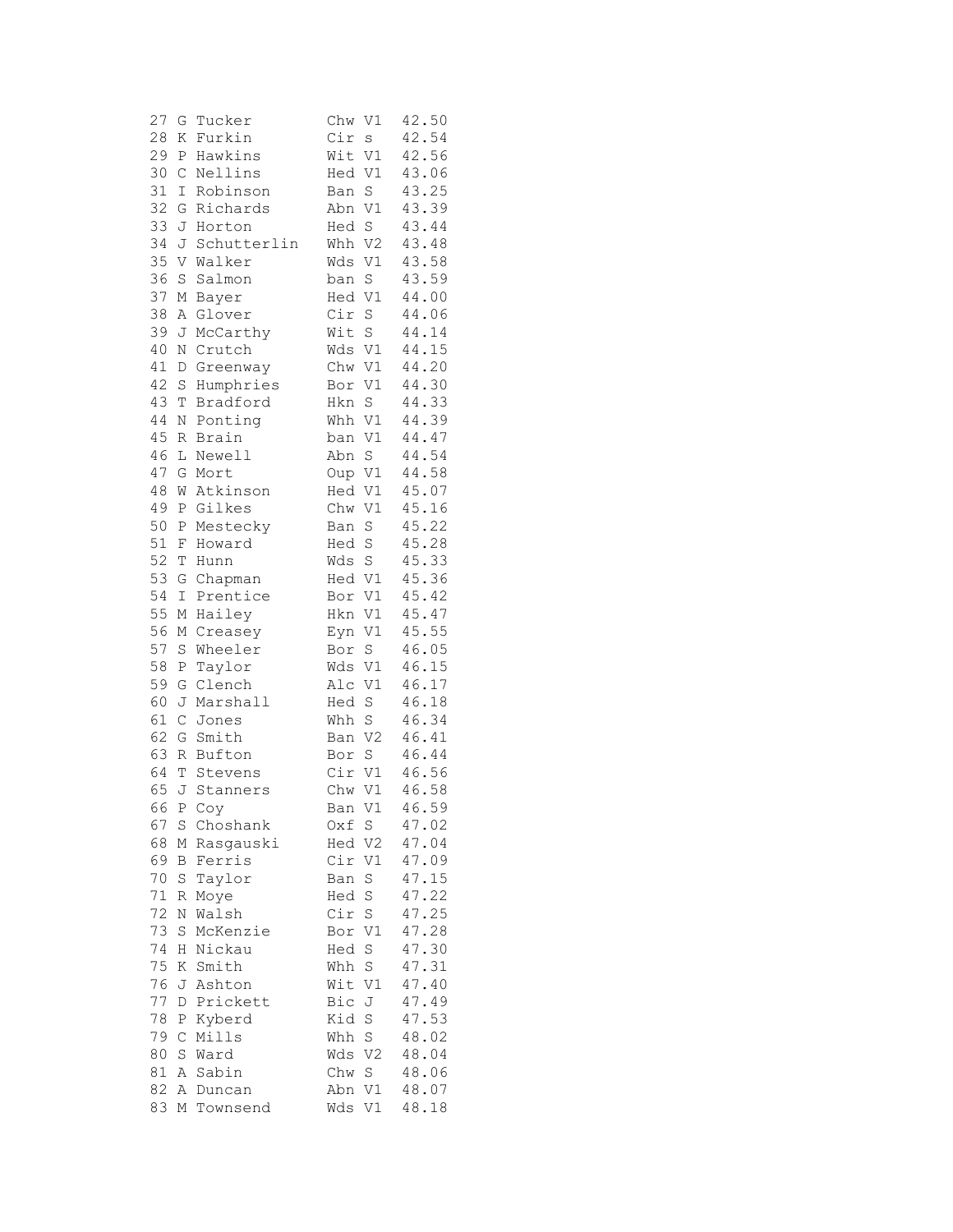| 84  | $\mathsf{C}$ | Slator        | Hed<br>S              | 48.26 |
|-----|--------------|---------------|-----------------------|-------|
| 85  | D            | Cook          | Cir<br>$\rm S$        | 48.35 |
| 86  | Ε            | Shoesmith     | V <sub>2</sub><br>Hed | 48.45 |
| 87  | Α            | Garner        | V1<br>Abn             | 48.54 |
| 88  | R            | Pilling       | $\mathbb S$<br>Abn    | 49.19 |
| 89  | R            | Ramsbottom    | Hed<br>V <sub>2</sub> | 49.38 |
| 90  | J            | Ross          | Chw V1                | 49.51 |
| 91  | Ρ            | Read          | Hed V1                | 49.52 |
| 92  | М            | Shipway       | Wds V2                | 49.57 |
| 93  | S            | Taylor        | V <sub>2</sub><br>Eyn | 50.00 |
| 94  | S            | Twinn         | Abn<br>$\mathtt{V1}$  | 50.08 |
| 95  | $\mathsf C$  | Brough        | Cir<br>$\rm S$        | 50.10 |
| 96  | G            | LeGood        | Wit V1                | 50.16 |
| 97  | $\mathbb D$  | Candlin       | Wit V1                | 50.19 |
| 98  | J            | Oliver        | Abn<br>V1             | 50.24 |
| 99  | Η            | Grundy        | Whh<br>V1             | 50.32 |
| 100 | G            | Smith         | Cir<br>S              | 50.38 |
| 101 | Κ            | Morgan        | Wit V2                | 50.58 |
| 102 | $\mathbb N$  | Brown         | Kid<br>V1             | 51.10 |
| 103 | Α            | Hine          | S<br>Alc              | 51.26 |
| 104 | Ρ            | Thomas        | V1<br>Wit             | 51.32 |
| 105 | R            | Cummings      | V1<br>Whh             | 51.45 |
| 106 | Α            | Loker         | V1<br>Bor             | 51.53 |
| 107 | G            | Thomas        | Chw V1                | 52.02 |
| 108 | Ε            | Robinson      | Hed V3                | 52.06 |
| 109 | R            | Macdonald     | Bor V2                | 52.14 |
| 110 | T            | O'Keefe       | Oup V1                | 52.21 |
| 111 | S            | Knight        | $\rm S$<br>Hkn        | 52.34 |
| 112 | $\mathbb T$  | Whitlock      | Eyn V1                | 52.53 |
| 113 | Ρ            | Kimber        | $\rm S$<br>Oxf        | 52.59 |
| 114 | Α            | Dawkins       | Abn V1                | 53.06 |
| 115 | L            | Hurman        | Hed V1                | 53.10 |
| 116 | B            | Page          | Alc<br>V <sub>2</sub> | 53.32 |
| 117 | F            | Bailey        | Hed<br>$\rm S$        | 53.52 |
| 118 | J            | Prince        | Cir<br>S              | 54.13 |
| 119 | J            | Moore         | $\rm S$<br>Hed        | 54.39 |
| 120 | М            | Search        | Kid V2                | 54.47 |
| 121 | G            | Taylor        | V1<br>Hed             | 54.55 |
| 122 | $\mathbb D$  | Wise          | V3<br>Bor             | 55.14 |
| 123 |              | W Brown       | V3<br>Hed             | 55.17 |
| 124 | G            | Fogg          | Kid V1                | 55.18 |
| 125 | Τ            | Witts         | Hed V1                | 55.19 |
| 126 | G            | Walker        | Hed V1                | 55.23 |
| 127 | Α            | Thomas        | Chw V1                | 55.25 |
| 128 | Ρ            | Jennings      | Kid V2                | 55.44 |
| 129 | Ρ            | Bevis         | Ban V2                | 55.49 |
| 130 | Ι            | Heptonstall   | Oup S                 | 56.36 |
| 131 | Β            | May           | Cir V2                | 56.53 |
| 132 | Η            | Morris        | V1<br>Eyn             | 57.00 |
| 133 | S            | Wysocki-Jones | Whh S                 | 57.08 |
| 134 | J            | Abrahams      | Wit V2                | 57.11 |
| 135 | L            | Parkes        | Chw V1                | 57.14 |
| 136 | Α            | Upstone       | Hkn V2                | 57.32 |
| 137 | B            | Green         | Hed V2                | 57.52 |
| 138 | Η            | Cannatella    | Hed V1                | 58.03 |
| 139 |              | D Abbotts     | Bor V3                | 58.08 |
| 140 |              | K Villiers    | Hed V2                | 58.24 |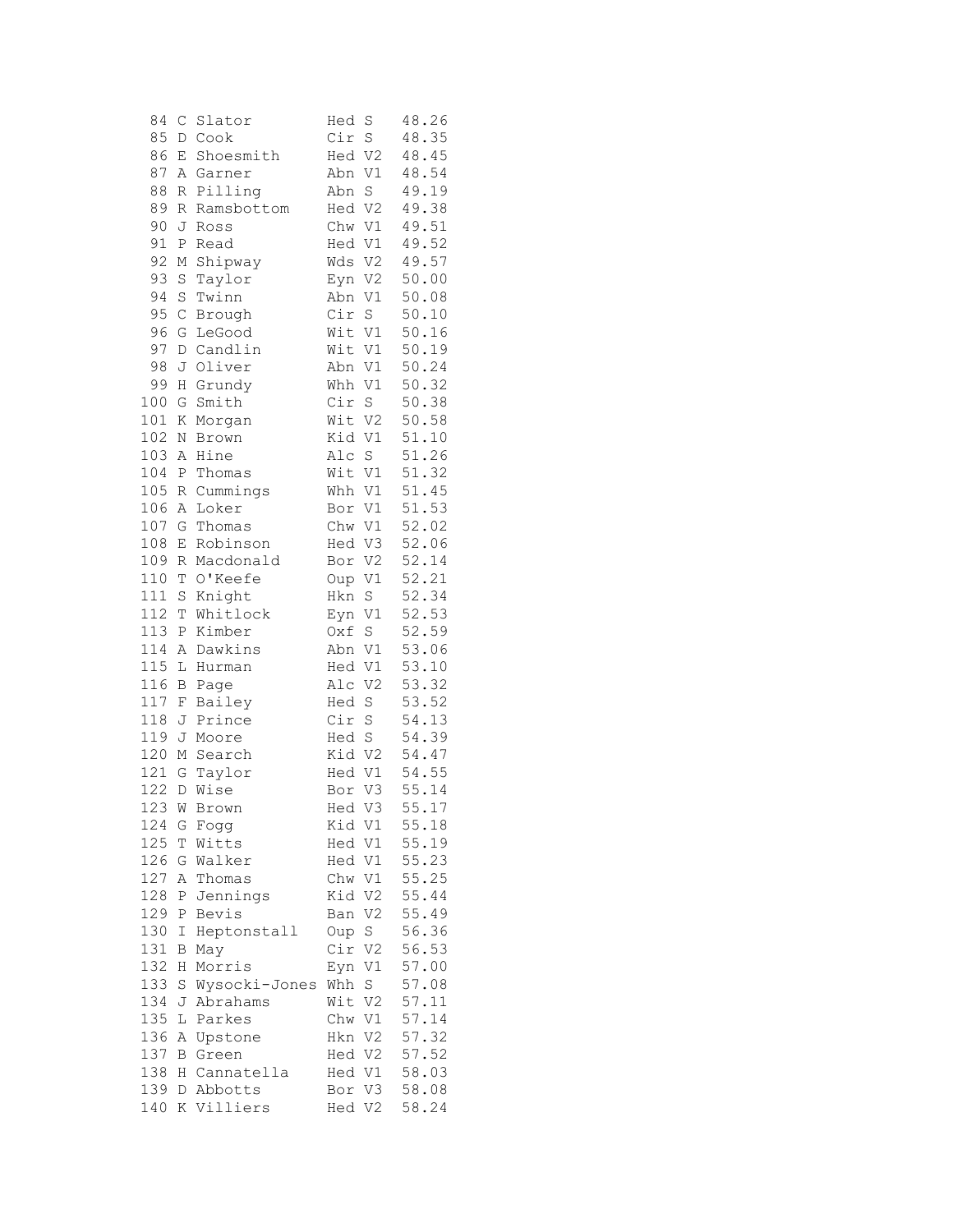| 141<br>142 R<br>143 T                                    | $\mathbb D$                                                          | Howse<br>Mant<br>Langrish<br>144 A Millbank<br>145 A Johnson<br>146 P Hart<br>147 G Norris                  | Alc V2<br>Cir S<br>Kid V1<br>Wit V2                                |                                                                    | 58.39<br>60.22<br>60.53<br>63.31<br>Alc V2 63.37<br>Chw V3 65.39<br>Hed V2 65.59           |  |
|----------------------------------------------------------|----------------------------------------------------------------------|-------------------------------------------------------------------------------------------------------------|--------------------------------------------------------------------|--------------------------------------------------------------------|--------------------------------------------------------------------------------------------|--|
|                                                          |                                                                      | Overall Junior Men                                                                                          | .                                                                  | .                                                                  |                                                                                            |  |
|                                                          |                                                                      | 1 I Duncan<br>2 D Prickett<br>.___________________.                                                         |                                                                    | $0xf$ 90 (-)<br>Bic $279 (-)$                                      |                                                                                            |  |
|                                                          |                                                                      | Overall Senior Men                                                                                          |                                                                    |                                                                    |                                                                                            |  |
| 1<br>$\overline{c}$<br>3<br>4<br>5<br>6<br>7<br>8        | D<br>Ρ                                                               | R Bromley<br>P Wilson<br>D Walmsley<br>S Pritchard<br>G Harris<br>P George<br>Wright<br>Jegou               | Hed<br>Whh<br>Bor<br>Ban<br>Hed<br>Ban<br>Whh<br>Whh               | $7\overline{ }$<br>11<br>13<br>18<br>28<br>29<br>40                | $5 (-)$<br>(5)<br>(8)<br>$(-)$<br>$(-)$<br>(19)<br>(17)<br>(22)                            |  |
| 9<br>9<br>11<br>12<br>13<br>14<br>16                     | Ρ<br>Т<br>М                                                          | Vallance<br>Lock<br>Baillie<br>M Smith<br>J Thorn<br>M Smith<br>15 J Cooke<br>A Glover                      | Alc<br>Wit<br>Wit<br>Cir<br>Hed<br>Eyn<br>Whh<br>Cir               | 44<br>44<br>47<br>54<br>68<br>70<br>79<br>81                       | (29)<br>$(-)$<br>(22)<br>(45)<br>$(-)$<br>$(-)$<br>(36)<br>$(-)$                           |  |
| 17<br>18<br>19<br>19<br>24                               | R<br>A<br>S<br>T                                                     | Thetford<br>Tilsley<br>Wheeler<br>Hunn<br>21 J Horton<br>22 D Gavaghan<br>23 C James<br>J O'Brien           | Hed<br>Hkn<br>Bor<br>Wds<br>Hed<br>Hed<br>Whh<br>Hed               | 83<br>93<br>99<br>109<br>114<br>121                                | $(-)$<br>$(-)$<br>(57)<br>99 (52)<br>$108 (-)$<br>$(-)$<br>$(-)$<br>$(-)$                  |  |
| 26<br>27<br>28<br>29<br>30<br>31<br>32                   | R<br>L<br>Ρ<br>J<br>F<br>Η<br>$\mathsf C$                            | 25 G Cox<br>Bufton<br>Newell<br>Mestecky<br>Marshall<br>Howard<br>Nickau<br>Jones                           | Kid<br>Bor<br>Abn<br>Ban<br>Hed<br>Hed<br>Hed<br>Whh               | 146<br>173<br>197<br>206<br>207<br>208<br>237                      | $132 (-)$<br>$(-)$<br>$(-)$<br>(88)<br>(86)<br>(112)<br>(84)<br>$(-)$                      |  |
| 33<br>34<br>35<br>36<br>37<br>38<br>39<br>40<br>41<br>42 | $\mathsf{C}$<br>R<br>Α<br>$\mathsf{C}$<br>F<br>R<br>S<br>J<br>Ι<br>S | Mills<br>Pilling<br>Hine<br>Brough<br>Bailey<br>Blencowe<br>Knight<br>Moore<br>Heptonstall<br>Wysocki-Jones | Whh<br>Abn<br>Alc<br>Cir<br>Hed<br>Hkn<br>Hkn<br>Hed<br>Oup<br>Whh | 259<br>294<br>297<br>345<br>361<br>372<br>390<br>414<br>429<br>490 | $(-)$<br>$(-)$<br>$(\,-\,)$<br>$(-)$<br>$(-)$<br>$(-)$<br>$(-)$<br>(178)<br>$(-)$<br>$(-)$ |  |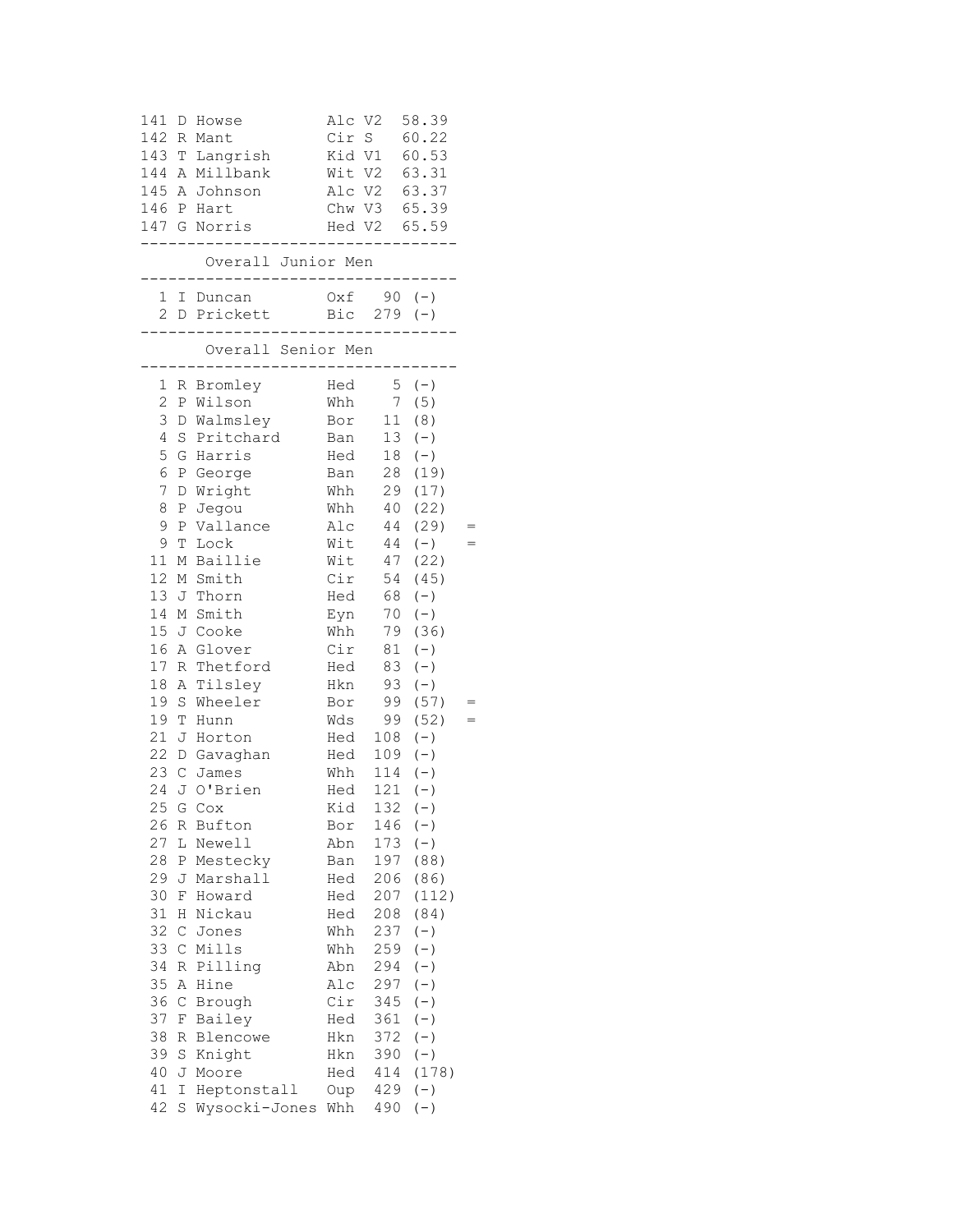|          |               | Overall Vet 40 Men |            |            |               |  |
|----------|---------------|--------------------|------------|------------|---------------|--|
| 1        | Т             | Glare              | Wds        | 21         | (9)           |  |
| 2        | D             | Wheeler            | Oxf        | 44         | (21)          |  |
| 3        | T             | Hughes             | Whh        | 47         | $(\,-\,)$     |  |
| 4        | B             | Vaughan            | Wds        | 52         | (27)          |  |
| 5        | R             | Grant              | Oxf        | 57         | (26)          |  |
| 6        | D             | Wright             | Cir        | 62         | (29)          |  |
| 7        | D             | Greenway           | Chw        | 81         | (41)          |  |
| 8        | Τ             | Taylor             | Whh        | 102        | $(\,-\,)$     |  |
| 9        | G             | Tucker             | Chw        | 105        | (44)          |  |
| 10       | G             | Richards           | Abn        | 113        | (51)          |  |
| 11       | Ρ             | Hawkins            | Wit        | 117        | (52)          |  |
| 12       | $\mathbb M$   | Bayer              | Hed        | 143        | $(-)$         |  |
| 13       | $\mathcal{C}$ | Nellins            | Hed        | 145        | (79)          |  |
| 14       | G             | Chapman            | Hed        | 149        | (69)          |  |
| 15       | М             | Creasey            | Eyn        | 154        | (76)          |  |
| 16       | W             | Atkinson           | Hed        | 165        | (74)          |  |
| 17       | Ρ             | Gilkes             | Chw        | 174        | (68)          |  |
| $18\,$   | S             | Humphries          | Bor        | 176        | (81)          |  |
| 19       | P             | Taylor             | Wds        | 178        | (61)          |  |
| 20       | Ρ             | Coy                | Ban        | 183        | $(-)$         |  |
| 21<br>22 | Ν             | Ponting            | Whh        | 185        | (146)         |  |
| 23       | М             | Hailey             | Hkn        | 186        | $(-)$         |  |
| 24       | Ν<br>G        | Crutch<br>Clench   | Wds<br>Alc | 192<br>199 | $(-)$<br>(85) |  |
| 24       | G             | Mort               |            | 199        | (92)          |  |
| 26       | М             | Townsend           | Oup<br>Wds | 215        | $(-)$         |  |
| 27       | S             | McKenzie           | Bor        | 222        | $(-)$         |  |
| 28       | J             | Ashton             | Wit        | 226        | (90)          |  |
| 29       | I             | Prentice           | Bor        | 230        | (135)         |  |
| 30       | Α             | Garner             | Abn        | 254        | (92)          |  |
| 31       | T             | Stevens            | Cir        | 255        | (112)         |  |
| 32       | Α             | Duncan             | Abn        | 263        | (113)         |  |
| 33       | G             | LeGood             | Wit        | 265        | (100)         |  |
| 34       | Η             | Grundy             | Whh        | 282        | (108)         |  |
| 35       | J             | Oliver             | Abn        | 288        | (126)         |  |
| 36       | $\, {\bf P}$  | Read               | Hed        | 294        | (150)         |  |
| 37       | J             | Ross               | Chw        |            | 306 (111)     |  |
| 38       | D             | Candlin            | Wit        | 309        | (119)         |  |
| 39       | Ρ             | Thomas             | Wit        | 310        | $(-)$         |  |
| 40       | L             | Hurman             | Hed        | 317        | $(-)$         |  |
| 41       | T             | O'Keefe            | Oup        | 333        | (130)         |  |
| 42       | J             | Christopher        | Wds        | 336        | $(-)$         |  |
| 43       | G             | Thomas             | Chw        | 337        | (142)         |  |
| 43       | S             | Twinn              | Abn        | 337        | $(-)$         |  |
| 45       | Т             | Witts              | Hed        | 342        | $(-)$         |  |
| 46       | Α             | Loker              | Bor        | 355        | (145)         |  |
| 47       | Τ             | Whitlock           | Eyn        | 375        | (139)         |  |
| 48       | G             | Fogg               | Kid        | 378        | (165)         |  |
| 49       | H             | Morris             | Eyn        | 379        | $(-)$         |  |
| 50       | G             | Walker             | Hed        | 380        | (151)         |  |
| 51       | G             | Taylor             | Hed        | 395        | $(-)$         |  |
| 52       | Α             | Thomas             | Chw        | 427        | $(-)$         |  |
| 53       | Η             | Cannatella         | Hed        | 432        | (175)         |  |
| 54       | J             | Roulstone          | Chw        | 439        | $(\,-\,)$     |  |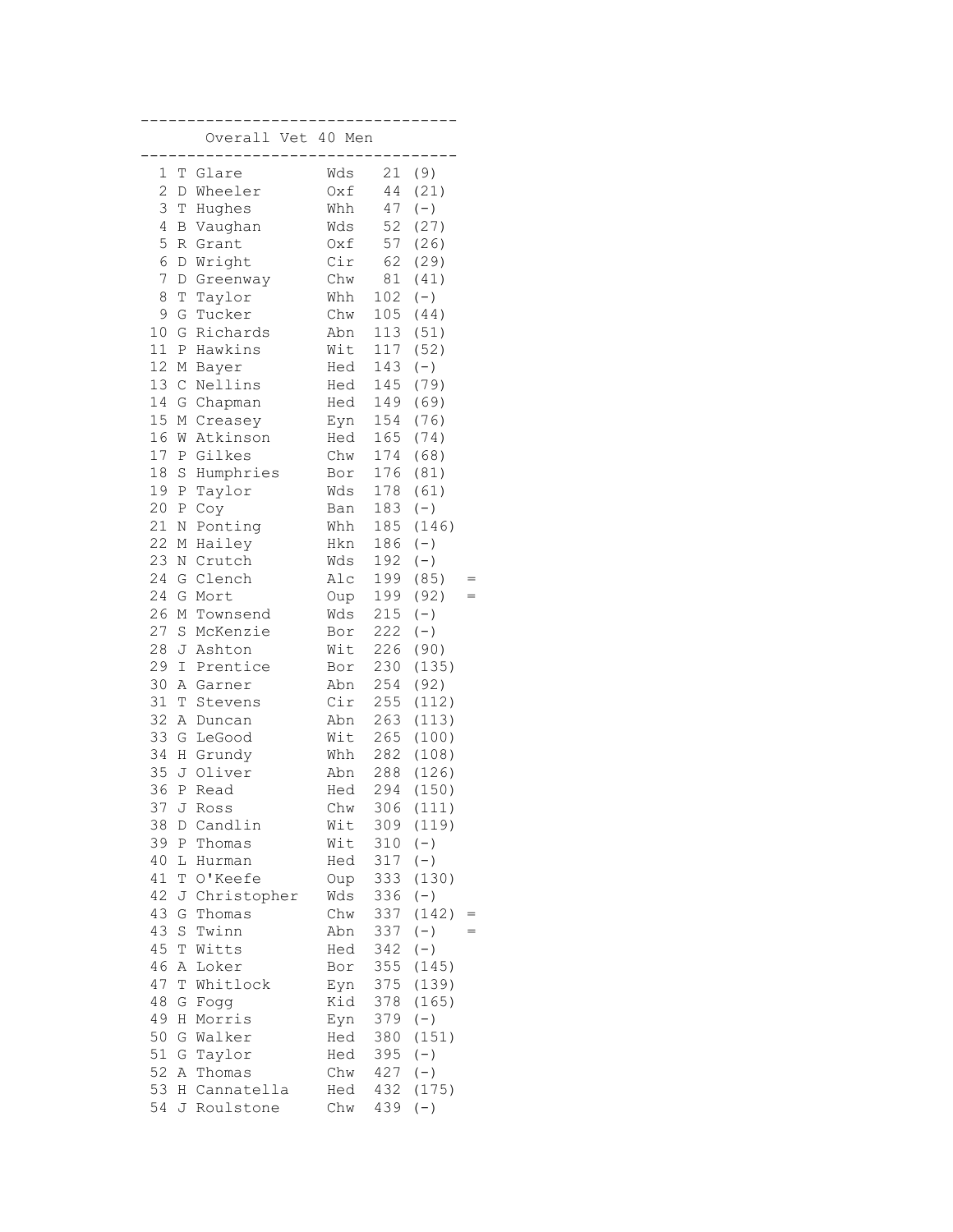|         |              | Overall Vet 50 Men                                       |            |            |                |  |
|---------|--------------|----------------------------------------------------------|------------|------------|----------------|--|
| 1       | J            | Schutterlin                                              | Whh        | 128        | (49)           |  |
| 2       | J            | Exley                                                    | Oxf        | 156        | $(-)$          |  |
| 3       | R            | Tredwell                                                 | Oxf        | 168        | $(-)$          |  |
| 4       | Μ            | Rasgauski                                                | Hed        | 245        | (116)          |  |
| 5       | Ε            | Shoesmith                                                | Hed        | 261        | (103)          |  |
| 6       | $\, {\bf P}$ | Chivers                                                  | Alc        | 271        | $(-)$          |  |
| 7       | G            | Smith                                                    | Ban        | 276        | $(-)$          |  |
| 8       | S            | Ward                                                     | Wds        | 280        | $(-)$          |  |
| 9<br>10 | Κ            | Morgan                                                   | Wit        | 317        | (147)          |  |
| 11      | $\rm S$<br>R | Taylor<br>Macdonald                                      | Eyn<br>Bor | 342<br>360 | (148)<br>(142) |  |
| 12      | М            | Search                                                   | Kid        | 363        | (156)          |  |
| 13      |              | P Bevis                                                  | Ban        | 393        | (167)          |  |
| 13      | $\, {\bf P}$ | Jennings                                                 | Kid        | 393        | (157)          |  |
| 15      | B            | May                                                      | Cir        | 420        | (172)          |  |
| 16      | Α            | Upstone                                                  | Hkn        | 432        | (171)          |  |
| 17      | В            | Page                                                     | Alc        | 433        | $(-)$          |  |
| 18      | Α            | Roche                                                    | Hkn        | 442        | $(-)$          |  |
| 19      | Κ            | Villiers                                                 | Hed        | 444        | (174)          |  |
| 20      | G            | Norris                                                   | Hed        | 448        | $(-)$          |  |
| 21      | $\mathbb D$  | Howse                                                    | Alc        | 455        | (176)          |  |
| 22      |              | A Johnson                                                | Alc        | 461        | (188)          |  |
|         |              | 23 A Millbank                                            | Wit        | 466        | (189)          |  |
|         |              | 24 D Roberts                                             | Wit        | 489        | $(-)$          |  |
|         |              | Overall Vet 60 Men                                       |            |            |                |  |
| 1       | Ε            | Robinson                                                 | Hed        | $350 (-)$  |                |  |
| 2       | D            | Wise                                                     | Bor        | $406 (-)$  |                |  |
| 3       | D            | Abbotts                                                  | Bor        | 444        | $(-)$          |  |
| 4       | Ρ            | Hart                                                     | Chw        | 478        | $(-)$          |  |
|         |              | :=================<br>.==========<br>Race $1 - U11$ Boys |            |            |                |  |
|         |              | Round 5 - Shotover                                       |            |            |                |  |
| 1       | I            | Castle                                                   | Oxf        | MM         | 3.54           |  |
| 2.      |              | L Warren                                                 | Wit MM     |            | 4.06           |  |
| 3       | R            | Hill                                                     | Abn        | МM         | 4.13           |  |
| 4       | Ρ            | Mason                                                    | Wit        | МM         | 4.14           |  |
| 5       | J            | Charleston                                               | Abn        | МM         | 4.15           |  |
| 6       | R            | Wartke-Dunbar                                            | Abn        | МM         | 4.22           |  |
| 7       | S            | LeGood                                                   | Wit        | МM         | 4.25           |  |
| 8<br>9  | B            | Schofield                                                | Oxf        | МM         | 4.28<br>4.30   |  |
| 10      | Η            | Penfold<br>Bridgeman                                     | Whh<br>Abn | МM         | 4.34           |  |
| 11      | D<br>С       | Alston                                                   | Bic        | МM<br>МM   | 4.35           |  |
| 12      | М            | Woodside                                                 | Abn        | МM         | 4.39           |  |
| 13      | L            | Mabott                                                   | Gos        | МM         | 4.40           |  |
| 14      | Α            | Jones                                                    | Wit        | МM         | 4.42           |  |
| 15      | T            | Jennings                                                 | Kid        | МM         | 4.42           |  |
| 16      | D            | Soady                                                    | Bic        | МM         | 4.51           |  |
| 17      | $\mathsf{C}$ | Beek                                                     | Bic        | MМ         | 4.54           |  |
| 18      | L            | Bryan                                                    | Ban        | МM         | 4.55           |  |
| 19      | J            | Ridley                                                   | Wit        | МM         | 4.56           |  |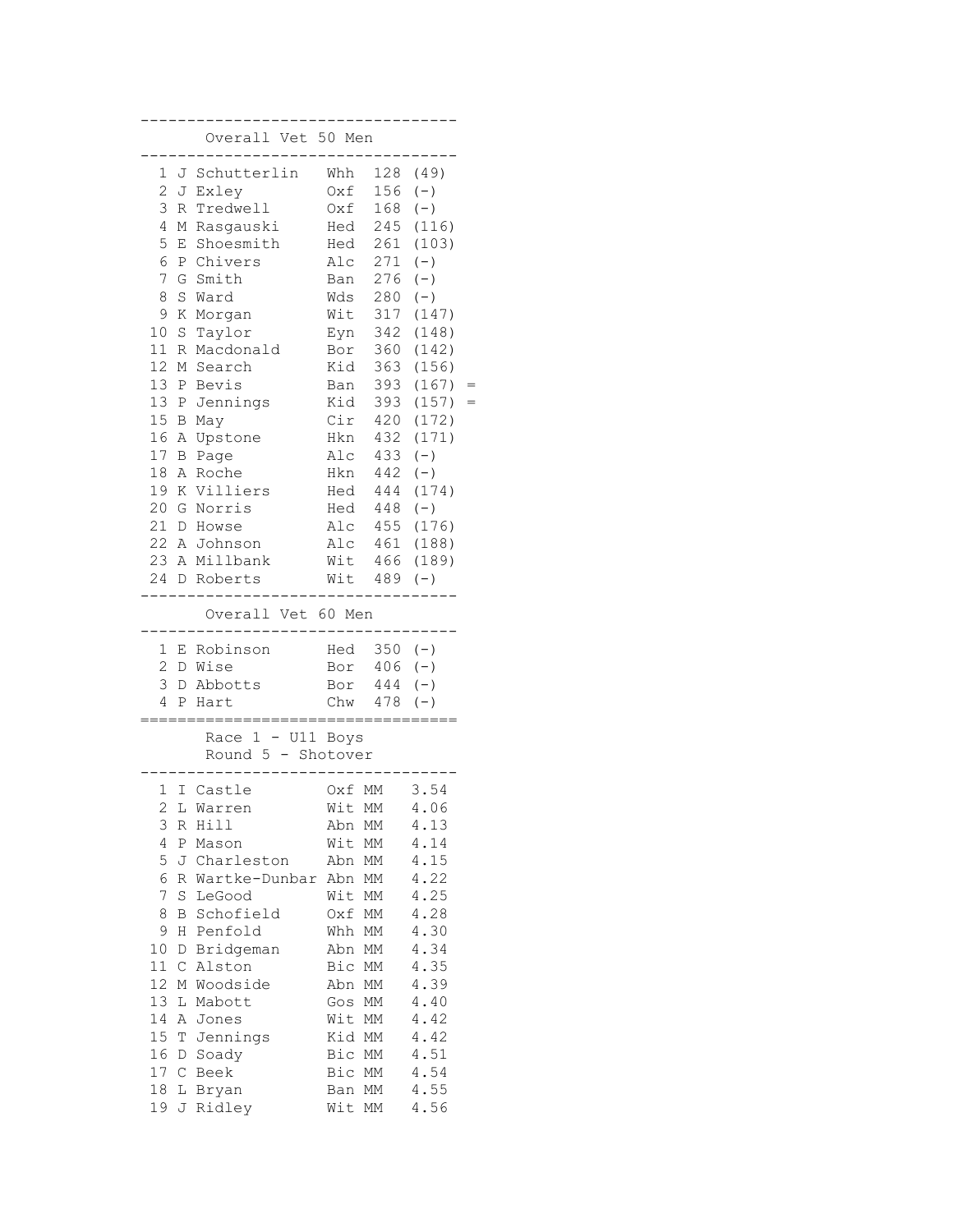| 20<br>G<br>21 C<br>24 F<br>25 D<br>26 S                                                                                                                  | Winkley<br>Luke<br>22 J Bark<br>23 J Stevens<br>Lydford<br>Mestecky<br>Byrne<br>Byrne<br>27 S Nickau<br>28 C Gill<br>29 S Timms<br>----------                                                                                                                                                                                                 | Wit MM<br>Cir MM                                                                                                    | Wit MM<br>Oxf MM<br>Abn MM<br>Ban MM<br>Wit MM 5.20<br>Hed MM 5.29<br>Bic MM 5.36<br>Wit MM 6.14<br>________________                                                 | 4.59<br>5.02<br>5.03<br>5.07<br>5.10<br>5.11                                                                         |
|----------------------------------------------------------------------------------------------------------------------------------------------------------|-----------------------------------------------------------------------------------------------------------------------------------------------------------------------------------------------------------------------------------------------------------------------------------------------------------------------------------------------|---------------------------------------------------------------------------------------------------------------------|----------------------------------------------------------------------------------------------------------------------------------------------------------------------|----------------------------------------------------------------------------------------------------------------------|
|                                                                                                                                                          | Overall U11 Boys                                                                                                                                                                                                                                                                                                                              |                                                                                                                     |                                                                                                                                                                      |                                                                                                                      |
| $\overline{c}$<br>3<br>$\overline{4}$<br>5<br>$\epsilon$<br>$\overline{7}$<br>8<br>14 L<br>15 F<br>17 C<br>18                                            | 1 I Castle<br>M Woodside<br>L Warren<br>R Hill<br>J Charleston Abn<br>R Wartke-Dunbar Abn<br>P Mason<br>S LeGood<br>9 H Penfold<br>10 C Alston<br>11 B Schofield<br>12 A Jones<br>13 T Jennings<br>Mabott<br>Lydford<br>16 D Soady<br>Luke<br>J Stevens<br>19 J Bark<br>20 J Bennison<br>21 S Byrne<br>22 S Nickau<br>23 S Timms<br>24 C Gill | Abn<br>Wit<br>Wit<br>Whh<br>Bic<br>Oxf<br>Wit<br>Kid<br>Gos<br>Abn<br>Bic<br>Oxf<br>Cir<br>Wit<br>Abn<br>Wit<br>Hed | $Oxf = 5$<br>Abn 6<br>Wit 13<br>14<br>17<br>23<br>26<br>29<br>31<br>40<br>44<br>52<br>56<br>57<br>61<br>64<br>77<br>79<br>82<br>83<br>86<br>92<br>Wit 110<br>Bic 111 |                                                                                                                      |
|                                                                                                                                                          | ====================================<br>Race 2 - U11 Girls<br>Round 5 - Shotover                                                                                                                                                                                                                                                              |                                                                                                                     |                                                                                                                                                                      |                                                                                                                      |
| 1<br>Α<br>2<br>Κ<br>3<br>Κ<br>4<br>J<br>5<br>Η<br>6<br>Α<br>7<br>J<br>8<br>Α<br>9<br>Α<br>10<br>Η<br>11<br>R<br>12<br>D<br>13<br>S<br>14<br>Η<br>15<br>Β | Carreras<br>E.Daly<br>I.Daly<br>Kafke<br>Luke<br>McGill<br>Clarke<br>Ledger<br>Chisnall<br>Mitchell<br>Cook<br>Thomas<br>Woodside<br>Bryan<br>Banfield                                                                                                                                                                                        | Bic<br>Rad<br>Rad<br>Rad<br>Oxf<br>Bic<br>Oxf<br>Abn<br>Abn<br>Gos<br>Gos<br>Wit<br>Abn<br>Ban<br>Gos               | МM<br>МM<br>MМ<br>МM<br>МM<br>МM<br>МM<br>МM<br>МM<br>MМ<br>МM<br>МM<br>МM<br>МM<br>МM                                                                               | 4.05<br>4.09<br>4.15<br>4.22<br>4.23<br>4.37<br>4.38<br>4.39<br>4.41<br>4.49<br>4.51<br>4.52<br>4.54<br>5.03<br>5.09 |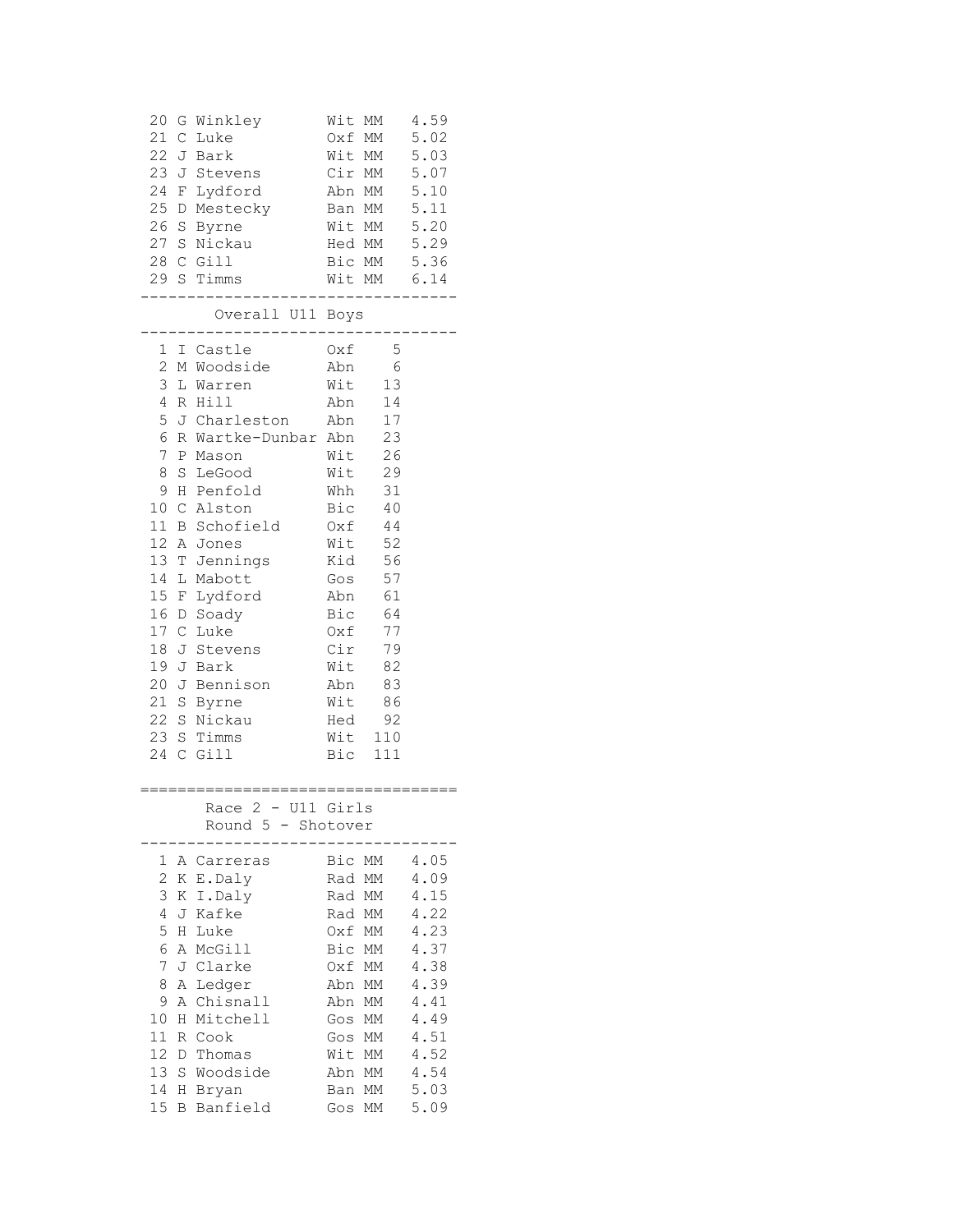| 16     | S Kennan<br>17 H Cooke<br>18 D Torman<br>19 B Coppock-Cudd Oxf MM 5.35<br>20 S Knight<br>Hkn MM<br>21 R Ponting<br>22 B Harrison<br>23 H Jennison<br>24 V Richards<br>25 H Thetford Hed MM 6.24<br>26 K Wysocki-Jones Whh MM 6.30<br>27 R Welby                                                                                                                                           | Oxf MM                                                                    | Wit MM<br>Gos MM 5.14<br>Bic MM 5.23<br>Whh MM<br>Bic MM<br>Abn MM<br>Bic MM 7.46                                                                                                  | 5.11<br>5.43<br>5.48<br>5.51<br>5.52<br>5.52 |
|--------|-------------------------------------------------------------------------------------------------------------------------------------------------------------------------------------------------------------------------------------------------------------------------------------------------------------------------------------------------------------------------------------------|---------------------------------------------------------------------------|------------------------------------------------------------------------------------------------------------------------------------------------------------------------------------|----------------------------------------------|
|        | ----------<br>Overall U11 Girls                                                                                                                                                                                                                                                                                                                                                           |                                                                           |                                                                                                                                                                                    | ____________                                 |
| 7<br>8 | 1 K E.Daly<br>2 K I.Daly<br>3 J Kafke<br>4 H Luke<br>5 A Chisnall Abn 20<br>6 R Gill<br>A McGill<br>A Ledger<br>9 R Cook<br>10 H Mitchell<br>10 S Woodside<br>12 E McDonnell<br>13 H Cooke<br>14 D Thomas<br>15 B Banfield<br>16 H Bryan<br>17 S Kennan<br>18 V Richards<br>19 C Prince<br>20 R Ponting<br>21 H Jennison<br>22 S Knight<br>23 A Goodwin Bic 111<br>24 K Wysocki-Jones Whh | Rad<br>Rad<br>Gos<br>Gos<br>Abn<br>Wit<br>Ban<br>Wit<br>Abn<br>Gos<br>Whh | $-5$<br>- 9<br>Rad 16<br>$Oxf$ 19<br>Bic 25<br>Bic 34<br>Abn 36<br>37<br>43<br>43<br>Gos 50<br>$Gos$ 51<br>54<br>Gos 63<br>65<br>73<br>78<br>84<br>93<br>$Oxf$ 94<br>Hkn 95<br>117 | $=$<br>$=$                                   |
|        | Race 3 - U13 Boys<br>Round 5 - Shotover<br>Team Results                                                                                                                                                                                                                                                                                                                                   |                                                                           |                                                                                                                                                                                    |                                              |
|        | 1 Oxford City<br>2 Abingdon<br>3 Exel Gosford                                                                                                                                                                                                                                                                                                                                             | 16<br>19<br>28                                                            |                                                                                                                                                                                    |                                              |
|        | Overall Standings                                                                                                                                                                                                                                                                                                                                                                         |                                                                           |                                                                                                                                                                                    |                                              |
|        | 1 Abingdon<br>2 Exel Gosford 126                                                                                                                                                                                                                                                                                                                                                          | 96                                                                        |                                                                                                                                                                                    |                                              |
|        | Race $3 - U13$ Boys<br>Round 5 - Shotover                                                                                                                                                                                                                                                                                                                                                 |                                                                           |                                                                                                                                                                                    |                                              |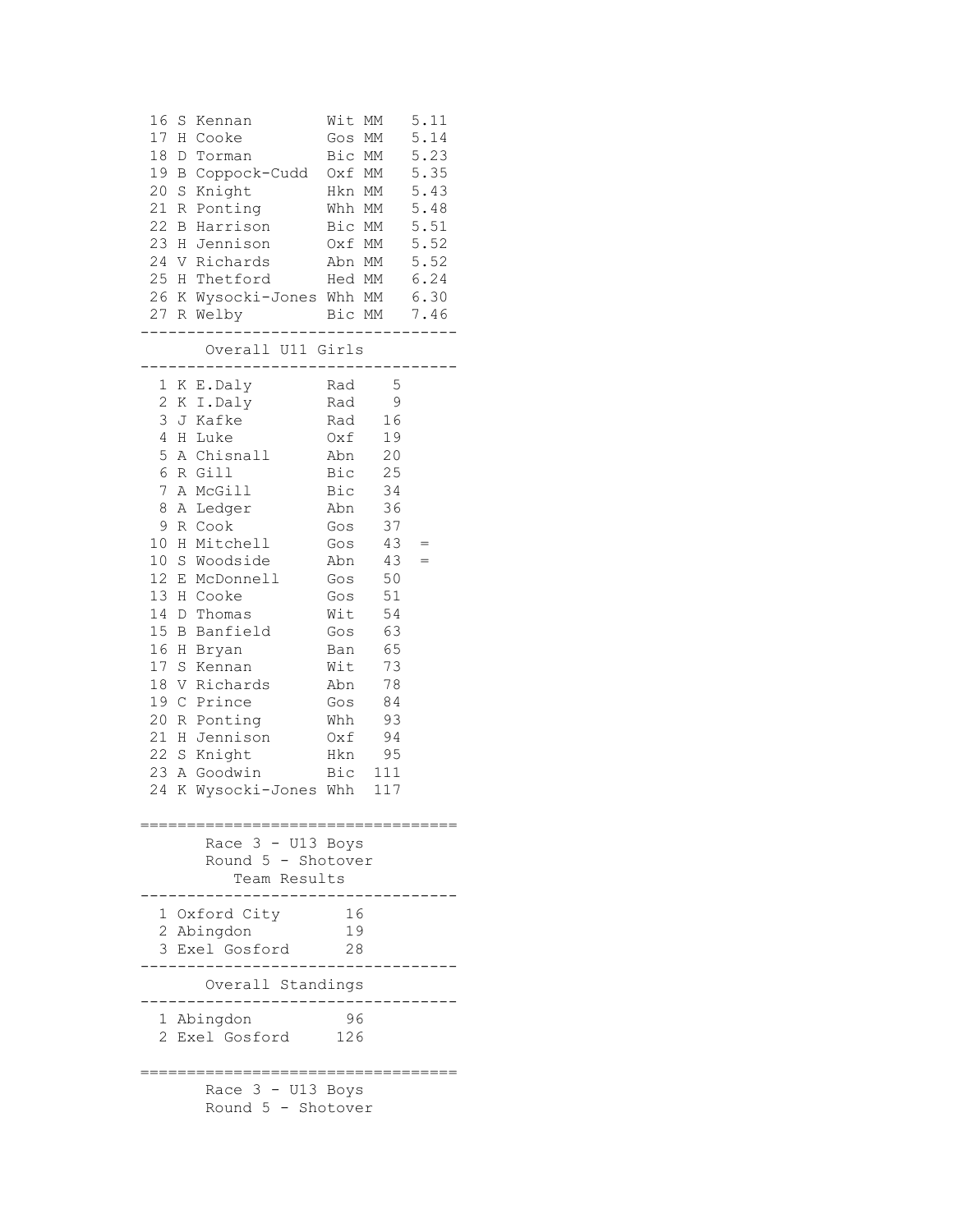## Individual Results ---------------------------------- 1 D Luke Oxf U13 7.26 2 G Wood Abn U13 7.28 3 N Flynn Bic U13 7.42 4 J Wilson Oxf U13 7.49 5 J Hill Abn U13 8.04 6 C Tucker Chw U13 8.07 7 S Mitchell Gos U13 8.08 8 D Gray Whh U13 9.01 9 M Hall Gos U13 9.07 10 T Timms Wit U13 9.46 11 N Ford Oxf U13 9.50 ---------------------------------- Overall U13 Boys ---------------------------------- 1 D Luke Oxf 5 2 G Wood Abn 11 3 J Hill Abn 15<br>4 S Mitchell Gos 16 4 S Mitchell 5 J Wilson Oxf 17 = 5 N Flynn Bic 17 = 7 I Timms Ban 22 8 C Tucker Chw 26 9 M Hall Gos 41 10 T Timms Wit 44 ================================== Race  $4 - U13/U15$  Girls Round 5 - Shotover Team Results ---------------------------------- 1 Radley Ladies 14 2 Radley Ladies B 29 3 Witney 34<br>4 Radlev Ladies C 40 4 Radley Ladies C 5 Abingdon 43 6 Oxford City 44 7 Banbury 69 8 Radley Ladies D 71 9 Abingdon B 78 10 Bicester 84 ---------------------------------- Overall Standings ---------------------------------- 1 Radley Ladies 73 2 Witney 150 3 Radley Ladies B 169 4 Abingdon 252 5 Banbury 263 6 Radley Ladies C 290 7 Bicester 397 ================================== Race  $4 - U13/U15$  Girls Round 5 - Shotover Individual Results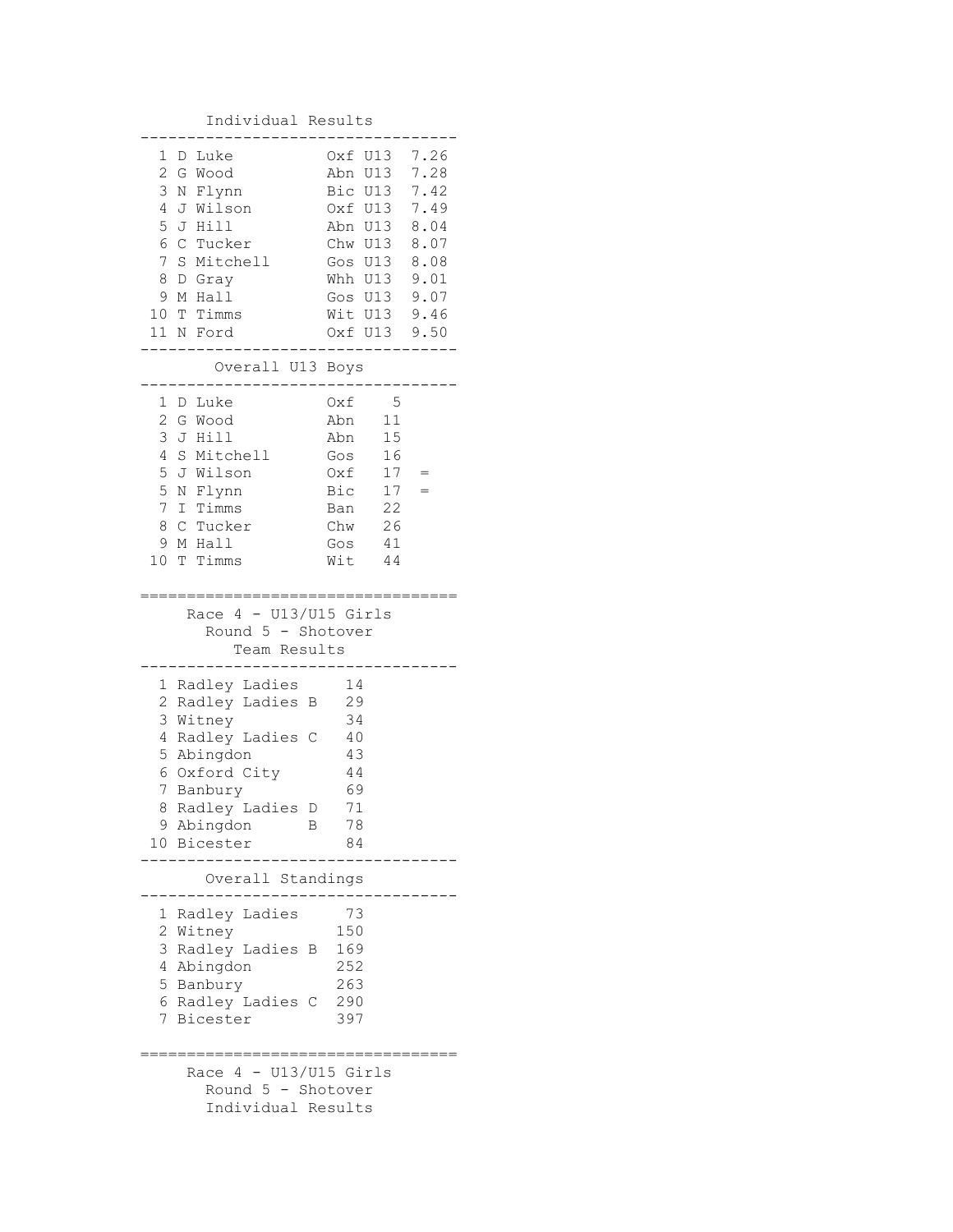| 1               |                  | J Rhodes          | Whh | U15        | 7.15  |
|-----------------|------------------|-------------------|-----|------------|-------|
| $\overline{c}$  | $\mathsf{C}$     | Plateau           | Rad | U13        | 7.46  |
| 3               | Е                | Ridley            | Wit | U15        | 7.56  |
| 4               | М                | Williams          |     | Oxf U15    | 8.05  |
| 5               | R                | Cormack-Loyd      | Rad | U15        | 8.14  |
| 6               | $\rm S$          | Lackman           | Abn | U15        | 8.18  |
| 7               | L                | Bourne            |     | Rad U15    | 8.19  |
| 8               | Η                | Chaundy           |     | Rad U13    | 8.25  |
| 9               | J                | England           |     | Oxf U13    | 8.33  |
| 10              | J                | Roberts           |     | Rad U15    | 8.36  |
| 11              | Η                | Thorne            |     | Rad U15    | 8.39  |
| 12              | S                | Huggins           | Rad | U13        | 8.41  |
| 13              | $\rm S$          | Daly              | Rad | U13        | 8.53  |
| 14              | S                | LeGood            | Wit | U15        | 8.59  |
| 15              | Κ                | Wilkinson         | Rad | U13        | 9.06  |
| 16              | Κ                | Filshie           | Ban | <b>U15</b> | 9.07  |
| 17              | G                | Byrne             | Wit | U15        | 9.09  |
| 18              | L                | Chisnall          | Abn | U15        | 9.13  |
| 19              | В                | Hampson           | Abn | U13        | 9.15  |
| 20              | Ν                | Davies            | Rad | U13        | 9.16  |
| 21              | L                | Witts             | Hed | U13        | 9.26  |
| 22              | S                | Morrell           | Ban | U13        | 9.26  |
| 23              | $\mathsf C$      | Parfitt           | Abn | U15        | 9.33  |
| 24              | $\, {\mathbb R}$ | Humpson           | Abn | U15        | 9.39  |
| 25              | Η                | Roberts           |     | Rad U13    | 9.41  |
| 26              | $\mathsf C$      | Orman             |     | Rad U13    | 9.43  |
| 27              | $\mathsf C$      | Goodwin           |     | Bic U15    | 9.54  |
| 28              |                  | L Sweeney         |     | Bic U13    | 9.58  |
| 29              |                  | K Allen           | Bic | U13        | 10.02 |
| 30              |                  | L Chick           |     | Wit U15    | 10.23 |
|                 |                  | Overall U13 Girls |     |            |       |
|                 |                  |                   |     |            |       |
| 1               |                  | C Plateau         | Rad | 9          |       |
| $\overline{c}$  | Η                | Chaundy           | Rad | 23         |       |
| 3               | $\mathbf S$      | Daly              | Rad | 60         |       |
| 4               | Κ                | Wilkinson         | Rad | 67         |       |
| 5               | B                | Hampson           | Abn | 78         |       |
| 5               | N                | Davies            | Rad | 78         |       |
| 7               | L                | Witts             | Hed | 81         |       |
| 8               | S                | Morrell           | Ban | 95         |       |
| 9               | L                | Sweeney           | Bic | 96         |       |
| 10              | Η                | Roberts           | Rad | 99         |       |
| 11 C            |                  | Orman             | Rad | 104        |       |
| 12 <sup>°</sup> | S                | Wiley             | Bic | 110        |       |
|                 |                  |                   |     |            |       |
|                 |                  | Overall U15 Girls |     |            |       |
| 1               | J                | Rhodes            | Whh | 4          |       |
| 2               |                  |                   | Wit | 10         |       |
|                 | Ε                | Ridley            |     |            |       |
| 3               | М                | Williams          | 0xf | 15         |       |
| 4               | R                | Cormack-Loyd      | Rad | 24         |       |
| 5               | H.               | Thorne            | Rad | 34         |       |
| 6               | S                | LeGood            | Wit | 41         |       |
| 7               | G                | Byrne             | Wit | 42         |       |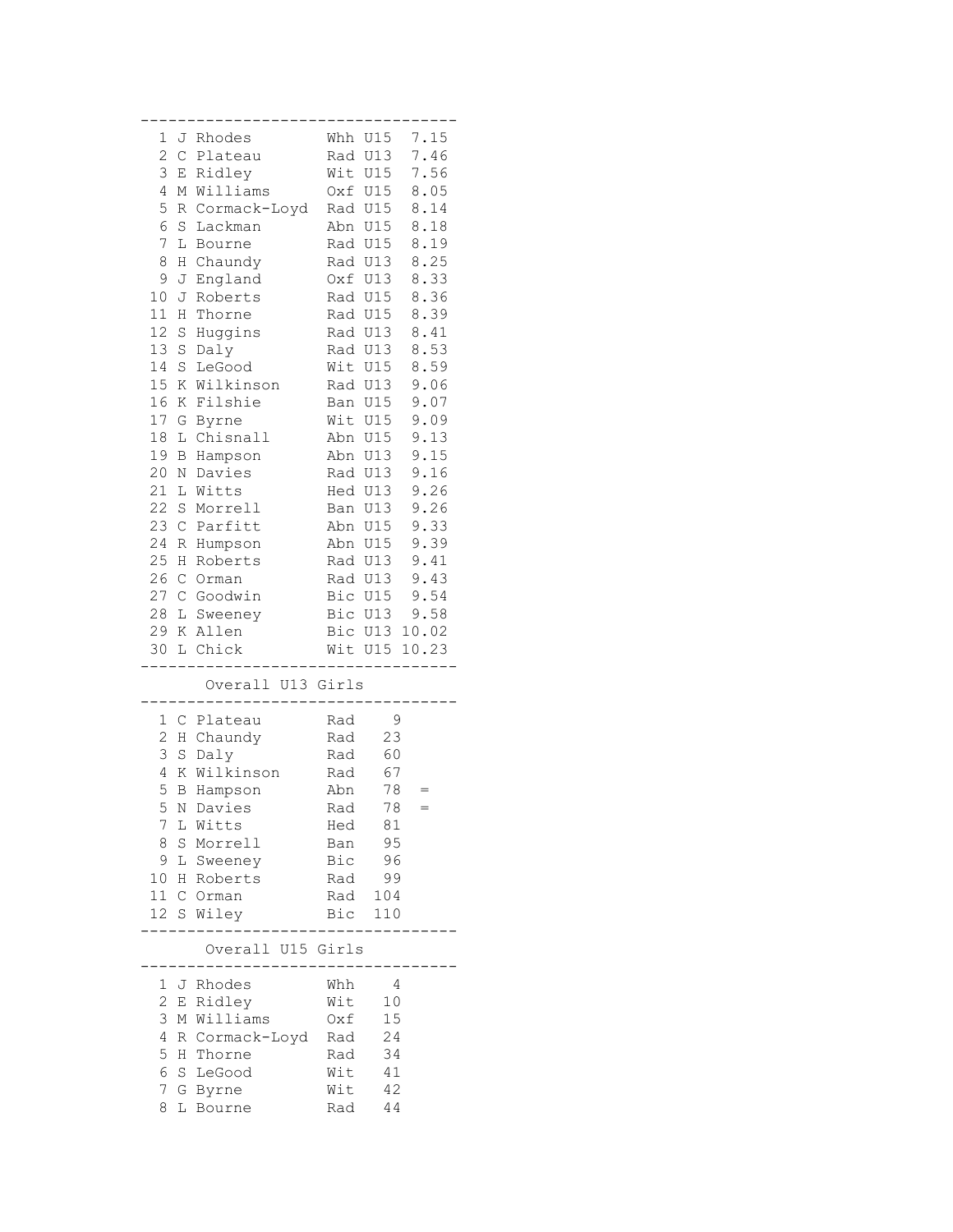| 9<br>J                | Roberts                            | Rad                | 50<br>$=$              |
|-----------------------|------------------------------------|--------------------|------------------------|
| 9<br>S                | Lackman                            | Abn                | 50                     |
| 11<br>K               | Filshie                            | Ban                | 57                     |
| 12 <sup>7</sup><br>L  | Chisnall                           | Abn                | 64                     |
| 13<br>$\mathsf{C}^-$  | Parfitt                            | Abn                | 82                     |
| 14 C                  | Goodwin                            | Bic                | 109                    |
| 15 L Chick            |                                    | Wit                | 114                    |
|                       |                                    |                    |                        |
|                       |                                    |                    |                        |
|                       | Race 5 - U15/U17 Boys              |                    |                        |
|                       | Round 5 - Shotover<br>Team Results |                    |                        |
|                       |                                    |                    |                        |
|                       | 1 White Horse                      | 12                 |                        |
|                       | 2 Oxford City                      | 16                 |                        |
| 3 Witney              |                                    | 17                 |                        |
| 4 Banbury             |                                    | 37                 |                        |
| 5 Witney              | В                                  | 42                 |                        |
|                       |                                    |                    |                        |
|                       | Overall Standings                  |                    |                        |
|                       |                                    |                    |                        |
|                       | 1 White Horse                      | 68<br>71           |                        |
| 2 Witney<br>3 Banbury |                                    | 206                |                        |
|                       |                                    |                    |                        |
|                       |                                    |                    |                        |
|                       | Race 5 - U15/U17 Boys              |                    |                        |
|                       | Round 5 - Shotover                 |                    |                        |
|                       | Individual Results                 |                    |                        |
|                       |                                    |                    |                        |
| 1<br>Т                | Penfold                            | Whh U17            | 13.17                  |
| 2<br>М                | Ashton                             | Wit                | U17<br>13.31           |
| 3<br>A<br>4           | Moreton                            |                    | Oxf U17 13.51          |
| 5                     | C Gillespie<br>D Bellinger         |                    | Whh U15 13.57<br>14.00 |
| 6                     | L Haines                           | Oxf U17<br>Wit U17 | 14.35                  |
| 7                     | O Bristow                          | Whh U15            | 14.55                  |
| 8                     | W Devenish                         | Oxf U17            | 15.01                  |
| 9                     | A Osment                           | Wit<br>U17         | 15.25                  |
|                       | 10 A Williams                      | U15<br>Ban         | 15.46                  |
| 11                    | C Miles                            |                    | Wit U17 15.52          |
| 12                    | P Castle                           |                    | Oxf U15 16.00          |
| 13 T Wright           |                                    |                    | Ban U17 16.31          |
|                       | 14 L McCutheon                     |                    | Ban U15 17.52          |
| 15 G Petts            |                                    |                    | Wit U15 18.34          |
|                       |                                    |                    |                        |
|                       | Overall U15 Boys                   |                    |                        |
|                       |                                    |                    | 14                     |
| $\mathbf{2}$          | 1 C Gillespie<br>O Bristow         | Whh<br>Whh         | 26                     |
|                       | 3 P Castle                         | Oxf                | 41                     |
| 4                     | G Petts                            | Wit                | 58                     |
|                       |                                    |                    |                        |
|                       | Overall U17 Boys                   |                    |                        |
|                       |                                    |                    |                        |
|                       | 1 T Penfold                        | Whh                | 4                      |
| $\overline{2}$        | M Ashton                           | Wit                | 7                      |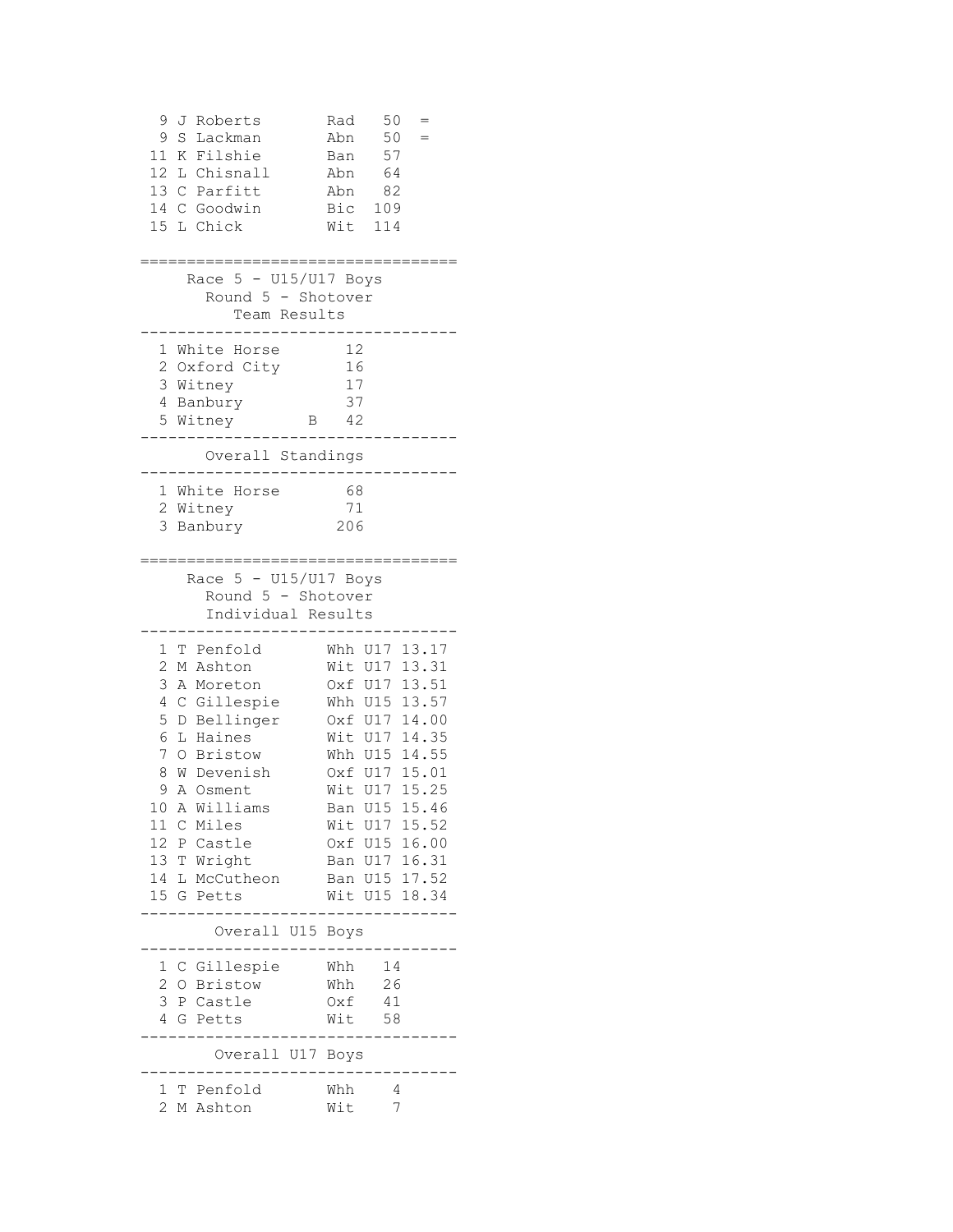| 3 | L Haines                         |                | Wit     | 18    |  |
|---|----------------------------------|----------------|---------|-------|--|
| 4 | D Bellinger                      |                | Oxf     | 19    |  |
|   | 5 C Miles                        |                | Wit     | 29    |  |
| 6 | A Osment                         |                | Wit     | 32    |  |
| 7 | J Mackinnon                      |                | Abn     | 34    |  |
| 8 | T Wright                         |                | Ban     | 52    |  |
|   |                                  |                |         |       |  |
|   | Race 6 - Women                   |                |         |       |  |
|   | Round 5 - Shotover               |                |         |       |  |
|   | Team Results                     |                |         |       |  |
|   | ----                             |                |         |       |  |
|   | 1 Headington                     |                | 20      |       |  |
|   | 2 Cirencester                    |                | 31      |       |  |
|   | 3 White Horse                    |                | 43      |       |  |
|   | 4 Witney                         |                | 54      |       |  |
|   | 5 Exel Gosford                   |                | 56      |       |  |
|   | 6 Headington                     | В              | 57      |       |  |
|   | 7 Hook Norton                    |                | 74      |       |  |
|   | 8 Abingdon                       |                | 76      |       |  |
|   | 9 Headington                     | С              | 96      |       |  |
|   | 10 Banbury                       |                | $113 =$ |       |  |
|   | 10 Oxf Uni Press                 |                | $113 =$ |       |  |
|   | 12 Abingdon                      |                | B 116   |       |  |
|   | 13 Witney                        |                | B 130   |       |  |
|   | 14 White Horse                   |                | B 132   |       |  |
|   | 15 Headington                    |                | D 136   |       |  |
|   | 16 Abingdon                      |                | $C$ 144 |       |  |
|   | 17 Hook Norton                   | В              | 147     |       |  |
|   | Overall Standings                |                |         |       |  |
|   |                                  |                |         |       |  |
|   | 1 Headington                     |                | 102     |       |  |
|   | 2 Cirencester                    |                | 154     |       |  |
|   | 3 White Horse                    |                | 252     |       |  |
|   | 4 Headington                     | $\overline{B}$ | 259     |       |  |
|   | 5 Witney                         |                | 286     |       |  |
|   | 6 Abingdon                       |                | 371     |       |  |
|   | 7 Banbury                        |                | 384     |       |  |
|   | 8 Hook Norton                    |                | 427     |       |  |
|   | 9 Headington                     | С              | 462     |       |  |
|   | 10 Exel Gosford                  |                | 514     |       |  |
|   | 11 Abingdon                      | В              | 657     |       |  |
|   | 12 Oxf Uni Press                 |                | 678     |       |  |
|   | 13 Headington                    | D              | 691     |       |  |
|   | 14 Witney                        | B              | 692     |       |  |
|   | 15 White Horse                   | B              | 696     |       |  |
|   | 16 Hook Norton                   | B              | 785     |       |  |
|   | ================================ |                |         |       |  |
|   | Race $6 -$ Women                 |                |         |       |  |
|   | Round 5 - Shotover               |                |         |       |  |
|   | Individual Results               |                |         |       |  |
|   |                                  |                |         |       |  |
|   | 1 W Jones                        |                | Cir S   | 15.19 |  |
|   | 2 I Robertson                    |                | Gos S   | 15.43 |  |
|   | 3 A Hirst                        |                | Hed V1  | 15.47 |  |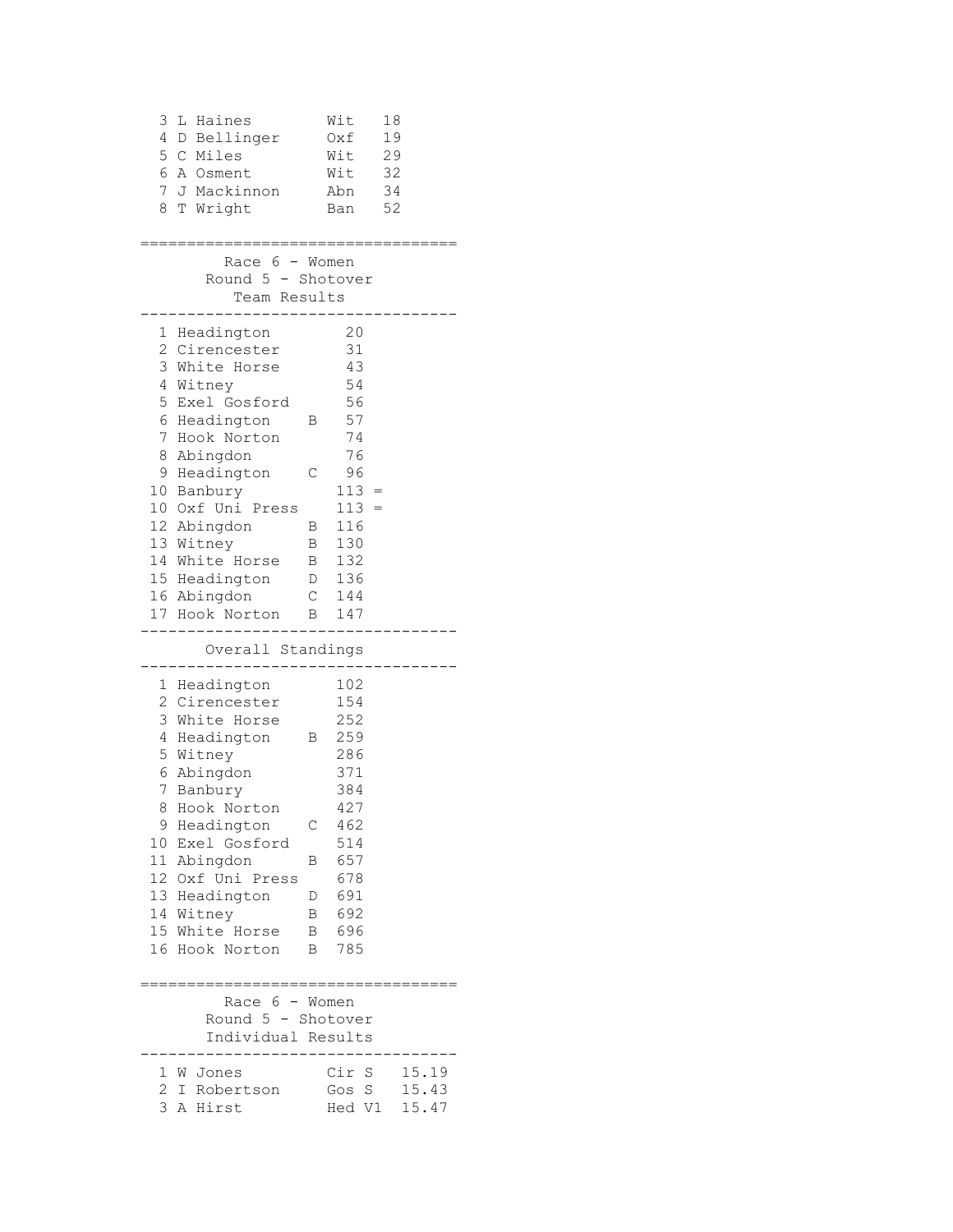| 4              | F           | <b>Briscoe</b>    | Whh     | J              | 16.02          |
|----------------|-------------|-------------------|---------|----------------|----------------|
| 5              | J           | Knapman           | hed     | J              | 16.14          |
| 6              | S           | Pitts             | Wit V1  |                | 16.24          |
| 7              | $\mathsf C$ | Peterson          | Hkn     | V1             | 16.41          |
| 8              | S           | Howard            | Hed     | $\rm S$        | 16.55          |
| 9              | Η           | Peach             | Hed     | $\rm S$        | 17.00          |
| 10             | М           | McMahon           | Cir     | $\mathbb S$    | 17.12          |
| 11             | Κ           | Shaw              | Chw     | $\mathtt{V1}$  | 17.21          |
| 12             | М           | Buzzard           | Ban     | $\rm S$        | 17.27          |
| 13             |             | M Barnes          | Hed S   |                | 17.28          |
| 14             | A           | <b>Briscoe</b>    | Oxf V2  |                | 17.30          |
| 15             |             | J Ashton          | Wit V1  |                | 17.30          |
| 16             | S           | Stockdale         | Oup     | $\rm S$        | 17.37          |
| $17\,$         | Ρ           | Jones             | Hed     | $\rm S$        | 18.02          |
| $18\,$         | Κ           | Miles             | Whh V1  |                | 18.22          |
| 19             | Ε           | Wearn             | Abn     | $\rm S$        | 18.26          |
| 20             | М           | Campbell          | Cir V3  |                | 18.28          |
| 21             | М           | Roberts           | Whh V1  |                | 18.44          |
| 22             |             | J Smith           | Rad U17 |                | 18.51          |
| 23             | R           |                   | Whh     | V1             | 19.00          |
| 24             |             | Knopp<br>R Allen  |         |                |                |
| 25             |             |                   | Kid     | $\mathbf S$    | 19.11<br>19.17 |
| 26             |             | V McDonnel        | Gos     | V1             |                |
|                |             | H O'Shea          | Abn V2  |                | 19.32          |
| 27             | J           | Meredith          | Hed V2  |                | 19.35          |
| 28             | Α           | Foster            | Hkn V1  |                | 19.39          |
| 29             | М           | Pank              | Gos     | U17            | 19.47          |
| 30             |             | J Dean            | Hed S   |                | 19.55          |
| 31             |             | L Clark           | Abn V1  |                | 19.55          |
| 32             | М           | Fischer           | Hed V1  |                | 20.00          |
| 33             | R           | Thomas            | Wit V2  |                | 20.12          |
| 34             | Η           | Higgs             | Hed V1  |                | 20.21          |
| 35             | Κ           | Chick             | Wit U17 |                | 20.31          |
| 36             | Ρ           | Vass              | Cir     | $\mathbf S$    | 20.34          |
| 37             | М           | Richards          | Abn     | V1             | 20.38          |
| 38             |             | A Green           | Abn     | $\rm S$        | 20.43          |
| 39             | D           | Hailey            | Hkn     | V <sub>2</sub> | 20.45          |
| 40             | М           | McIver            |         | Hed V2         | 20.49          |
| 41             | $\mathsf C$ | Bridgman          | Abn     | U17            | 20.55          |
| 42             |             | H Tonks           | Oup V2  |                | 21.00          |
|                |             | 43 L Carpenter    | Hkn     | V3             | 21.18          |
| 44             |             | G Partridge       |         | Hed V3         | 21.19          |
| 45             |             | R Hollington      | Abn V3  |                | 21.22          |
| 46             |             | S Smith           | Ban V2  |                | 21.28          |
| 47             |             | R Newell          | Wit V2  |                | 21.36          |
| 48             |             | J LeGood          | Wit V2  |                | 21.59          |
| 49             |             | T Powell-Jones    | Abn S   |                | 22.39          |
| 50             | Ν           | Blatchford        | Abn V2  |                | 23.18          |
| 51             |             | K Sole            |         | Hkn V3         | 24.16          |
|                |             | 52 S Parish       |         | Hed V2         | 24.22          |
|                |             | 53 S McCabe       |         | Hkn V2         | 24.28          |
|                |             | 54 M Jones        |         | Whh V3         | 26.39          |
|                |             | Overall U17 Women |         |                |                |
|                |             |                   |         |                |                |
|                |             | 1 E Gottwald      |         | Abn 55         |                |
|                |             | 2 J Smith         | Rad     | 112            |                |
| $\mathfrak{Z}$ |             | M Pank            | Gos     | 140            |                |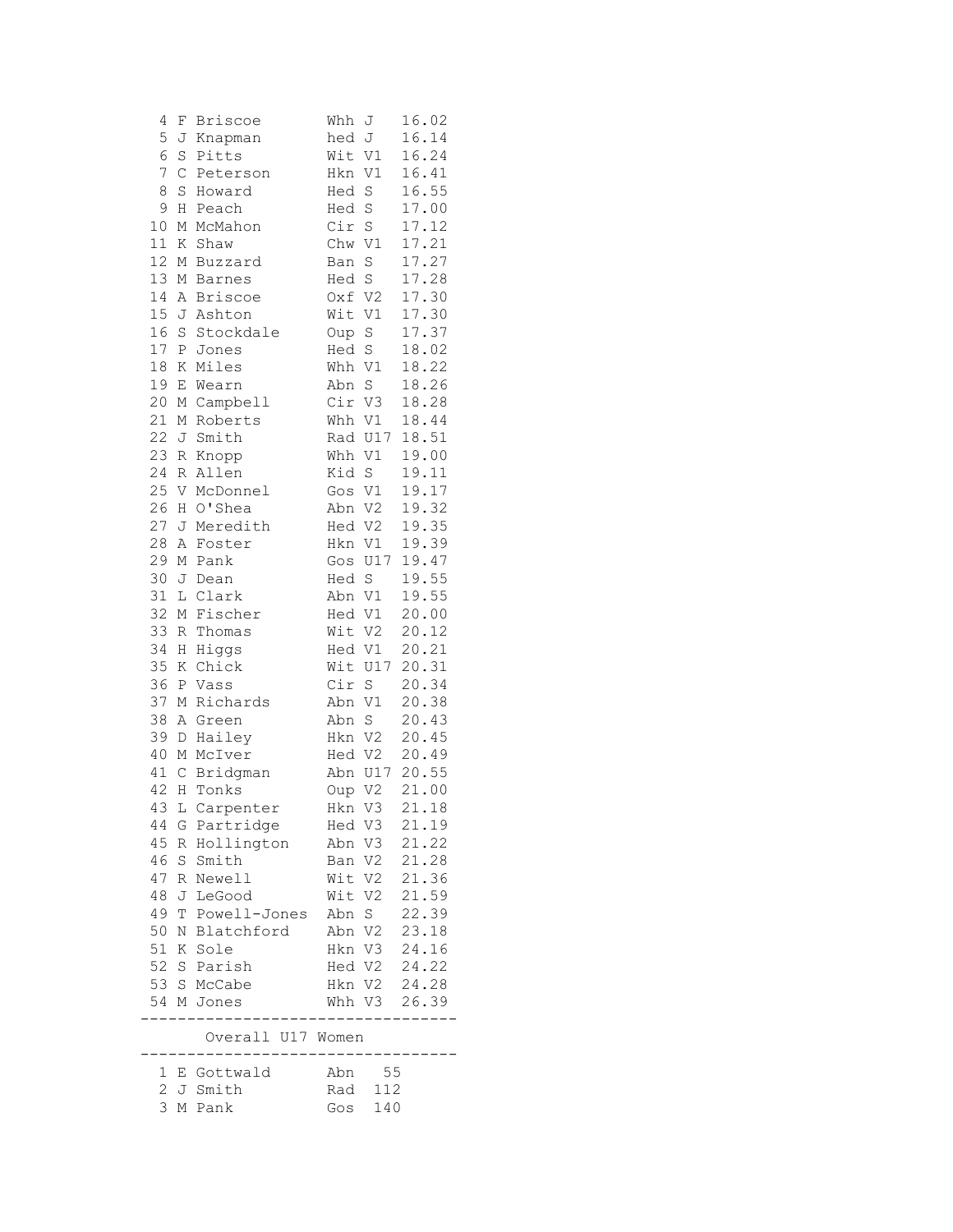|                  |    | 4 K Chick                                | Wit 150               |            |         |
|------------------|----|------------------------------------------|-----------------------|------------|---------|
|                  |    | Overall Junior Women<br>---------------- |                       |            |         |
|                  |    | 1 F Briscoe                              | Whh 10<br>___________ |            | $- - -$ |
|                  |    | Overall Senior Women                     | $- - -$               |            |         |
|                  |    | 1 W Jones                                | Cir                   | - 6        |         |
| $\overline{2}$   | I. | Robertson                                | Gos                   | 18         |         |
| 3                | S  | Howard                                   | Hed 34                |            |         |
| 4                | M  | Buzzard                                  | Ban 47                |            |         |
| 5                |    | P Jones                                  | Hed 55                |            |         |
| 6<br>$7^{\circ}$ |    | R Allen                                  | Kid 94                |            |         |
| 8                |    | A Green<br>T Powell-Jones Abn 242        | Abn 151               |            |         |
|                  |    |                                          |                       |            |         |
|                  |    | Overall Vet 35 Women                     |                       |            |         |
|                  |    | 1 A Hirst                                | Hed 15                |            |         |
| 2                | S. | Pitts                                    | Wit 29                |            |         |
| 3                |    | C Peterson                               | Hkn 30                |            |         |
| 4                |    | K Shaw                                   | Chw                   | 54         |         |
| 5                |    | J Ashton                                 | Wit 73                |            |         |
| 6                |    | M Roberts                                | Whh                   | 101        |         |
| 7<br>8           |    | A Foster                                 | Hkn<br>Whh            | 109<br>124 |         |
| 9                |    | R Knopp<br>H Higgs                       | Hed 136               |            |         |
|                  |    | 10 V McDonnel                            | Gos $143$             |            |         |
|                  |    | 11 M Fischer                             | Hed 169               |            |         |
|                  |    | 12 M Richards                            | Abn                   | 187        |         |
|                  |    | Overall Vet 45 Women                     |                       |            |         |
|                  |    |                                          |                       |            |         |
|                  |    | 1 H Turley                               | Hed                   | 79         |         |
| 2                | S  | Bailey                                   | Whh                   | 94         |         |
| 3                |    | H O'Shea                                 | Abn 114               |            |         |
| 4                |    | J Meredith                               | Hed                   | 125        |         |
| 5                |    | R Thomas<br>6 D Hailey                   | Wit                   | 158<br>179 |         |
| 7                |    | J LeGood                                 | Hkn<br>Wit            | 204        |         |
| 8                |    | S Smith                                  | Ban                   | 210        |         |
| 9                |    | M McIver                                 | Hed 216               |            |         |
| 10               |    | N Blatchford                             | Abn                   | 230        |         |
| 11               |    | S McCabe                                 | Hkn                   | 234        |         |
| 12               |    | S Parish                                 | Hed                   | 275        |         |
|                  |    | Overall Vet 55 Women                     |                       |            |         |
|                  |    |                                          |                       |            |         |
| 1<br>2           |    | M Campbell                               | Cir<br>Hkn            | 87         |         |
| 3                |    | L Carpenter<br>G Partridge               |                       | 187        |         |
| 4                |    | M Tinson                                 | Hed 188<br>Wit        | 237        |         |
| 5                |    | K Sole                                   | Hkn                   | 239        |         |
| 6                |    | M Jones                                  | Whh                   | 248        |         |
|                  |    |                                          |                       |            |         |

==================================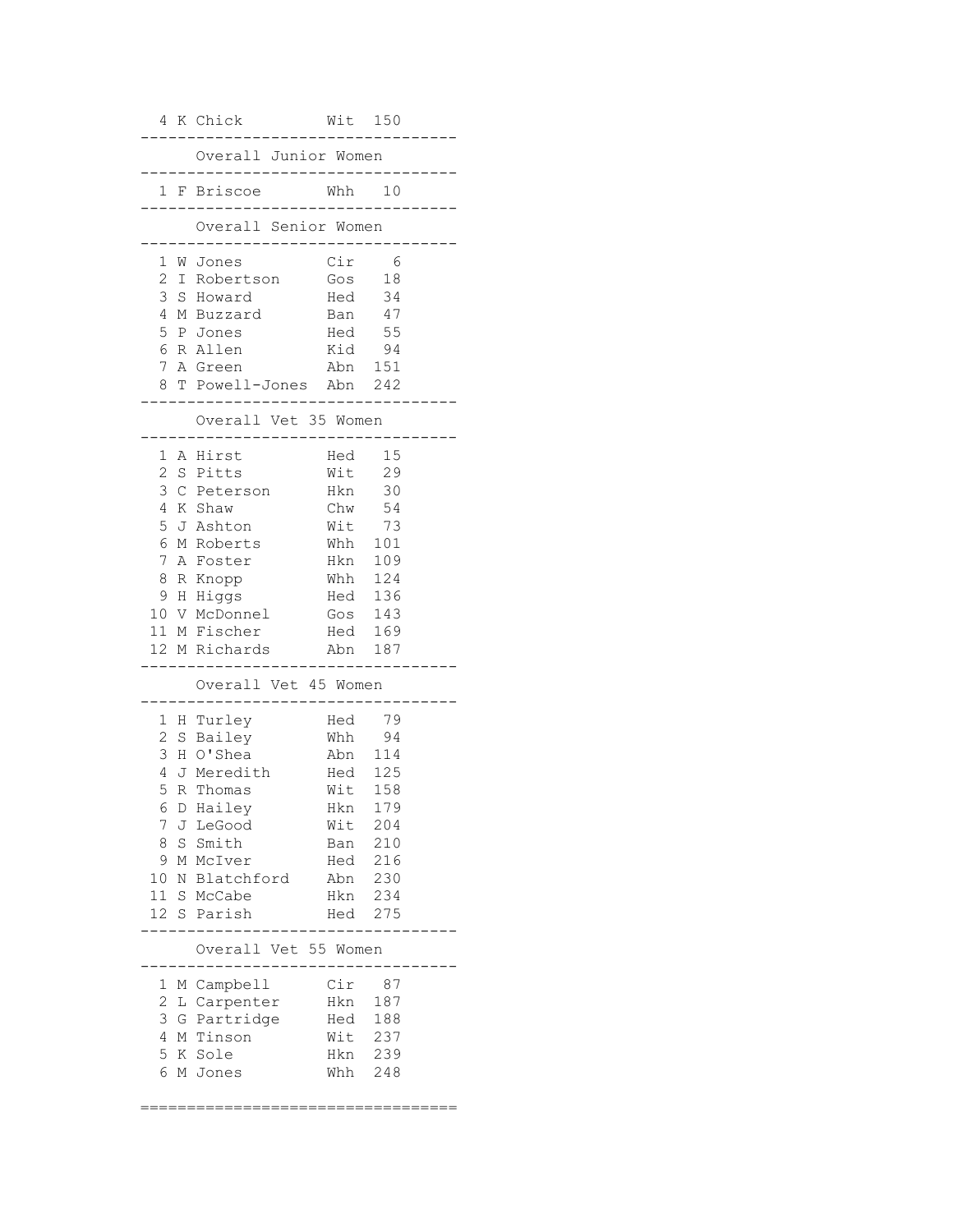Race 7 - Men Round 5 - Shotover Team Results First Division ---------------------------------- 1 White Horse 77 2 Headington 114 3 Oxford City 245 4 Woodstock 279 5 Banbury 313 6 Headington B 364 7 Bourton 374 8 Witney 473 9 Hook Norton 645 ---------------------------------- Second Division ---------------------------------- 1 Cirencester 334 2 Abingdon 528 3 White Horse B 553 4 Headington C 560 5 Cherwell 618 6 Kidlington 641 7 Headington D 771 8 Eynsham 862 9 Headington E 949 ---------------------------------- Overall Standings First Division ---------------------------------- 1 White Horse 659 2 Headington 727 3 Oxford City 1467 4 Woodstock 1489 5 Witney 1820 6 Headington B 2019<br>7 Bourton 2029 7 Bourton 8 Banbury 2203 9 Hook Norton 3336 ---------------------------------- Second Division ---------------------------------- 1 Cirencester 1791 2 Cherwell 2280 2 Cherwell 2280<br>3 Abingdon 2633 4 Headington C 3072 5 White Horse B 3076 6 Eynsham 3565 7 Kidlington 3846 8 Headington D 4279 ================================== Race 7 - Men Round 5 - Shotover Individual Results ---------------------------------- 1 J Bowler Hed S 19.48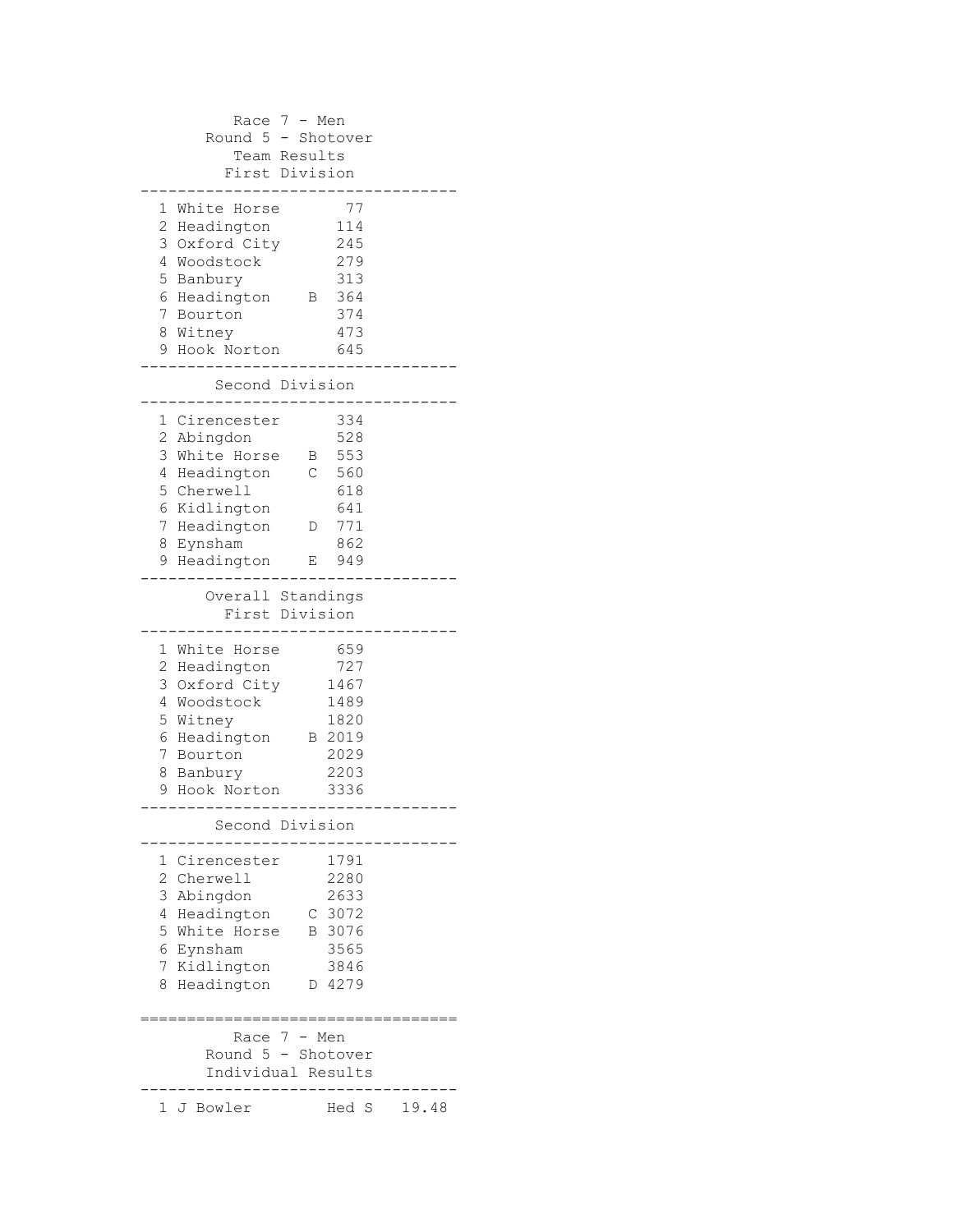| $\mathbf{Z}$ | D             | Walmsley     | Bor    | S              | 20.14 |
|--------------|---------------|--------------|--------|----------------|-------|
| 3            | ${\mathsf P}$ | Wilson       | Whh    | S              | 20.27 |
| 4            | J             | Lennox       | Hed    | S              | 20.45 |
| 5            | R             | Bromley      | Hed    | S              | 20.50 |
| 6            | Χ             | Felton       | Whh    | Χ              | 20.58 |
| 7            | S             | Pritchard    | Ban    | S              | 21.00 |
| 8            | Ρ             | McCourt      | Whh    | S              | 21.09 |
| 9            | D             | Wright       | Whh    | S              | 21.19 |
| 10           | J             | Cooke        | Whh    | S              | 21.33 |
| 11           | I             | Duncan       | Oxf    | J              | 21.34 |
| 12           | $\mathsf C$   | Hetherington | Hed    | S              | 21.36 |
| 13           | Ι             | MacDougall   | Bor    | S              | 21.38 |
| 14           | Β             | Green        | Oxf    | V1             | 21.41 |
| 15           | R             | Thetford     | Hed    | S              | 21.44 |
| 16           | J             | McCarthy     | Wit    | S              | 21.48 |
| 17           | D             | Green        | Whh    | V1             | 21.51 |
| 18           | B             | Vaughan      | Wds    | V1             | 21.53 |
| 19           | D             | Wheeler      | Oxf    | V1             | 21.57 |
| 20           | T             | Lock         | Wit    | S              | 21.59 |
| 21           | R             | Hailey       | Hkn    | V1             | 22.00 |
| 22           | R             | Linnell      | Wds    | S              | 22.01 |
| 23           | Ρ             | Vallance     | Alc    | $\rm S$        | 22.04 |
| 24           | Τ             | Hughes       | Whh    | V1             | 22.05 |
| 25           | D             | Wright       | Cir    | V1             | 22.06 |
| 26           | $\mathbb T$   | Glare        | Wds    | V1             | 22.15 |
| 27           | G             | Cox          | Kid    | S              | 22.17 |
| 28           | М             | Smith        | Cir    | S              | 22.21 |
| 29           | G             | Osborne      | Ban    | S              | 22.26 |
| 30           | I             | Robinson     | Ban    | S              | 22.27 |
| 31           | R             | Schofield    | Oxf    | V1             | 22.32 |
| 32           | Κ             | Furkin       | Cir    | S              | 22.35 |
| 33           | D             | Greenway     | Chw    | V1             | 22.38 |
| 34           | T             | Hunn         | Wds    | S              | 22.40 |
| 35           | S             | Salmon       | ban    | S              | 22.40 |
| 36           | G             | Tucker       | Chw    | V1             | 22.42 |
| 37           | М             | Bayer        | Hed    | V1             | 22.45 |
| 38           | R             | Tredwell     | Oxf    | V <sub>2</sub> | 22.49 |
| 39           | L             | Newell       | Abn    | S              | 22.53 |
| 40           | J             | Thorn        | Hed    | S              | 22.55 |
| 41 J         |               | Horton       | Hed    | S              | 22.57 |
| 42 C         |               | Nellins      | Hed V1 |                | 22.58 |
| 43           | Α             | Glover       | Cir    | $\mathbb S$    | 23.01 |
| 44           | Ρ             | Hawkins      | Wit V1 |                | 23.02 |
| 45           | Ρ             | George       | Ban    | S              | 23.03 |
| 46           | Α             | Tilsley      | Hkn    | $\rm S$        | 23.10 |
| 47           | J             | Schutterlin  | Whh    | V <sub>2</sub> | 23.14 |
| 48           | J             | Exley        | Oxf    | V2             | 23.18 |
| 49           | S             | Humphries    | Bor    | V1             | 23.22 |
| 50           | Κ             | Ferris       | Cir    | V1             | 23.26 |
| 51           | L             | McNeil       | Hed S  |                | 23.33 |
| 52           | Ρ             | Gilkes       | Chw V1 |                | 23.37 |
| 53           | V             | Walker       | Wds V1 |                | 23.41 |
| 54           | J             | Marshall     | Hed S  |                | 23.43 |
| 55           | R             | Bufton       | Bor S  |                | 23.46 |
| 56           | Η             | Nickau       | Hed S  |                | 23.48 |
| 57           | G             | Mort         | Oup V1 |                | 23.48 |
| 58           | F             | Howard       | Hed    | S              | 23.50 |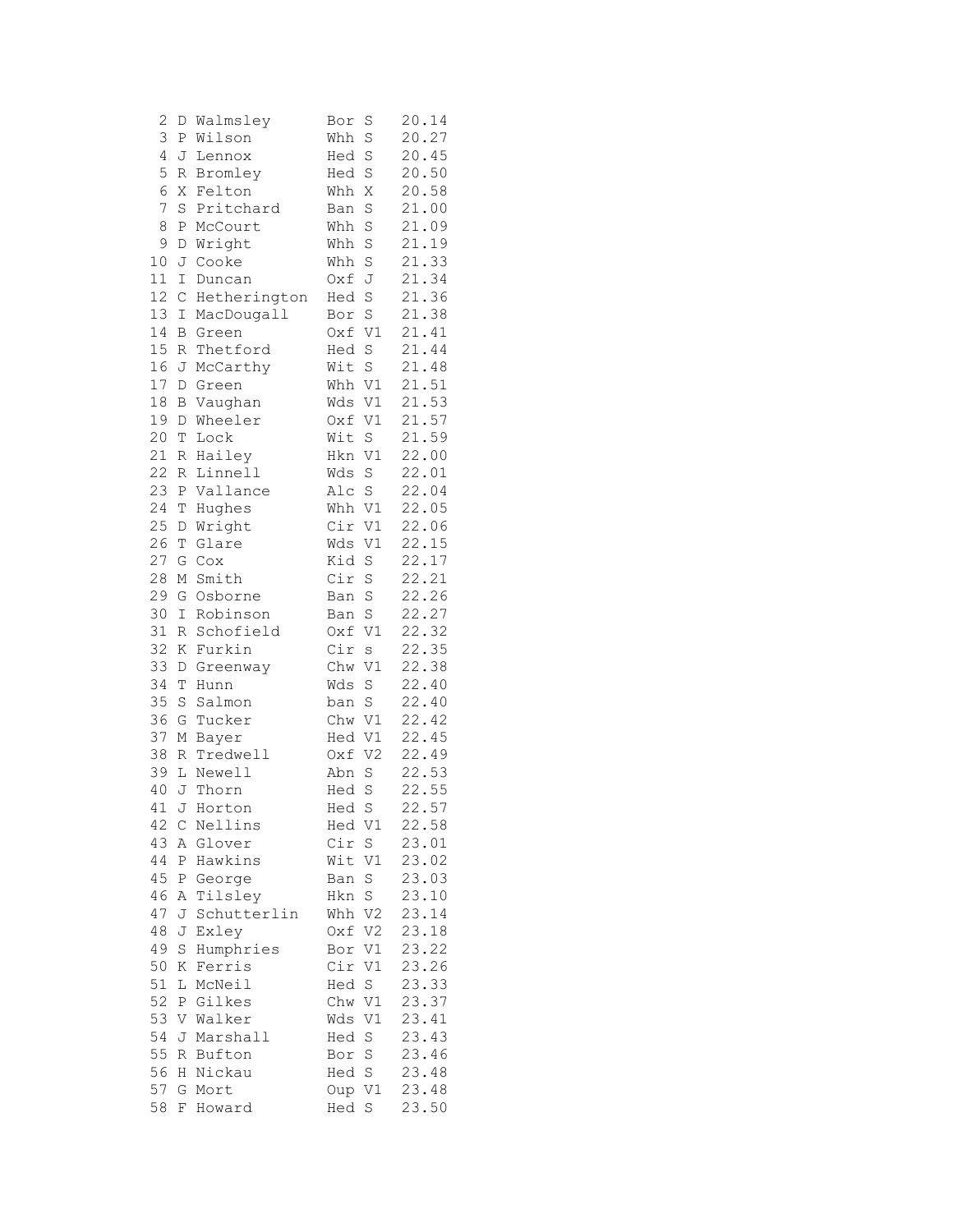| 59  | $\mathsf{C}$     | Mills      | Whh<br>S              | 23.50 |
|-----|------------------|------------|-----------------------|-------|
| 60  | $\rm S$          | Taylor     | $\rm S$<br>Ban        | 23.54 |
| 61  | Ρ                | Taylor     | V1<br>Wds             | 23.56 |
| 62  | N                | Baker      | V1<br>Hed             | 23.59 |
| 63  | W                | Atkinson   | V1<br>Hed             | 23.59 |
| 64  | $\mathsf C$      | James      | S<br>Whh              | 24.01 |
| 65  | Ν                | Crutch     | Wds V1                | 24.02 |
| 66  | J                | Ashton     | Wit<br>V1             | 24.04 |
| 67  | G                | Richards   | Abn<br>V1             | 24.04 |
| 68  | $\, {\mathbb P}$ | Coy        | V1<br>Ban             | 24.05 |
| 69  | G                | Chapman    | Hed V1                | 24.10 |
| 70  | Ι                | Prentice   | V1<br>Bor             | 24.13 |
| 71  | J                | Backley    | Abn<br>$\mathbf S$    | 24.16 |
| 72  | N                | Ponting    | V1<br>Whh             | 24.17 |
| 73  | T                | Greenland  | Abn<br>V <sub>2</sub> | 24.27 |
| 74  |                  |            |                       |       |
| 75  | Ρ                | Mestecky   | $\rm S$<br>Ban        | 24.35 |
|     | $\mathbb N$      | Walsh      | Cir<br>$\rm S$        | 24.38 |
| 76  | $\rm S$          | McKenzie   | Bor V1                | 24.39 |
| 77  | М                | Hailey     | V1<br>Hkn             | 24.40 |
| 78  | Μ                | Creasey    | V1<br>Eyn             | 24.40 |
| 79  | М                | Rasgauski  | Hed<br>V2             | 24.41 |
| 80  | Ε                | Shoesmith  | V2<br>Hed             | 24.46 |
| 81  | B                | Ferris     | Cir<br>V1             | 24.47 |
| 82  | Ρ                | Kyberd     | Kid<br>$\rm S$        | 24.49 |
| 83  | Ρ                | Stepney    | Abn V1                | 24.54 |
| 84  | Κ                | Bell       | $\mathtt{V1}$<br>Oxf  | 24.58 |
| 85  | $\,$ R           | Moye       | S<br>Hed              | 25.02 |
| 86  | $\rm S$          | Ward       | Wds V2                | 25.06 |
| 87  | М                | Shipway    | Wds<br>V2             | 25.08 |
| 88  | R                | Gill       | Bic<br>V1             | 25.08 |
| 89  | T                | Stevens    | Cir<br>V1             | 25.10 |
| 90  | R                | Treadwel   | Kid S                 | 25.13 |
| 91  | L                | Hurman     | V1<br>Hed             | 25.17 |
| 92  | S                | Williamson | Whh<br>V1             | 25.22 |
| 93  | Η                | Edwards    | S<br>Hed              | 25.30 |
| 94  | Χ                | Χ          | Χ<br>Xxx              | 25.34 |
| 95  | $\mathsf C$      | Slator     | Hed S                 | 25.42 |
| 96  |                  | J Worth    | Hed S                 | 25.44 |
| 97  | Α                | Duncan     | $\mathtt{V1}$<br>Abn  | 25.44 |
| 98  |                  | A Garner   | Abn<br>V1             | 25.54 |
| 99  | Т                | Whitlock   | V1<br>Eyn             | 25.58 |
| 100 | G                | LeGood     | Wit<br>V1             | 25.59 |
| 101 | Ν                | Brown      | Kid<br>V1             | 26.08 |
| 102 | Α                | Felton     | S<br>Abn              | 26.12 |
| 103 | T                | O'Keefe    | V1<br>Oup             | 26.13 |
| 104 | Α                | Caine      | Kid<br>S              | 26.21 |
| 105 | G                | Smith      | V1<br>Whh             | 26.38 |
|     |                  |            | Hkn                   | 26.46 |
| 106 | S                | Knight     | S                     |       |
| 107 | Ρ                | Read       | V1<br>Hed             | 26.49 |
| 108 | Κ                | Morgan     | V <sub>2</sub><br>Wit | 26.49 |
| 109 | R                | Macdonald  | V2<br>Bor             | 26.53 |
| 110 | G                | Taylor     | Hed<br>V1             | 26.54 |
| 111 | J                | Ross       | Chw<br>V1             | 26.56 |
| 112 | J                | Oliver     | V1<br>Abn             | 26.58 |
| 113 | Ε                | Robinson   | Hed<br>V3             | 26.59 |
| 114 | Τ                | King       | Whh<br>V1             | 27.01 |
| 115 | G                | Thomas     | Chw<br>V1             | 27.05 |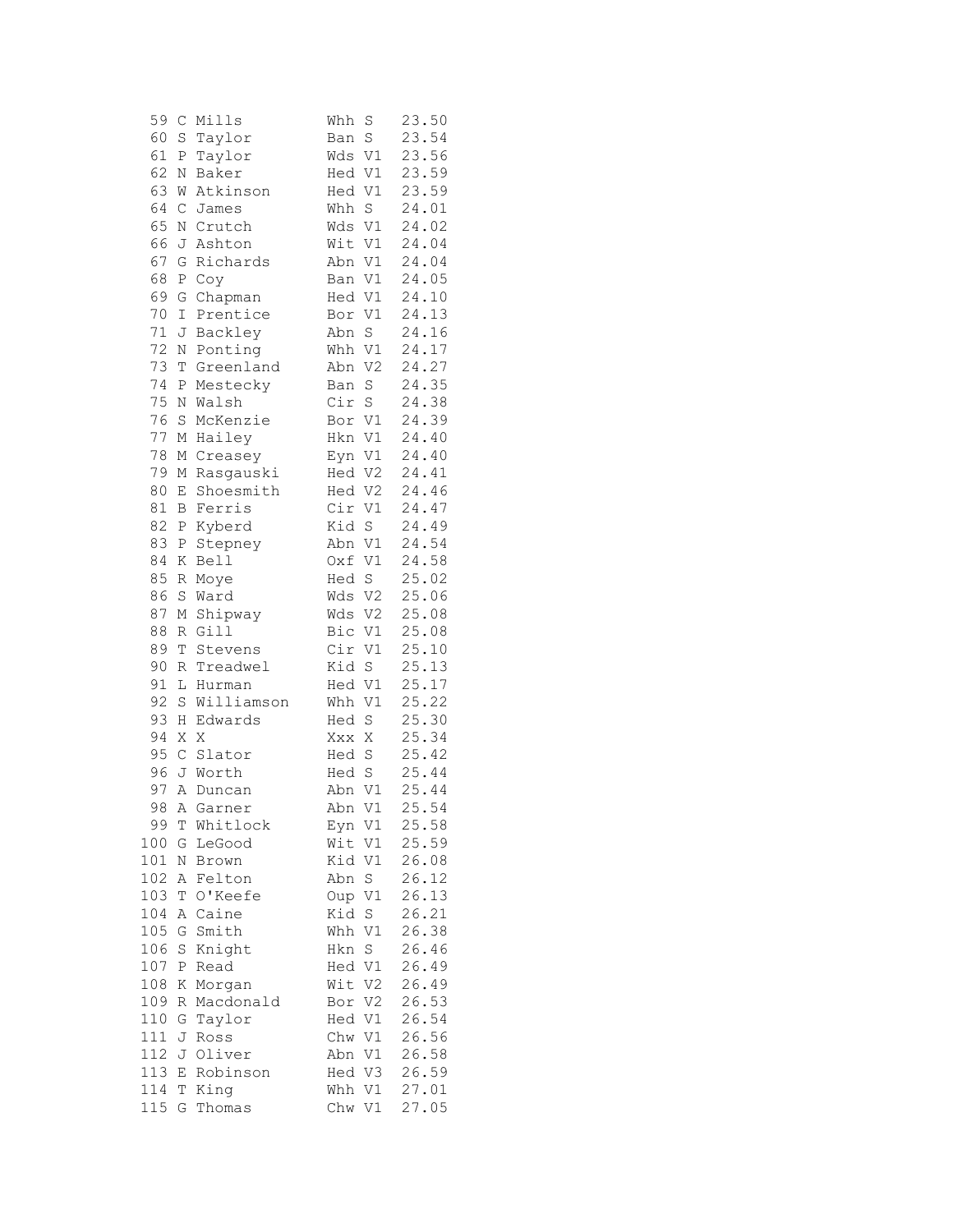| 116<br>117                                      | Ρ<br>Α        | Jennings<br>Loker                               | Kid V2<br>Bor | V1             | 27.07<br>27.12  |
|-------------------------------------------------|---------------|-------------------------------------------------|---------------|----------------|-----------------|
| 118                                             | S             | Smith                                           | Hkn           | $\rm S$        | 27.14           |
| 119                                             | D             | Webster                                         | Wit           | $\rm S$        | 27.14           |
| 120                                             | $\mathcal{C}$ | O'Hare                                          | Cir           | V2             | 27.20           |
| 121                                             | Μ             | Search                                          | Kid           | V2             | 27.25           |
| 122                                             | Ν             | Lillywhite                                      | Whh           | J              | 27.28           |
| 123                                             | Α             | Thomas                                          | Chw           | V1             | 27.28           |
| 124                                             | T             | Witts                                           | Hed V1        |                | 27.34           |
| 125                                             | $\rm S$       | Taylor                                          | Eyn           | V <sub>2</sub> | 27.42           |
| 126                                             | $\rm S$       | Alexander                                       | Hed           | $\mathbf S$    | 28.04           |
| 127                                             | Η             | Marshall                                        | Hed V1        |                | 28.04           |
| 128                                             | J             | Moore                                           | Hed S         |                | 28.13           |
| 129                                             | Α             | Roche                                           | Hkn V2        |                | 28.33           |
| 130                                             | $\mathbb D$   | Wise                                            | Bor           | V3             | 28.37           |
| 131                                             | М             | Glanville                                       | Eyn           | V1             | 28.42           |
| 132                                             | T             | Langrish                                        | Kid V1        |                | 28.58           |
| 133                                             | Κ             | Villiers                                        | Hed V2        |                | 29.09           |
| 134                                             | Ν             | Lambert                                         | Alc           | V2             | 29.10           |
| 135                                             | Ρ             | Timms                                           | Wit           | V1             | 29.11           |
| 136                                             | Η             | Cannatella                                      | Hed           | V1             | 29.13           |
| 137                                             | J             | Warnock                                         | Kid           | V1             | 29.18           |
| 138                                             |               | Collcutt                                        | Hed           | S              | 29.31           |
|                                                 | R             |                                                 |               |                |                 |
| 139                                             | М             | Gascoigne                                       | Eyn J         |                | 29.32           |
| 140                                             | Ρ             | Bevis                                           | Ban           | V2             | 29.53           |
| 141                                             | G             | Norris                                          | Hed V2        |                | 30.17           |
| 142                                             | Κ             | Baker                                           | Eyn V1        |                | 30.21           |
| 143                                             | D             | Roberts                                         | Wit           | V2             | 30.29           |
| 144                                             | D             | Eddlstone                                       | Cir V2        |                | 30.43           |
| 145                                             | Α             | Millbank                                        | Wit V2        |                | 31.08           |
| 146                                             | $\rm S$       | Hathaway                                        | Hed V1        |                | 31.38           |
| 147 F<br>----                                   |               | Josephs                                         | .             | Hed V2         | 32.52<br>------ |
|                                                 |               | Overall Junior Men<br>. _ _ _ _ _ _ _ _ _ _ _ _ |               |                |                 |
|                                                 |               | 1 I Duncan                                      | . _ _ _ _ _ _ | Oxf 101        |                 |
| Overall Senior Men<br>------------------------- |               |                                                 |               |                |                 |
|                                                 |               | $1 P Wilson$ Whh $10 =$                         |               |                |                 |
| 1                                               | R             | Bromley                                         | Hed           | 10             | $=$             |
| 3                                               |               | D Walmsley                                      | Bor           | 13             |                 |
| 4                                               | S             | Pritchard                                       | Ban           | 20             |                 |
| 5                                               | D             | Wright                                          | Whh           | 38             |                 |
| 6                                               | Ρ             | George                                          | Ban           | 47             |                 |
| 7                                               | Ρ             | Jegou                                           | Whh           | 62             |                 |
| 8                                               | $\mathbb T$   | Lock                                            | Wit           | 64             |                 |
| 9                                               | Ρ             | Vallance                                        | Alc           | 67             |                 |
| 10                                              | М             | Baillie                                         | Wit           | 69             |                 |
| 11                                              | М             | Smith                                           | Cir           | 82             |                 |
| 12                                              | J             | Cooke                                           | Whh           | 89             |                 |
| 13                                              | R             | Thetford                                        | Hed           | 98             |                 |
| 14                                              | J             | Thorn                                           | Hed           |                |                 |
| 15                                              | Α             | Glover                                          | Cir           | 108<br>124     |                 |
| 16                                              |               |                                                 |               |                |                 |
|                                                 | T             | Hunn                                            | Wds           | 133            |                 |
| 17<br>$1\,8$                                    | Α             | Tilsley<br>Horton                               | Hkn<br>Hed    | 139<br>149     |                 |
|                                                 | J             |                                                 |               |                |                 |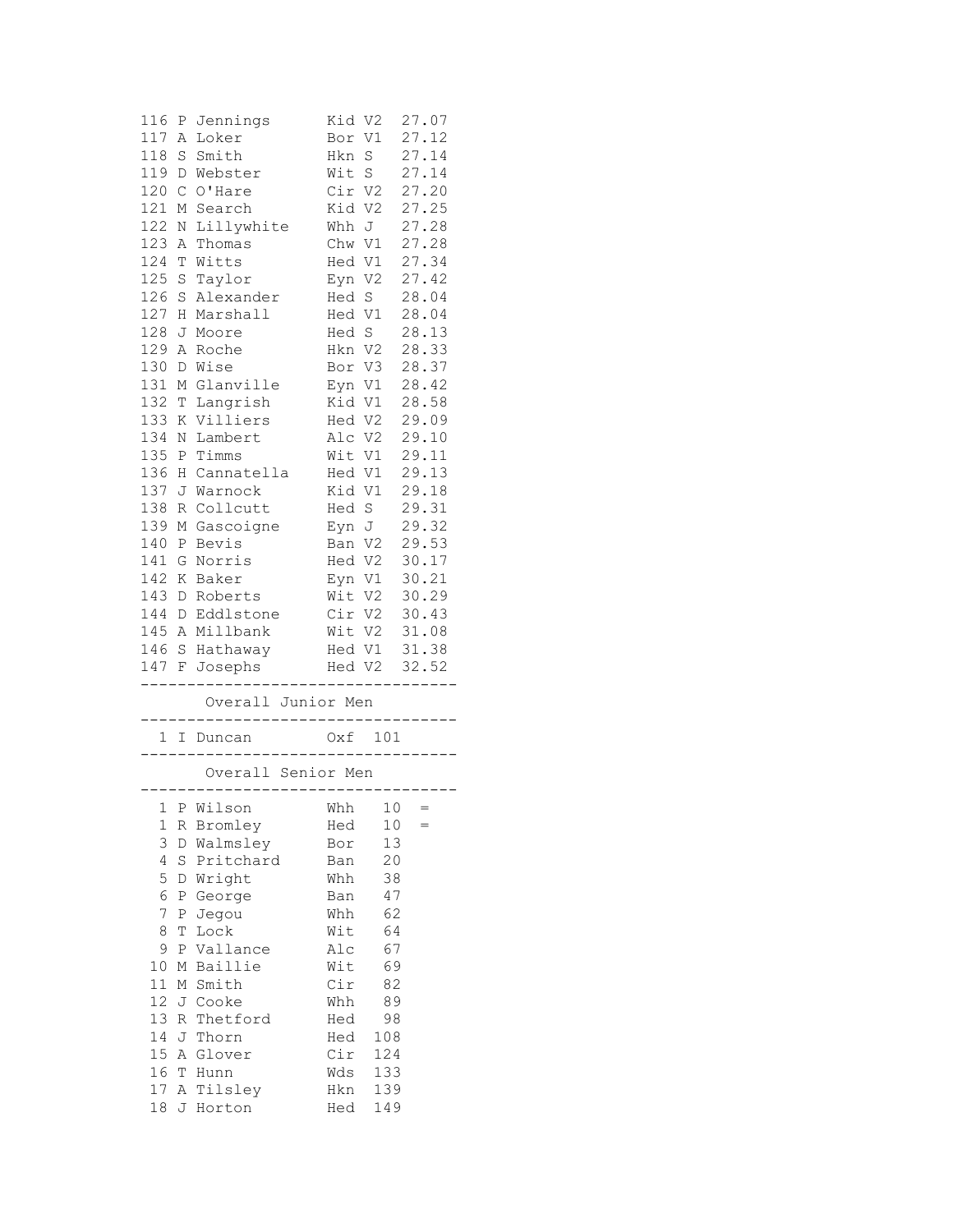|     | 19 S Wheeler  | Bor | 156 |
|-----|---------------|-----|-----|
|     | $20$ G $Cox$  | Kid | 159 |
|     | 21 C James    | Whh | 178 |
|     | 22 R Bufton   | Bor | 201 |
|     | 23 L Newell   | Ahn | 212 |
|     | 24 J Marshall | Hed | 260 |
|     | 25 H Nickau   | Hed | 264 |
|     | 26 F Howard   | Hed | 265 |
|     | 27 P Mestecky | Ban | 271 |
|     | 28 C Mills    | Whh | 318 |
|     | 29 S Knight   | Hkn | 496 |
| 30. | J Moore       | Hed | 542 |
|     |               |     |     |

## Overall Vet 40 Men

| 1        |              | T Glare                | Wds        | 30         |     |
|----------|--------------|------------------------|------------|------------|-----|
| 2        |              | D Wheeler              | Oxf        | 63         |     |
| 3        |              | <b>B</b> Vaughan       | Wds        | 70         |     |
| 4        | Т            | Hughes                 | Whh        | 71         |     |
| 5        | R            | Grant                  | Oxf        | 83         |     |
| 6        | D            | Wright                 | Cir        | 87         |     |
| 7        | D            | Greenway               | Chw        | 114        |     |
| 8        | G            | Tucker                 | Chw        | 141        |     |
| 9        |              | P Hawkins              | Wit        | 161        |     |
| $10$     |              | G Richards             | Abn        | 164        |     |
| 11       |              | M Bayer                | Hed        | 180        |     |
| 12       | C            | Nellins                | Hed        | 187        |     |
| 13       | G            | Chapman                | Hed        | 218        |     |
| 14       |              | S Humphries            | Bor        | 225        |     |
| 15       |              | P Gilkes               | Chw        | 226        |     |
| 16       | W            | Atkinson               | Hed        | 228        |     |
| 17       |              | M Creasey              | Eyn        | 230        |     |
| 18       |              | P Taylor               | Wds        | 239        |     |
| 19       | Ρ            | Coy                    | Ban        | 251        |     |
| 20       | G            | Mort                   | Oup        | 256        |     |
| 21       | Ν            | Crutch                 | Wds        | 257        | $=$ |
| 21       |              | N Ponting              | Whh        | 257        | $=$ |
| 23       |              | M Hailey               | Hkn        | 263        |     |
| 24       |              | G Clench               | Alc        | 284        |     |
| 25       |              | J Ashton               | Wit        | 292        |     |
| 26<br>27 | $\rm S$      | McKenzie<br>I Prentice | Bor        | 298        |     |
| 28       |              |                        | Bor<br>Cir | 300        |     |
| 29       | Т            | Stevens<br>A Garner    | Abn        | 344<br>346 |     |
| 30       |              | A Duncan               | Abn        | 360        |     |
| 31       | G            | LeGood                 | Wit        | 365        |     |
| 32       |              | H Grundy               | Whh        | 390        |     |
| 33       | J            | Oliver                 | Abn        | 400        |     |
| 34       | $\, {\bf P}$ | Read                   | Hed        | 401        |     |
| 35       | L            | Hurman                 | Hed        | 408        |     |
| 36       | J            | Ross                   | Chw        | 417        |     |
| 37       |              | D Candlin              | Wit        | 428        |     |
| 38       | Т            | O'Keefe                | Oup        | 436        |     |
| 39       |              | G Thomas               | Chw        | 452        |     |
| 40       |              | T Witts                | Hed        | 466        |     |
| 41       |              | A Loker                | Bor        | 472        |     |
| 42       |              | T Whitlock             | Eyn        | 474        |     |
|          |              |                        |            |            |     |